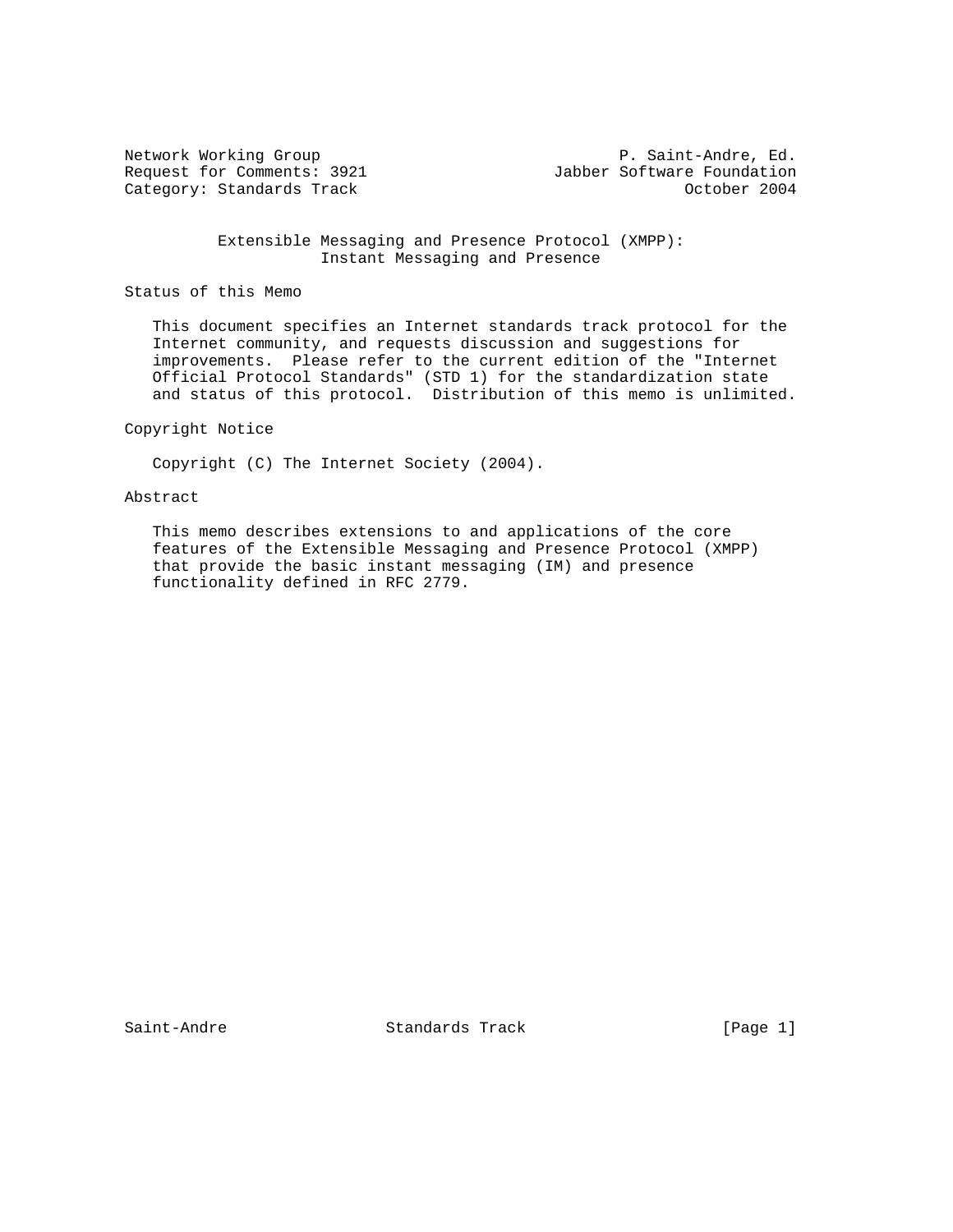Table of Contents

|                  |                                                                  | $\mathcal{L}$ |
|------------------|------------------------------------------------------------------|---------------|
| 2.               |                                                                  |               |
| $\overline{3}$ . |                                                                  | 10            |
| 4.               |                                                                  |               |
| 5.               | Exchanging Presence Information                                  | 16            |
| б.               |                                                                  | 26            |
| 7.               |                                                                  |               |
| 8.               | Integration of Roster Items and Presence Subscriptions           | 32            |
| 9.               |                                                                  | 56            |
| 10.              |                                                                  | 62            |
| 11.              | Server Rules for Handling XML Stanzas 85                         |               |
| 12.              | IM and Presence Compliance Requirements 88                       |               |
| 13.              | Internationalization Considerations 89                           |               |
| 14.              | Security Considerations 89                                       |               |
| 15.              |                                                                  |               |
| 16.              |                                                                  |               |
| $\mathsf{A}$ .   |                                                                  |               |
| B <sub>1</sub>   |                                                                  |               |
| $\cap$           | Differences Between Jabber IM/Presence Protocols and XMPP. . 105 |               |
|                  |                                                                  | 106           |
|                  |                                                                  | 106           |
|                  |                                                                  |               |
|                  |                                                                  |               |

# 1. Introduction

# 1.1. Overview

 The Extensible Messaging and Presence Protocol (XMPP) is a protocol for streaming XML [XML] elements in order to exchange messages and presence information in close to real time. The core features of XMPP are defined in Extensible Messaging and Presence Protocol (XMPP): Core [XMPP-CORE]. These features -- mainly XML streams, use of TLS and SASL, and the <message/>, <presence/>, and <iq/> ciq/> children of the stream root -- provide the building blocks for many types of near-real-time applications, which may be layered on top of the core by sending application-specific data qualified by particular XML namespaces [XML-NAMES]. This memo describes extensions to and applications of the core features of XMPP that provide the basic functionality expected of an instant messaging (IM) and presence application as defined in RFC 2779 [IMP-REQS].

Saint-Andre Standards Track [Page 2]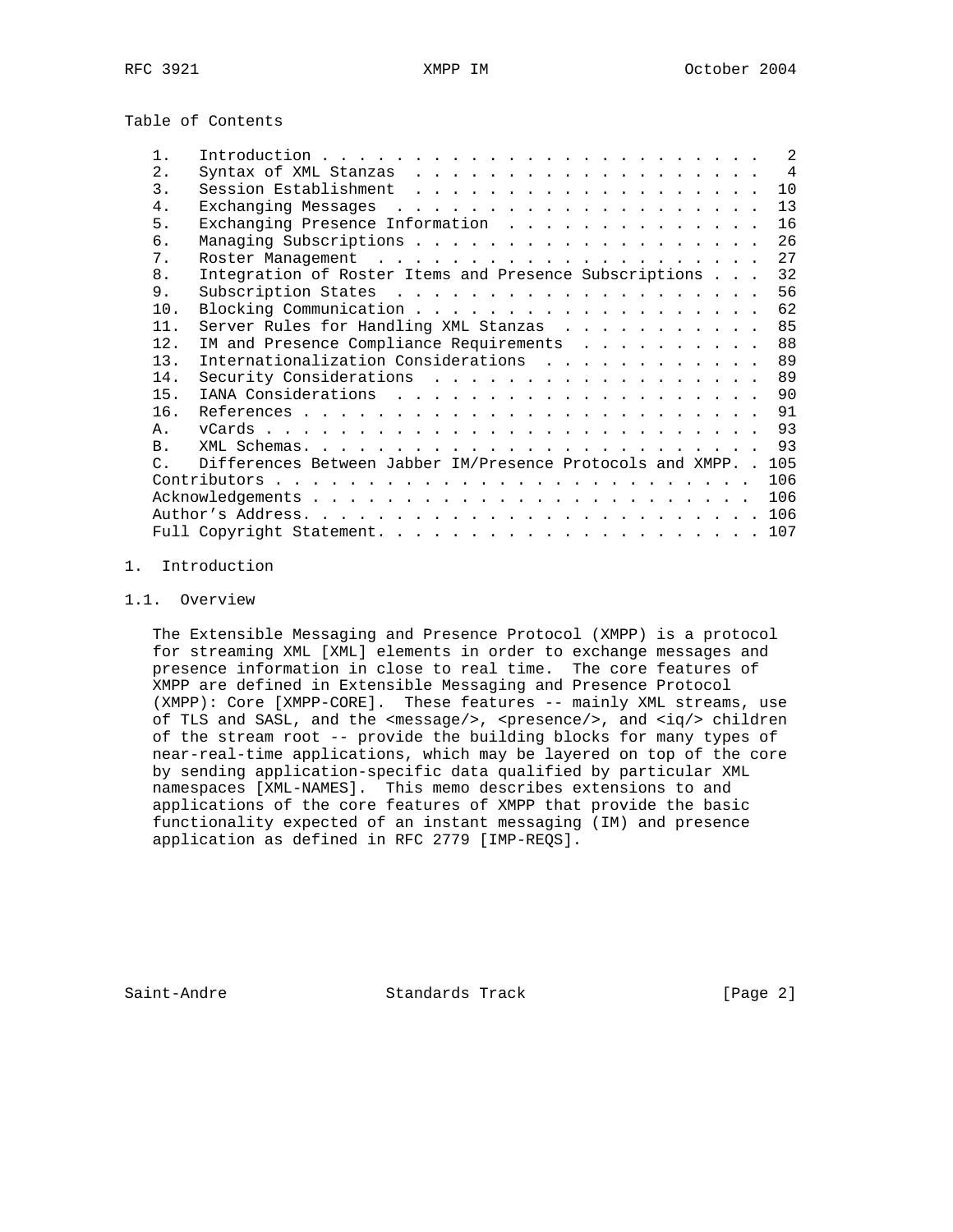## 1.2. Requirements

 For the purposes of this memo, the requirements of a basic instant messaging and presence application are defined by [IMP-REQS], which at a high level stipulates that a user must be able to complete the following use cases:

- o Exchange messages with other users
- o Exchange presence information with other users
- o Manage subscriptions to and from other users
- o Manage items in a contact list (in XMPP this is called a "roster")
- o Block communications to or from specific other users

 Detailed definitions of these functionality areas are contained in [IMP-REQS], and the interested reader is directed to that document regarding the requirements addressed herein.

 [IMP-REQS] also stipulates that presence services must be separable from instant messaging services; i.e., it must be possible to use the protocol to provide a presence service, an instant messaging service, or both. Although the text of this memo assumes that implementations and deployments will want to offer a unified instant messaging and presence service, there is no requirement that a service must offer both a presence service and an instant messaging service, and the protocol makes it possible to offer separate and distinct services for presence and for instant messaging.

 Note: While XMPP-based instant messaging and presence meets the requirements of [IMP-REQS], it was not designed explicitly with that specification in mind, since the base protocol evolved through an open development process within the Jabber open-source community before RFC 2779 was written. Note also that although protocols addressing many other functionality areas have been defined in the Jabber community, such protocols are not included in this memo because they are not required by [IMP-REQS].

# 1.3. Terminology

This memo inherits the terminology defined in [XMPP-CORE].

 The capitalized key words "MUST", "MUST NOT", "REQUIRED", "SHALL", "SHALL NOT", "SHOULD", "SHOULD NOT", "RECOMMENDED", "MAY", and "OPTIONAL" in this document are to be interpreted as described in BCP 14, RFC 2119 [TERMS].

Saint-Andre Standards Track [Page 3]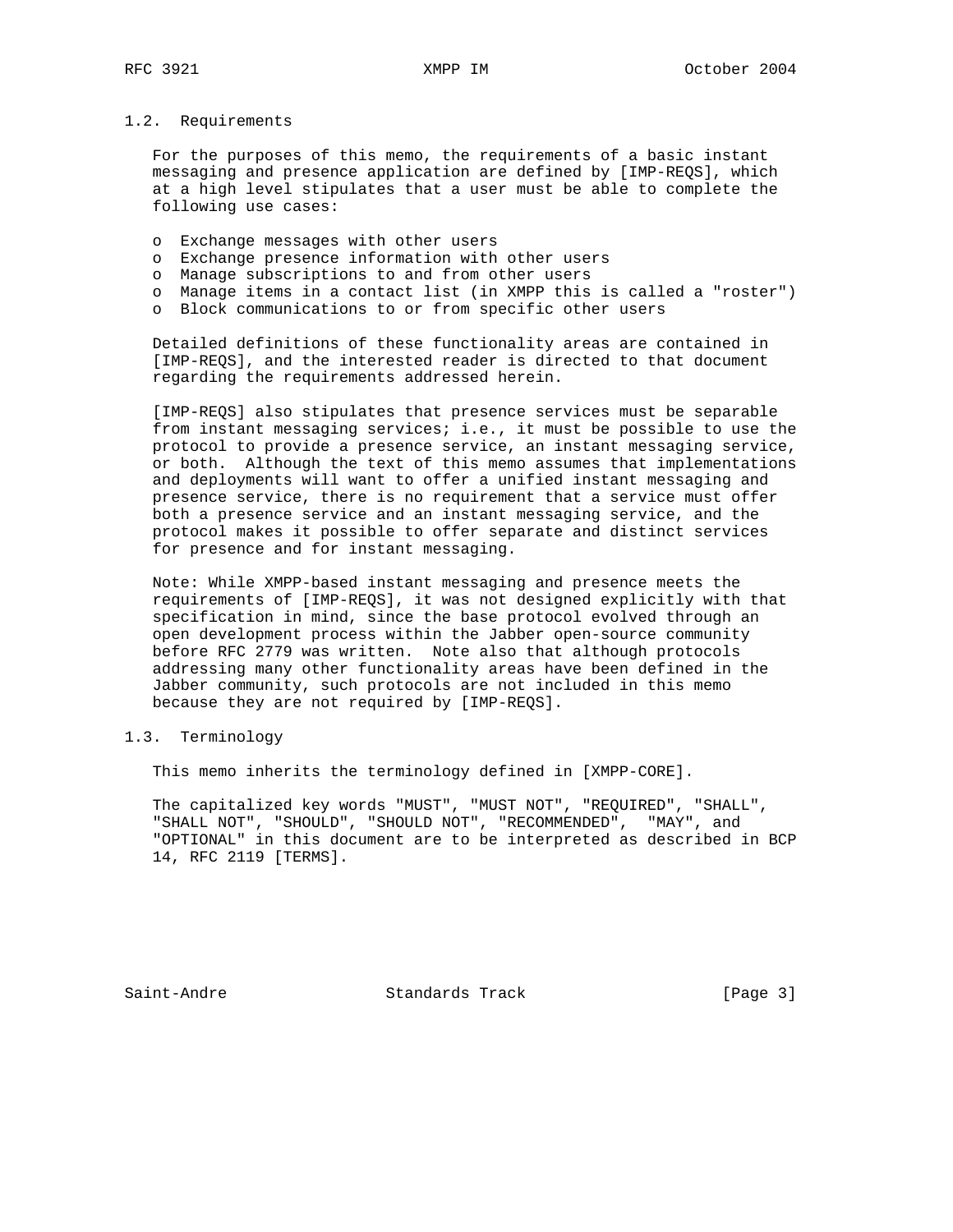#### 2. Syntax of XML Stanzas

 The basic semantics and common attributes of XML stanzas qualified by the 'jabber:client' and 'jabber:server' namespaces are defined in [XMPP-CORE]. However, these namespaces also define various child elements, as well as values for the common 'type' attribute, that are specific to instant messaging and presence applications. Thus, before addressing particular "use cases" for such applications, we here further describe the syntax of XML stanzas, thereby supplementing the discussion in [XMPP-CORE].

## 2.1. Message Syntax

 Message stanzas qualified by the 'jabber:client' or 'jabber:server' namespace are used to "push" information to another entity. Common uses in instant messaging applications include single messages, messages sent in the context of a chat conversation, messages sent in the context of a multi-user chat room, headlines and other alerts, and errors.

## 2.1.1. Types of Message

 The 'type' attribute of a message stanza is RECOMMENDED; if included, it specifies the conversational context of the message, thus providing a hint regarding presentation (e.g., in a GUI). If included, the 'type' attribute MUST have one of the following values:

- o chat -- The message is sent in the context of a one-to-one chat conversation. A compliant client SHOULD present the message in an interface enabling one-to-one chat between the two parties, including an appropriate conversation history.
- o error -- An error has occurred related to a previous message sent by the sender (for details regarding stanza error syntax, refer to [XMPP-CORE]). A compliant client SHOULD present an appropriate interface informing the sender of the nature of the error.
- o groupchat -- The message is sent in the context of a multi-user chat environment (similar to that of [IRC]). A compliant client SHOULD present the message in an interface enabling many-to-many chat between the parties, including a roster of parties in the chatroom and an appropriate conversation history. Full definition of XMPP-based groupchat protocols is out of scope for this memo.
- o headline -- The message is probably generated by an automated service that delivers or broadcasts content (news, sports, market information, RSS feeds, etc.). No reply to the message is expected, and a compliant client SHOULD present the message in an

Saint-Andre Standards Track [Page 4]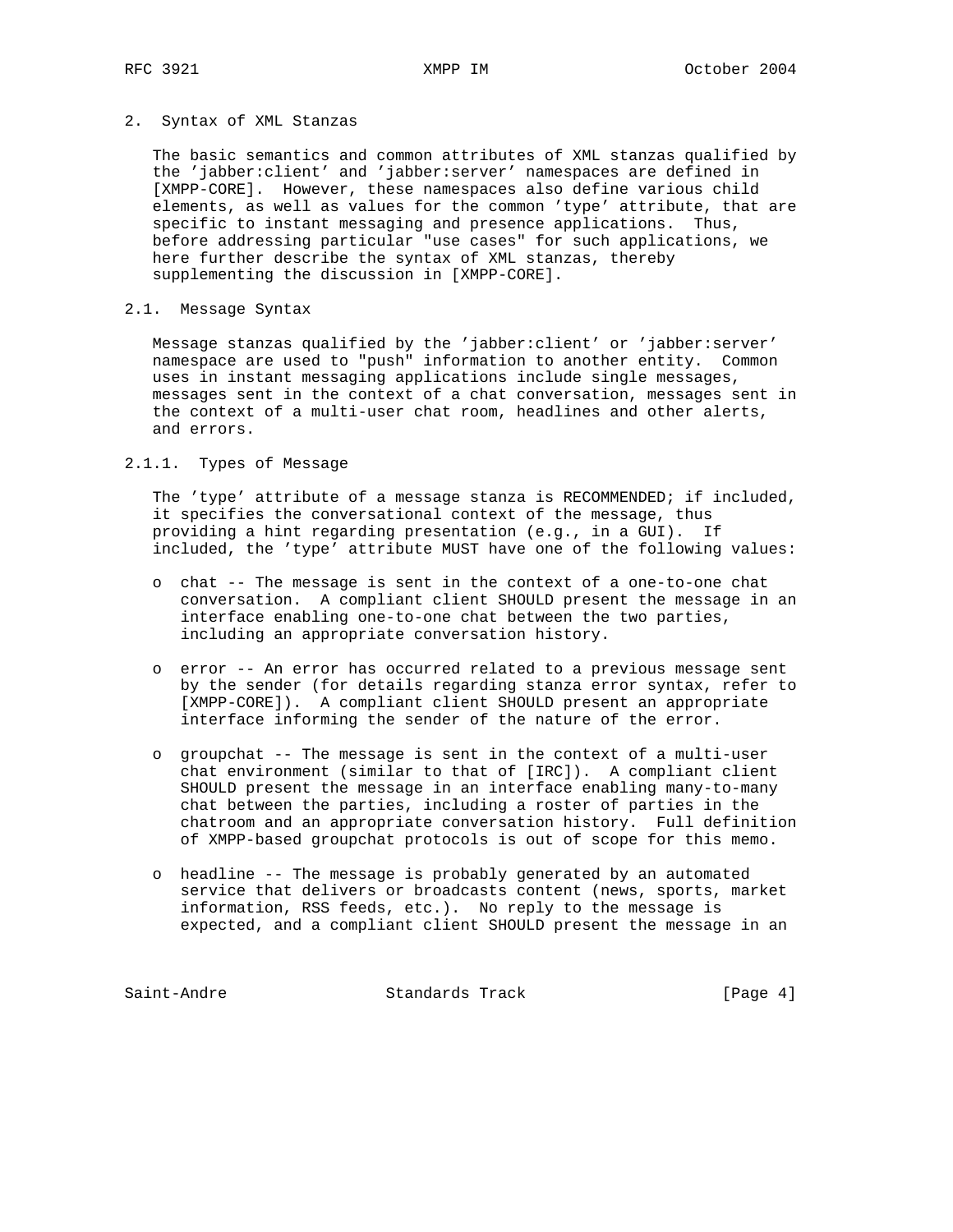interface that appropriately differentiates the message from standalone messages, chat sessions, or groupchat sessions (e.g., by not providing the recipient with the ability to reply).

 o normal -- The message is a single message that is sent outside the context of a one-to-one conversation or groupchat, and to which it is expected that the recipient will reply. A compliant client SHOULD present the message in an interface enabling the recipient to reply, but without a conversation history.

 An IM application SHOULD support all of the foregoing message types; if an application receives a message with no 'type' attribute or the application does not understand the value of the 'type' attribute provided, it MUST consider the message to be of type "normal" (i.e., "normal" is the default). The "error" type MUST be generated only in response to an error related to a message received from another entity.

 Although the 'type' attribute is OPTIONAL, it is considered polite to mirror the type in any replies to a message; furthermore, some specialized applications (e.g., a multi-user chat service) MAY at their discretion enforce the use of a particular message type (e.g., type='groupchat').

## 2.1.2. Child Elements

 As described under extended namespaces (Section 2.4), a message stanza MAY contain any properly-namespaced child element.

 In accordance with the default namespace declaration, by default a message stanza is qualified by the 'jabber:client' or 'jabber:server' namespace, which defines certain allowable children of message stanzas. If the message stanza is of type "error", it MUST include an <error/> child; for details, see [XMPP-CORE]. Otherwise, the message stanza MAY contain any of the following child elements without an explicit namespace declaration:

- 1. <subject/>
- $2. <$   $<$ body/ $>$ 
	- 3. <thread/>

## 2.1.2.1. Subject

 The <subject/> element contains human-readable XML character data that specifies the topic of the message. The <subject/> element MUST NOT possess any attributes, with the exception of the 'xml:lang' attribute. Multiple instances of the <subject/> element MAY be included for the purpose of providing alternate versions of the same

Saint-Andre Standards Track [Page 5]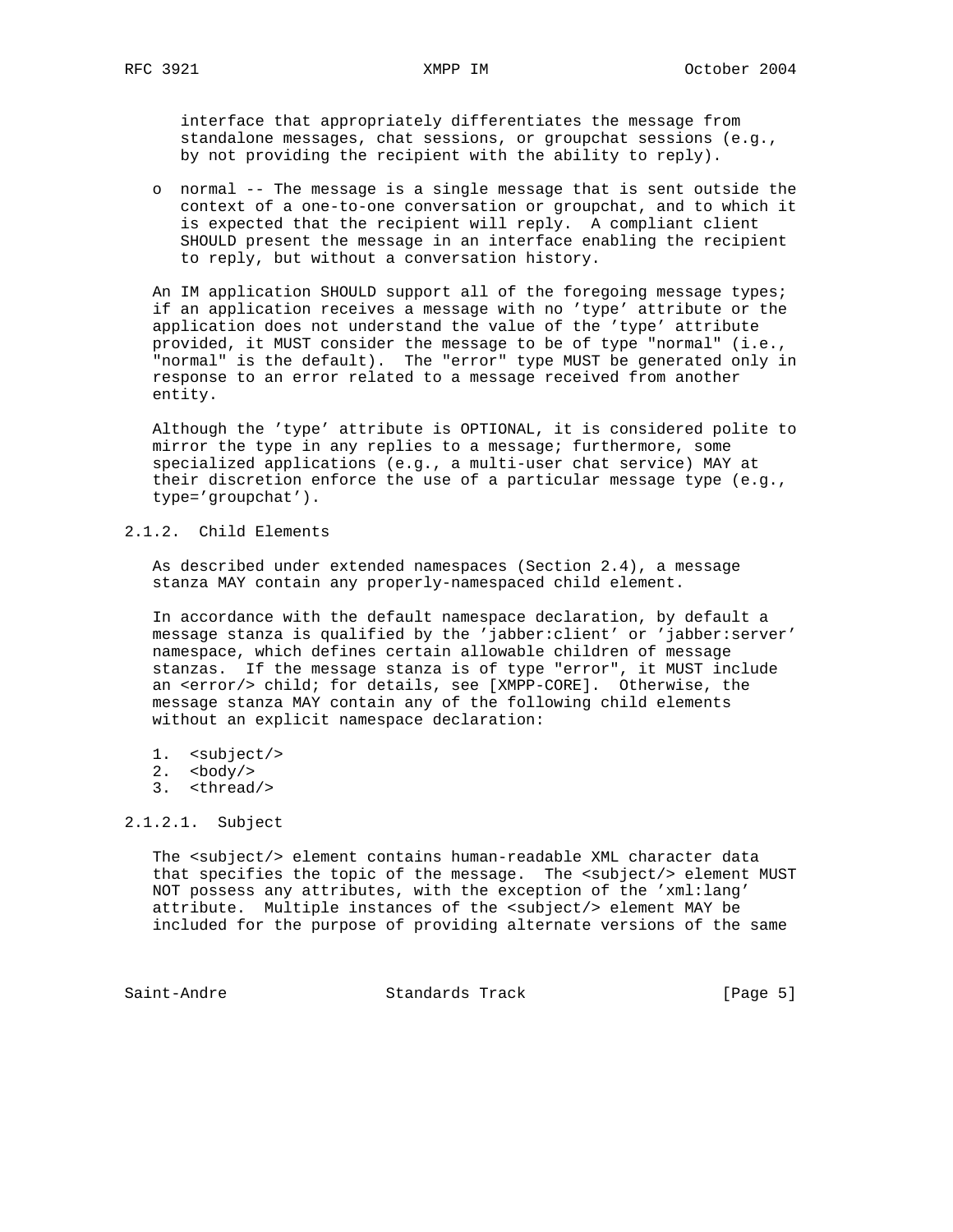subject, but only if each instance possesses an 'xml:lang' attribute with a distinct language value. The <subject/> element MUST NOT contain mixed content (as defined in Section 3.2.2 of [XML]).

#### 2.1.2.2. Body

The <body/> element contains human-readable XML character data that specifies the textual contents of the message; this child element is normally included but is OPTIONAL. The <body/> element MUST NOT possess any attributes, with the exception of the 'xml:lang' attribute. Multiple instances of the <body/> element MAY be included but only if each instance possesses an 'xml:lang' attribute with a distinct language value. The <body/> element MUST NOT contain mixed content (as defined in Section 3.2.2 of [XML]).

#### 2.1.2.3. Thread

 The <thread/> element contains non-human-readable XML character data specifying an identifier that is used for tracking a conversation thread (sometimes referred to as an "instant messaging session") between two entities. The value of the <thread/> element is generated by the sender and SHOULD be copied back in any replies. If used, it MUST be unique to that conversation thread within the stream and MUST be consistent throughout that conversation (a client that receives a message from the same full JID but with a different thread ID MUST assume that the message in question exists outside the context of the existing conversation thread). The use of the <thread/> element is OPTIONAL and is not used to identify individual messages, only conversations. A message stanza MUST NOT contain more than one <thread/> element. The <thread/> element MUST NOT possess any attributes. The value of the <thread/> element MUST be treated as opaque by entities; no semantic meaning may be derived from it, and only exact comparisons may be made against it. The <thread/> element MUST NOT contain mixed content (as defined in Section 3.2.2 of [XML]).

#### 2.2. Presence Syntax

 Presence stanzas are used qualified by the 'jabber:client' or 'jabber:server' namespace to express an entity's current network availability (offline or online, along with various sub-states of the latter and optional user-defined descriptive text), and to notify other entities of that availability. Presence stanzas are also used to negotiate and manage subscriptions to the presence of other entities.

Saint-Andre Standards Track [Page 6]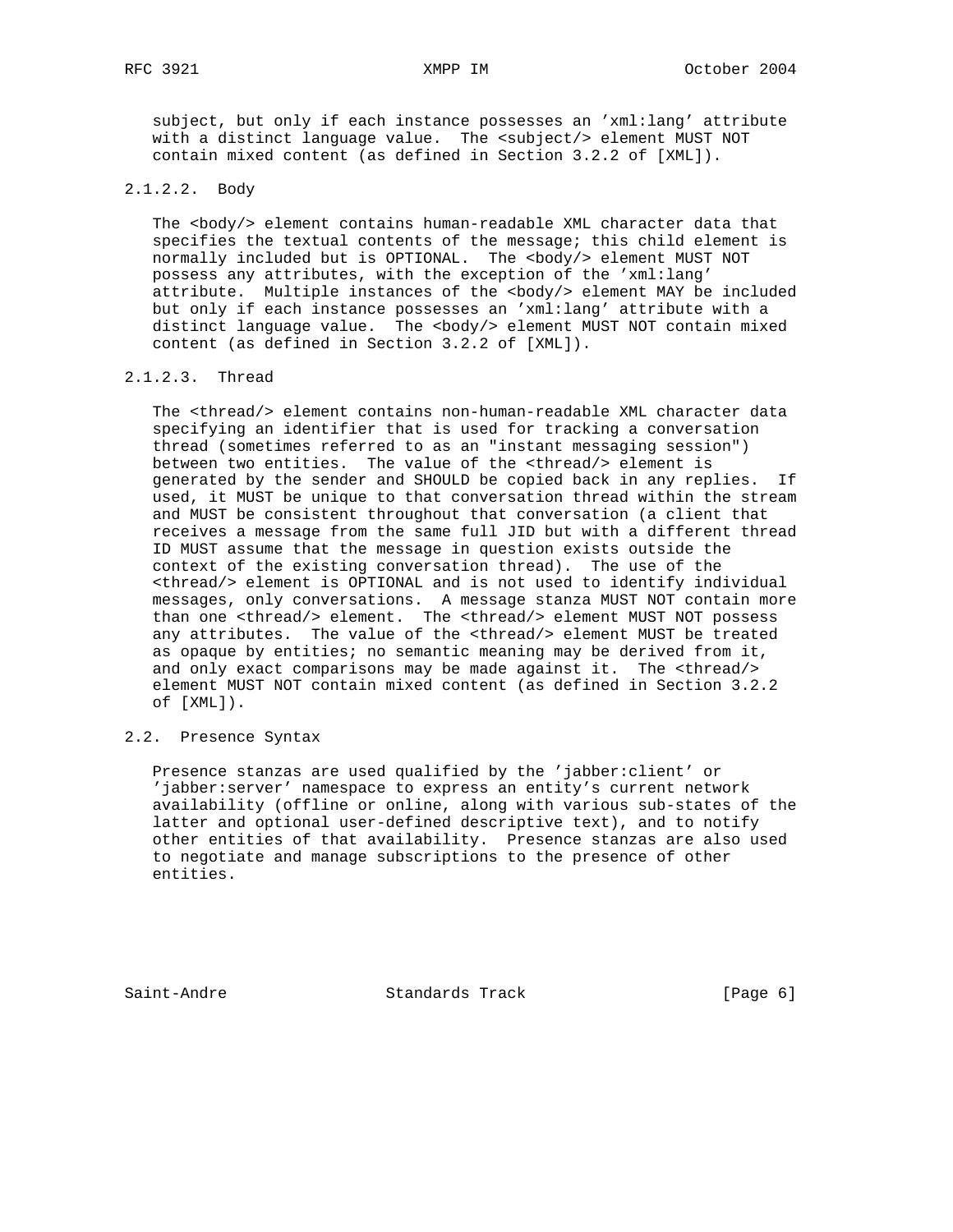#### 2.2.1. Types of Presence

 The 'type' attribute of a presence stanza is OPTIONAL. A presence stanza that does not possess a 'type' attribute is used to signal to the server that the sender is online and available for communication. If included, the 'type' attribute specifies a lack of availability, a request to manage a subscription to another entity's presence, a request for another entity's current presence, or an error related to a previously-sent presence stanza. If included, the 'type' attribute MUST have one of the following values:

- o unavailable -- Signals that the entity is no longer available for communication.
- o subscribe -- The sender wishes to subscribe to the recipient's presence.
- o subscribed -- The sender has allowed the recipient to receive their presence.
- o unsubscribe -- The sender is unsubscribing from another entity's presence.
- o unsubscribed -- The subscription request has been denied or a previously-granted subscription has been cancelled.
- o probe -- A request for an entity's current presence; SHOULD be generated only by a server on behalf of a user.
- o error -- An error has occurred regarding processing or delivery of a previously-sent presence stanza.

 For detailed information regarding presence semantics and the subscription model used in the context of XMPP-based instant messaging and presence applications, refer to Exchanging Presence Information (Section 5) and Managing Subscriptions (Section 6).

#### 2.2.2. Child Elements

 As described under extended namespaces (Section 2.4), a presence stanza MAY contain any properly-namespaced child element.

 In accordance with the default namespace declaration, by default a presence stanza is qualified by the 'jabber:client' or 'jabber:server' namespace, which defines certain allowable children of presence stanzas. If the presence stanza is of type "error", it MUST include an <error/> child; for details, see [XMPP-CORE]. If the presence stanza possesses no 'type' attribute, it MAY contain any of

Saint-Andre Standards Track [Page 7]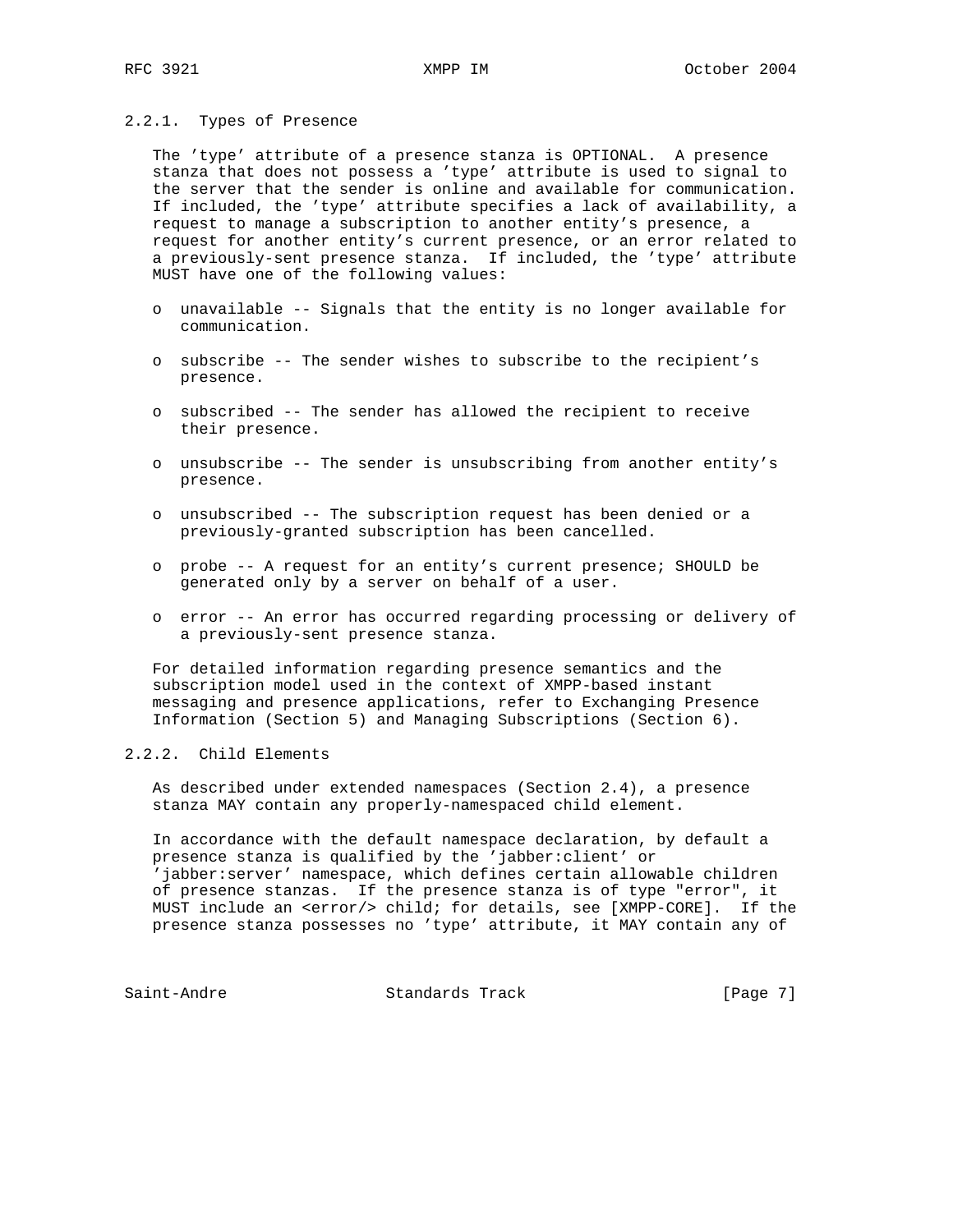the following child elements (note that the <status/> child MAY be sent in a presence stanza of type "unavailable" or, for historical reasons, "subscribe"):

- $1.$   $$\mbox{\sc$\simeq$}$  show/> 2. <status/>
- 3. <priority/>

#### 2.2.2.1. Show

 The OPTIONAL <show/> element contains non-human-readable XML character data that specifies the particular availability status of an entity or specific resource. A presence stanza MUST NOT contain more than one <show/> element. The <show/> element MUST NOT possess any attributes. If provided, the XML character data value MUST be one of the following (additional availability types could be defined through a properly-namespaced child element of the presence stanza):

- o away -- The entity or resource is temporarily away.
- o chat -- The entity or resource is actively interested in chatting.
- o dnd -- The entity or resource is busy (dnd = "Do Not Disturb").
- o xa -- The entity or resource is away for an extended period (xa = "eXtended Away").

If no <show/> element is provided, the entity is assumed to be online and available.

#### 2.2.2.2. Status

 The OPTIONAL <status/> element contains XML character data specifying a natural-language description of availability status. It is normally used in conjunction with the show element to provide a detailed description of an availability state (e.g., "In a meeting"). The <status/> element MUST NOT possess any attributes, with the exception of the 'xml:lang' attribute. Multiple instances of the <status/> element MAY be included but only if each instance possesses an 'xml:lang' attribute with a distinct language value.

## 2.2.2.3. Priority

 The OPTIONAL <priority/> element contains non-human-readable XML character data that specifies the priority level of the resource. The value MUST be an integer between -128 and +127. A presence stanza MUST NOT contain more than one <priority/> element. The <priority/> element MUST NOT possess any attributes. If no priority is provided,

Saint-Andre Standards Track [Page 8]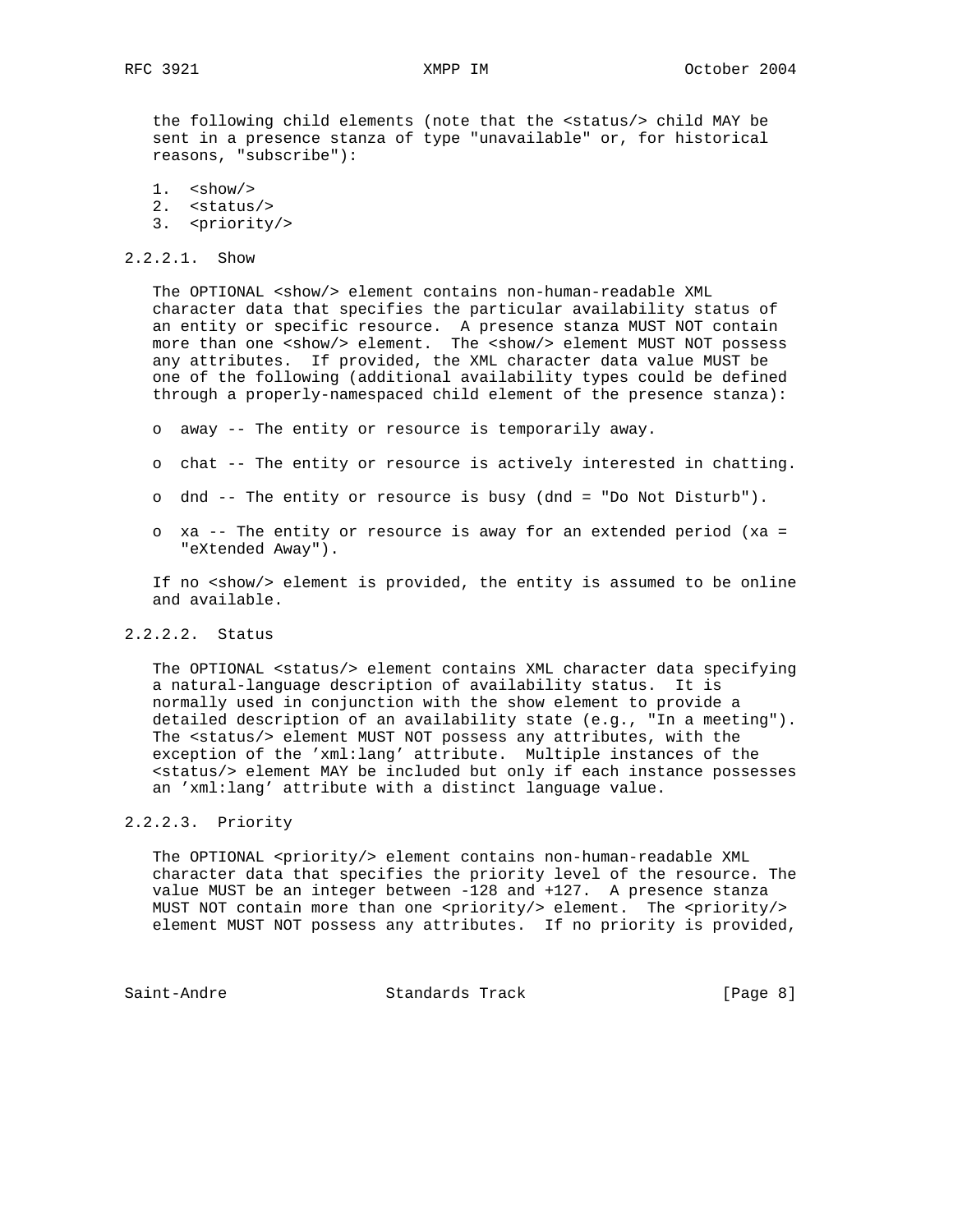a server SHOULD consider the priority to be zero. For information regarding the semantics of priority values in stanza routing within instant messaging and presence applications, refer to Server Rules for Handling XML Stanzas (Section 11).

## 2.3. IQ Syntax

 IQ stanzas provide a structured request-response mechanism. The basic semantics of that mechanism (e.g., that the 'id' attribute is REQUIRED) are defined in [XMPP-CORE], whereas the specific semantics required to complete particular use cases are defined in all cases by an extended namespace (Section 2.4) (note that the 'jabber:client' and 'jabber:server' namespaces do not define any children of IQ stanzas other than the common <error/>). This memo defines two such extended namespaces, one for Roster Management (Section 7) and the other for Blocking Communication (Section 10); however, an IQ stanza MAY contain structured information qualified by any extended namespace.

#### 2.4. Extended Namespaces

 While the three XML stanza kinds defined in the "jabber:client" or "jabber:server" namespace (along with their attributes and child elements) provide a basic level of functionality for messaging and presence, XMPP uses XML namespaces to extend the stanzas for the purpose of providing additional functionality. Thus a message or presence stanza MAY contain one or more optional child elements specifying content that extends the meaning of the message (e.g., an XHTML-formatted version of the message body), and an IQ stanza MAY contain one such child element. This child element MAY have any name and MUST possess an 'xmlns' namespace declaration (other than "jabber:client", "jabber:server", or "http://etherx.jabber.org/streams") that defines all data contained within the child element.

 Support for any given extended namespace is OPTIONAL on the part of any implementation (aside from the extended namespaces defined herein). If an entity does not understand such a namespace, the entity's expected behavior depends on whether the entity is (1) the recipient or (2) an entity that is routing the stanza to the recipient:

 Recipient: If a recipient receives a stanza that contains a child element it does not understand, it SHOULD ignore that specific XML data, i.e., it SHOULD not process it or present it to a user or associated application (if any). In particular:

Saint-Andre Standards Track [Page 9]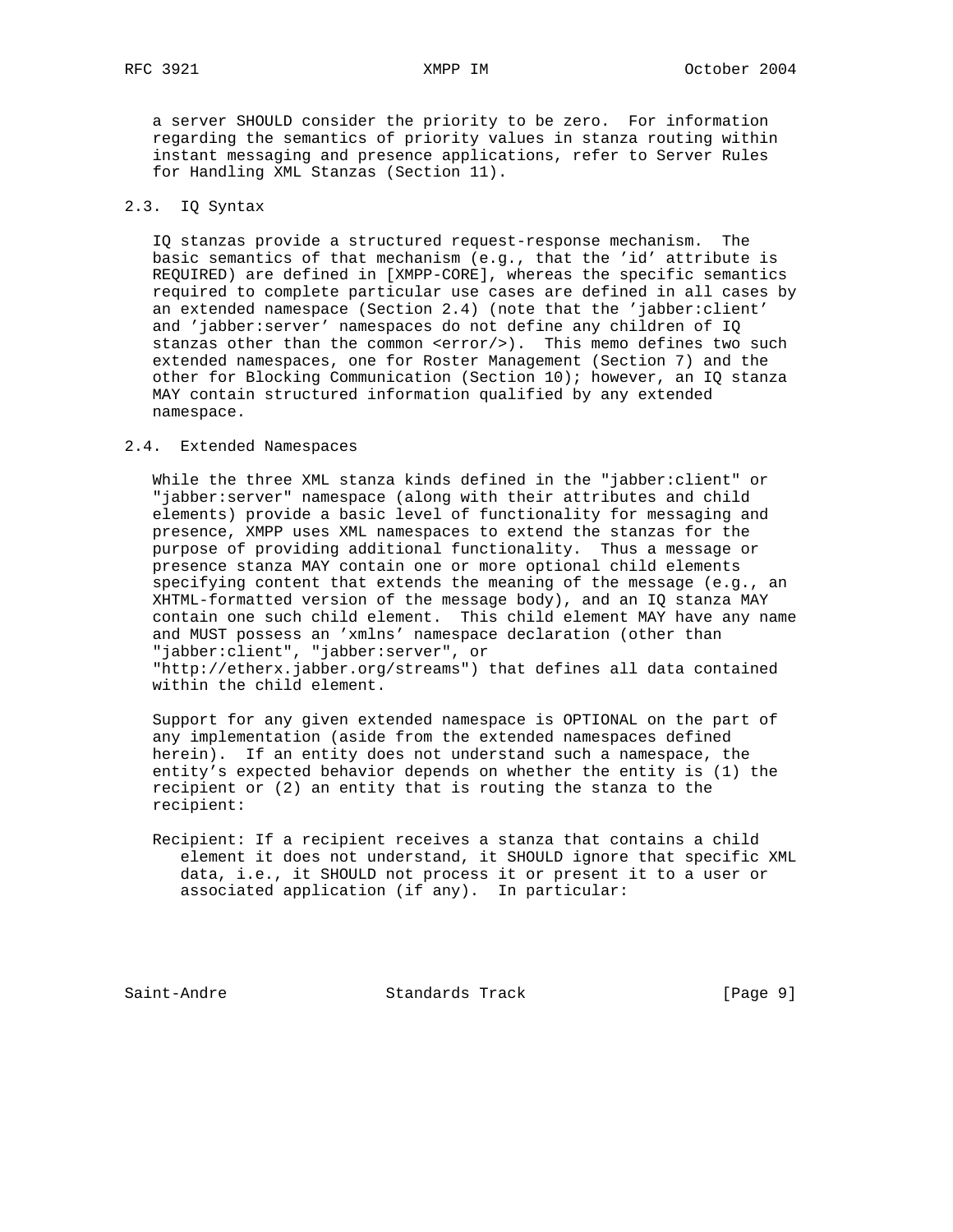- \* If an entity receives a message or presence stanza that contains XML data qualified by a namespace it does not understand, the portion of the stanza that is in the unknown namespace SHOULD be ignored.
- \* If an entity receives a message stanza whose only child element is qualified by a namespace it does not understand, it MUST ignore the entire stanza.
- \* If an entity receives an IQ stanza of type "get" or "set" containing a child element qualified by a namespace it does not understand, the entity SHOULD return an IQ stanza of type "error" with an error condition of <service-unavailable/>.
- Router: If a routing entity (usually a server) handles a stanza that contains a child element it does not understand, it SHOULD ignore the associated XML data by passing it on untouched to the recipient.
- 3. Session Establishment

 Most instant messaging and presence applications based on XMPP are implemented via a client-server architecture that requires a client to establish a session on a server in order to engage in the expected instant messaging and presence activities. However, there are several pre-conditions that MUST be met before a client can establish an instant messaging and presence session. These are:

- 1. Stream Authentication -- a client MUST complete stream authentication as documented in [XMPP-CORE] before attempting to establish a session or send any XML stanzas.
- 2. Resource Binding -- after completing stream authentication, a client MUST bind a resource to the stream so that the client's address is of the form <user@domain/resource>, after which the entity is now said to be a "connected resource" in the terminology of [XMPP-CORE].

If a server supports sessions, it MUST include a <session/> element qualified by the 'urn:ietf:params:xml:ns:xmpp-session' namespace in the stream features it advertises to a client after the completion of stream authentication as defined in [XMPP-CORE]:

Saint-Andre Standards Track [Page 10]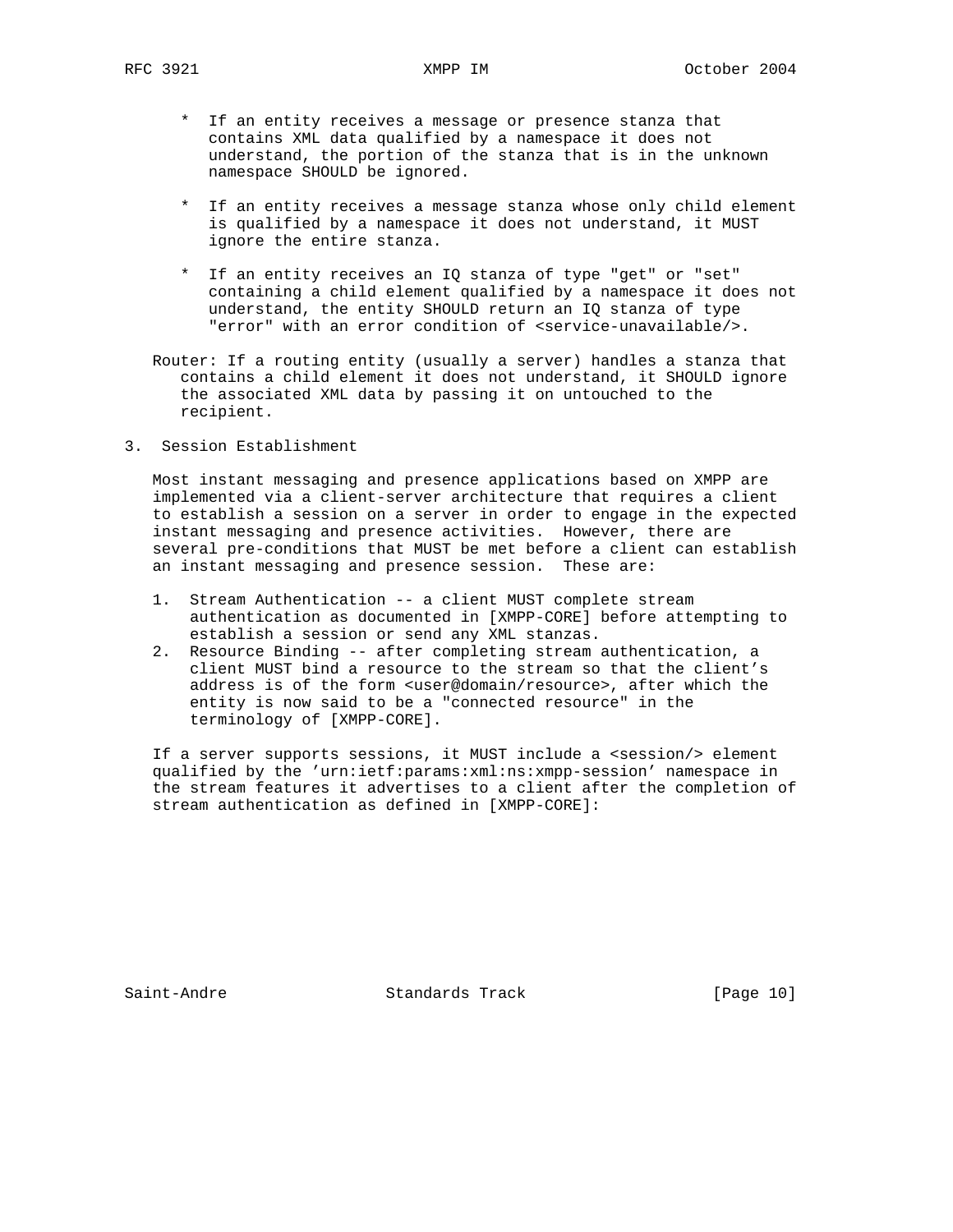```
 Server advertises session establishment feature to client:
```

```
 <stream:stream
    xmlns='jabber:client'
    xmlns:stream='http://etherx.jabber.org/streams'
    id='c2s_345'
    from='example.com'
    version='1.0'>
 <stream:features>
   <bind xmlns='urn:ietf:params:xml:ns:xmpp-bind'/>
   <session xmlns='urn:ietf:params:xml:ns:xmpp-session'/>
 </stream:features>
```
 Upon being so informed that session establishment is required (and after completing resource binding), the client MUST establish a session if it desires to engage in instant messaging and presence functionality; it completes this step by sending to the server an IQ stanza of type "set" containing an empty <session/> child element qualified by the 'urn:ietf:params:xml:ns:xmpp-session' namespace:

```
 Step 1: Client requests session with server:
 <iq to='example.com'
     type='set'
     id='sess_1'>
   <session xmlns='urn:ietf:params:xml:ns:xmpp-session'/>
\langleiq>
 Step 2: Server informs client that session has been created:
```
 <iq from='example.com' type='result' id='sess\_1'/>

 Upon establishing a session, a connected resource (in the terminology of [XMPP-CORE]) is said to be an "active resource".

 Several error conditions are possible. For example, the server may encounter an internal condition that prevents it from creating the session, the username or authorization identity may lack permissions to create a session, or there may already be an active resource associated with a resource identifier of the same name.

 If the server encounters an internal condition that prevents it from creating the session, it MUST return an error.

Saint-Andre Standards Track [Page 11]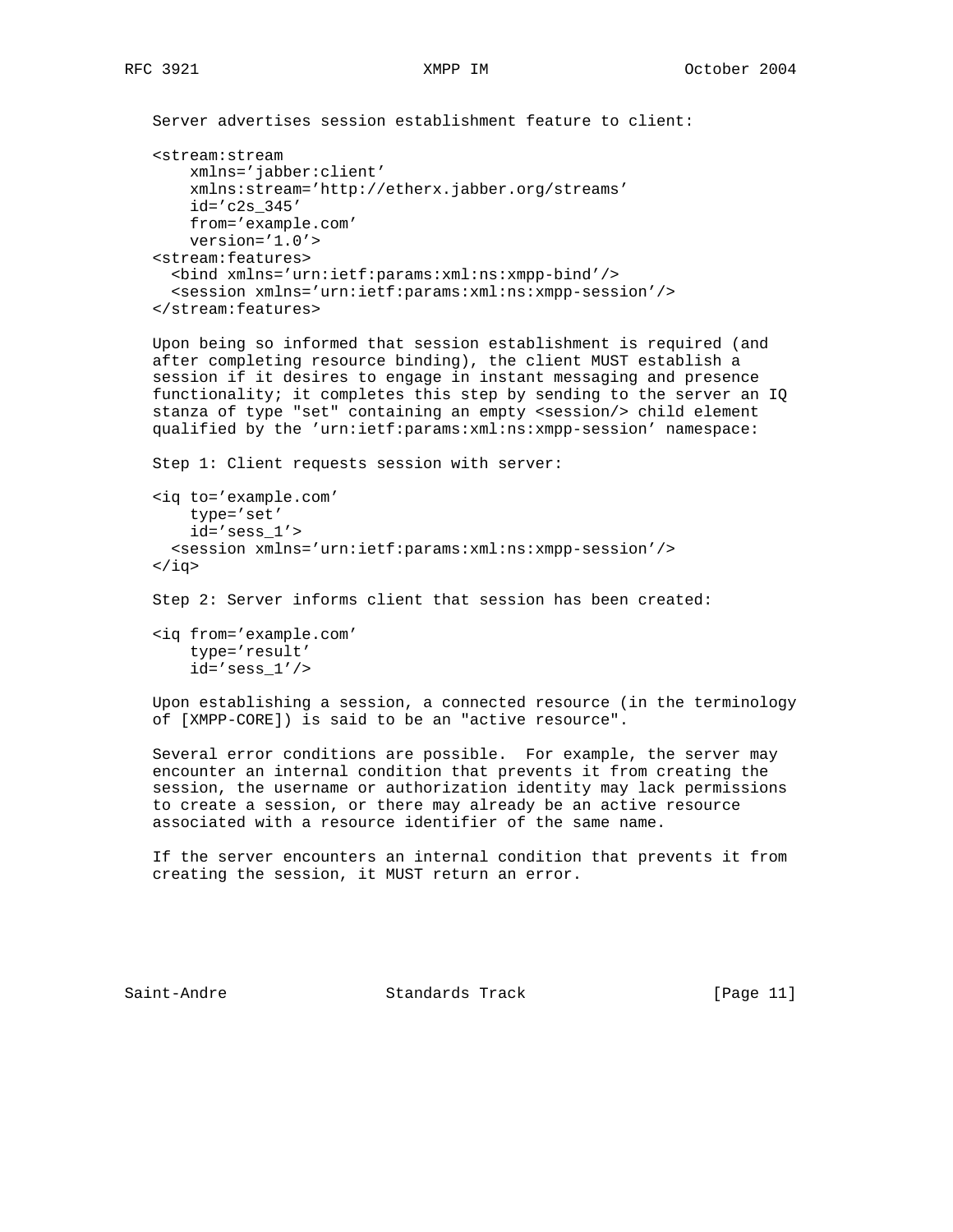```
 Step 2 (alt): Server responds with error (internal server error):
 <iq from='example.com' type='error' id='sess_1'>
   <session xmlns='urn:ietf:params:xml:ns:xmpp-session'/>
   <error type='wait'>
     <internal-server-error
         xmlns='urn:ietf:params:xml:ns:xmpp-stanzas'/>
   </error>
\langleiq>
 If the username or resource is not allowed to create a session, the
 server MUST return an error (e.g., forbidden).
 Step 2 (alt): Server responds with error (username or resource not
 allowed to create session):
 <iq from='example.com' type='error' id='sess_1'>
   <session xmlns='urn:ietf:params:xml:ns:xmpp-session'/>
  <error type='auth'>
    <forbidden
         xmlns='urn:ietf:params:xml:ns:xmpp-stanzas'/>
  </error>
```
 $\langle$ iq>

 If there is already an active resource of the same name, the server MUST either (1) terminate the active resource and allow the newly-requested session, or (2) disallow the newly-requested session and maintain the active resource. Which of these the server does is up to the implementation, although it is RECOMMENDED to implement case #1. In case #1, the server SHOULD send a <conflict/> stream error to the active resource, terminate the XML stream and underlying TCP connection for the active resource, and return a IQ stanza of type "result" (indicating success) to the newly-requested session. In case #2, the server SHOULD send a <conflict/> stanza error to the newly-requested session but maintain the XML stream for that connection so that the newly-requested session has an opportunity to negotiate a non-conflicting resource identifier before sending another request for session establishment.

 Step 2 (alt): Server informs existing active resource of resource conflict (case #1):

```
 <stream:error>
  <conflict xmlns='urn:ietf:params:xml:ns:xmpp-streams'/>
 </stream:error>
 </stream:stream>
```
Saint-Andre Standards Track [Page 12]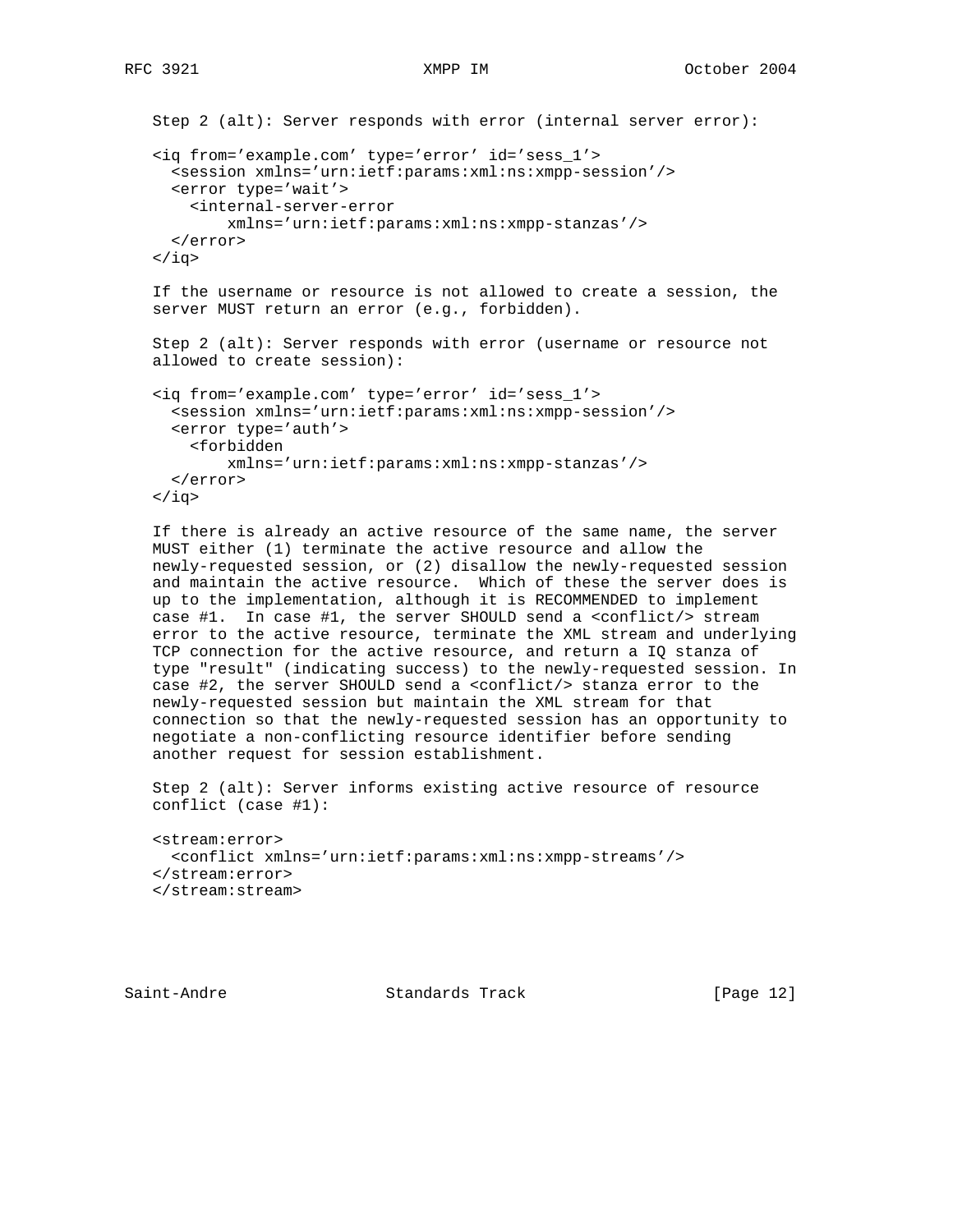Step 2 (alt): Server informs newly-requested session of resource conflict (case #2):

```
 <iq from='example.com' type='error' id='sess_1'>
   <session xmlns='urn:ietf:params:xml:ns:xmpp-session'/>
   <error type='cancel'>
     <conflict xmlns='urn:ietf:params:xml:ns:xmpp-stanzas'/>
   </error>
\langleiq>
```
 After establishing a session, a client SHOULD send initial presence and request its roster as described below, although these actions are OPTIONAL.

 Note: Before allowing the creation of instant messaging and presence sessions, a server MAY require prior account provisioning. Possible methods for account provisioning include account creation by a server administrator as well as in-band account registration using the 'jabber:iq:register' namespace; the latter method is out of scope for this memo, but is documented in [JEP-0077], published by the Jabber Software Foundation [JSF].

4. Exchanging Messages

 Exchanging messages is a basic use of XMPP and is brought about when a user generates a message stanza that is addressed to another entity. As defined under Server Rules for Handling XML Stanzas (Section 11), the sender's server is responsible for delivering the message to the intended recipient (if the recipient is on the same server) or for routing the message to the recipient's server (if the recipient is on a different server).

 For information regarding the syntax of message stanzas as well as their defined attributes and child elements, refer to Message Syntax (Section 2.1).

4.1. Specifying an Intended Recipient

 An instant messaging client SHOULD specify an intended recipient for a message by providing the JID of an entity other than the sender in the 'to' attribute of the <message/> stanza. If the message is being sent in reply to a message previously received from an address of the form <user@domain/resource> (e.g., within the context of a chat session), the value of the 'to' address SHOULD be of the form <user@domain/resource> rather than of the form <user@domain> unless the sender has knowledge (via presence) that the intended recipient's resource is no longer available. If the message is being sent

Saint-Andre Standards Track [Page 13]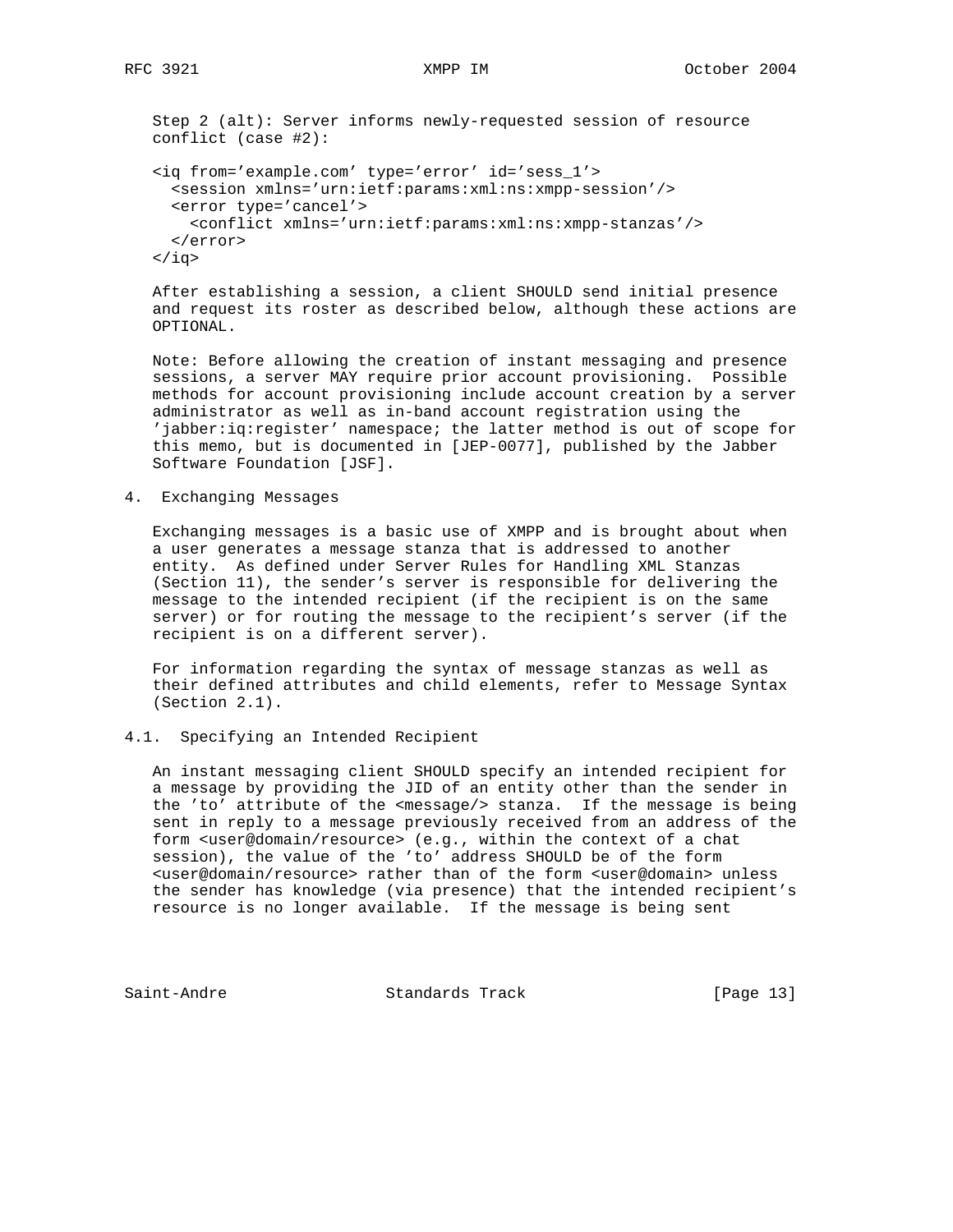outside the context of any existing chat session or received message, the value of the 'to' address SHOULD be of the form <user@domain> rather than of the form <user@domain/resource>.

4.2. Specifying a Message Type

 As noted, it is RECOMMENDED for a message stanza to possess a 'type' attribute whose value captures the conversational context (if any) of the message (see Type (Section 2.1.1)).

The following example shows a valid value of the 'type' attribute:

Example: A message of a defined type:

 <message to='romeo@example.net' from='juliet@example.com/balcony' type='chat' xml:lang='en'> <body>Wherefore art thou, Romeo?</body> </message>

4.3. Specifying a Message Body

A message stanza MAY (and often will) contain a child <body/> element whose XML character data specifies the primary meaning of the message (see Body (Section 2.1.2.2)).

Example: A message with a body:

```
 <message
    to='romeo@example.net'
    from='juliet@example.com/balcony'
    type='chat'
    xml:lang='en'>
   <body>Wherefore art thou, Romeo?</body>
  <body xml:lang='cz'>Pro&#x010D;e&#x017D; jsi ty, Romeo?</body>
 </message>
```
4.4. Specifying a Message Subject

 A message stanza MAY contain one or more child <subject/> elements specifying the topic of the message (see Subject (Section 2.1.2.1)).

Saint-Andre Standards Track [Page 14]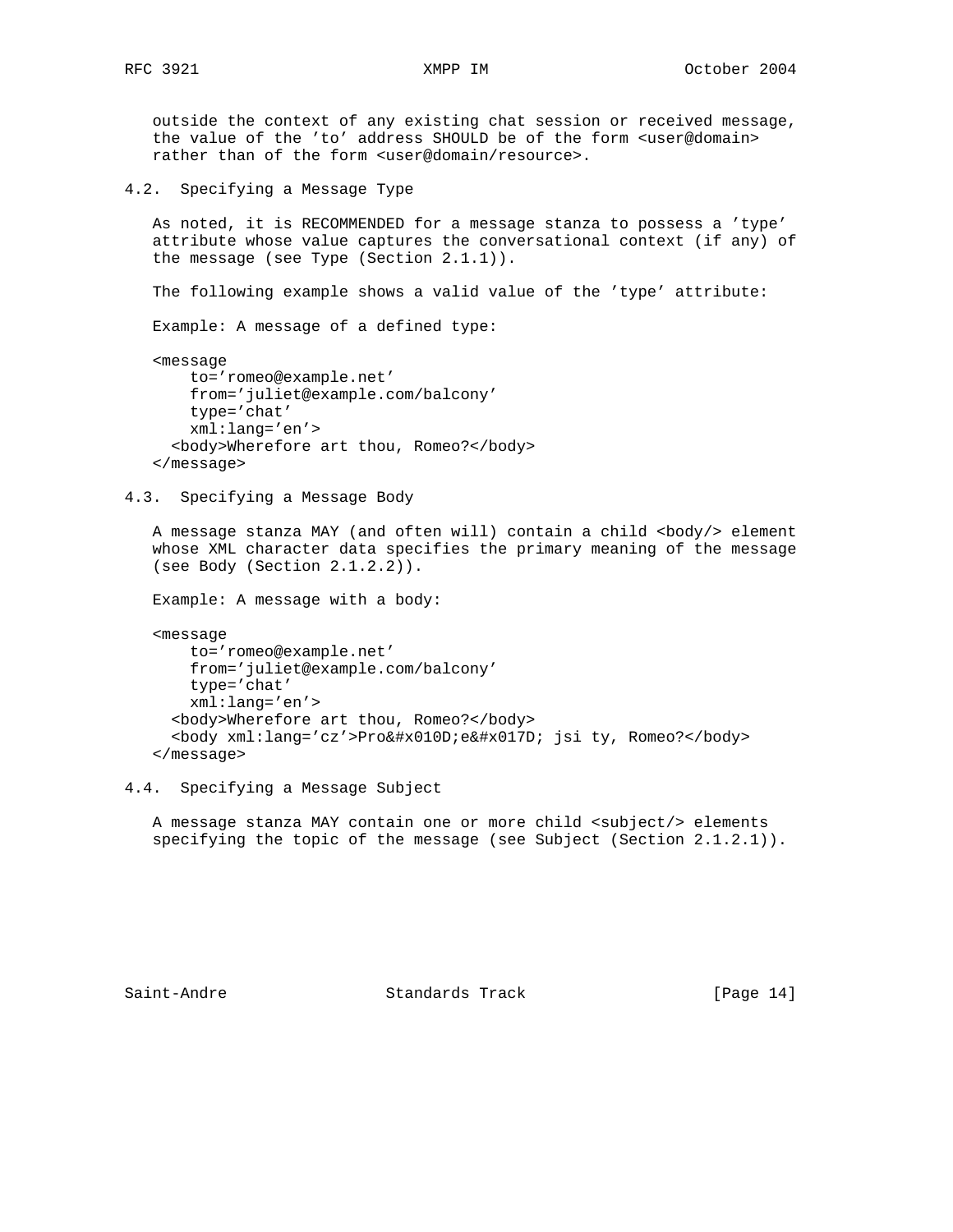```
 Example: A message with a subject:
    <message
       to='romeo@example.net'
       from='juliet@example.com/balcony'
       type='chat'
       xml:lang='en'>
      <subject>I implore you!</subject>
      <subject
         xml:lang='cz'>Úpěnlivě prosim!</subject>
      <body>Wherefore art thou, Romeo?</body>
     <body xml:lang='cz'>Pro&#x010D;e&#x017D; jsi ty, Romeo?</body>
    </message>
4.5. Specifying a Conversation Thread
   A message stanza MAY contain a child <thread/> element specifying the
    conversation thread in which the message is situated, for the purpose
   of tracking the conversation (see Thread (Section 2.1.2.3)).
    Example: A threaded conversation:
    <message
       to='romeo@example.net/orchard'
       from='juliet@example.com/balcony'
       type='chat'
       xml:lang='en'>
      <body>Art thou not Romeo, and a Montague?</body>
      <thread>e0ffe42b28561960c6b12b944a092794b9683a38</thread>
    </message>
    <message
       to='juliet@example.com/balcony'
       from='romeo@example.net/orchard'
       type='chat'
       xml:lang='en'>
      <body>Neither, fair saint, if either thee dislike.</body>
      <thread>e0ffe42b28561960c6b12b944a092794b9683a38</thread>
    </message>
    <message
       to='romeo@example.net/orchard'
       from='juliet@example.com/balcony'
       type='chat'
       xml:lang='en'>
      <body>How cam'st thou hither, tell me, and wherefore?</body>
      <thread>e0ffe42b28561960c6b12b944a092794b9683a38</thread>
    </message>
```
Saint-Andre Standards Track [Page 15]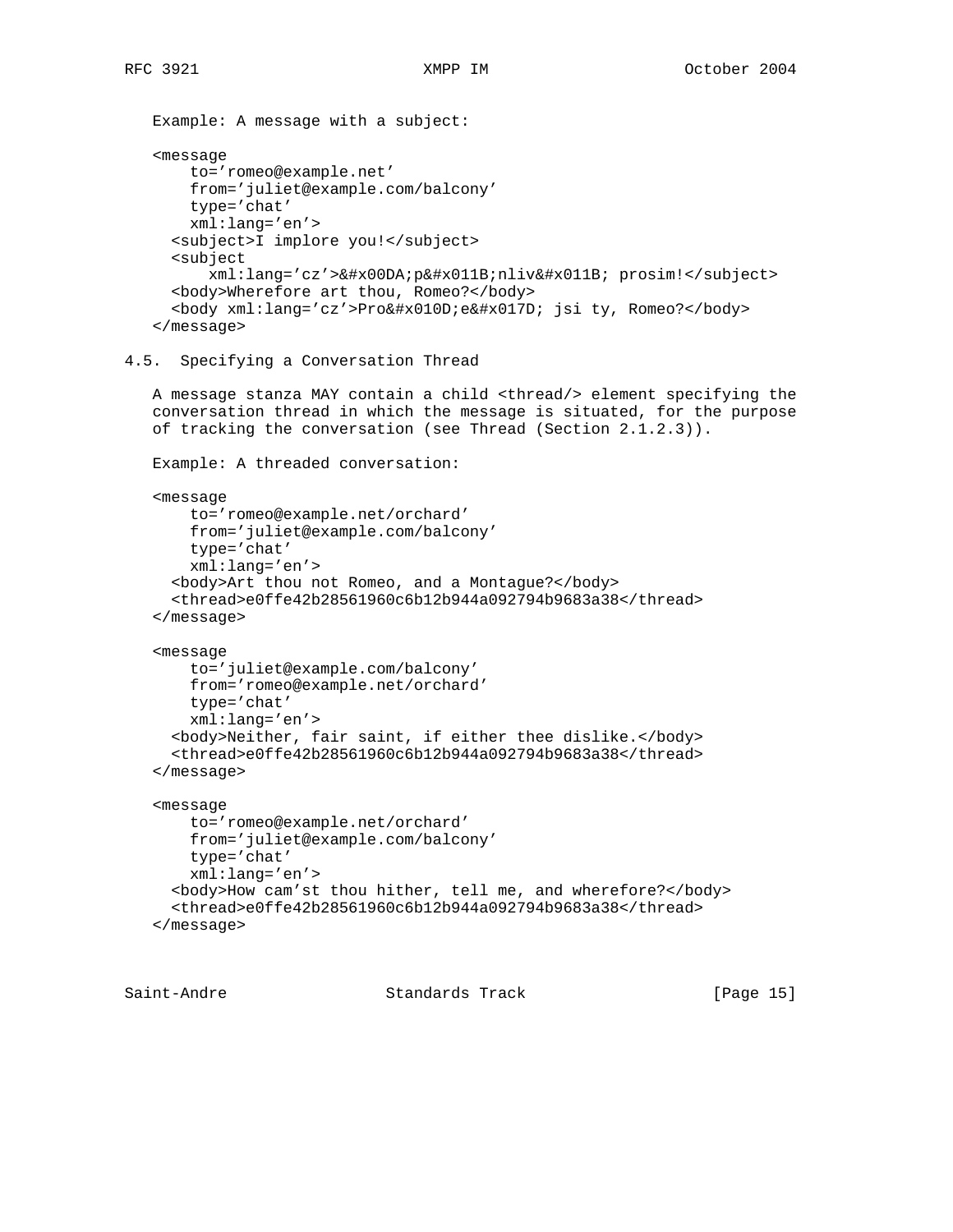5. Exchanging Presence Information

 Exchanging presence information is made relatively straightforward within XMPP by using presence stanzas. However, we see here a contrast to the handling of messages: although a client MAY send directed presence information to another entity by including a 'to' address, normally presence notifications (i.e., presence stanzas with no 'type' or of type "unavailable" and with no 'to' address) are sent from a client to its server and then broadcasted by the server to any entities that are subscribed to the presence of the sending entity (in the terminology of RFC 2778 [IMP-MODEL], these entities are subscribers). This broadcast model does not apply to subscription-related presence stanzas or presence stanzas of type "error", but to presence notifications only as defined above. (Note: While presence information MAY be provided on a user's behalf by an automated service, normally it is provided by the user's client.)

 For information regarding the syntax of presence stanzas as well as their defined attributes and child elements, refer to [XMPP-CORE].

5.1. Client and Server Presence Responsibilities

#### 5.1.1. Initial Presence

 After establishing a session, a client SHOULD send initial presence to the server in order to signal its availability for communications. As defined herein, the initial presence stanza (1) MUST possess no 'to' address (signalling that it is meant to be broadcasted by the server on behalf of the client) and (2) MUST possess no 'type' attribute (signalling the user's availability). After sending initial presence, an active resource is said to be an "available resource".

 Upon receiving initial presence from a client, the user's server MUST do the following if there is not already one or more available resources for the user (if there is already one or more available resources for the user, the server obviously does not need to send the presence probes, since it already possesses the requisite information):

 1. Send presence probes (i.e., presence stanzas whose 'type' attribute is set to a value of "probe") from the full JID (e.g., <user@example.com/resource>) of the user to all contacts to which the user is subscribed in order to determine if they are available; such contacts are those for which a JID is present in the user's roster with the 'subscription' attribute set to a value of "to" or "both". (Note: The user's server MUST NOT send presence probes to contacts from which the user is blocking

Saint-Andre Standards Track [Page 16]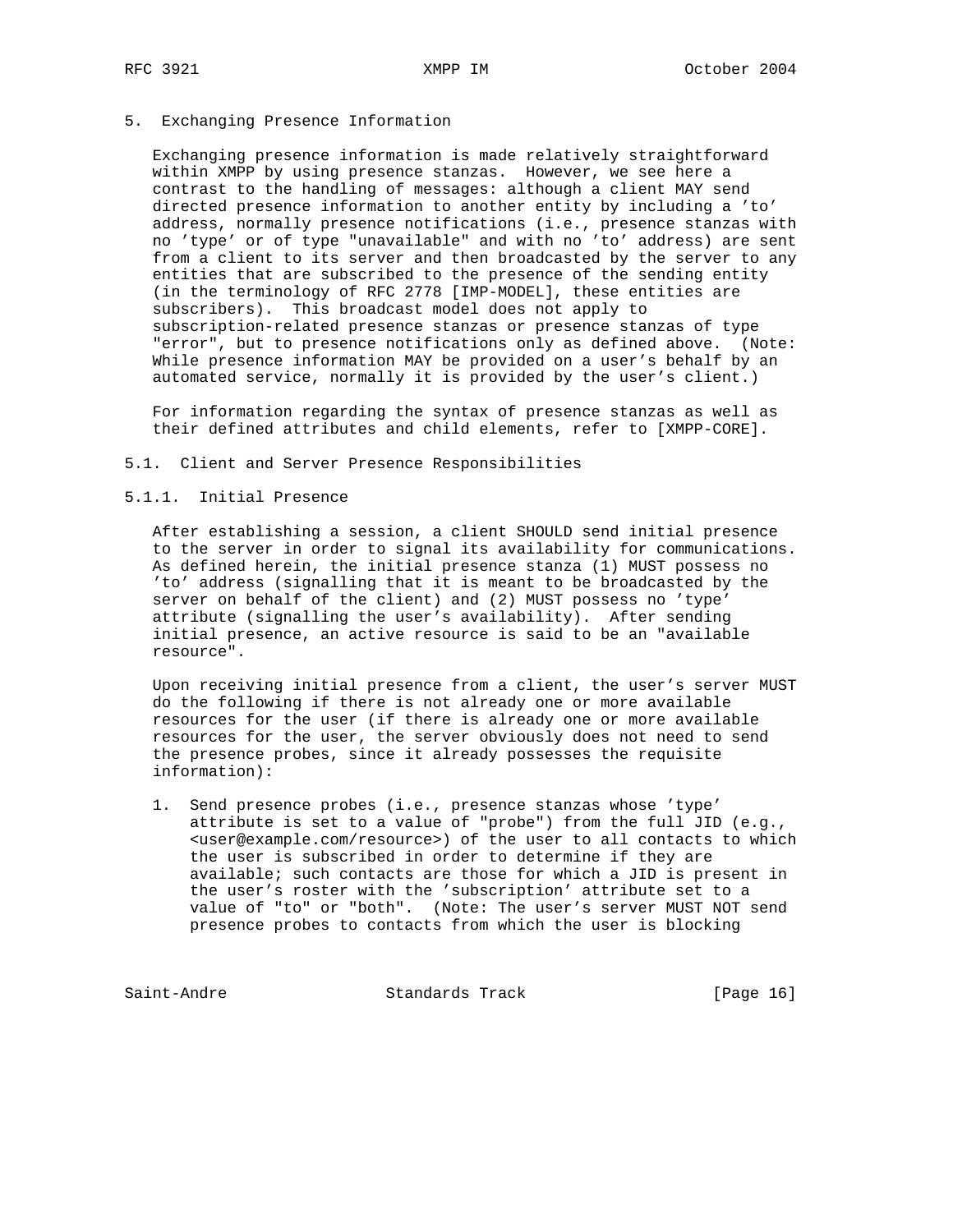inbound presence notifications, as described under Blocking Inbound Presence Notifications (Section 10.10).)

 2. Broadcast initial presence from the full JID (e.g., <user@example.com/resource>) of the user to all contacts that are subscribed to the user's presence information; such contacts are those for which a JID is present in the user's roster with the 'subscription' attribute set to a value of "from" or "both". (Note: The user's server MUST NOT broadcast initial presence to contacts to which the user is blocking outbound presence notifications, as described under Blocking Outbound Presence Notifications (Section 10.11).)

 In addition, the user's server MUST broadcast initial presence from the user's new available resource to any of the user's existing available resources (if any).

 Upon receiving initial presence from the user, the contact's server MUST deliver the user's presence stanza to the full JIDs (<contact@example.org/resource>) associated with all of the contact's available resources, but only if the user is in the contact's roster with a subscription state of "to" or "both" and the contact has not blocked inbound presence notifications from the user's bare or full JID (as defined under Blocking Inbound Presence Notifications (Section 10.10)).

 If the user's server receives a presence stanza of type "error" in response to the initial presence that it sent to a contact on behalf of the user, it SHOULD NOT send further presence updates to that contact (until and unless it receives a presence stanza from the contact).

## 5.1.2. Presence Broadcast

 After sending initial presence, the user MAY update its presence information for broadcasting at any time during its session by sending a presence stanza with no 'to' address and either no 'type' attribute or a 'type' attribute with a value of "unavailable". (Note: A user's client SHOULD NOT send a presence update to broadcast information that changes independently of the user's presence and availability.)

 If the presence stanza lacks a 'type' attribute (i.e., expresses availability), the user's server MUST broadcast the full XML of that presence stanza to all contacts (1) that are in the user's roster with a subscription type of "from" or "both", (2) to whom the user

Saint-Andre Standards Track [Page 17]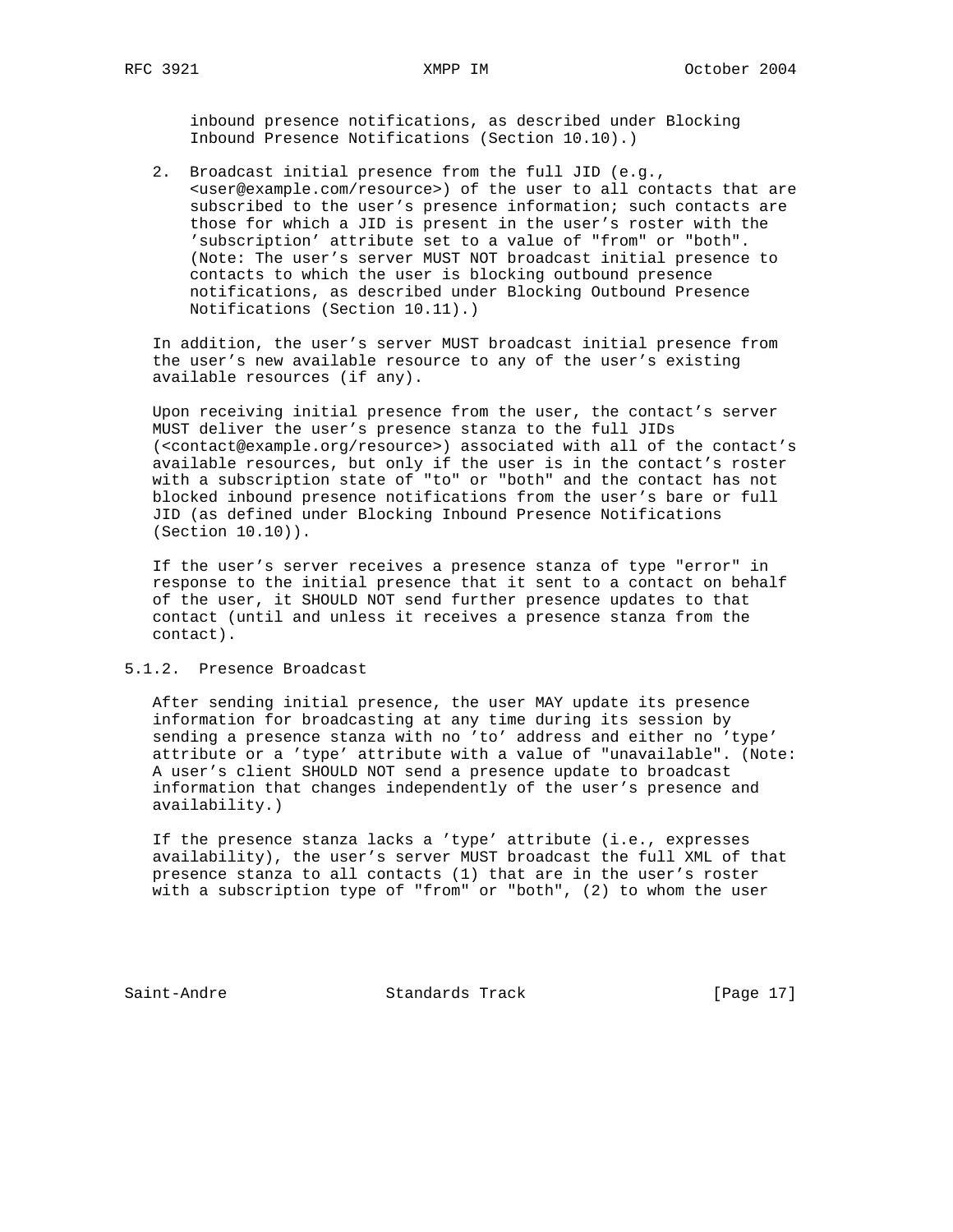has not blocked outbound presence notifications, and (3) from whom the server has not received a presence error during the user's session (as well as to any of the user's other available resources).

 If the presence stanza has a 'type' attribute set to a value of "unavailable", the user's server MUST broadcast the full XML of that presence stanza to all entities that fit the above description, as well as to any entities to which the user has sent directed available presence during the user's session (if the user has not yet sent directed unavailable presence to that entity).

5.1.3. Presence Probes

 Upon receiving a presence probe from the user, the contact's server SHOULD reply as follows:

- 1. If the user is not in the contact's roster with a subscription state of "From", "From + Pending Out", or "Both" (as defined under Subscription States (Section 9)), the contact's server MUST return a presence stanza of type "error" in response to the presence probe (however, if a server receives a presence probe from a subdomain of the server's hostname or another such trusted service, it MAY provide presence information about the user to that entity). Specifically:
	- \* if the user is in the contact's roster with a subscription state of "None", "None + Pending Out", or "To" (or is not in the contact's roster at all), the contact's server MUST return a <forbidden/> stanza error in response to the presence probe.
	- \* if the user is in the contact's roster with a subscription state of "None + Pending In", "None + Pending Out/In", or "To + Pending In", the contact's server MUST return a <not-authorized/> stanza error in response to the presence probe.
- 2. Else, if the contact is blocking presence notifications to the user's bare JID or full JID (using either a default list or active list as defined under Blocking Outbound Presence Notifications (Section 10.11)), the server MUST NOT reply to the presence probe.
- 3. Else, if the contact has no available resources, the server MUST either (1) reply to the presence probe by sending to the user the full XML of the last presence stanza of type "unavailable" received by the server from the contact, or (2) not reply at all.

Saint-Andre Standards Track [Page 18]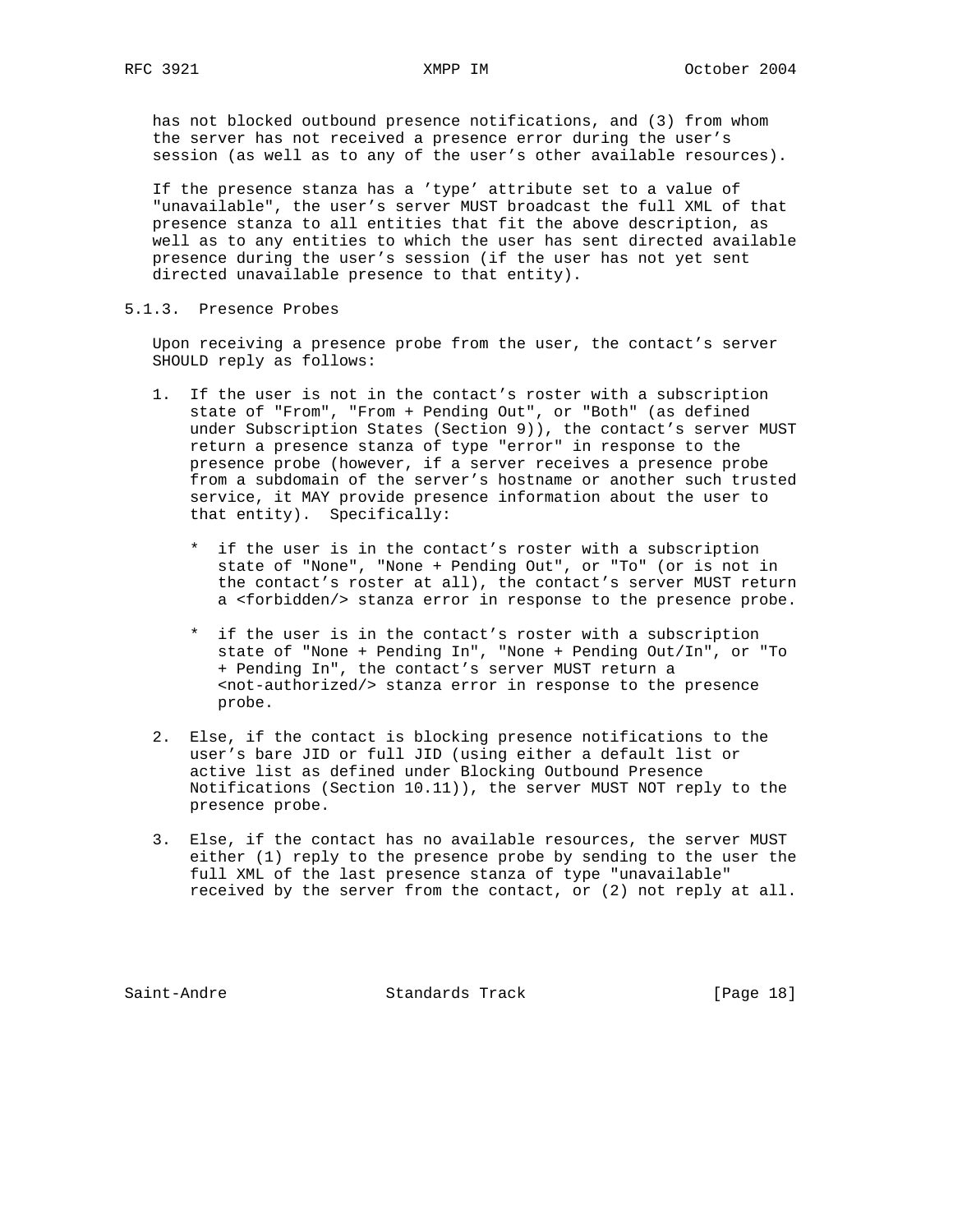4. Else, if the contact has at least one available resource, the server MUST reply to the presence probe by sending to the user the full XML of the last presence stanza with no 'to' attribute received by the server from each of the contact's available resources (again, subject to privacy lists in force for each session).

#### 5.1.4. Directed Presence

 A user MAY send directed presence to another entity (i.e., a presence stanza with a 'to' attribute whose value is the JID of the other entity and with either no 'type' attribute or a 'type' attribute whose value is "unavailable"). There are three possible cases:

- 1. If the user sends directed presence to a contact that is in the user's roster with a subscription type of "from" or "both" after having sent initial presence and before sending unavailable presence broadcast, the user's server MUST route or deliver the full XML of that presence stanza (subject to privacy lists) but SHOULD NOT otherwise modify the contact's status regarding presence broadcast (i.e., it SHOULD include the contact's JID in any subsequent presence broadcasts initiated by the user).
- 2. If the user sends directed presence to an entity that is not in the user's roster with a subscription type of "from" or "both" after having sent initial presence and before sending unavailable presence broadcast, the user's server MUST route or deliver the full XML of that presence stanza to the entity but MUST NOT modify the contact's status regarding available presence broadcast (i.e., it MUST NOT include the entity's JID in any subsequent broadcasts of available presence initiated by the user); however, if the available resource from which the user sent the directed presence become unavailable, the user's server MUST broadcast that unavailable presence to the entity (if the user has not yet sent directed unavailable presence to that entity).
- 3. If the user sends directed presence without first sending initial presence or after having sent unavailable presence broadcast (i.e., the resource is active but not available), the user's server MUST treat the entities to which the user sends directed presence in the same way that it treats the entities listed in case #2 above.

Saint-Andre Standards Track [Page 19]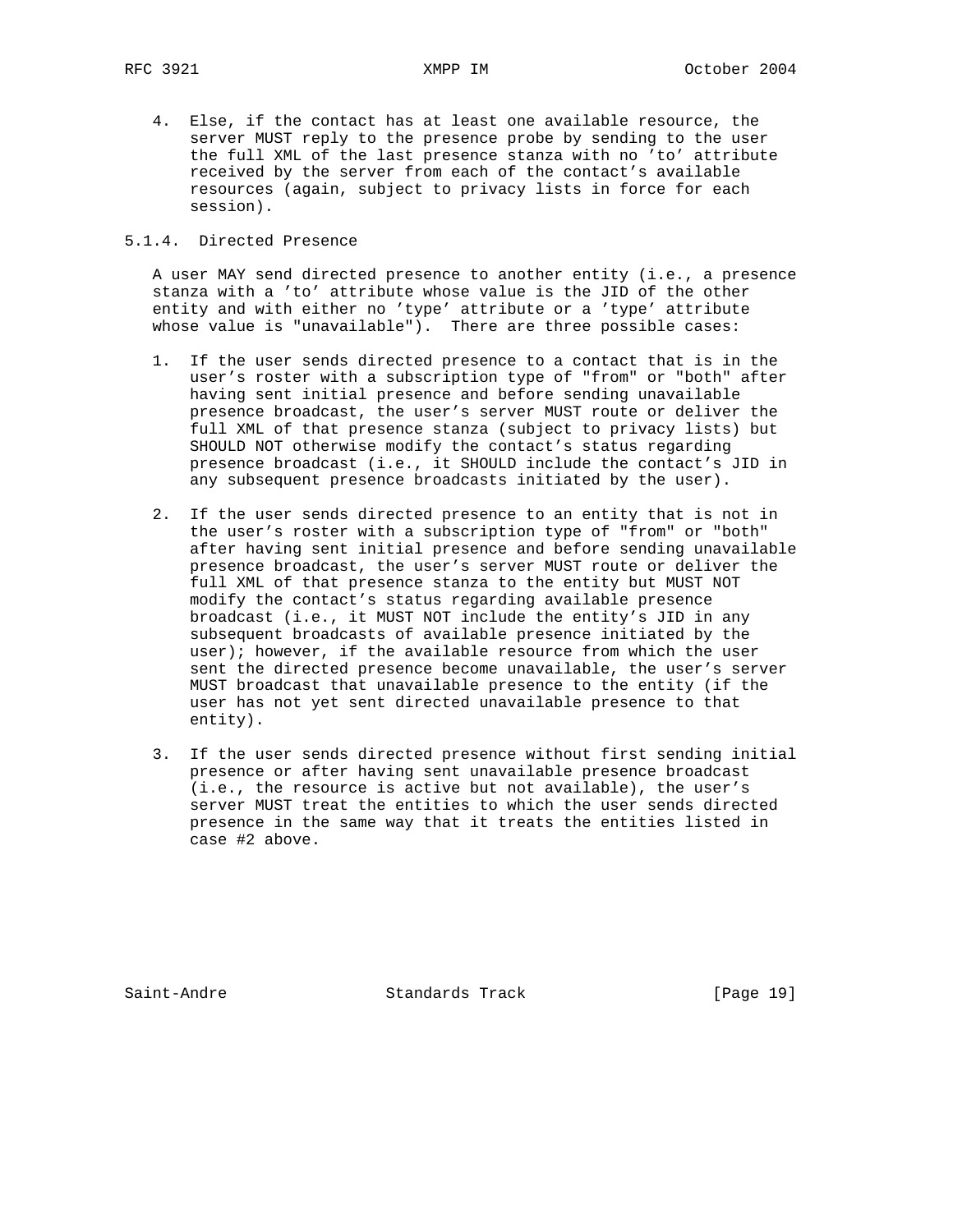## 5.1.5. Unavailable Presence

 Before ending its session with a server, a client SHOULD gracefully become unavailable by sending a final presence stanza that possesses no 'to' attribute and that possesses a 'type' attribute whose value is "unavailable" (optionally, the final presence stanza MAY contain one or more <status/> elements specifying the reason why the user is no longer available). However, the user's server MUST NOT depend on receiving final presence from an available resource, since the resource may become unavailable unexpectedly or may be timed out by the server. If one of the user's resources becomes unavailable for any reason (either gracefully or ungracefully), the user's server MUST broadcast unavailable presence to all contacts (1) that are in the user's roster with a subscription type of "from" or "both", (2) to whom the user has not blocked outbound presence, and (3) from whom the server has not received a presence error during the user's session; the user's server MUST also send that unavailable presence stanza to any of the user's other available resources, as well as to any entities to which the user has sent directed presence during the user's session for that resource (if the user has not yet sent directed unavailable presence to that entity). Any presence stanza with no 'type' attribute and no 'to' attribute that is sent after sending directed unavailable presence or broadcasted unavailable presence MUST be broadcasted by the server to all subscribers.

#### 5.1.6. Presence Subscriptions

 A subscription request is a presence stanza whose 'type' attribute has a value of "subscribe". If the subscription request is being sent to an instant messaging contact, the JID supplied in the 'to' attribute SHOULD be of the form <contact@example.org> rather than <contact@example.org/resource>, since the desired result is normally for the user to receive presence from all of the contact's resources, not merely the particular resource specified in the 'to' attribute.

 A user's server MUST NOT automatically approve subscription requests on the user's behalf. All subscription requests MUST be directed to the user's client, specifically to one or more available resources associated with the user. If there is no available resource associated with the user when the subscription request is received by the user's server, the user's server MUST keep a record of the subscription request and deliver the request when the user next creates an available resource, until the user either approves or denies the request. If there is more than one available resource associated with the user when the subscription request is received by the user's server, the user's server MUST broadcast that subscription request to all available resources in accordance with Server Rules for Handling XML Stanzas (Section 11). (Note: If an active resource

Saint-Andre Standards Track [Page 20]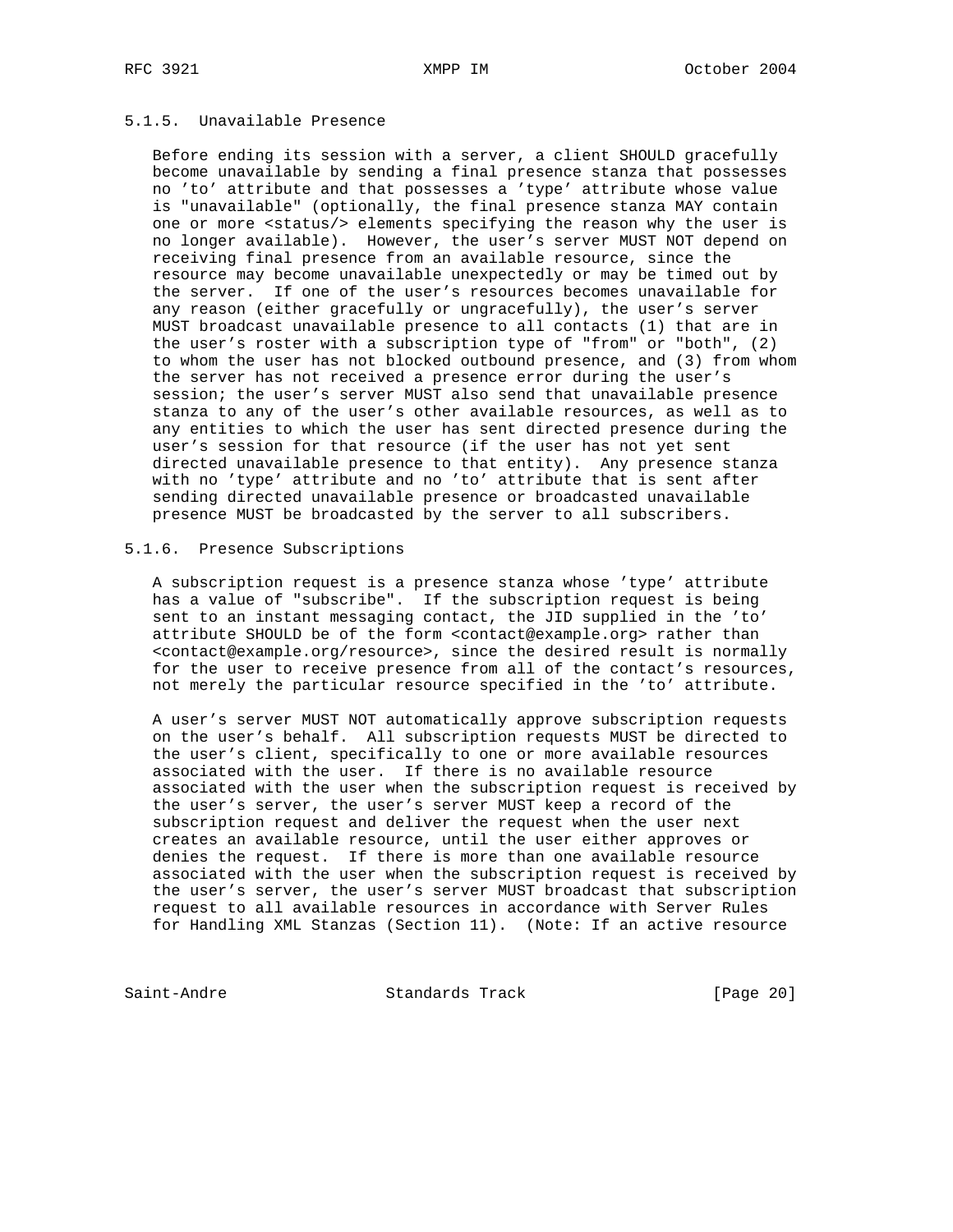has not provided initial presence, the server MUST NOT consider it to be available and therefore MUST NOT send subscription requests to it.) However, if the user receives a presence stanza of type "subscribe" from a contact to whom the user has already granted permission to see the user's presence information (e.g., in cases when the contact is seeking to resynchronize subscription states), the user's server SHOULD auto-reply on behalf of the user. In addition, the user's server MAY choose to re-send an unapproved pending subscription request to the contact based on an implementation-specific algorithm (e.g., whenever a new resource becomes available for the user, or after a certain amount of time has elapsed); this helps to recover from transient, silent errors that may have occurred in relation to the original subscription request.

5.2. Specifying Availability Status

 A client MAY provide further information about its availability status by using the  $\langle$ show/> element (see Show (Section 2.2.2.1)).

Example: Availability status:

 <presence> <show>dnd</show> </presence>

5.3. Specifying Detailed Status Information

 In conjunction with the <show/> element, a client MAY provide detailed status information by using the <status/> element (see Status (Section 2.2.2.2)).

Example: Detailed status information:

```
 <presence xml:lang='en'>
  <show>dnd</show>
  <status>Wooing Juliet</status>
  <status xml:lang='cz'>Ja dvo&#x0159;&#x00ED;m Juliet</status>
 </presence>
```
Saint-Andre Standards Track [Page 21]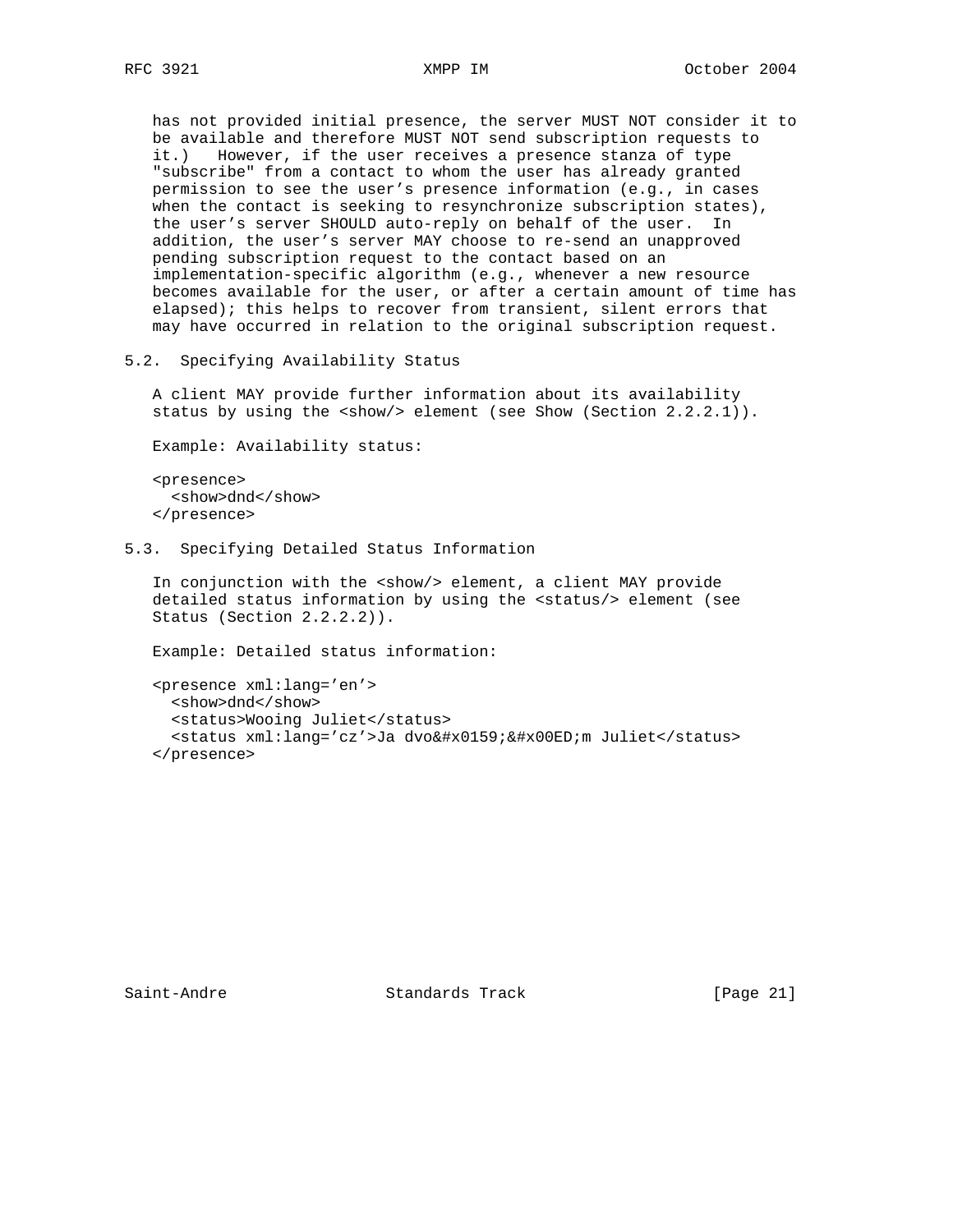5.4. Specifying Presence Priority

 A client MAY provide a priority for its resource by using the <priority/> element (see Priority (Section 2.2.2.3)).

Example: Presence priority:

```
 <presence xml:lang='en'>
  <show>dnd</show>
  <status>Wooing Juliet</status>
  <status xml:lang='cz'>Ja dvo&#x0159;&#x00ED;m Juliet</status>
   <priority>1</priority>
 </presence>
```
#### 5.5. Presence Examples

 The examples in this section illustrate the presence-related protocols described above. The user is romeo@example.net, he has an available resource whose resource identifier is "orchard", and he has the following individuals in his roster:

- o juliet@example.com (subscription="both" and she has two available resources, one whose resource is "chamber" and another whose resource is "balcony")
- o benvolio@example.org (subscription="to")
- o mercutio@example.org (subscription="from")

Example 1: User sends initial presence:

<presence/>

 Example 2: User's server sends presence probes to contacts with subscription="to" and subscription="both" on behalf of the user's available resource:

```
 <presence
    type='probe'
     from='romeo@example.net/orchard'
     to='juliet@example.com'/>
```
 <presence type='probe' from='romeo@example.net/orchard' to='benvolio@example.org'/>

Saint-Andre Standards Track [Page 22]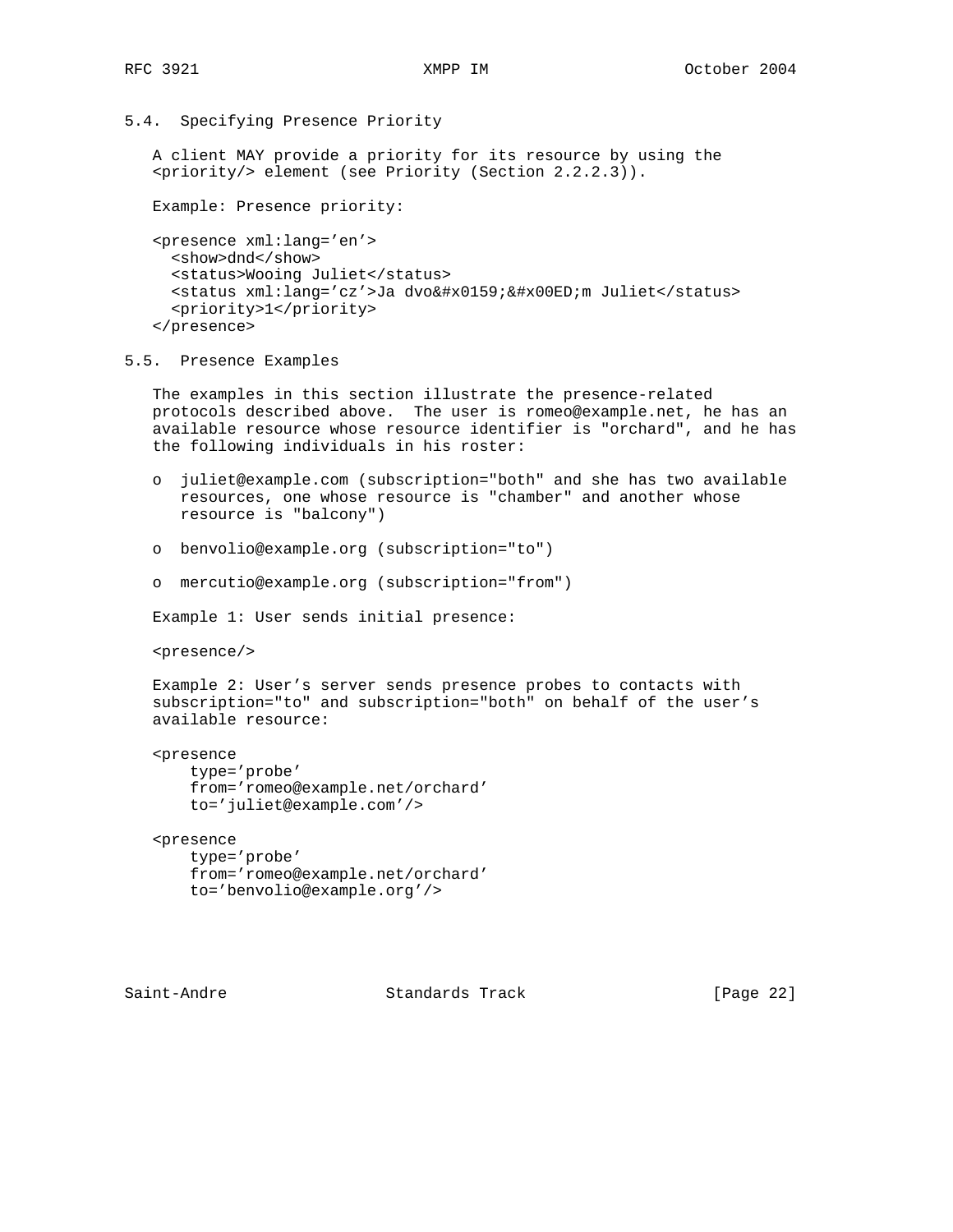```
 Example 3: User's server sends initial presence to contacts with
 subscription="from" and subscription="both" on behalf of the user's
 available resource:
 <presence
    from='romeo@example.net/orchard'
    to='juliet@example.com'/>
 <presence
    from='romeo@example.net/orchard'
     to='mercutio@example.org'/>
 Example 4: Contacts' servers reply to presence probe on behalf of all
 available resources:
 <presence
    from='juliet@example.com/balcony'
    to='romeo@example.net/orchard'
    xml:lang='en'>
   <show>away</show>
   <status>be right back</status>
   <priority>0</priority>
 </presence>
 <presence
     from='juliet@example.com/chamber'
     to='romeo@example.net/orchard'>
   <priority>1</priority>
 </presence>
 <presence
    from='benvolio@example.org/pda'
    to='romeo@example.net/orchard'
    xml:lang='en'>
   <show>dnd</show>
   <status>gallivanting</status>
 </presence>
 Example 5: Contacts' servers deliver user's initial presence to all
 available resources or return error to user:
 <presence
    from='romeo@example.net/orchard'
    to='juliet@example.com/chamber'/>
```
Saint-Andre Standards Track [Page 23]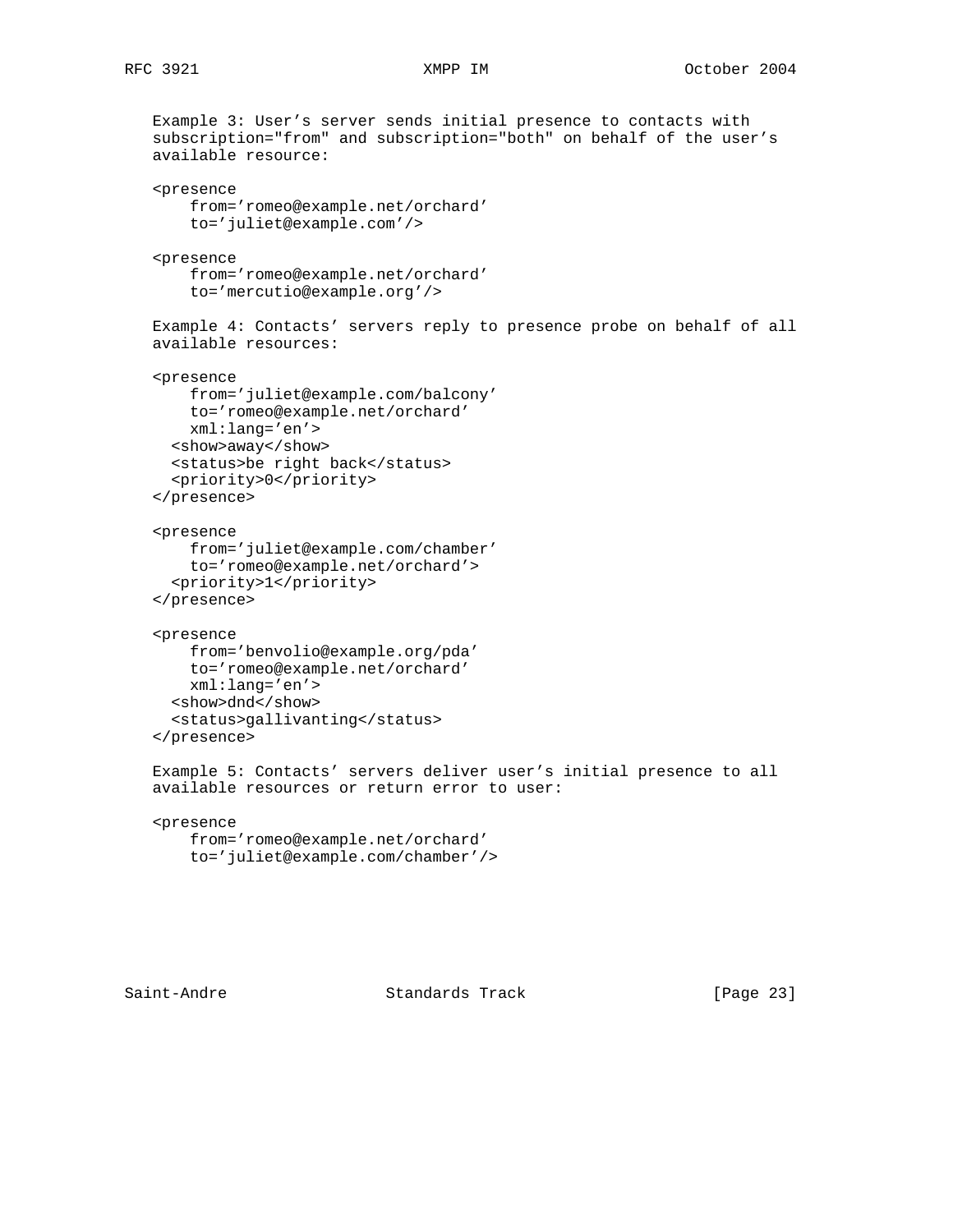```
 <presence
     from='romeo@example.net/orchard'
     to='juliet@example.com/balcony'/>
 <presence
    type='error'
     from='mercutio@example.org'
    to='romeo@example.net/orchard'>
   <error type='cancel'>
     <gone xmlns='urn:ietf:params:xml:ns:xmpp-stanzas'/>
   </error>
 </presence>
 Example 6: User sends directed presence to another user not in his
 roster:
 <presence
    from='romeo@example.net/orchard'
    to='nurse@example.com'
     xml:lang='en'>
   <show>dnd</show>
   <status>courting Juliet</status>
   <priority>0</priority>
 </presence>
 Example 7: User sends updated available presence information for
 broadcasting:
 <presence xml:lang='en'>
   <show>away</show>
   <status>I shall return!</status>
   <priority>1</priority>
 </presence>
 Example 8: User's server broadcasts updated presence information only
 to one contact (not those from whom an error was received or to whom
 the user sent directed presence):
 <presence
     from='romeo@example.net/orchard'
     to='juliet@example.com'
     xml:lang='en'>
   <show>away</show>
   <status>I shall return!</status>
   <priority>1</priority>
 </presence>
```
Saint-Andre Standards Track [Page 24]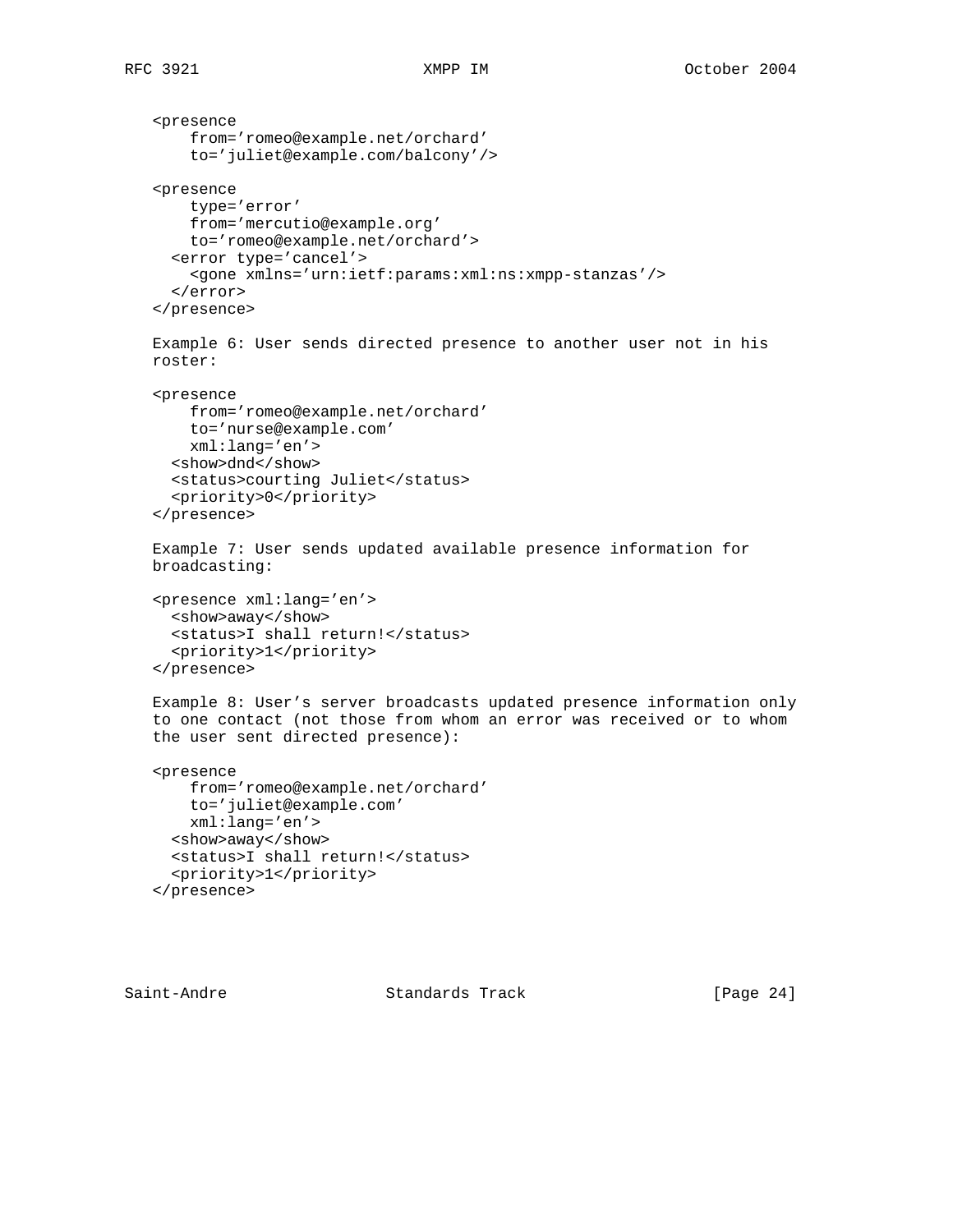```
 Example 9: Contact's server delivers updated presence information to
 all of the contact's available resources:
 [to "balcony" resource...]
 <presence
    from='romeo@example.net/orchard'
    to='juliet@example.com'
    xml:lang='en'>
   <show>away</show>
  <status>I shall return!</status>
   <priority>1</priority>
 </presence>
 [to "chamber" resource...]
 <presence
    from='romeo@example.net/orchard'
    to='juliet@example.com'
    xml:lang='en'>
  <show>away</show>
   <status>I shall return!</status>
   <priority>1</priority>
 </presence>
 Example 10: One of the contact's resources broadcasts final presence:
 <presence from='juliet@example.com/balcony' type='unavailable'/>
 Example 11: Contact's server sends unavailable presence information
 to user:
 <presence
    type='unavailable'
     from='juliet@example.com/balcony'
     to='romeo@example.net/orchard'/>
 Example 12: User sends final presence:
 <presence from='romeo@example.net/orchard'
           type='unavailable'
           xml:lang='en'>
  <status>gone home</status>
 </presence>
```
Saint-Andre Standards Track [Page 25]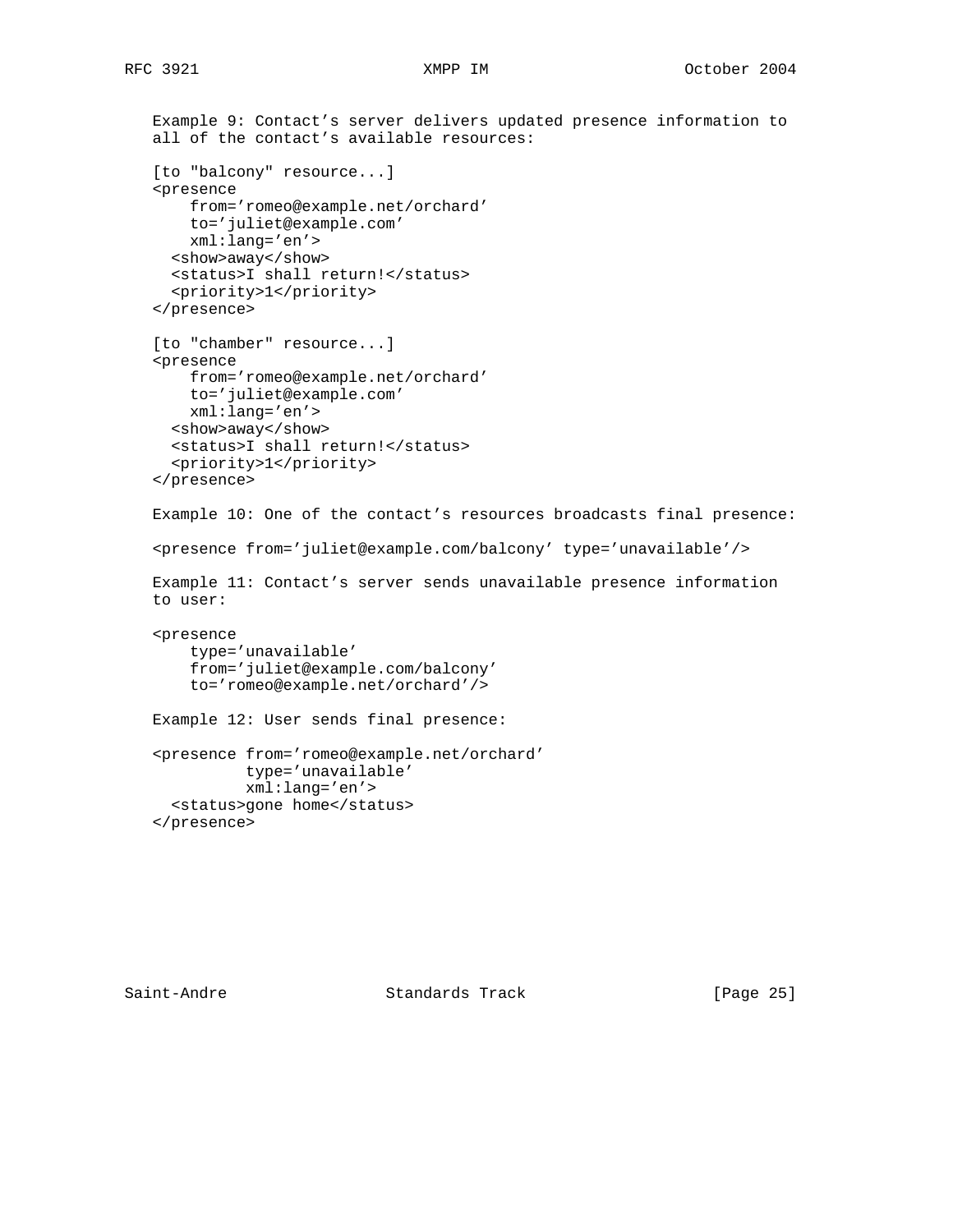Example 13: User's server broadcasts unavailable presence information to contact as well as to the person to whom the user sent directed presence:

 <presence type='unavailable' from='romeo@example.net/orchard' to='juliet@example.com' xml:lang='en'> <status>gone home</status> </presence>

 <presence from='romeo@example.net/orchard' to='nurse@example.com' xml:lang='en'> <status>gone home</status> </presence>

6. Managing Subscriptions

 In order to protect the privacy of instant messaging users and any other entities, presence and availability information is disclosed only to other entities that the user has approved. When a user has agreed that another entity may view its presence, the entity is said to have a subscription to the user's presence information. A subscription lasts across sessions; indeed, it lasts until the subscriber unsubscribes or the subscribee cancels the previously-granted subscription. Subscriptions are managed within XMPP by sending presence stanzas containing specially-defined attributes.

 Note: There are important interactions between subscriptions and rosters; these are defined under Integration of Roster Items and Presence Subscriptions (Section 8), and the reader must refer to that section for a complete understanding of presence subscriptions.

6.1. Requesting a Subscription

 A request to subscribe to another entity's presence is made by sending a presence stanza of type "subscribe".

Example: Sending a subscription request:

<presence to='juliet@example.com' type='subscribe'/>

Saint-Andre Standards Track [Page 26]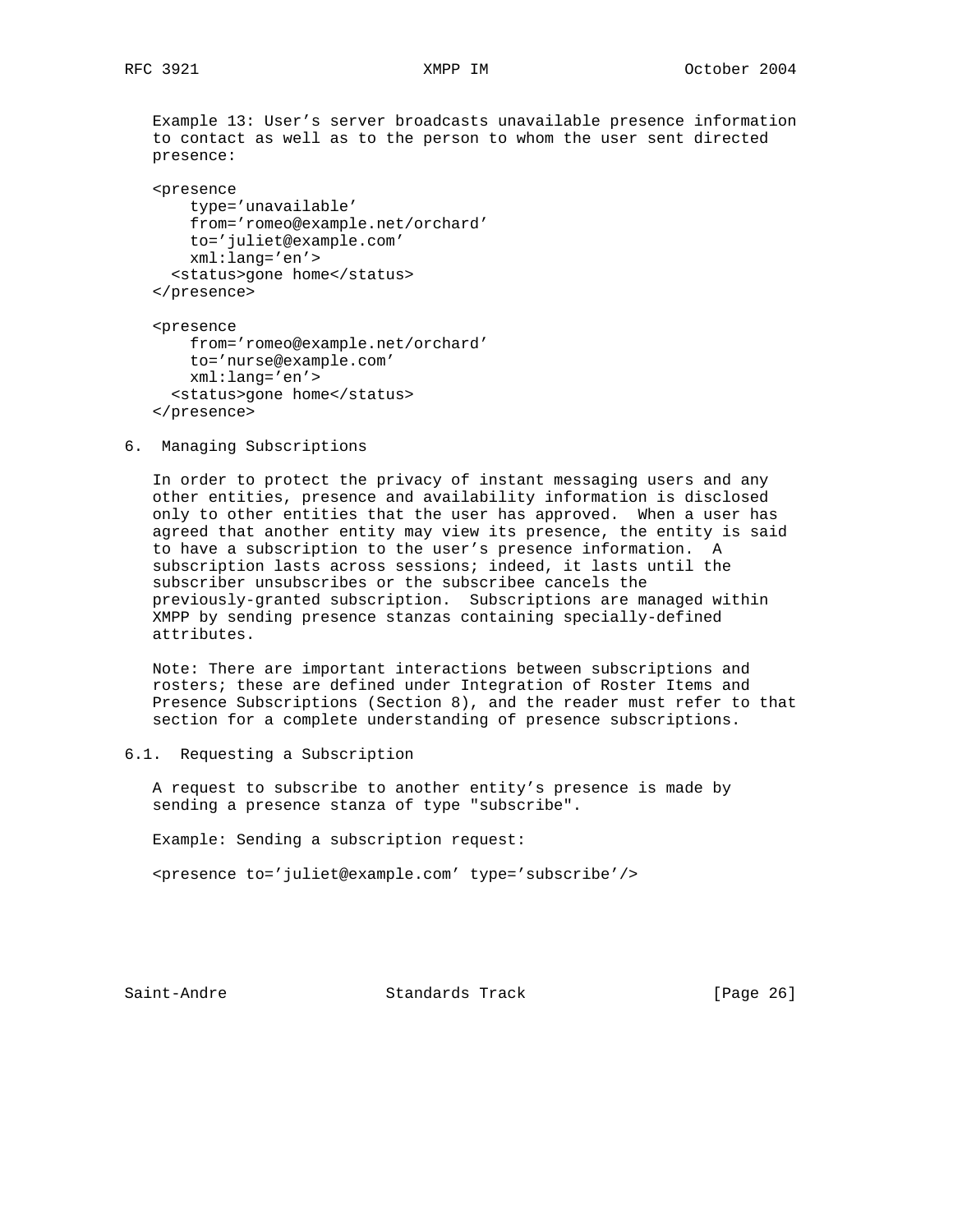RFC 3921 XMPP IM October 2004

 For client and server responsibilities regarding presence subscription requests, refer to Presence Subscriptions (Section 5.1.6).

6.2. Handling a Subscription Request

 When a client receives a subscription request from another entity, it MUST either approve the request by sending a presence stanza of type "subscribed" or refuse the request by sending a presence stanza of type "unsubscribed".

Example: Approving a subscription request:

<presence to='romeo@example.net' type='subscribed'/>

Example: Refusing a presence subscription request:

<presence to='romeo@example.net' type='unsubscribed'/>

6.3. Cancelling a Subscription from Another Entity

 If a user would like to cancel a previously-granted subscription request, it sends a presence stanza of type "unsubscribed".

Example: Cancelling a previously granted subscription request:

<presence to='romeo@example.net' type='unsubscribed'/>

6.4. Unsubscribing from Another Entity's Presence

 If a user would like to unsubscribe from the presence of another entity, it sends a presence stanza of type "unsubscribe".

Example: Unsubscribing from an entity's presence:

<presence to='juliet@example.com' type='unsubscribe'/>

7. Roster Management

 In XMPP, one's contact list is called a roster, which consists of any number of specific roster items, each roster item being identified by a unique JID (usually of the form <contact@domain>). A user's roster is stored by the user's server on the user's behalf so that the user may access roster information from any resource.

Saint-Andre Standards Track [Page 27]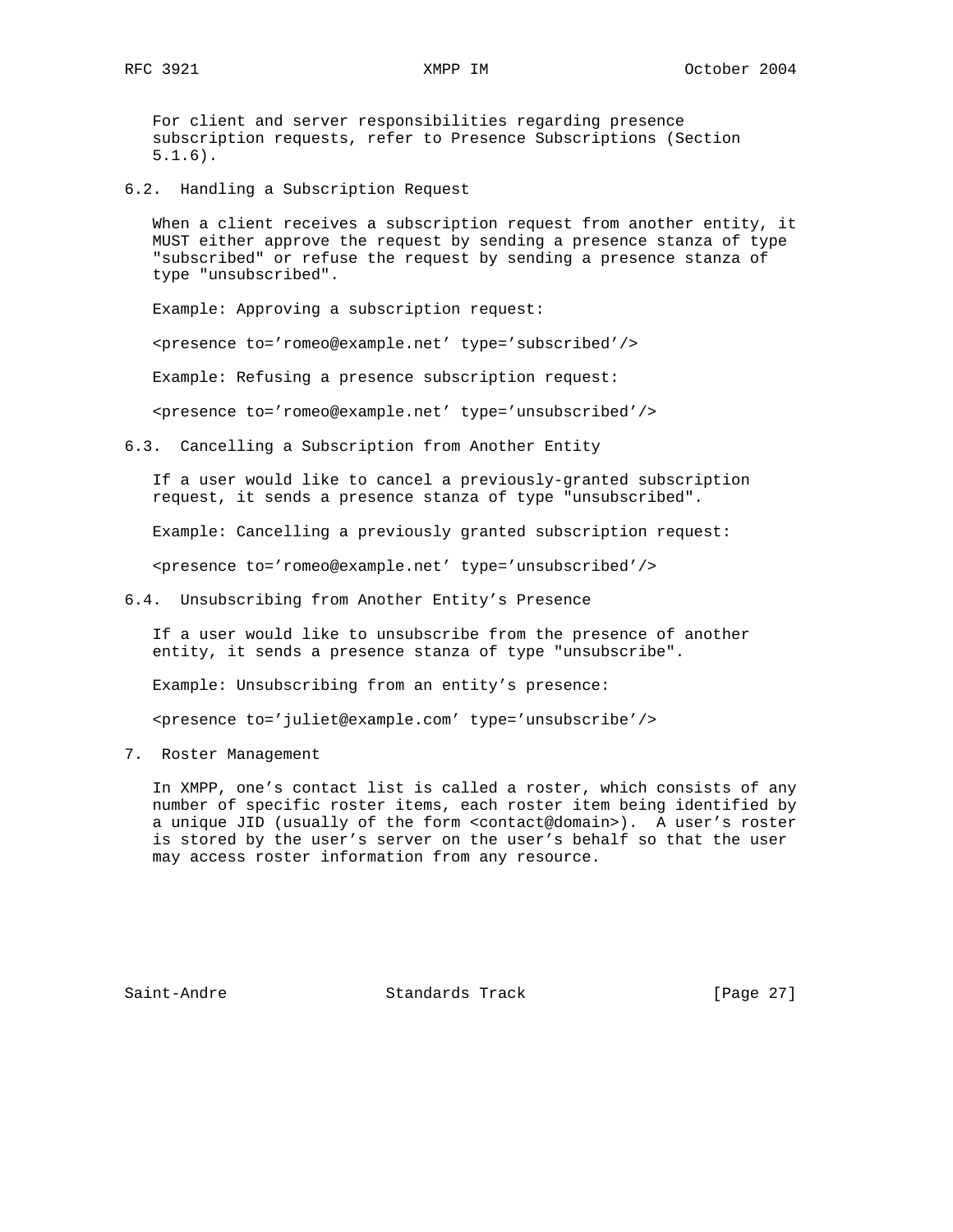Note: There are important interactions between rosters and subscriptions; these are defined under Integration of Roster Items and Presence Subscriptions (Section 8), and the reader must refer to that section for a complete understanding of roster management.

7.1. Syntax and Semantics

 Rosters are managed using IQ stanzas, specifically by means of a <query/> child element qualified by the 'jabber:iq:roster' namespace. The <query/> element MAY contain one or more <item/> children, each describing a unique roster item or "contact".

 The "key" or unique identifier for each roster item is a JID, encapsulated in the 'jid' attribute of the <item/> element (which is REQUIRED). The value of the 'jid' attribute SHOULD be of the form <user@domain> if the item is associated with another (human) instant messaging user.

 The state of the presence subscription in relation to a roster item is captured in the 'subscription' attribute of the <item/> element. Allowable values for this attribute are:

- o "none" -- the user does not have a subscription to the contact's presence information, and the contact does not have a subscription to the user's presence information
- o "to" -- the user has a subscription to the contact's presence information, but the contact does not have a subscription to the user's presence information
- o "from" -- the contact has a subscription to the user's presence information, but the user does not have a subscription to the contact's presence information
- o "both" -- both the user and the contact have subscriptions to each other's presence information

 Each <item/> element MAY contain a 'name' attribute, which sets the "nickname" to be associated with the JID, as determined by the user (not the contact). The value of the 'name' attribute is opaque.

Each <item/> element MAY contain one or more <group/> child elements, for use in collecting roster items into various categories. The XML character data of the <group/> element is opaque.

Saint-Andre Standards Track [Page 28]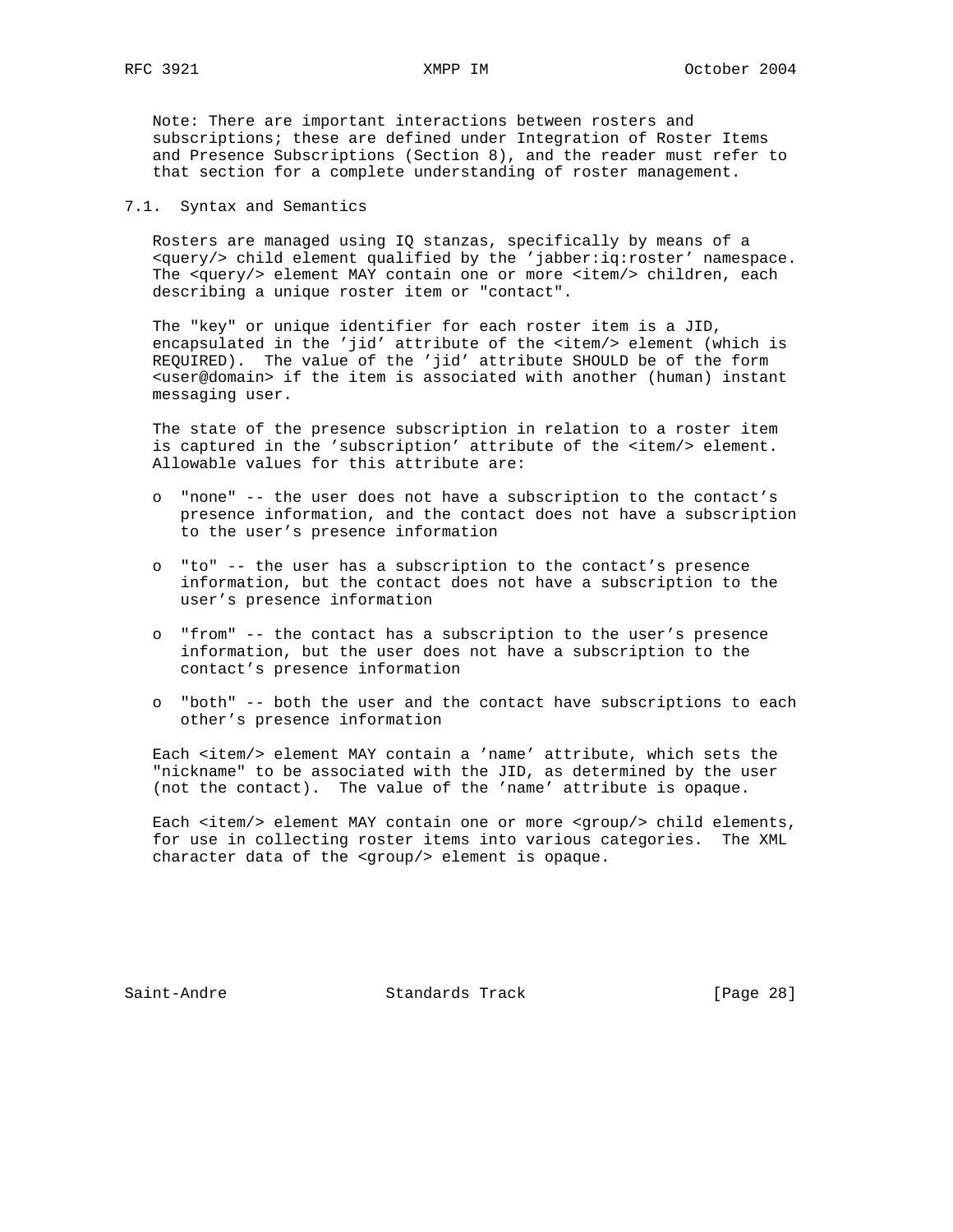# 7.2. Business Rules

 A server MUST ignore any 'to' address on a roster "set", and MUST treat any roster "set" as applying to the sender. For added safety, a client SHOULD check the "from" address of a "roster push" (incoming IQ of type "set" containing a roster item) to ensure that it is from a trusted source; specifically, the stanza MUST either have no 'from' attribute (i.e., implicitly from the server) or have a 'from' attribute whose value matches the user's bare JID (of the form <user@domain>) or full JID (of the form <user@domain/resource>); otherwise, the client SHOULD ignore the "roster push".

## 7.3. Retrieving One's Roster on Login

 Upon connecting to the server and becoming an active resource, a client SHOULD request the roster before sending initial presence (however, because receiving the roster may not be desirable for all resources, e.g., a connection with limited bandwidth, the client's request for the roster is OPTIONAL). If an available resource does not request the roster during a session, the server MUST NOT send it presence subscriptions and associated roster updates.

Example: Client requests current roster from server:

```
 <iq from='juliet@example.com/balcony' type='get' id='roster_1'>
   <query xmlns='jabber:iq:roster'/>
\langleiq>
 Example: Client receives roster from server:
 <iq to='juliet@example.com/balcony' type='result' id='roster_1'>
   <query xmlns='jabber:iq:roster'>
     <item jid='romeo@example.net'
           name='Romeo'
           subscription='both'>
       <group>Friends</group>
    \langleitem\rangle <item jid='mercutio@example.org'
           name='Mercutio'
           subscription='from'>
       <group>Friends</group>
     </item>
     <item jid='benvolio@example.org'
           name='Benvolio'
           subscription='both'>
       <group>Friends</group>
    \langleitem\rangle </query>
```
Saint-Andre Standards Track [Page 29]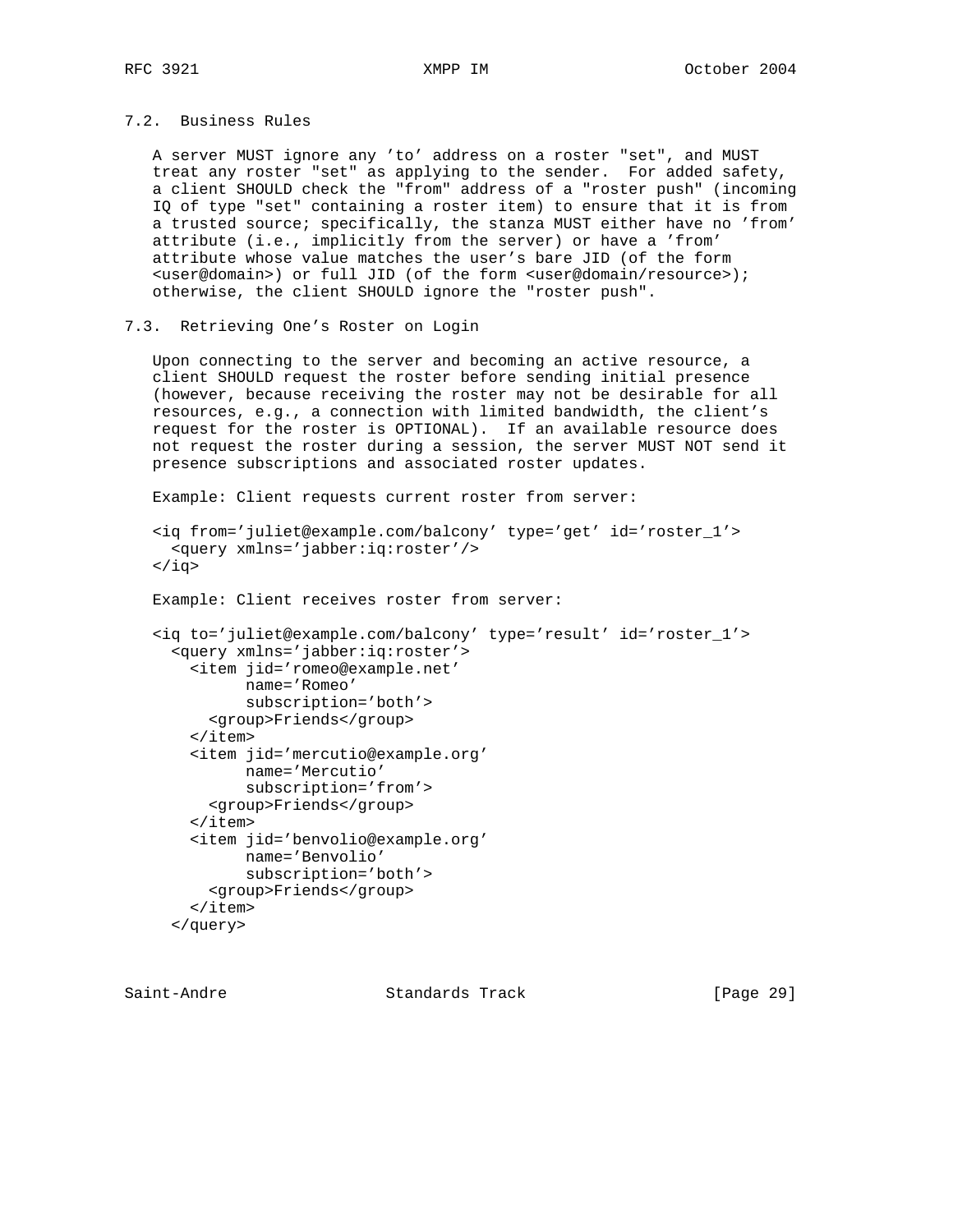```
\langleiq>
```
7.4. Adding a Roster Item

At any time, a user MAY add an item to his or her roster.

Example: Client adds a new item:

```
 <iq from='juliet@example.com/balcony' type='set' id='roster_2'>
   <query xmlns='jabber:iq:roster'>
    <item jid='nurse@example.com'
         name='Nurse'>
      <group>Servants</group>
     </item>
   </query>
\langleiq>
```
 The server MUST update the roster information in persistent storage, and also push the change out to all of the user's available resources that have requested the roster. This "roster push" consists of an IQ stanza of type "set" from the server to the client and enables all available resources to remain in sync with the server-based roster information.

 Example: Server (1) pushes the updated roster information to all available resources that have requested the roster and (2) replies with an IQ result to the sending resource:

```
 <iq to='juliet@example.com/balcony'
     type='set'
     id='a78b4q6ha463'>
   <query xmlns='jabber:iq:roster'>
     <item jid='nurse@example.com'
           name='Nurse'
           subscription='none'>
       <group>Servants</group>
    \langleitem\rangle </query>
\langleiq>
 <iq to='juliet@example.com/chamber'
     type='set'
     id='a78b4q6ha464'>
   <query xmlns='jabber:iq:roster'>
     <item jid='nurse@example.com'
           name='Nurse'
           subscription='none'>
```

```
 <group>Servants</group>
```
Saint-Andre Standards Track [Page 30]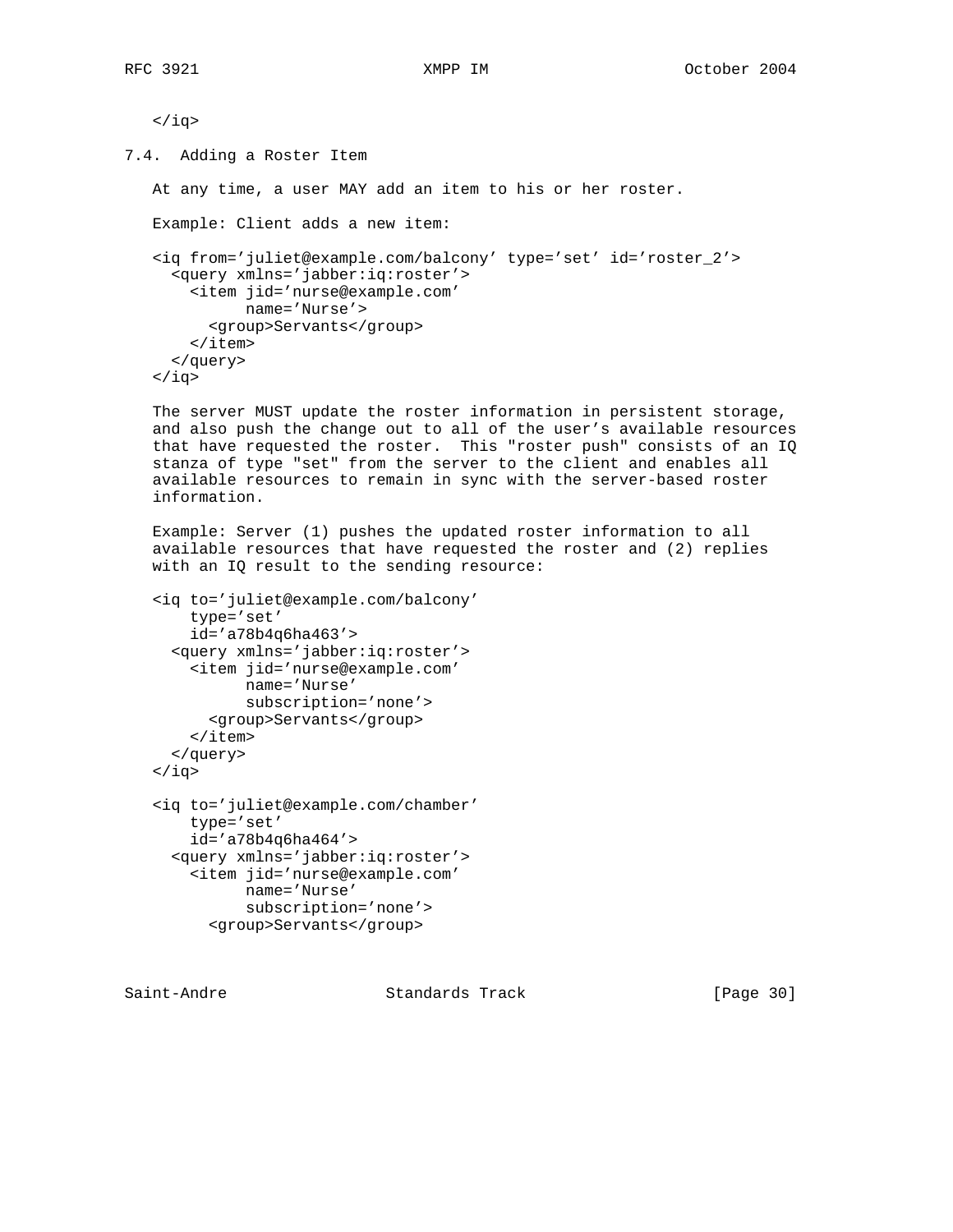```
 </item>
      </query>
   \langleiq>
    <iq to='juliet@example.com/balcony' type='result' id='roster_2'/>
    As required by the semantics of the IQ stanza kind as defined in
    [XMPP-CORE], each resource that received the roster push MUST reply
    with an IQ stanza of type "result" (or "error").
    Example: Resources reply with an IQ result to the server:
    <iq from='juliet@example.com/balcony'
        to='example.com'
        type='result'
        id='a78b4q6ha463'/>
    <iq from='juliet@example.com/chamber'
        to='example.com'
        type='result'
        id='a78b4q6ha464'/>
7.5. Updating a Roster Item
```
 Updating an existing roster item (e.g., changing the group) is done in the same way as adding a new roster item, i.e., by sending the roster item in an IQ set to the server.

Example: User updates roster item (added group):

```
 <iq from='juliet@example.com/chamber' type='set' id='roster_3'>
   <query xmlns='jabber:iq:roster'>
     <item jid='romeo@example.net'
          name='Romeo'
           subscription='both'>
       <group>Friends</group>
       <group>Lovers</group>
     </item>
   </query>
\langleiq>
```
 As with adding a roster item, when updating a roster item the server MUST update the roster information in persistent storage, and also initiate a roster push to all of the user's available resources that have requested the roster.

Saint-Andre Standards Track [Page 31]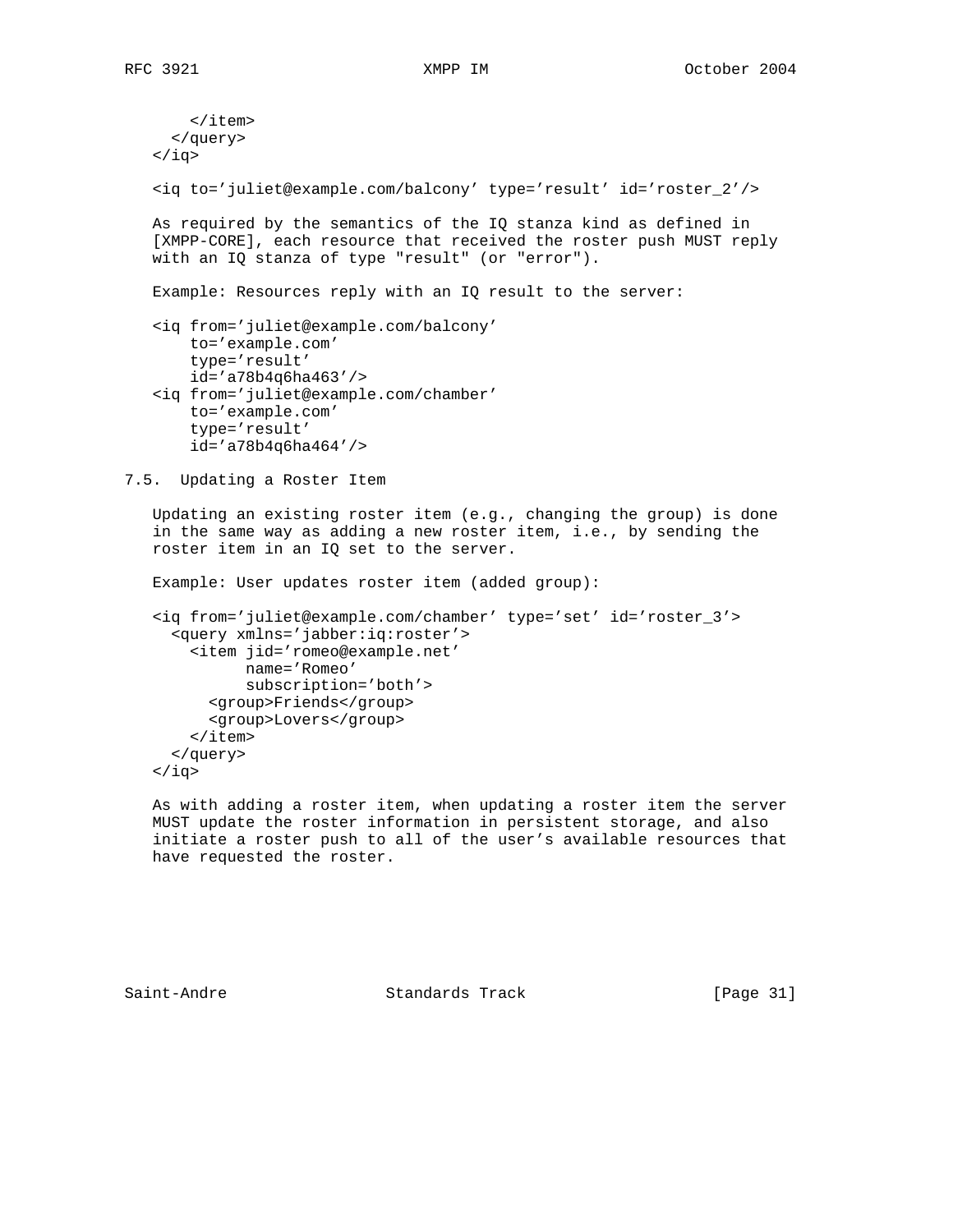#### 7.6. Deleting a Roster Item

 At any time, a user MAY delete an item from his or her roster by sending an IQ set to the server and making sure that the value of the 'subscription' attribute is "remove" (a compliant server MUST ignore any other values of the 'subscription' attribute when received from a client).

Example: Client removes an item:

 <iq from='juliet@example.com/balcony' type='set' id='roster\_4'> <query xmlns='jabber:iq:roster'> <item jid='nurse@example.com' subscription='remove'/> </query>  $\langle$ iq>

 As with adding a roster item, when deleting a roster item the server MUST update the roster information in persistent storage, initiate a roster push to all of the user's available resources that have requested the roster (with the 'subscription' attribute set to a value of "remove"), and send an IQ result to the initiating resource.

 For further information about the implications of this command, see Removing a Roster Item and Cancelling All Subscriptions (Section 8.6).

- 8. Integration of Roster Items and Presence Subscriptions
- 8.1. Overview

 Some level of integration between roster items and presence subscriptions is normally expected by an instant messaging user regarding the user's subscriptions to and from other contacts. This section describes the level of integration that MUST be supported within XMPP instant messaging applications.

There are four primary subscription states:

 o None -- the user does not have a subscription to the contact's presence information, and the contact does not have a subscription to the user's presence information

Saint-Andre Standards Track [Page 32]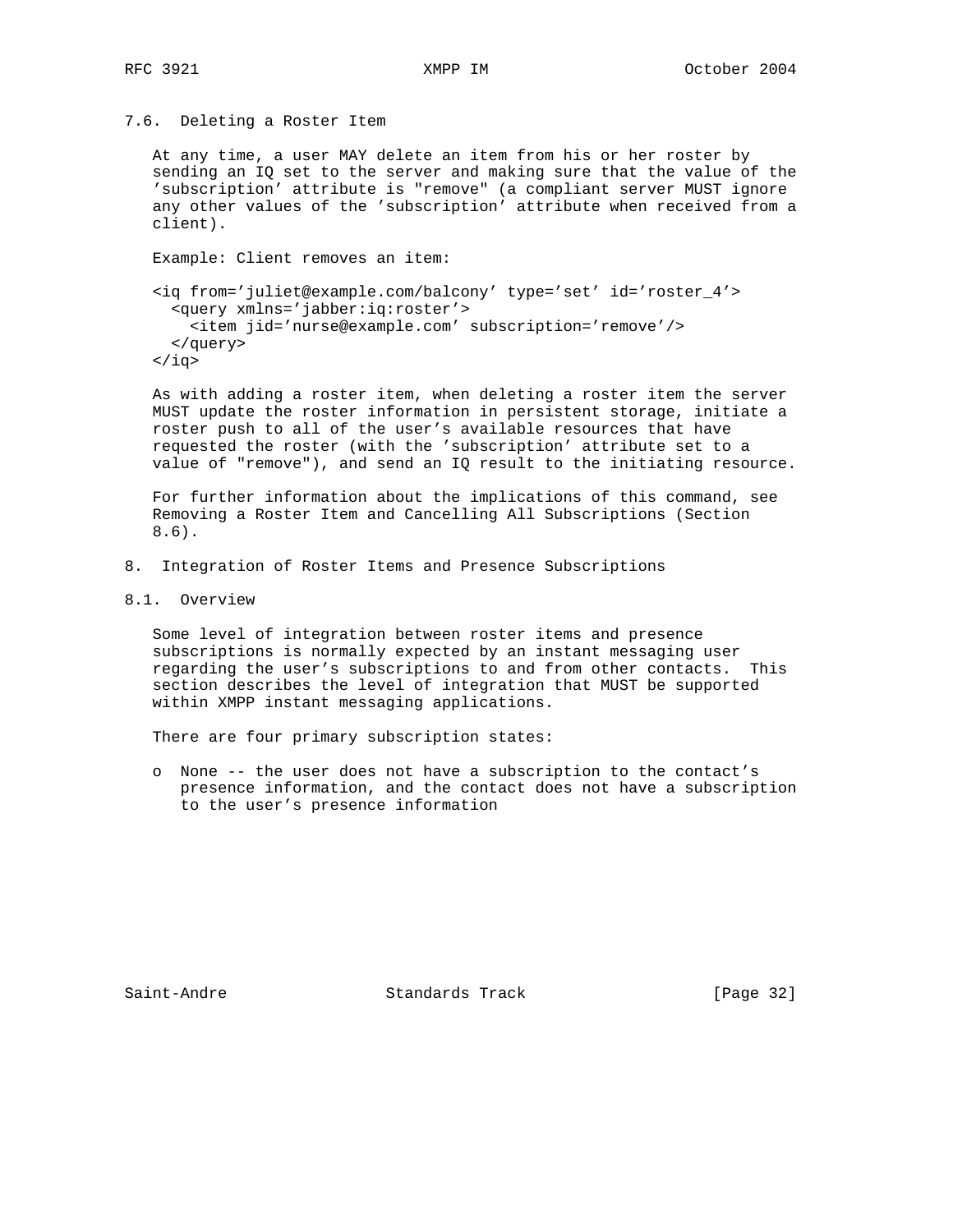- o To -- the user has a subscription to the contact's presence information, but the contact does not have a subscription to the user's presence information
- o From -- the contact has a subscription to the user's presence information, but the user does not have a subscription to the contact's presence information
- o Both -- both the user and the contact have subscriptions to each other's presence information (i.e., the union of 'from' and 'to')

 Each of these states is reflected in the roster of both the user and the contact, thus resulting in durable subscription states.

 Narrative explanations of how these subscription states interact with roster items in order to complete certain defined use cases are provided in the following sub-sections. Full details regarding server and client handling of all subscription states (including pending states between the primary states listed above) is provided in Subscription States (Section 9).

 The server MUST NOT send presence subscription requests or roster pushes to unavailable resources, nor to available resources that have not requested the roster.

 The 'from' and 'to' addresses are OPTIONAL in roster pushes; if included, their values SHOULD be the full JID of the resource for that session. A client MUST acknowledge each roster push with an IQ stanza of type "result" (for the sake of brevity, these stanzas are not shown in the following examples but are required by the IQ semantics defined in [XMPP-CORE]).

8.2. User Subscribes to Contact

 The process by which a user subscribes to a contact, including the interaction between roster items and subscription states, is described below.

 1. In preparation for being able to render the contact in the user's client interface and for the server to keep track of the subscription, the user's client SHOULD perform a "roster set" for the new roster item. This request consists of sending an IQ stanza of type='set' containing a <query/> element qualified by the 'jabber:iq:roster' namespace, which in turn contains an <item/> element that defines the new roster item; the <item/> element MUST possess a 'jid' attribute, MAY possess a 'name' attribute, MUST NOT possess a 'subscription' attribute, and MAY contain one or more <group/> child elements:

Saint-Andre Standards Track [Page 33]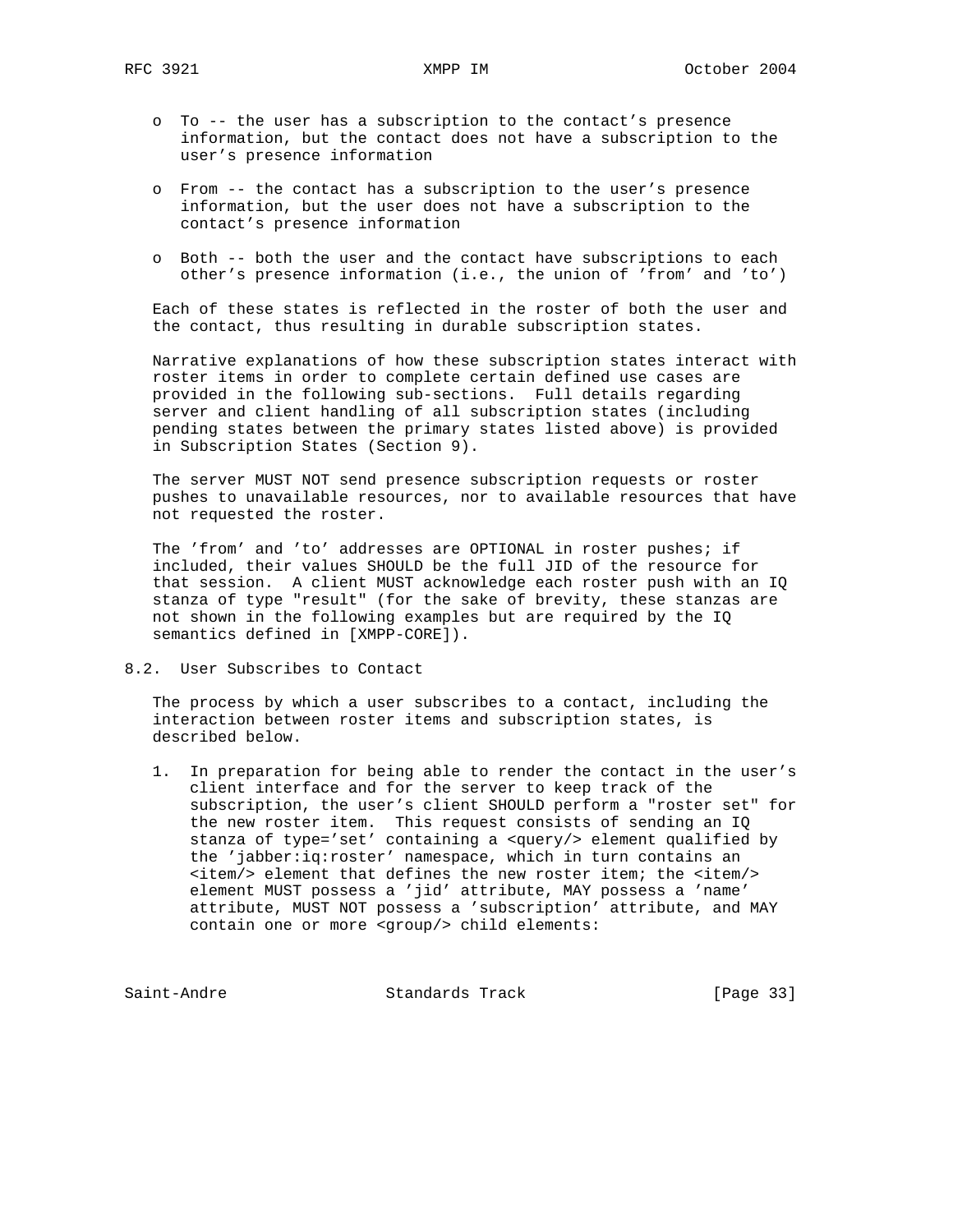```
 <iq type='set' id='set1'>
   <query xmlns='jabber:iq:roster'>
     <item
         jid='contact@example.org'
         name='MyContact'>
       <group>MyBuddies</group>
     </item>
   </query>
```
 $\langle$ iq>

 2. As a result, the user's server (1) MUST initiate a roster push for the new roster item to all available resources associated with this user that have requested the roster, setting the 'subscription' attribute to a value of "none"; and (2) MUST reply to the sending resource with an IQ result indicating the success of the roster set:

```
 <iq type='set'>
   <query xmlns='jabber:iq:roster'>
     <item
         jid='contact@example.org'
         subscription='none'
        name='MyContact'>
       <group>MyBuddies</group>
     </item>
   </query>
\langleiq>
```

```
 <iq type='result' id='set1'/>
```
 3. If the user wants to request a subscription to the contact's presence information, the user's client MUST send a presence stanza of type='subscribe' to the contact:

<presence to='contact@example.org' type='subscribe'/>

 4. As a result, the user's server MUST initiate a second roster push to all of the user's available resources that have requested the roster, setting the contact to the pending sub-state of the 'none' subscription state; this pending sub-state is denoted by the inclusion of the ask='subscribe' attribute in the roster item:

Saint-Andre Standards Track [Page 34]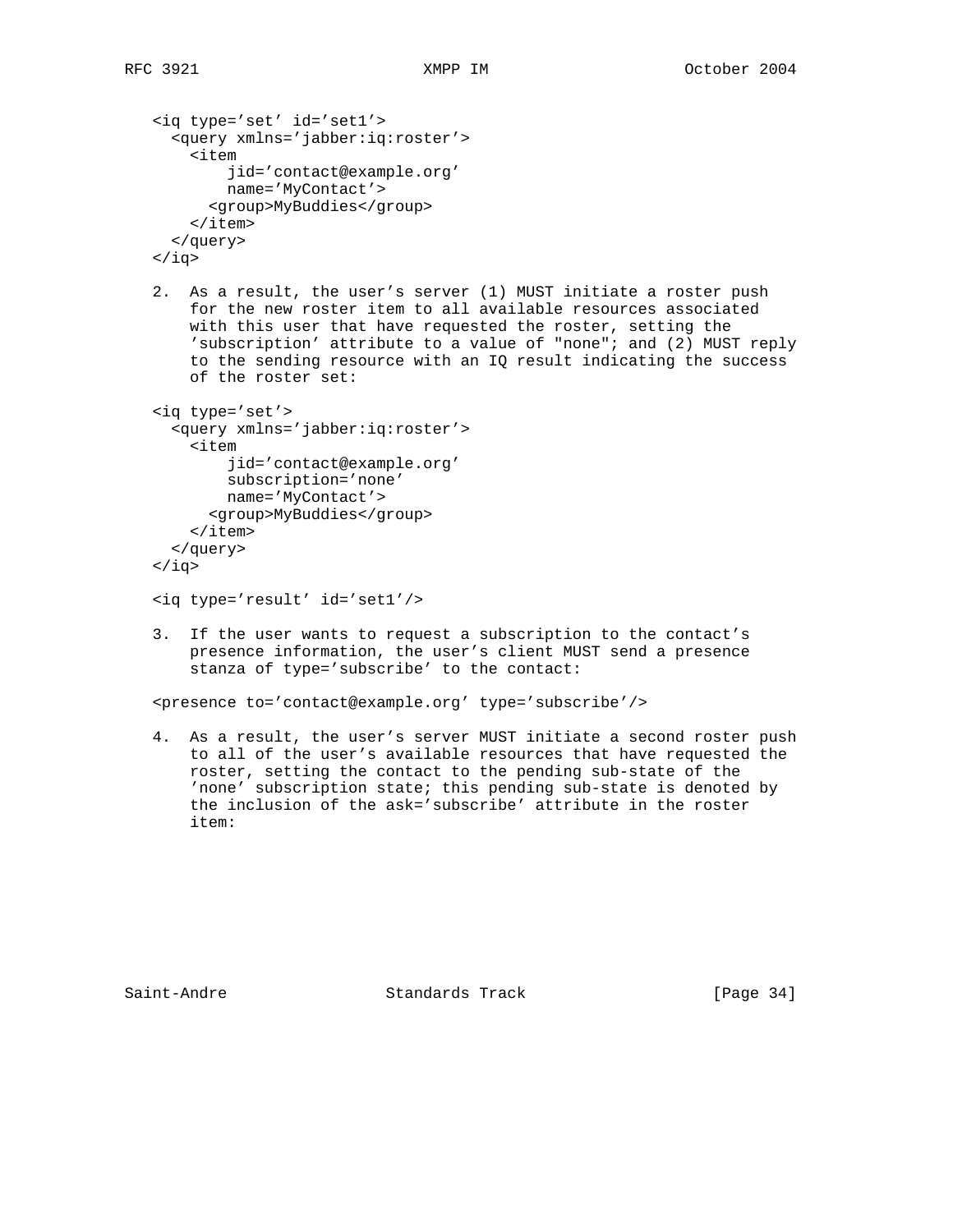```
 <iq type='set'>
   <query xmlns='jabber:iq:roster'>
     <item
         jid='contact@example.org'
         subscription='none'
         ask='subscribe'
         name='MyContact'>
       <group>MyBuddies</group>
     </item>
   </query>
 </iq>
```
 Note: If the user did not create a roster item before sending the subscription request, the server MUST now create one on behalf of the user, then send a roster push to all of the user's available resources that have requested the roster, absent the 'name' attribute and the <group/> child shown above.

 5. The user's server MUST also stamp the presence stanza of type "subscribe" with the user's bare JID (i.e., <user@example.com>) as the 'from' address (if the user provided a 'from' address set to the user's full JID, the server SHOULD remove the resource identifier). If the contact is served by a different host than the user, the user's server MUST route the presence stanza to the contact's server for delivery to the contact (this case is assumed throughout; however, if the contact is served by the same host, then the server can simply deliver the presence stanza directly):

<presence

 from='user@example.com' to='contact@example.org' type='subscribe'/>

 Note: If the user's server receives a presence stanza of type "error" from the contact's server, it MUST deliver the error stanza to the user, whose client MAY determine that the error is in response to the outgoing presence stanza of type "subscribe" it sent previously (e.g., by tracking an 'id' attribute) and then choose to resend the "subscribe" request or revert the roster to its previous state by sending a presence stanza of type "unsubscribe" to the contact.

 6. Upon receiving the presence stanza of type "subscribe" addressed to the contact, the contact's server MUST determine if there is at least one available resource from which the contact has requested the roster. If so, it MUST deliver the subscription request to the contact (if not, the contact's server MUST store the subscription request offline for delivery when this condition

Saint-Andre Standards Track [Page 35]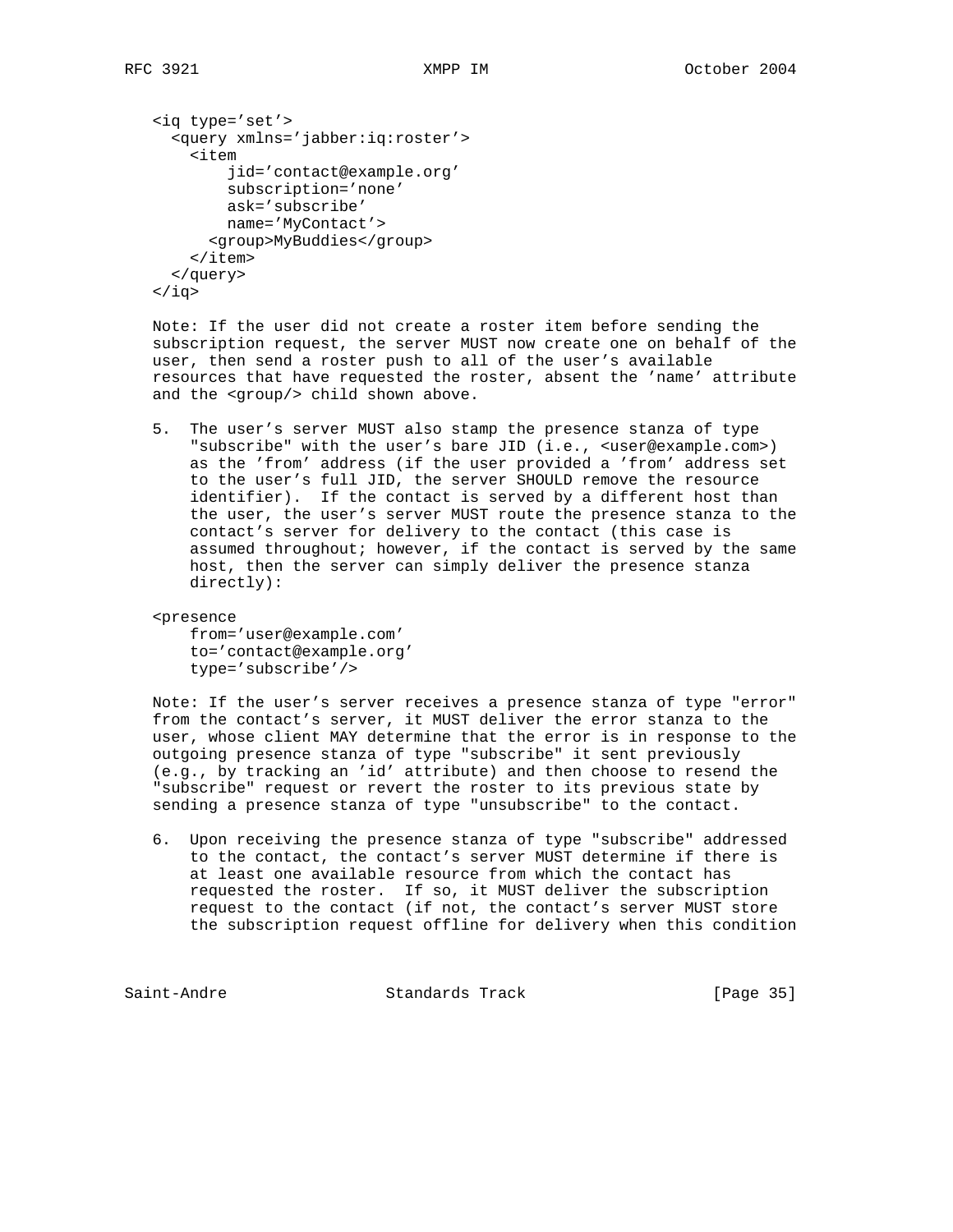is next met; normally this is done by adding a roster item for the contact to the user's roster, with a state of "None + Pending In" as defined under Subscription States (Section 9), however a server SHOULD NOT push or deliver roster items in that state to the contact). No matter when the subscription request is delivered, the contact must decide whether or not to approve it (subject to the contact's configured preferences, the contact's client MAY approve or refuse the subscription request without presenting it to the contact). Here we assume the "happy path" that the contact approves the subscription request (the alternate flow of declining the subscription request is defined in Section 8.2.1). In this case, the contact's client (1) SHOULD perform a roster set specifying the desired nickname and group for the user (if any); and (2) MUST send a presence stanza of type "subscribed" to the user in order to approve the subscription request.

```
 <iq type='set' id='set2'>
   <query xmlns='jabber:iq:roster'>
     <item
         jid='user@example.com'
         name='SomeUser'>
       <group>SomeGroup</group>
     </item>
   </query>
 </iq>
```
<presence to='user@example.com' type='subscribed'/>

 7. As a result, the contact's server (1) MUST initiate a roster push to all available resources associated with the contact that have requested the roster, containing a roster item for the user with the subscription state set to 'from' (the server MUST send this even if the contact did not perform a roster set); (2) MUST return an IQ result to the sending resource indicating the success of the roster set; (3) MUST route the presence stanza of type "subscribed" to the user, first stamping the 'from' address as the bare JID (<contact@example.org>) of the contact; and (4) MUST send available presence from all of the contact's available resources to the user:

Saint-Andre Standards Track [Page 36]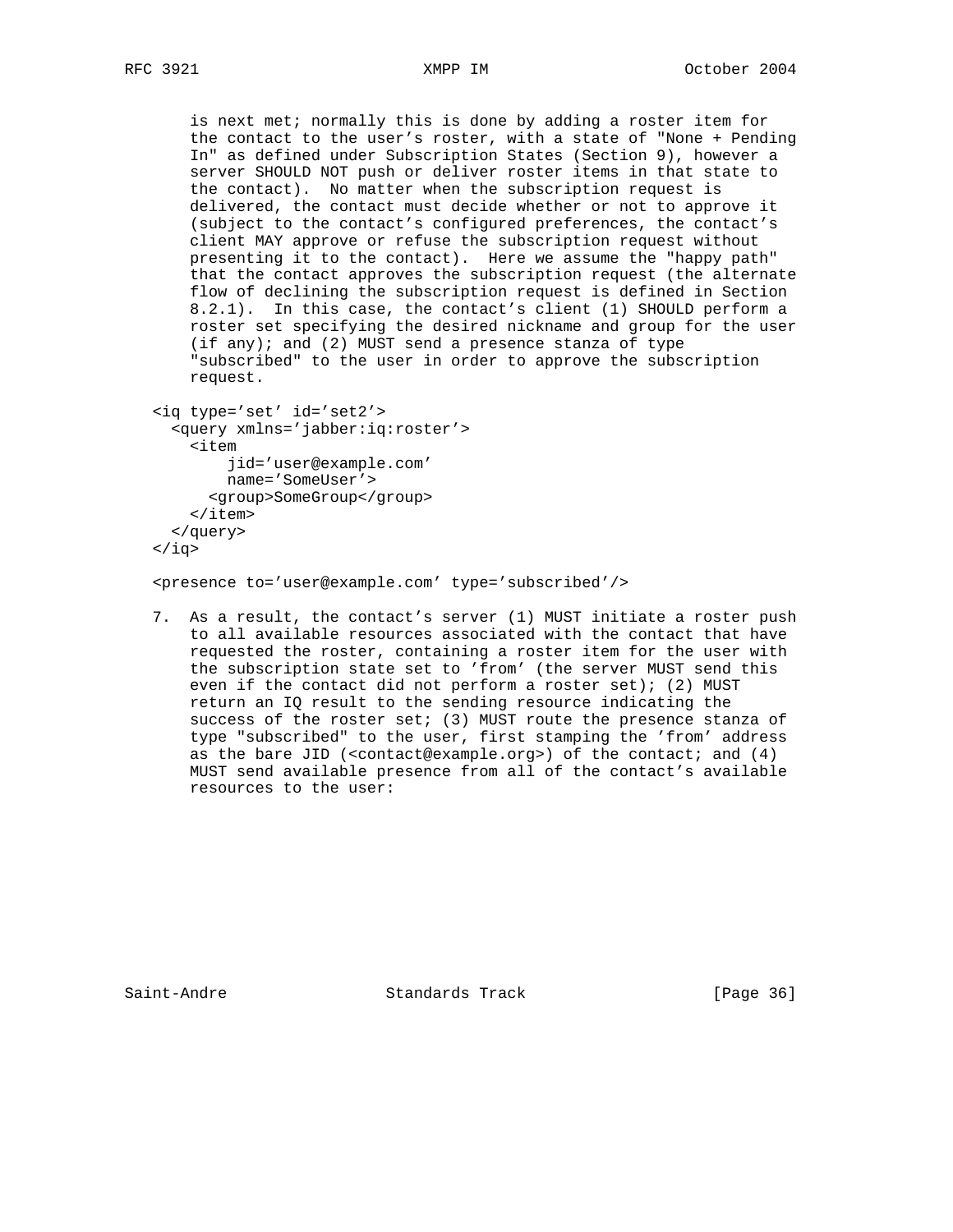```
 <iq type='set' to='contact@example.org/resource'>
   <query xmlns='jabber:iq:roster'>
     <item
         jid='user@example.com'
         subscription='from'
         name='SomeUser'>
       <group>SomeGroup</group>
     </item>
   </query>
\langleiq>
 <iq type='result' to='contact@example.org/resource' id='set2'/>
 <presence
     from='contact@example.org'
     to='user@example.com'
     type='subscribed'/>
 <presence
```
 from='contact@example.org/resource' to='user@example.com'/>

 Note: If the contact's server receives a presence stanza of type "error" from the user's server, it MUST deliver the error stanza to the contact, whose client MAY determine that the error is in response to the outgoing presence stanza of type "subscribed" it sent previously (e.g., by tracking an 'id' attribute) and then choose to resend the "subscribed" notification or revert the roster to its previous state by sending a presence stanza of type "unsubscribed" to the user.

 8. Upon receiving the presence stanza of type "subscribed" addressed to the user, the user's server MUST first verify that the contact is in the user's roster with either of the following states: (a) subscription='none' and ask='subscribe' or (b) subscription='from' and ask='subscribe'. If the contact is not in the user's roster with either of those states, the user's server MUST silently ignore the presence stanza of type "subscribed" (i.e., it MUST NOT route it to the user, modify the user's roster, or generate a roster push to the user's available resources). If the contact is in the user's roster with either of those states, the user's server (1) MUST deliver the presence stanza of type "subscribed" from the contact to the user; (2) MUST initiate a roster push to all of the user's available resources that have requested the roster, containing an updated roster item for the contact with the 'subscription' attribute set

Saint-Andre Standards Track [Page 37]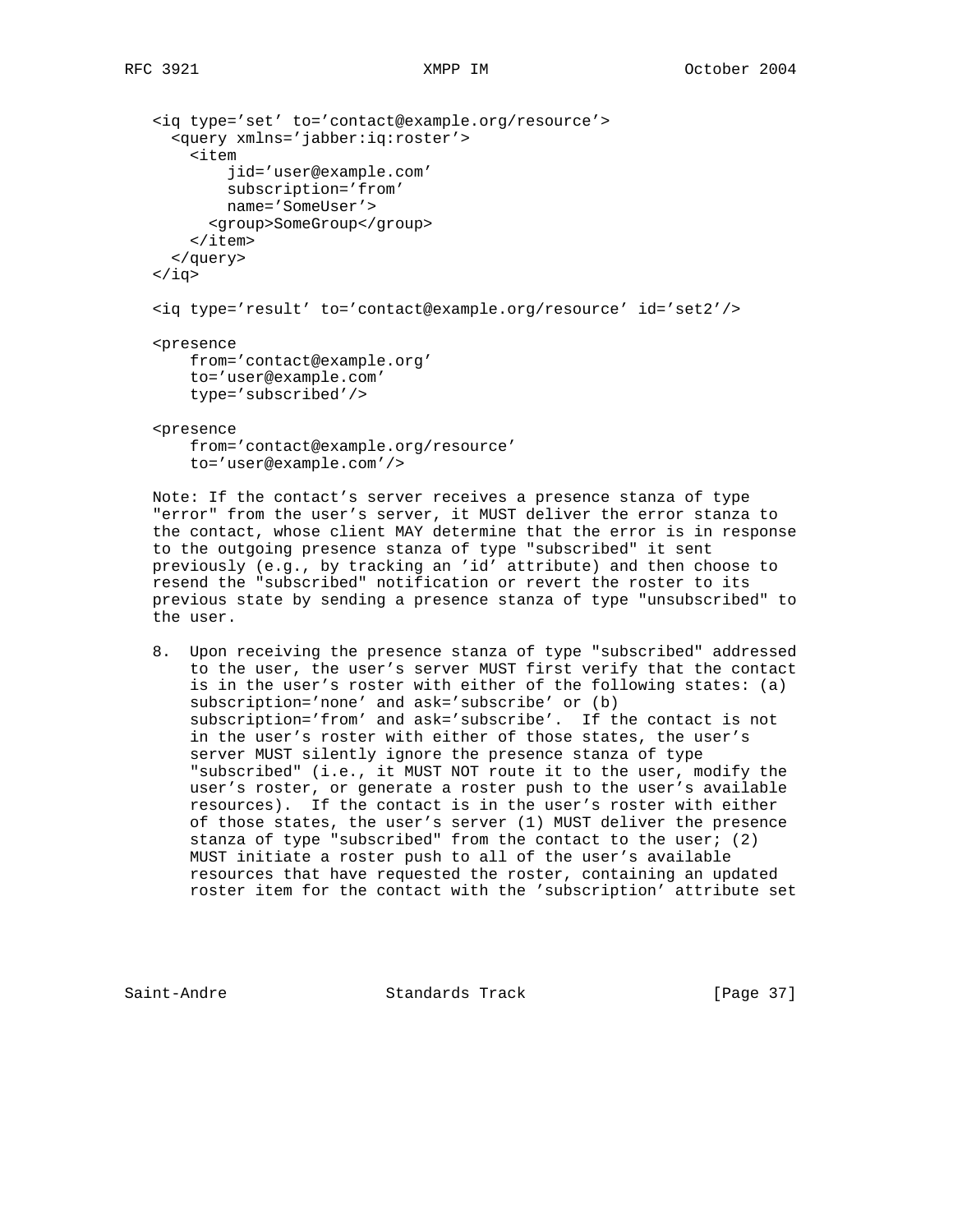to a value of "to"; and (3) MUST deliver the available presence stanza received from each of the contact's available resources to each of the user's available resources:

```
 <presence
```

```
 to='user@example.com'
 from='contact@example.org'
 type='subscribed'/>
```

```
 <iq type='set'>
   <query xmlns='jabber:iq:roster'>
     <item
         jid='contact@example.org'
         subscription='to'
         name='MyContact'>
       <group>MyBuddies</group>
    \langleitem>
   </query>
```

```
 </iq>
```
## <presence

 from='contact@example.org/resource' to='user@example.com/resource'/>

 9. Upon receiving the presence stanza of type "subscribed", the user SHOULD acknowledge receipt of that subscription state notification through either "affirming" it by sending a presence stanza of type "subscribe" to the contact or "denying" it by sending a presence stanza of type "unsubscribe" to the contact; this step does not necessarily affect the subscription state (see Subscription States (Section 9) for details), but instead lets the user's server know that it MUST no longer send notification of the subscription state change to the user (see Section 9.4).

 From the perspective of the user, there now exists a subscription to the contact's presence information; from the perspective of the contact, there now exists a subscription from the user.

```
8.2.1. Alternate Flow: Contact Declines Subscription Request
```
 The above activity flow represents the "happy path" regarding the user's subscription request to the contact. The main alternate flow occurs if the contact refuses the user's subscription request, as described below.

Saint-Andre Standards Track [Page 38]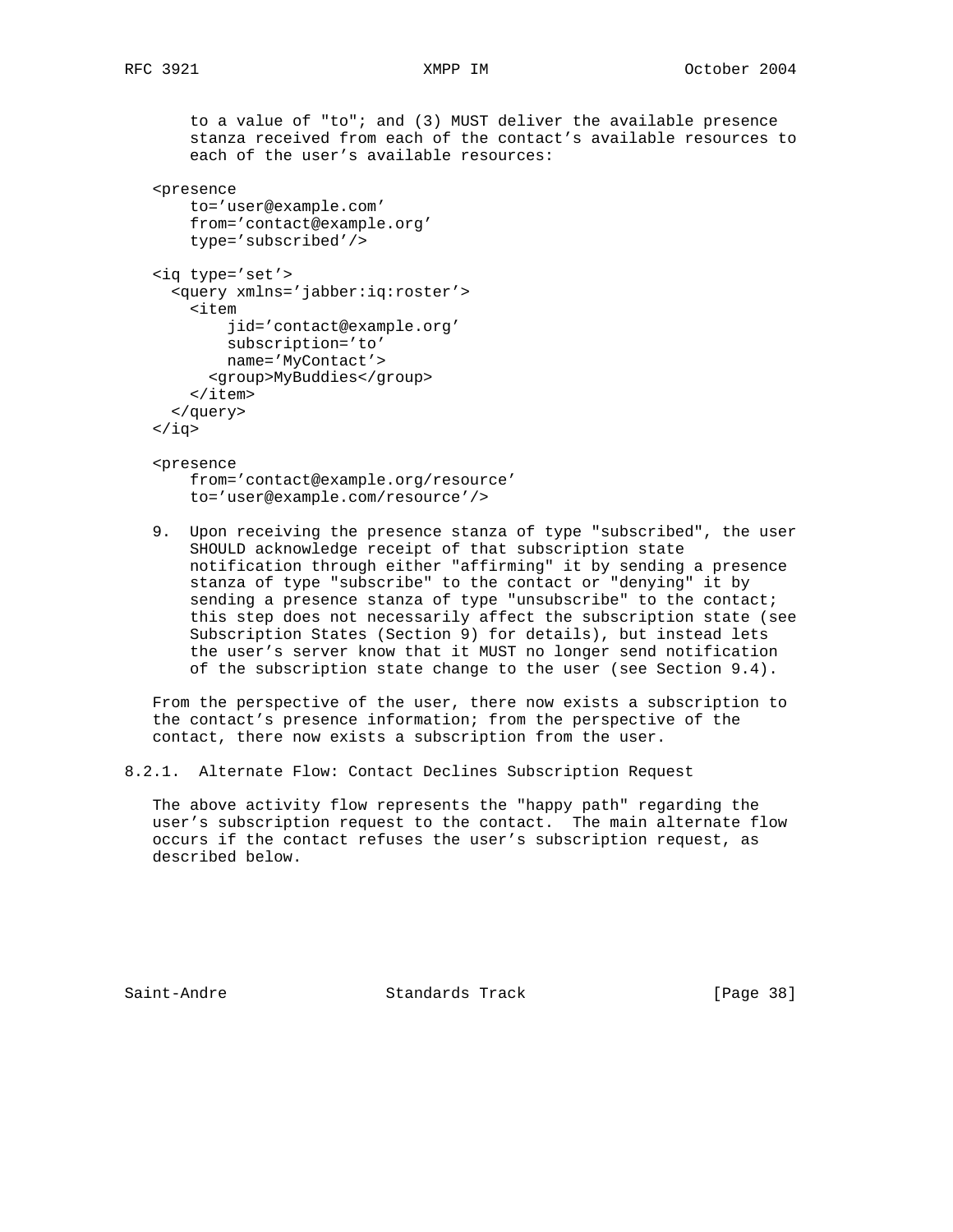1. If the contact wants to refuse the request, the contact's client MUST send a presence stanza of type "unsubscribed" to the user (instead of the presence stanza of type "subscribed" sent in Step 6 of Section 8.2):

<presence to='user@example.com' type='unsubscribed'/>

 2. As a result, the contact's server MUST route the presence stanza of type "unsubscribed" to the user, first stamping the 'from' address as the bare JID (<contact@example.org>) of the contact:

 <presence from='contact@example.org' to='user@example.com' type='unsubscribed'/>

 Note: If the contact's server previously added the user to the contact's roster for tracking purposes, it MUST remove the relevant item at this time.

 3. Upon receiving the presence stanza of type "unsubscribed" addressed to the user, the user's server (1) MUST deliver that presence stanza to the user and (2) MUST initiate a roster push to all of the user's available resources that have requested the roster, containing an updated roster item for the contact with the 'subscription' attribute set to a value of "none" and with no 'ask' attribute:

```
 <presence
```

```
 from='contact@example.org'
 to='user@example.com'
 type='unsubscribed'/>
```
<iq type='set'>

```
 <query xmlns='jabber:iq:roster'>
  \leq i \neq m jid='contact@example.org'
       subscription='none'
       name='MyContact'>
     <group>MyBuddies</group>
   </item>
 </query>
```

```
 </iq>
```
 4. Upon receiving the presence stanza of type "unsubscribed", the user SHOULD acknowledge receipt of that subscription state notification through either "affirming" it by sending a presence stanza of type "unsubscribe" to the contact or "denying" it by

Saint-Andre Standards Track [Page 39]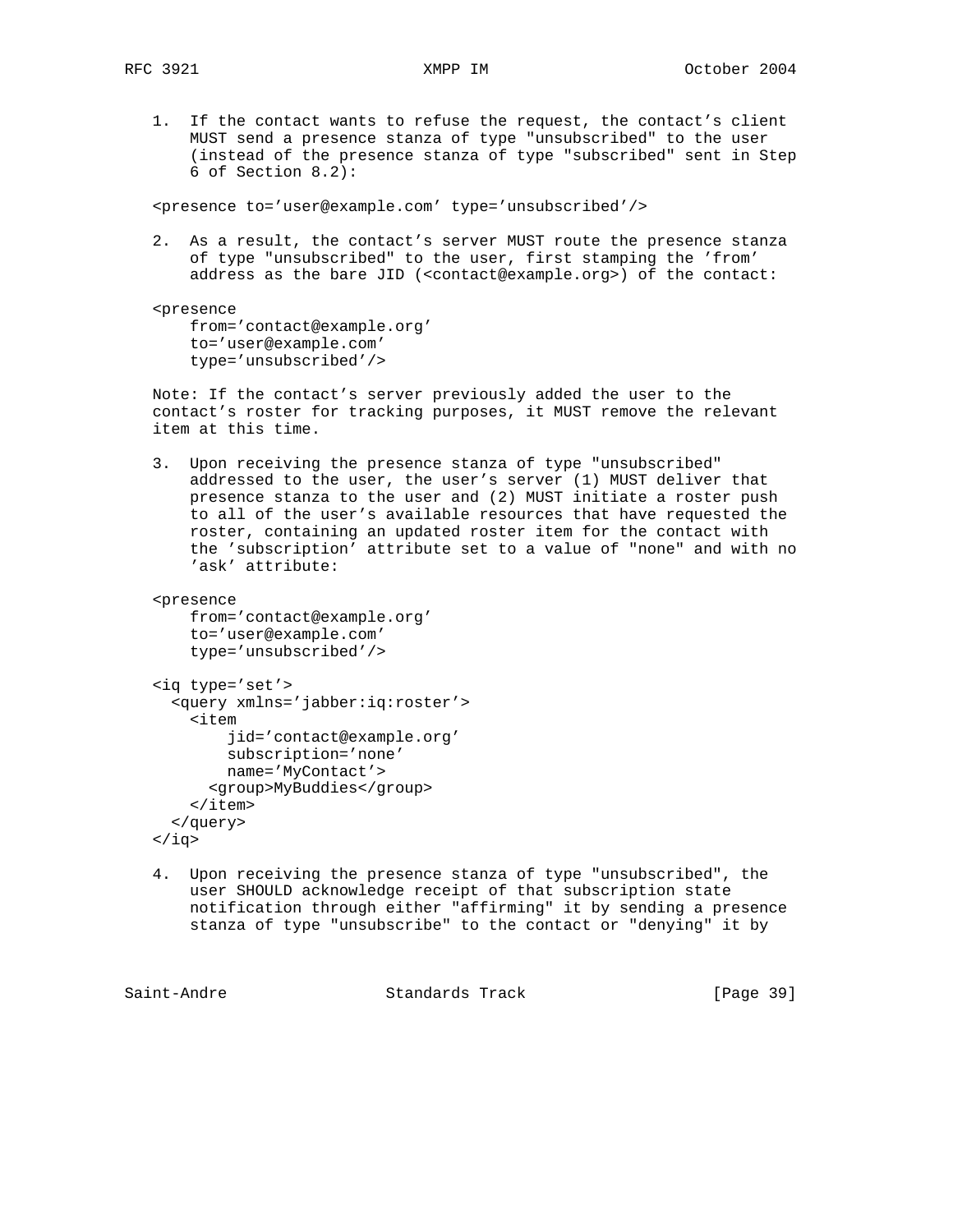sending a presence stanza of type "subscribe" to the contact; this step does not necessarily affect the subscription state (see Subscription States (Section 9) for details), but instead lets the user's server know that it MUST no longer send notification of the subscription state change to the user (see Section 9.4).

 As a result of this activity, the contact is now in the user's roster with a subscription state of "none", whereas the user is not in the contact's roster at all.

8.3. Creating a Mutual Subscription

 The user and contact can build on the "happy path" described above to create a mutual subscription (i.e., a subscription of type "both"). The process is described below.

 1. If the contact wants to create a mutual subscription, the contact MUST send a subscription request to the user (subject to the contact's configured preferences, the contact's client MAY send this automatically):

<presence to='user@example.com' type='subscribe'/>

 2. As a result, the contact's server (1) MUST initiate a roster push to all available resources associated with the contact that have requested the roster, with the user still in the 'from' subscription state but with a pending 'to' subscription denoted by the inclusion of the ask='subscribe' attribute in the roster item; and (2) MUST route the presence stanza of type "subscribe" to the user, first stamping the 'from' address as the bare JID (<contact@example.org>) of the contact:

```
 <iq type='set'>
   <query xmlns='jabber:iq:roster'>
     <item
         jid='user@example.com'
         subscription='from'
         ask='subscribe'
         name='SomeUser'>
       <group>SomeGroup</group>
     </item>
   </query>
\langleiq>
```
Saint-Andre Standards Track [Page 40]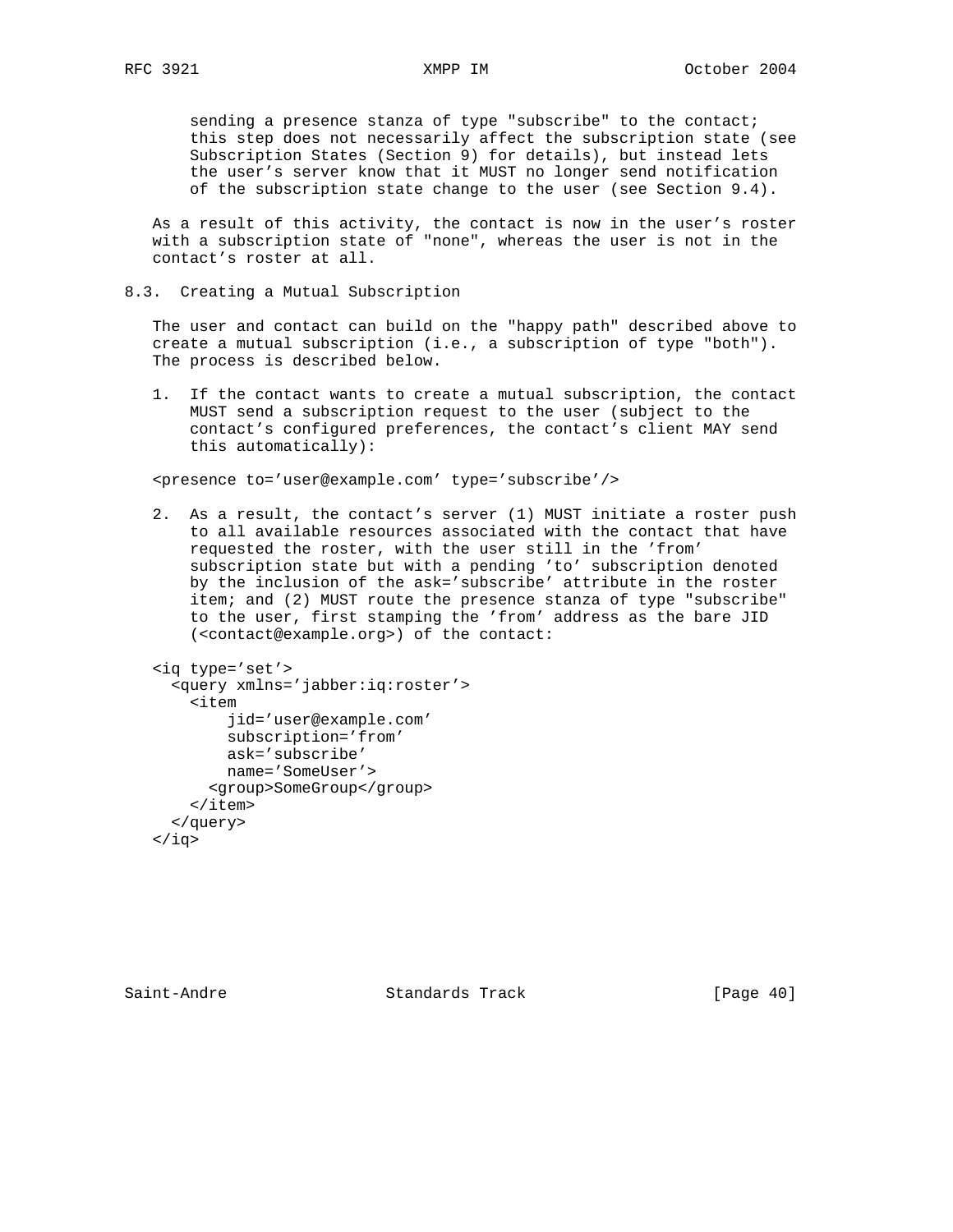<presence from='contact@example.org' to='user@example.com' type='subscribe'/>

 Note: If the contact's server receives a presence stanza of type "error" from the user's server, it MUST deliver the error stanza to the contact, whose client MAY determine that the error is in response to the outgoing presence stanza of type "subscribe" it sent previously (e.g., by tracking an 'id' attribute) and then choose to resend the "subscribe" request or revert the roster to its previous state by sending a presence stanza of type "unsubscribe" to the user.

 3. Upon receiving the presence stanza of type "subscribe" addressed to the user, the user's server must determine if there is at least one available resource for which the user has requested the roster. If so, the user's server MUST deliver the subscription request to the user (if not, it MUST store the subscription request offline for delivery when this condition is next met). No matter when the subscription request is delivered, the user must then decide whether or not to approve it (subject to the user's configured preferences, the user's client MAY approve or refuse the subscription request without presenting it to the user). Here we assume the "happy path" that the user approves the subscription request (the alternate flow of declining the subscription request is defined in Section 8.3.1). In this case, the user's client MUST send a presence stanza of type "subscribed" to the contact in order to approve the subscription request.

<presence to='contact@example.org' type='subscribed'/>

 4. As a result, the user's server (1) MUST initiate a roster push to all of the user's available resources that have requested the roster, containing a roster item for the contact with the 'subscription' attribute set to a value of "both"; (2) MUST route the presence stanza of type "subscribed" to the contact, first stamping the 'from' address as the bare JID (<user@example.com>) of the user; and (3) MUST send to the contact the full XML of the last presence stanza with no 'to' attribute received by the server from each of the user's available resources (subject to privacy lists in force for each session):

Saint-Andre Standards Track [Page 41]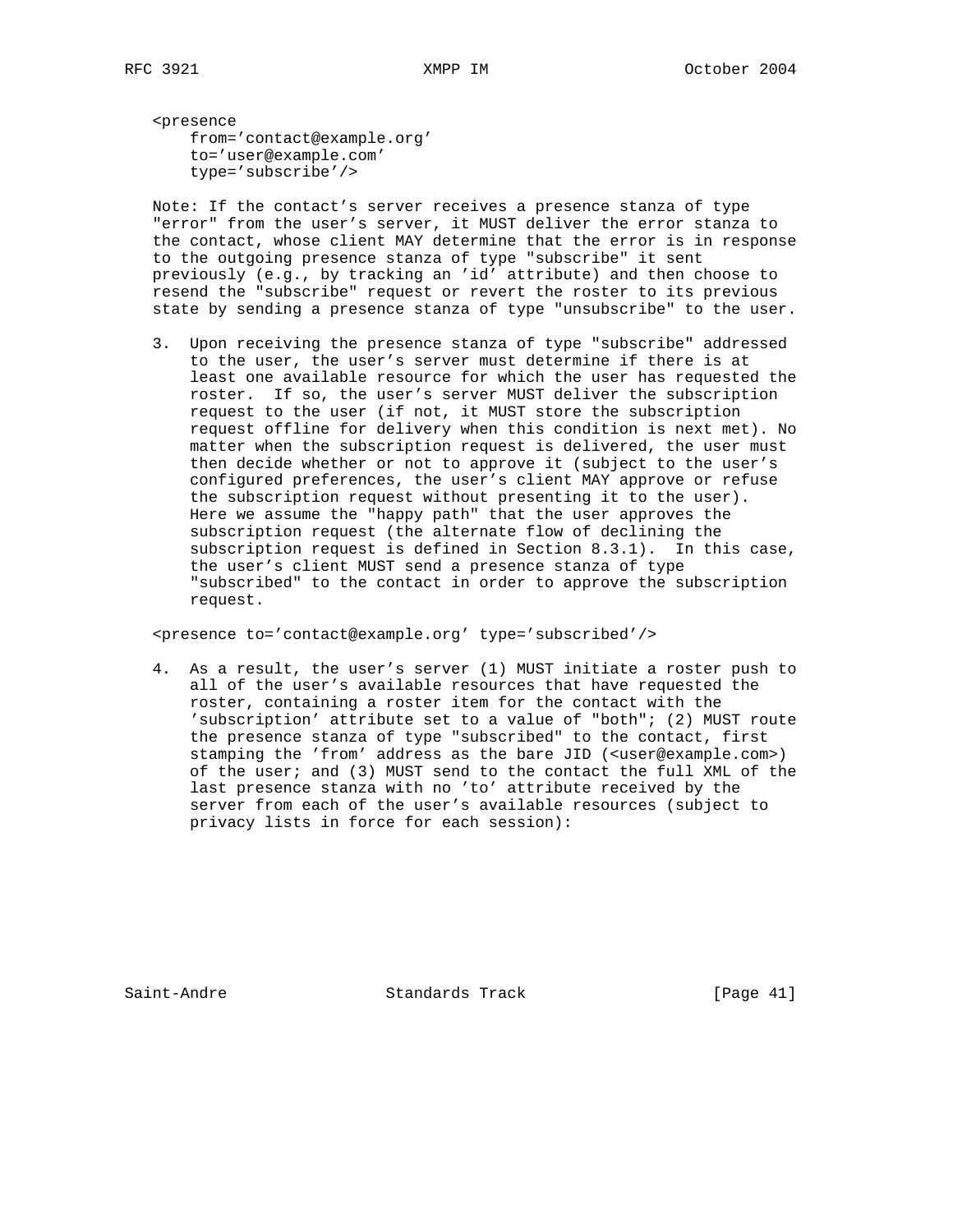```
 <iq type='set'>
   <query xmlns='jabber:iq:roster'>
     <item
         jid='contact@example.org'
         subscription='both'
         name='MyContact'>
       <group>MyBuddies</group>
     </item>
   </query>
\langleiq>
 <presence
     from='user@example.com'
     to='contact@example.org'
     type='subscribed'/>
```
 <presence from='user@example.com/resource' to='contact@example.org'/>

 Note: If the user's server receives a presence stanza of type "error" from the contact's server, it MUST deliver the error stanza to the user, whose client MAY determine that the error is in response to the outgoing presence stanza of type "subscribed" it sent previously (e.g., by tracking an 'id' attribute) and then choose to resend the subscription request or revert the roster to its previous state by sending a presence stanza of type "unsubscribed" to the contact.

 5. Upon receiving the presence stanza of type "subscribed" addressed to the contact, the contact's server MUST first verify that the user is in the contact's roster with either of the following states: (a) subscription='none' and ask='subscribe' or (b) subscription='from' and ask='subscribe'. If the user is not in the contact's roster with either of those states, the contact's server MUST silently ignore the presence stanza of type "subscribed" (i.e., it MUST NOT route it to the contact, modify the contact's roster, or generate a roster push to the contact's available resources). If the user is in the contact's roster with either of those states, the contact's server (1) MUST deliver the presence stanza of type "subscribed" from the user to the contact; (2) MUST initiate a roster push to all available resources associated with the contact that have requested the roster, containing an updated roster item for the user with the 'subscription' attribute set to a value of "both"; and (3) MUST deliver the available presence stanza received from each of the user's available resources to each of the contact's available resources:

Saint-Andre Standards Track [Page 42]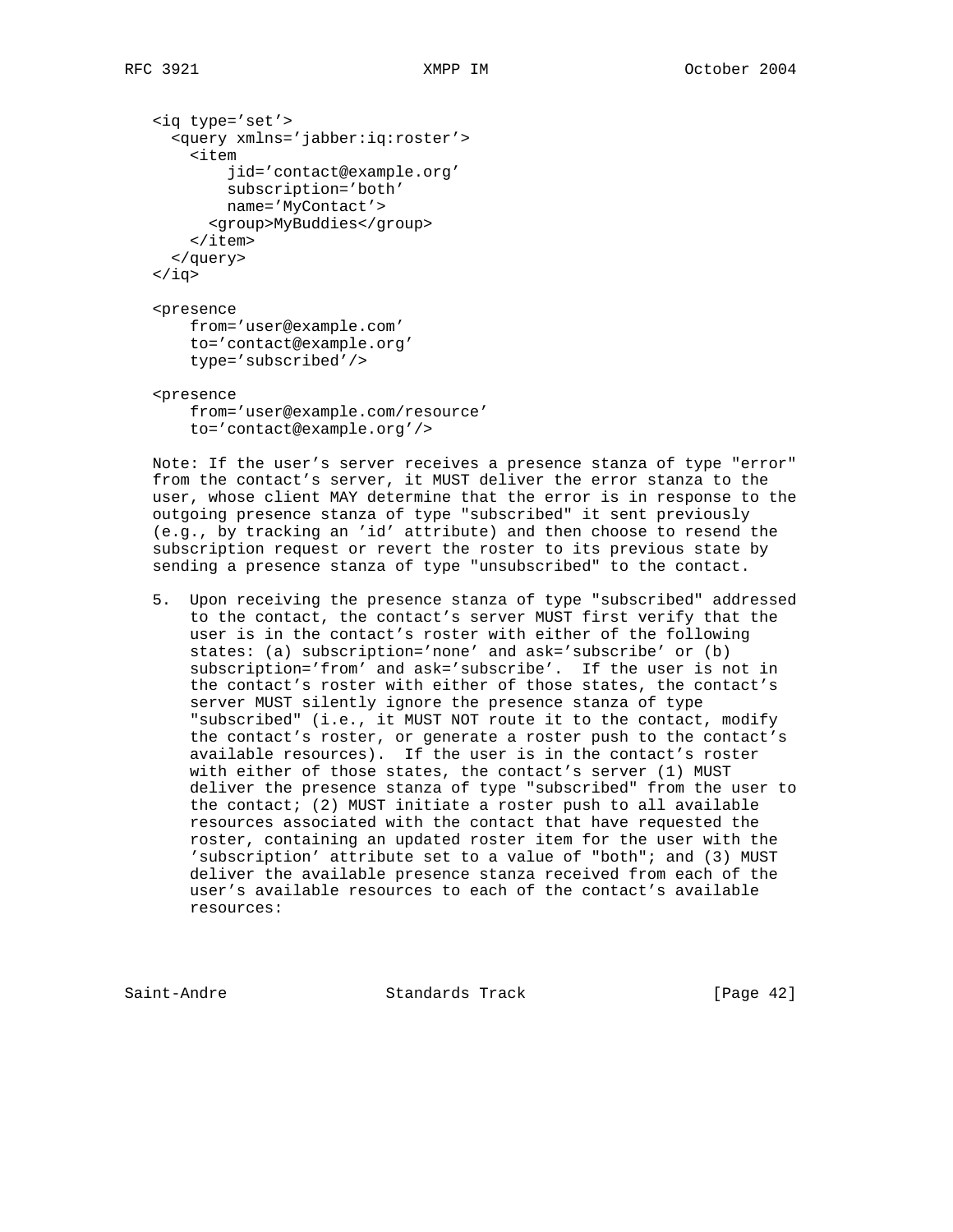```
 <presence
     from='user@example.com'
     to='contact@example.org'
     type='subscribed'/>
 <iq type='set'>
   <query xmlns='jabber:iq:roster'>
     <item
          jid='user@example.com'
         subscription='both'
         name='SomeUser'>
       <group>SomeGroup</group>
    \langleitem\rangle </query>
\langleiq>
 <presence
     from='user@example.com/resource'
```
to='contact@example.org/resource'/>

 6. Upon receiving the presence stanza of type "subscribed", the contact SHOULD acknowledge receipt of that subscription state notification through either "affirming" it by sending a presence stanza of type "subscribe" to the user or "denying" it by sending a presence stanza of type "unsubscribe" to the user; this step does not necessarily affect the subscription state (see Subscription States (Section 9) for details), but instead lets the contact's server know that it MUST no longer send notification of the subscription state change to the contact (see Section 9.4).

 The user and the contact now have a mutual subscription to each other's presence -- i.e., the subscription is of type "both".

8.3.1. Alternate Flow: User Declines Subscription Request

 The above activity flow represents the "happy path" regarding the contact's subscription request to the user. The main alternate flow occurs if the user refuses the contact's subscription request, as described below.

 1. If the user wants to refuse the request, the user's client MUST send a presence stanza of type "unsubscribed" to the contact (instead of the presence stanza of type "subscribed" sent in Step 3 of Section 8.3):

<presence to='contact@example.org' type='unsubscribed'/>

Saint-Andre Standards Track [Page 43]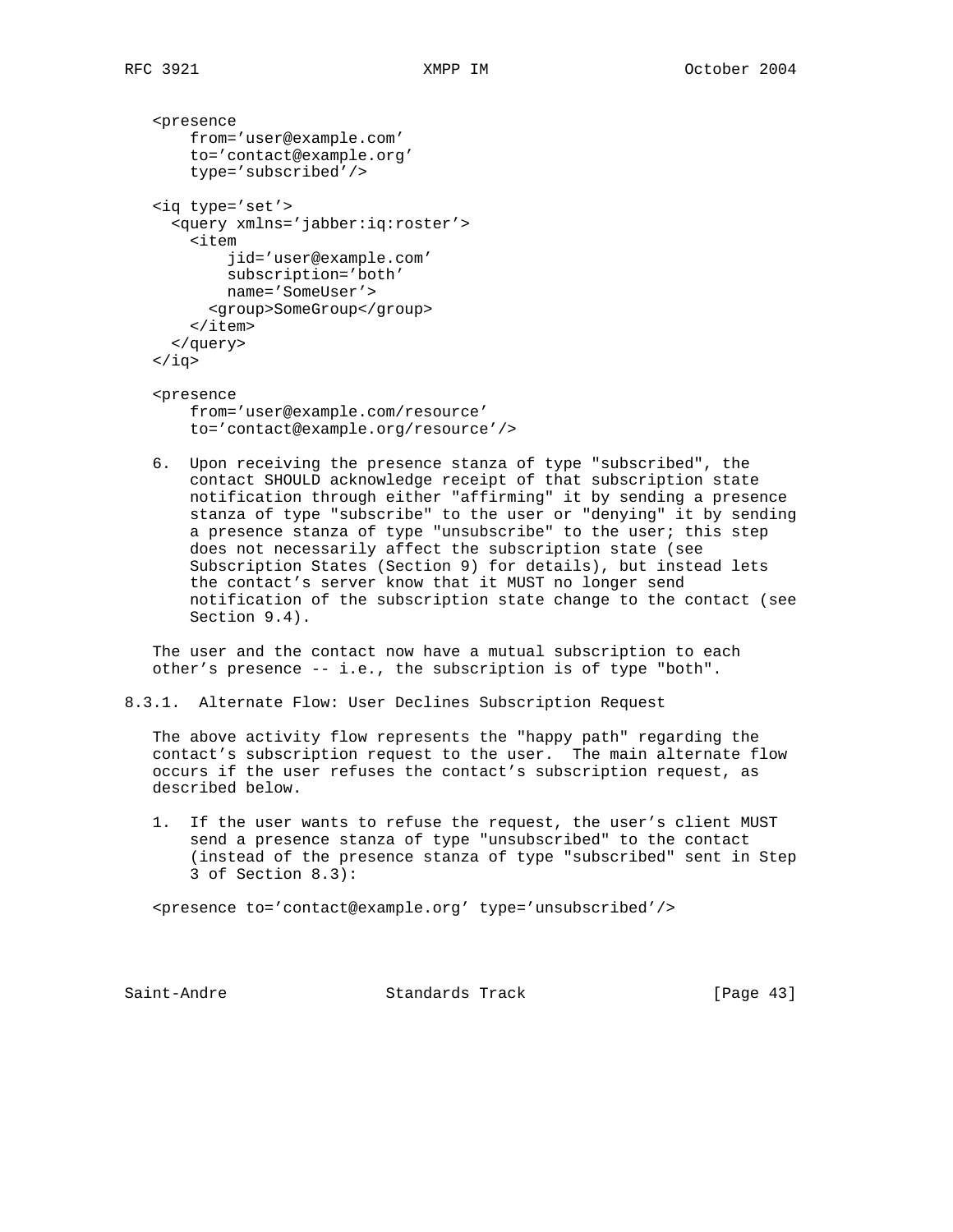2. As a result, the user's server MUST route the presence stanza of type "unsubscribed" to the contact, first stamping the 'from' address as the bare JID (<user@example.com>) of the user:

```
 <presence
     from='user@example.com'
     to='contact@example.org'
     type='unsubscribed'/>
```
 3. Upon receiving the presence stanza of type "unsubscribed" addressed to the contact, the contact's server (1) MUST deliver that presence stanza to the contact; and  $(2)$  MUST initiate a roster push to all available resources associated with the contact that have requested the roster, containing an updated roster item for the user with the 'subscription' attribute set to a value of "from" and with no 'ask' attribute:

```
 <presence
```

```
 from='user@example.com'
 to='contact@example.org'
 type='unsubscribed'/>
```

```
 <iq type='set'>
   <query xmlns='jabber:iq:roster'>
     <item
          jid='user@example.com'
          subscription='from'
          name='SomeUser'>
       <group>SomeGroup</group>
    \langleitem\rangle </query>
 </iq>
```
 4. Upon receiving the presence stanza of type "unsubscribed", the contact SHOULD acknowledge receipt of that subscription state notification through either "affirming" it by sending a presence stanza of type "unsubscribe" to the user or "denying" it by sending a presence stanza of type "subscribe" to the user; this step does not necessarily affect the subscription state (see Subscription States (Section 9) for details), but instead lets the contact's server know that it MUST no longer send notification of the subscription state change to the contact (see Section 9.4).

 As a result of this activity, there has been no change in the subscription state; i.e., the contact is in the user's roster with a subscription state of "to" and the user is in the contact's roster with a subscription state of "from".

| Saint-Andre<br>Standards Track | [Page $44$ ] |  |
|--------------------------------|--------------|--|
|--------------------------------|--------------|--|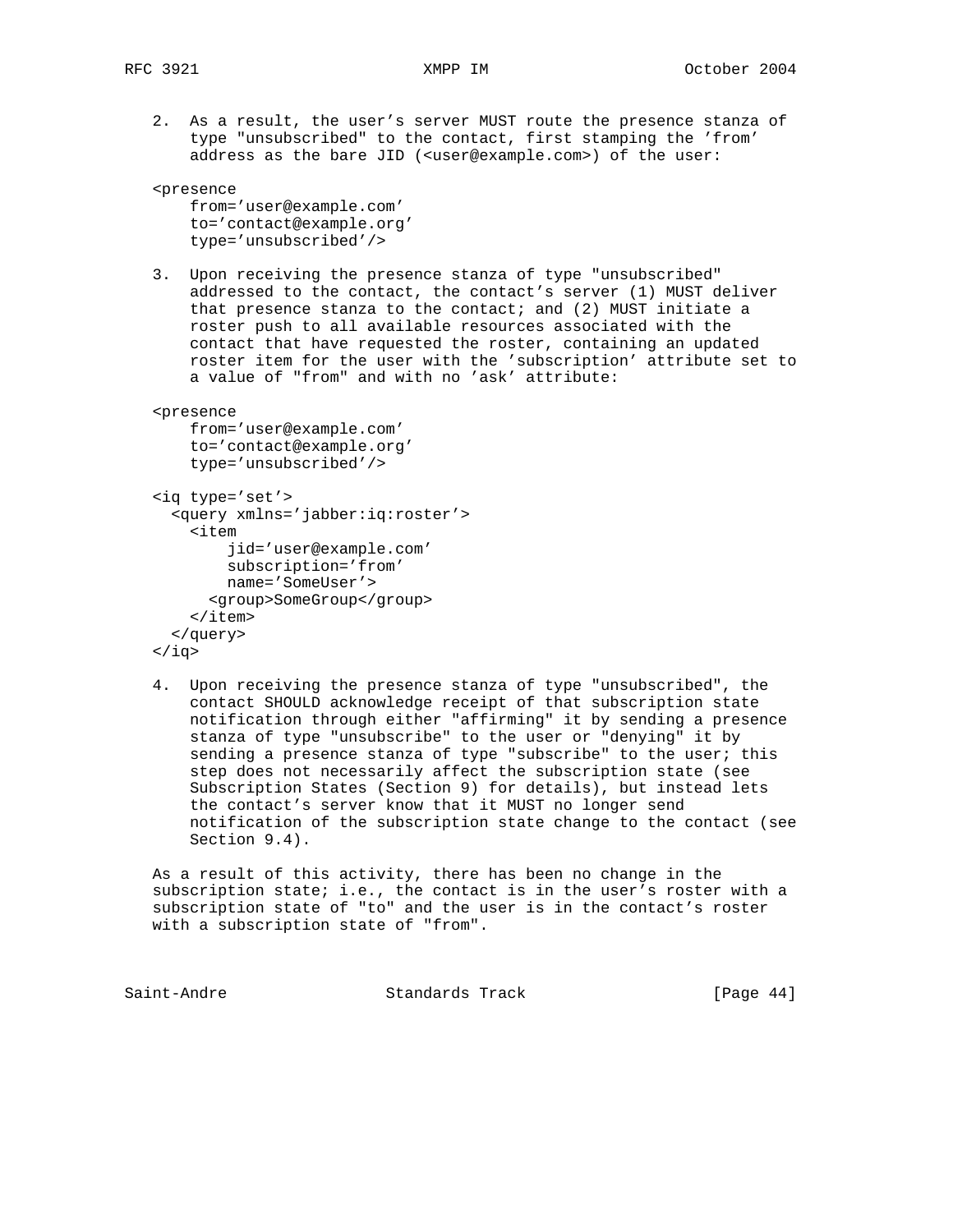8.4. Unsubscribing

 At any time after subscribing to a contact's presence information, a user MAY unsubscribe. While the XML that the user sends to make this happen is the same in all instances, the subsequent subscription state is different depending on the subscription state obtaining when the unsubscribe "command" is sent. Both possible scenarios are described below.

8.4.1. Case #1: Unsubscribing When Subscription is Not Mutual

 In the first case, the user has a subscription to the contact's presence information but the contact does not have a subscription to the user's presence information (i.e., the subscription is not yet mutual).

 1. If the user wants to unsubscribe from the contact's presence information, the user MUST send a presence stanza of type "unsubscribe" to the contact:

<presence to='contact@example.org' type='unsubscribe'/>

 2. As a result, the user's server (1) MUST send a roster push to all of the user's available resources that have requested the roster, containing an updated roster item for the contact with the 'subscription' attribute set to a value of "none"; and (2) MUST route the presence stanza of type "unsubscribe" to the contact, first stamping the 'from' address as the bare JID (<user@example.com>) of the user:

```
 <iq type='set'>
   <query xmlns='jabber:iq:roster'>
     <item
         jid='contact@example.org'
         subscription='none'
         name='MyContact'>
       <group>MyBuddies</group>
     </item>
   </query>
\langleiq>
 <presence
    from='user@example.com'
```
 to='contact@example.org' type='unsubscribe'/>

Saint-Andre Standards Track [Page 45]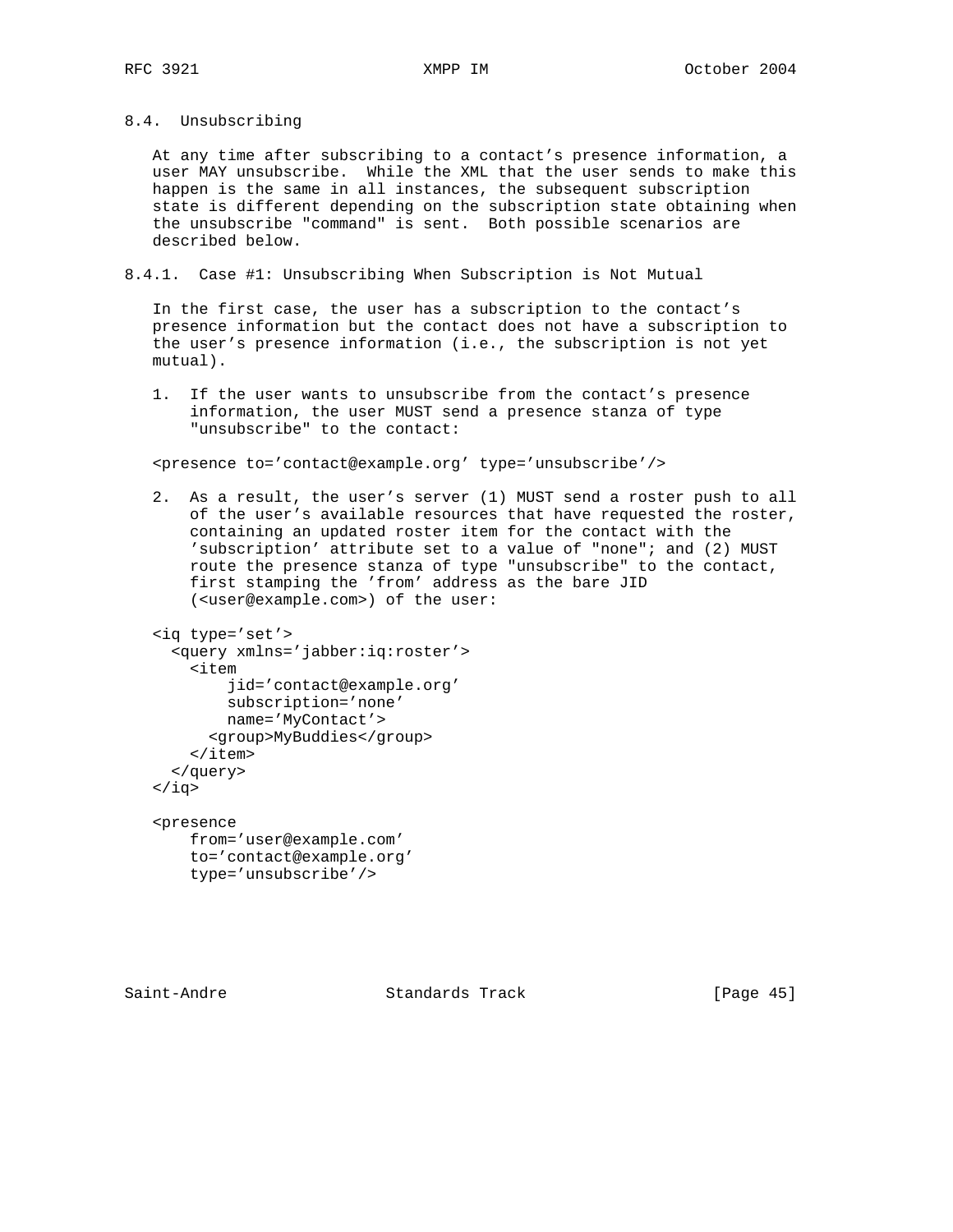3. Upon receiving the presence stanza of type "unsubscribe" addressed to the contact, the contact's server (1) MUST initiate a roster push to all available resources associated with the contact that have requested the roster, containing an updated roster item for the user with the 'subscription' attribute set to a value of "none" (if the contact is unavailable or has not requested the roster, the contact's server MUST modify the roster item and send that modified item the next time the contact requests the roster); and (2) MUST deliver the "unsubscribe" state change notification to the contact:

```
 <iq type='set'>
   <query xmlns='jabber:iq:roster'>
     <item
          jid='user@example.com'
          subscription='none'
          name='SomeUser'>
       <group>SomeGroup</group>
    \langleitem\rangle </query>
\langleiq>
```
 <presence from='user@example.com' to='contact@example.org' type='unsubscribe'/>

- 4. Upon receiving the presence stanza of type "unsubscribe", the contact SHOULD acknowledge receipt of that subscription state notification through either "affirming" it by sending a presence stanza of type "unsubscribed" to the user or "denying" it by sending a presence stanza of type "subscribed" to the user; this step does not necessarily affect the subscription state (see Subscription States (Section 9) for details), but instead lets the contact's server know that it MUST no longer send notification of the subscription state change to the contact (see Section 9.4).
- 5. The contact's server then (1) MUST send a presence stanza of type "unsubscribed" to the user; and (2) SHOULD send unavailable presence from all of the contact's available resources to the user:

### <presence

 from='contact@example.org' to='user@example.com' type='unsubscribed'/>

Saint-Andre Standards Track [Page 46]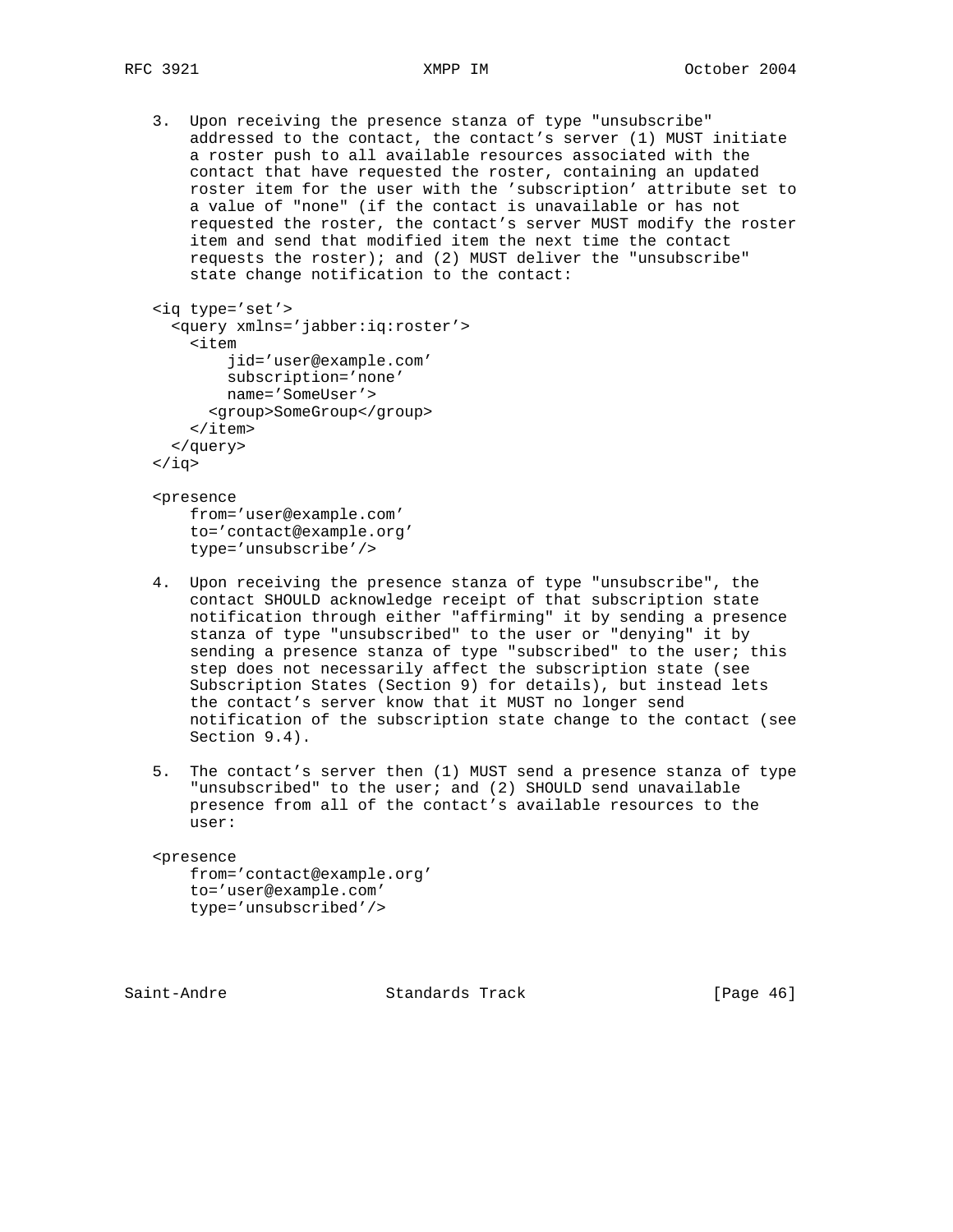<presence from='contact@example.org/resource' to='user@example.com' type='unavailable'/>

 6. When the user's server receives the presence stanzas of type "unsubscribed" and "unavailable", it MUST deliver them to the user:

 <presence from='contact@example.org' to='user@example.com' type='unsubscribed'/>

 <presence from='contact@example.org/resource' to='user@example.com' type='unavailable'/>

- 7. Upon receiving the presence stanza of type "unsubscribed", the user SHOULD acknowledge receipt of that subscription state notification through either "affirming" it by sending a presence stanza of type "unsubscribe" to the contact or "denying" it by sending a presence stanza of type "subscribe" to the contact; this step does not necessarily affect the subscription state (see Subscription States (Section 9) for details), but instead lets the user's server know that it MUST no longer send notification of the subscription state change to the user (see Section 9.4).
- 8.4.2. Case #2: Unsubscribing When Subscription is Mutual

 In the second case, the user has a subscription to the contact's presence information and the contact also has a subscription to the user's presence information (i.e., the subscription is mutual).

 1. If the user wants to unsubscribe from the contact's presence information, the user MUST send a presence stanza of type "unsubscribe" to the contact:

<presence to='contact@example.org' type='unsubscribe'/>

 2. As a result, the user's server (1) MUST send a roster push to all of the user's available resources that have requested the roster, containing an updated roster item for the contact with the 'subscription' attribute set to a value of "from"; and (2) MUST route the presence stanza of type "unsubscribe" to the contact, first stamping the 'from' address as the bare JID (<user@example.com>) of the user:

Saint-Andre Standards Track [Page 47]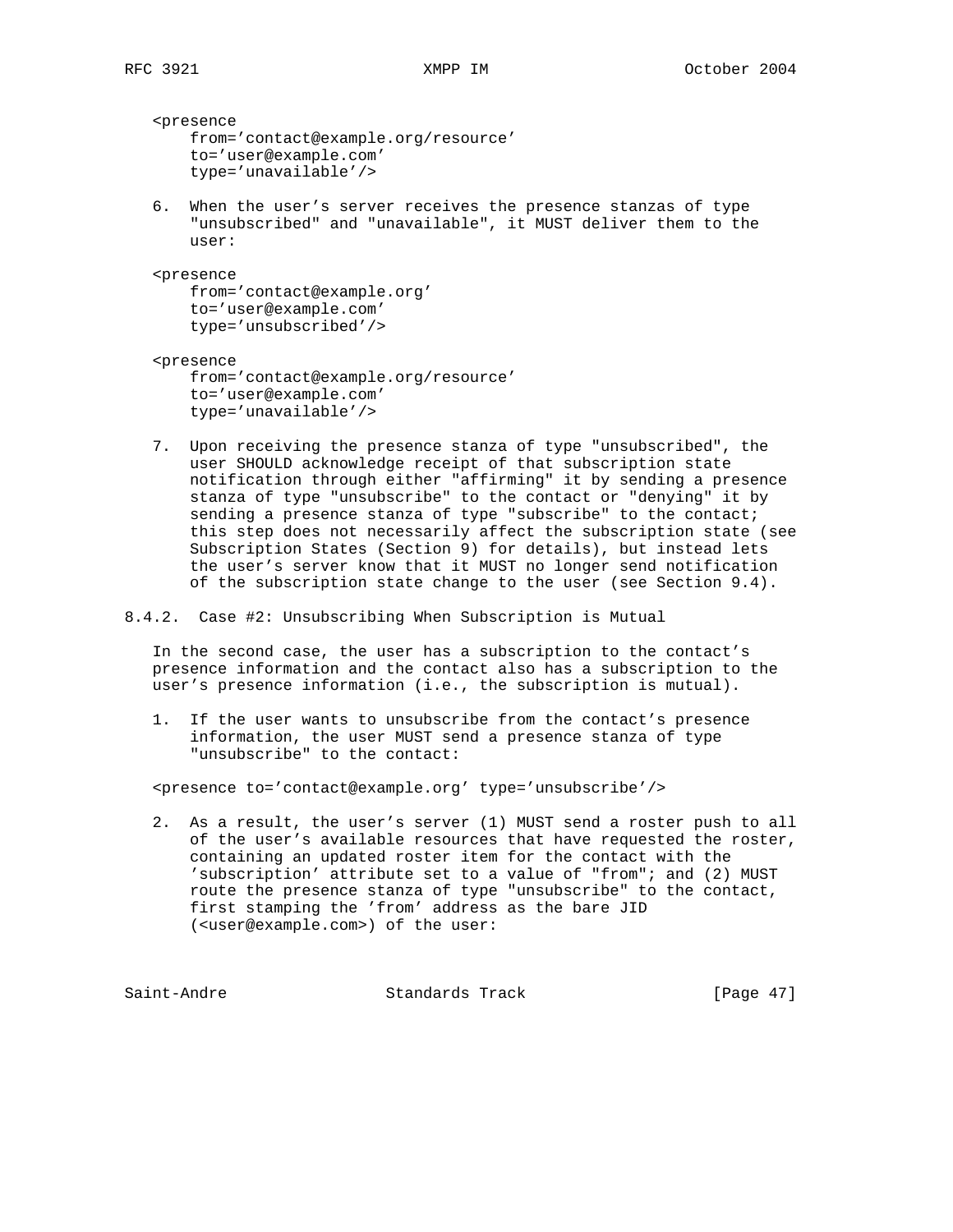```
 <iq type='set'>
   <query xmlns='jabber:iq:roster'>
     <item
         jid='contact@example.org'
         subscription='from'
         name='MyContact'>
       <group>MyBuddies</group>
     </item>
   </query>
\langleiq>
 <presence
    from='user@example.com'
     to='contact@example.org'
     type='unsubscribe'/>
 3. Upon receiving the presence stanza of type "unsubscribe"
    addressed to the contact, the contact's server (1) MUST initiate
    a roster push to all available resources associated with the
    contact that have requested the roster, containing an updated
    roster item for the user with the 'subscription' attribute set to
    a value of "to" (if the contact is unavailable or has not
    requested the roster, the contact's server MUST modify the roster
    item and send that modified item the next time the contact
    requests the roster); and (2) MUST deliver the "unsubscribe"
    state change notification to the contact:
 <iq type='set'>
   <query xmlns='jabber:iq:roster'>
     <item
         jid='user@example.com'
         subscription='to'
        name='SomeUser'>
       <group>SomeGroup</group>
    \langleitem\rangle </query>
\langleiq>
 <presence
    from='user@example.com'
     to='contact@example.org'
    type='unsubscribe'/>
 4. Upon receiving the presence stanza of type "unsubscribe", the
    contact SHOULD acknowledge receipt of that subscription state
    notification through either "affirming" it by sending a presence
    stanza of type "unsubscribed" to the user or "denying" it by
    sending a presence stanza of type "subscribed" to the user; this
```
Saint-Andre Standards Track [Page 48]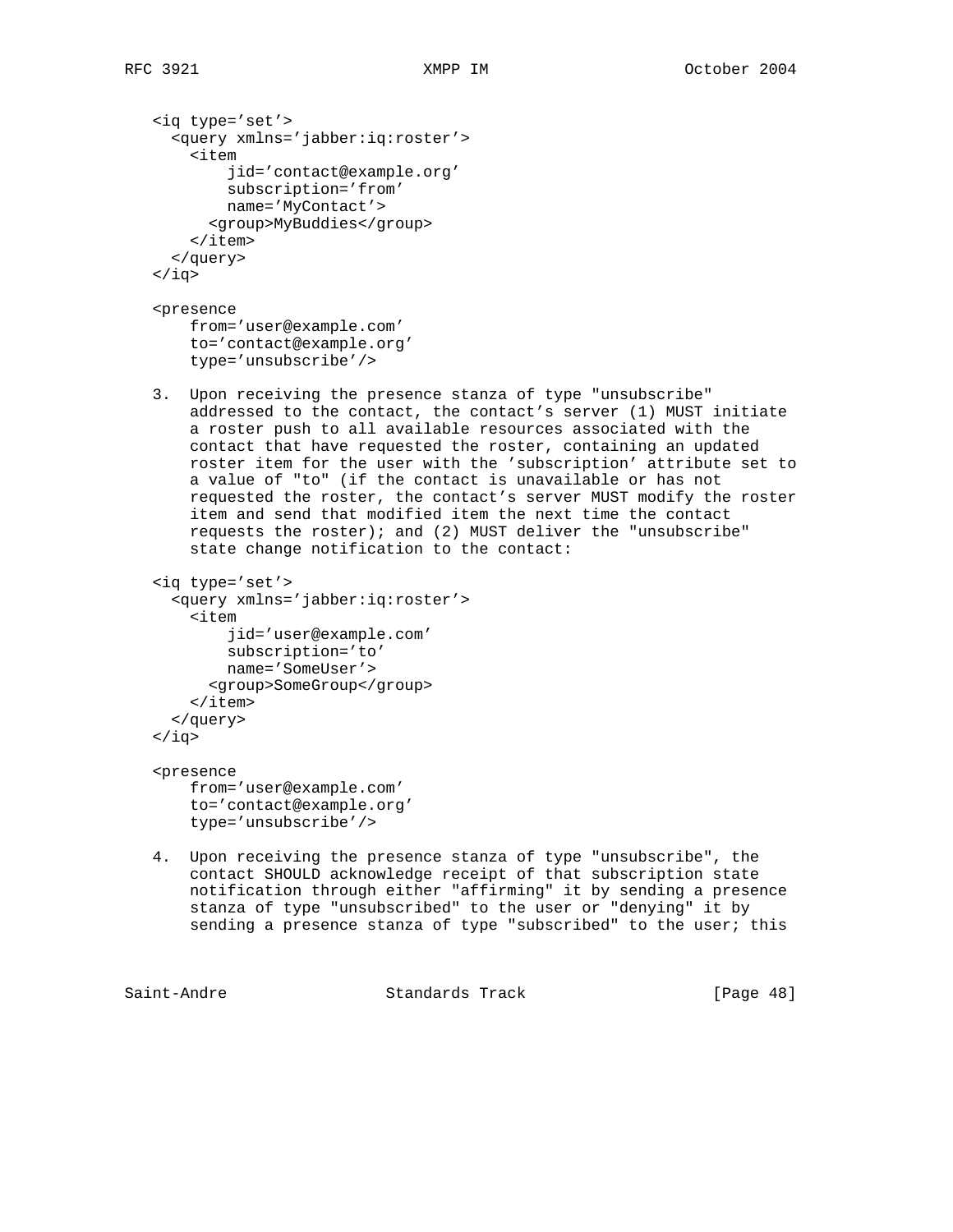step does not necessarily affect the subscription state (see Subscription States (Section 9) for details), but instead lets the contact's server know that it MUST no longer send notification of the subscription state change to the contact (see Section 9.4).

 5. The contact's server then (1) MUST send a presence stanza of type "unsubscribed" to the user; and (2) SHOULD send unavailable presence from all of the contact's available resources to the user:

 <presence from='contact@example.org' to='user@example.com'

type='unsubscribed'/>

 <presence from='contact@example.org/resource' to='user@example.com' type='unavailable'/>

 6. When the user's server receives the presence stanzas of type "unsubscribed" and "unavailable", it MUST deliver them to the user:

<presence

```
 from='contact@example.org'
 to='user@example.com'
 type='unsubscribed'/>
```
<presence

 from='contact@example.org/resource' to='user@example.com' type='unavailable'/>

 7. Upon receiving the presence stanza of type "unsubscribed", the user SHOULD acknowledge receipt of that subscription state notification through either "affirming" it by sending a presence stanza of type "unsubscribe" to the contact or "denying" it by sending a presence stanza of type "subscribe" to the contact; this step does not necessarily affect the subscription state (see Subscription States (Section 9) for details), but instead lets the user's server know that it MUST no longer send notification of the subscription state change to the user (see Section 9.4).

 Note: Obviously this does not result in removal of the roster item from the user's roster, and the contact still has a subscription to the user's presence information. In order to both completely cancel

Saint-Andre Standards Track [Page 49]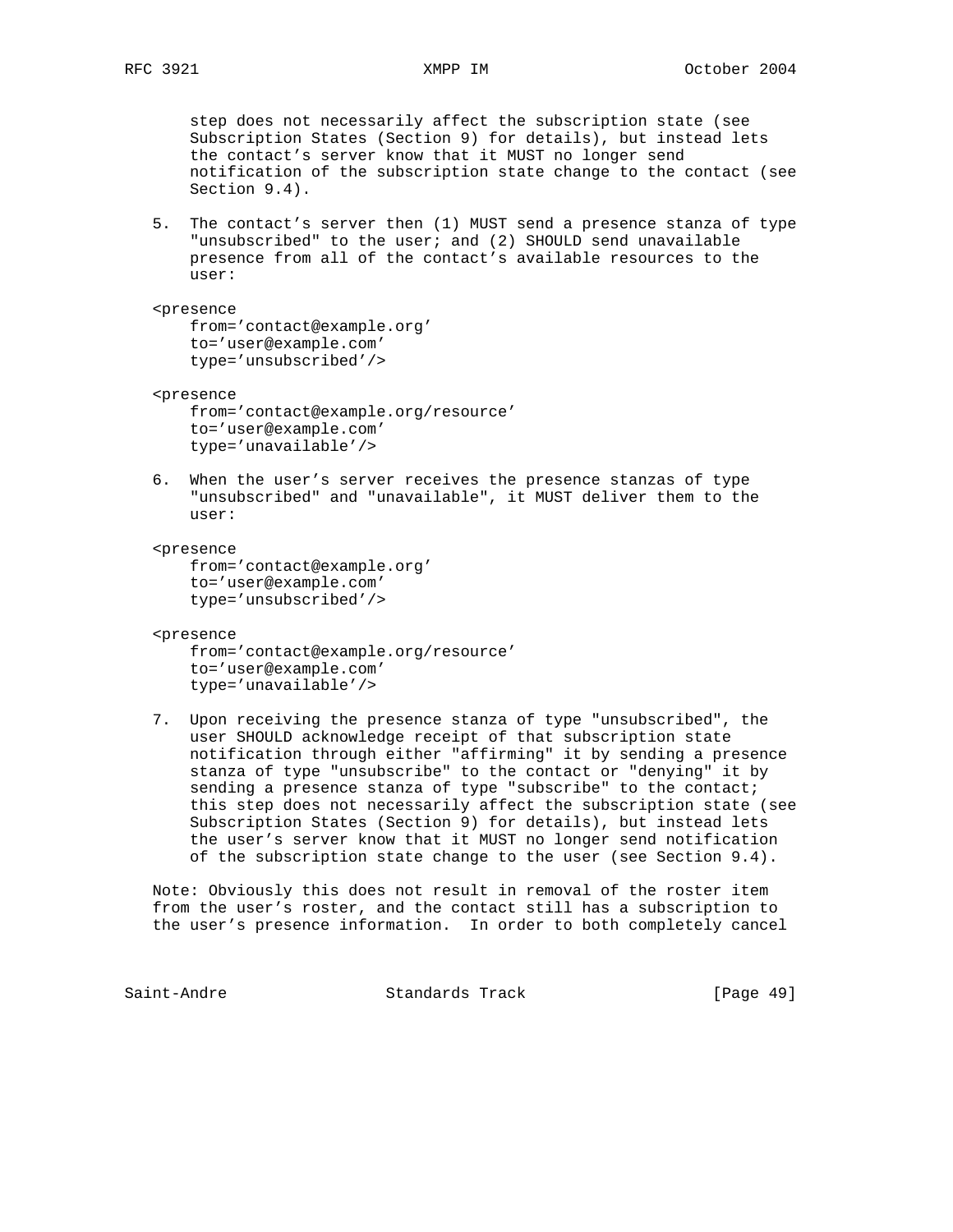a mutual subscription and fully remove the roster item from the user's roster, the user SHOULD update the roster item with subscription='remove' as defined under Removing a Roster Item and Cancelling All Subscriptions (Section 8.6).

8.5. Cancelling a Subscription

 At any time after approving a subscription request from a user, a contact MAY cancel that subscription. While the XML that the contact sends to make this happen is the same in all instances, the subsequent subscription state is different depending on the subscription state obtaining when the cancellation was sent. Both possible scenarios are described below.

8.5.1. Case #1: Cancelling When Subscription is Not Mutual

 In the first case, the user has a subscription to the contact's presence information but the contact does not have a subscription to the user's presence information (i.e., the subscription is not yet mutual).

 1. If the contact wants to cancel the user's subscription, the contact MUST send a presence stanza of type "unsubscribed" to the user:

<presence to='user@example.com' type='unsubscribed'/>

 2. As a result, the contact's server (1) MUST send a roster push to all of the contact's available resources that have requested the roster, containing an updated roster item for the user with the 'subscription' attribute set to a value of "none"; (2) MUST route the presence stanza of type "unsubscribed" to the user, first stamping the 'from' address as the bare JID (<contact@example.org>) of the contact; and (3) SHOULD send unavailable presence from all of the contact's available resources to the user:

```
 <iq type='set'>
   <query xmlns='jabber:iq:roster'>
     <item
         jid='user@example.com'
         subscription='none'
         name='SomeUser'>
       <group>SomeGroup</group>
     </item>
   </query>
 </iq>
```
Saint-Andre Standards Track [Page 50]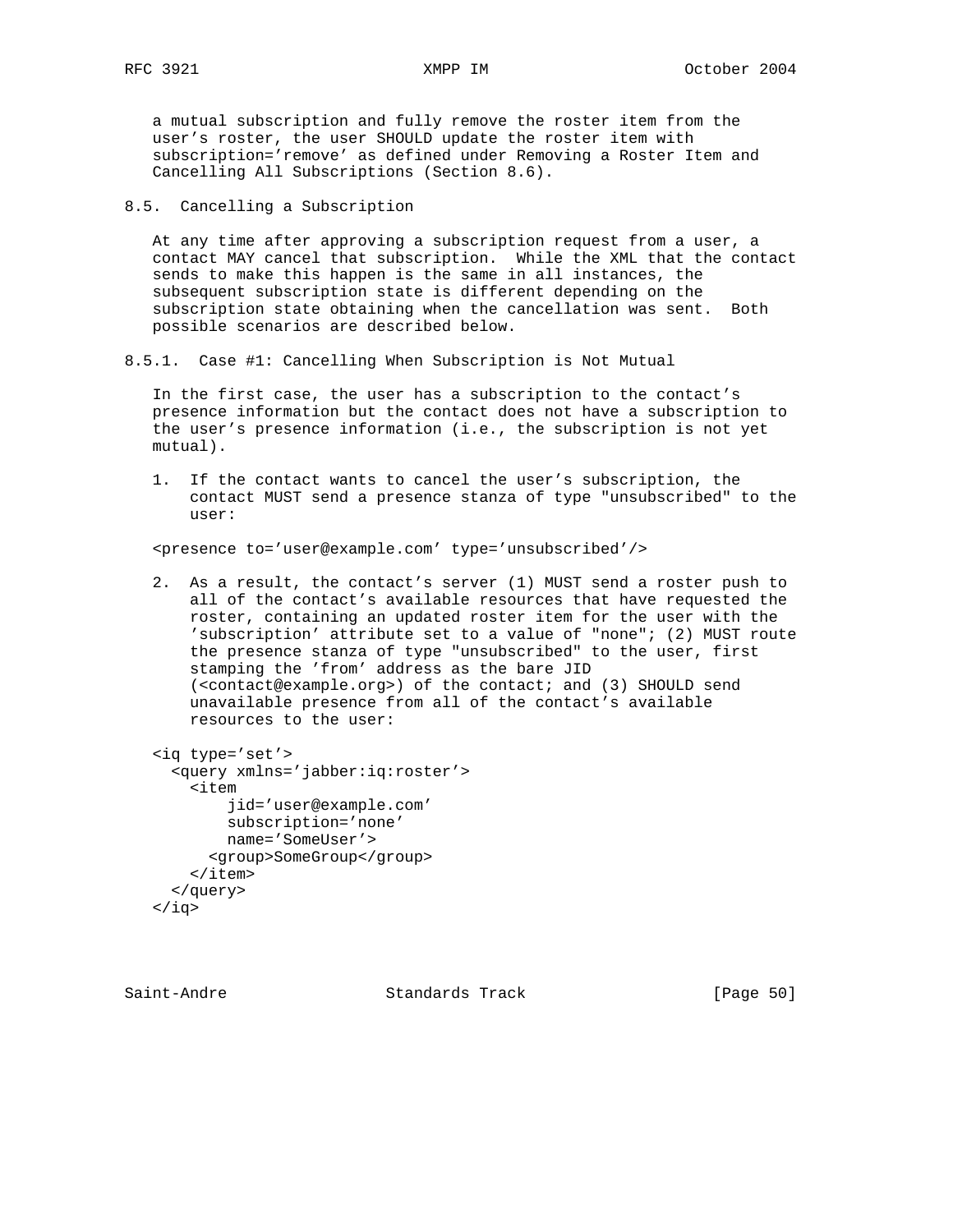<presence from='contact@example.org' to='user@example.com' type='unsubscribed'/>

<presence

 from='contact@example.org/resource' to='user@example.com' type='unavailable'/>

 3. Upon receiving the presence stanza of type "unsubscribed" addressed to the user, the user's server (1) MUST initiate a roster push to all of the user's available resources that have requested the roster, containing an updated roster item for the contact with the 'subscription' attribute set to a value of "none" (if the user is unavailable or has not requested the roster, the user's server MUST modify the roster item and send that modified item the next time the user requests the roster); (2) MUST deliver the "unsubscribed" state change notification to all of the user's available resources; and (3) MUST deliver the unavailable presence to all of the user's available resources:

```
 <iq type='set'>
   <query xmlns='jabber:iq:roster'>
     <item
          jid='contact@example.org'
         subscription='none'
         name='MyContact'>
       <group>MyBuddies</group>
    \langleitem\rangle </query>
 </iq>
```

```
 <presence
```
 from='contact@example.org' to='user@example.com' type='unsubscribed'/>

<presence

 from='contact@example.org/resource' to='user@example.com' type='unavailable'/>

 4. Upon receiving the presence stanza of type "unsubscribed", the user SHOULD acknowledge receipt of that subscription state notification through either "affirming" it by sending a presence stanza of type "unsubscribe" to the contact or "denying" it by sending a presence stanza of type "subscribe" to the contact;

Saint-Andre Standards Track [Page 51]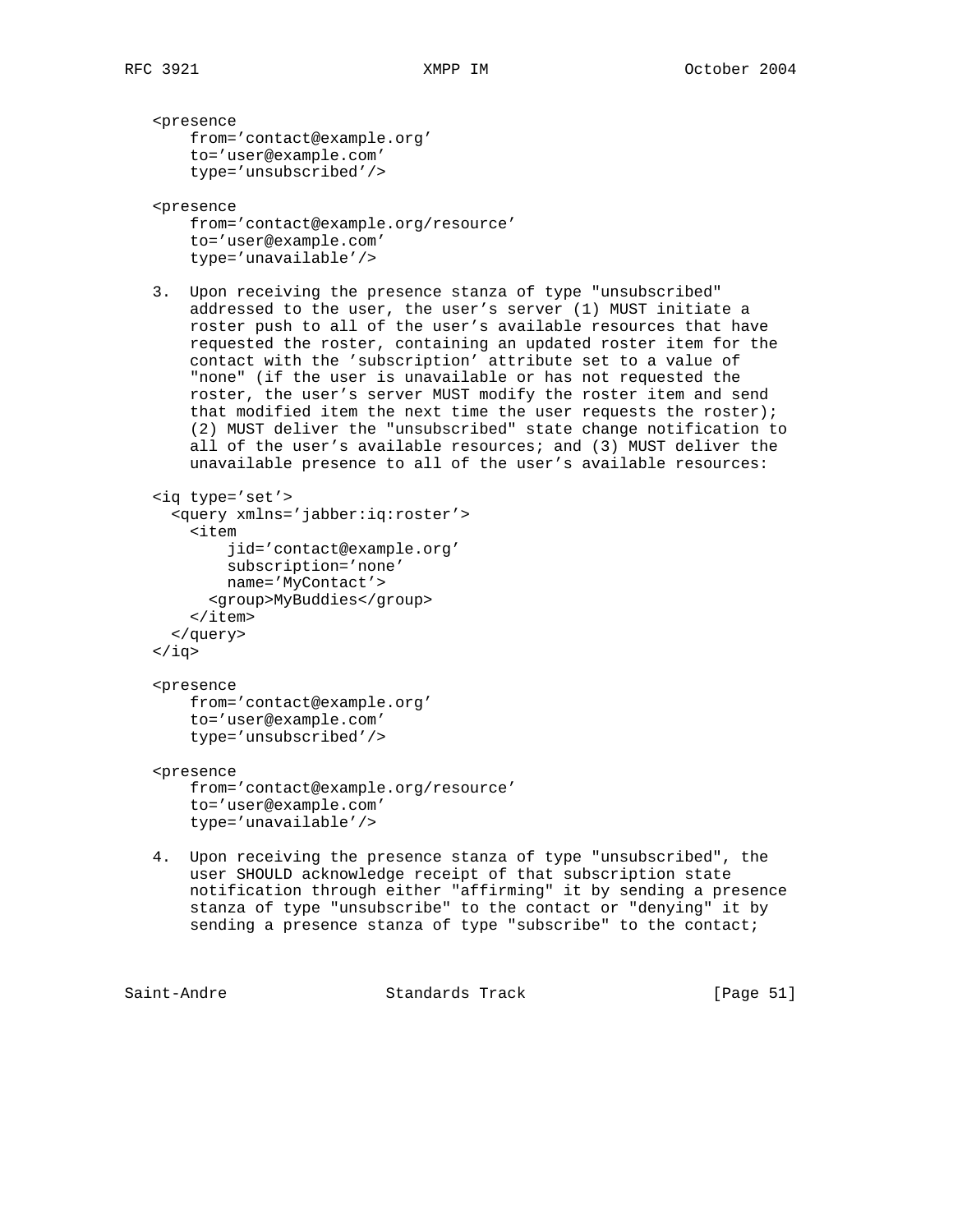this step does not necessarily affect the subscription state (see Subscription States (Section 9) for details), but instead lets the user's server know that it MUST no longer send notification of the subscription state change to the user (see Section 9.4).

8.5.2. Case #2: Cancelling When Subscription is Mutual

 In the second case, the user has a subscription to the contact's presence information and the contact also has a subscription to the user's presence information (i.e., the subscription is mutual).

 1. If the contact wants to cancel the user's subscription, the contact MUST send a presence stanza of type "unsubscribed" to the user:

<presence to='user@example.com' type='unsubscribed'/>

 2. As a result, the contact's server (1) MUST send a roster push to all of the contact's available resources that have requested the roster, containing an updated roster item for the user with the 'subscription' attribute set to a value of "to"; (2) MUST route the presence stanza of type "unsubscribed" to the user, first stamping the 'from' address as the bare JID (<contact@example.org>) of the contact; and (3) SHOULD send unavailable presence from all of the contact's available resources to all of the user's available resources:

```
 <iq type='set'>
   <query xmlns='jabber:iq:roster'>
     <item
          jid='user@example.com'
          subscription='to'
         name='SomeUser'>
       <group>SomeGroup</group>
    \langleitem\rangle </query>
\langleiq>
```

```
 <presence
     from='contact@example.org'
     to='user@example.com'
     type='unsubscribed'/>
```

```
 <presence
    from='contact@example.org/resource'
    to='user@example.com'
    type='unavailable'/>
```
Saint-Andre Standards Track [Page 52]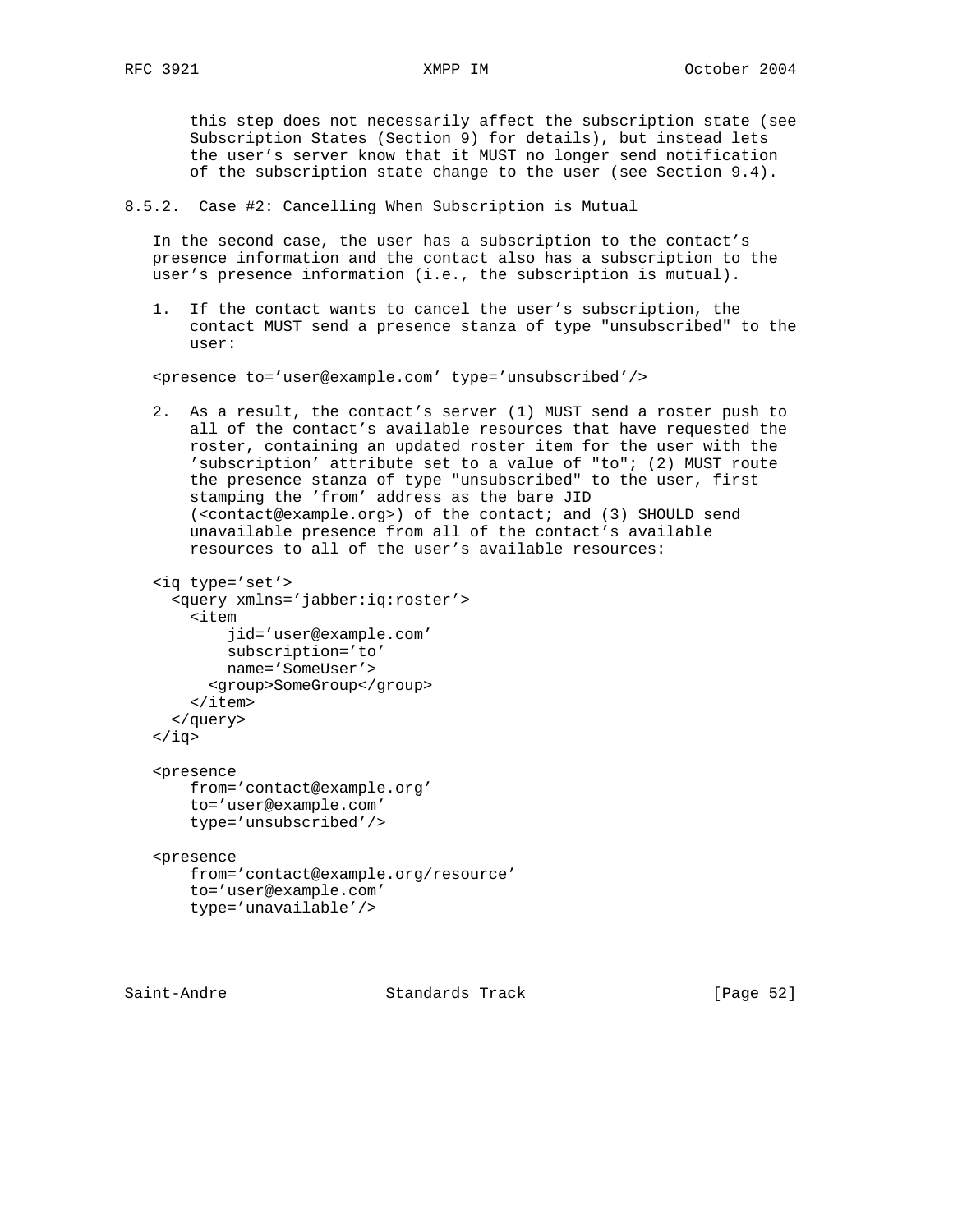3. Upon receiving the presence stanza of type "unsubscribed" addressed to the user, the user's server (1) MUST initiate a roster push to all of the user's available resources that have requested the roster, containing an updated roster item for the contact with the 'subscription' attribute set to a value of "from" (if the user is unavailable or has not requested the roster, the user's server MUST modify the roster item and send that modified item the next time the user requests the roster); and (2) MUST deliver the "unsubscribed" state change notification to all of the user's available resources; and (3) MUST deliver the unavailable presence to all of the user's available resources:

```
 <iq type='set'>
   <query xmlns='jabber:iq:roster'>
     <item
         jid='contact@example.org'
         subscription='from'
         name='MyContact'>
```
<group>MyBuddies</group>

```
 </item>
```

```
 </query>
```

```
 </iq>
```
## <presence

```
 from='contact@example.org'
 to='user@example.com'
 type='unsubscribed'/>
```

```
 <presence
```

```
 from='contact@example.org/resource'
 to='user@example.com'
 type='unavailable'/>
```
 4. Upon receiving the presence stanza of type "unsubscribed", the user SHOULD acknowledge receipt of that subscription state notification through either "affirming" it by sending a presence stanza of type "unsubscribe" to the contact or "denying" it by sending a presence stanza of type "subscribe" to the contact; this step does not necessarily affect the subscription state (see Subscription States (Section 9) for details), but instead lets the user's server know that it MUST no longer send notification of the subscription state change to the user (see Section 9.4).

 Note: Obviously this does not result in removal of the roster item from the contact's roster, and the contact still has a subscription to the user's presence information. In order to both completely cancel a mutual subscription and fully remove the roster item from

Saint-Andre Standards Track [Page 53]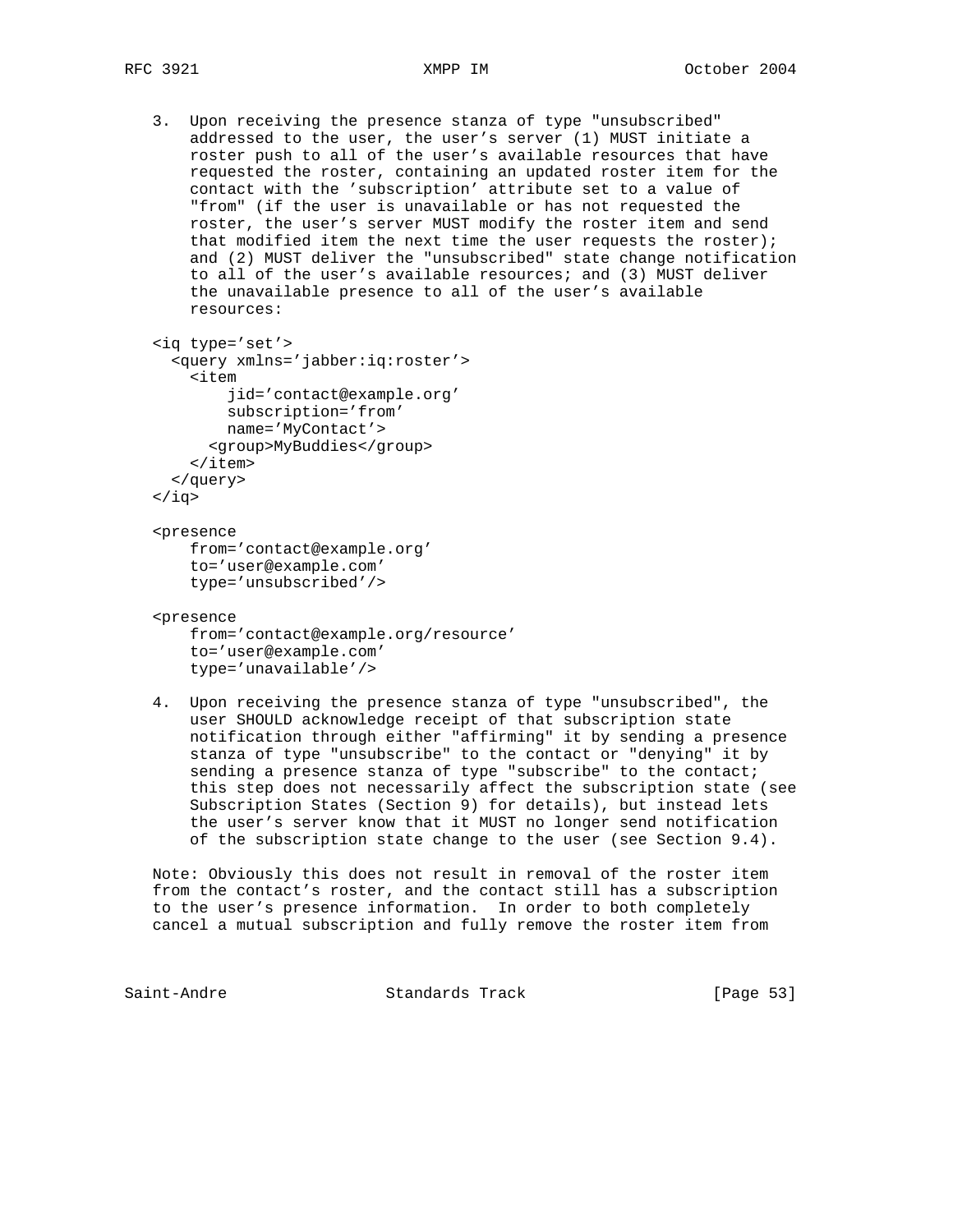the contact's roster, the contact should update the roster item with subscription='remove' as defined under Removing a Roster Item and Cancelling All Subscriptions (Section 8.6).

# 8.6. Removing a Roster Item and Cancelling All Subscriptions

 Because there may be many steps involved in completely removing a roster item and cancelling subscriptions in both directions, the roster management protocol includes a "shortcut" method for doing so. The process may be initiated no matter what the current subscription state is by sending a roster set containing an item for the contact with the 'subscription' attribute set to a value of "remove":

```
 <iq type='set' id='remove1'>
   <query xmlns='jabber:iq:roster'>
     <item
         jid='contact@example.org'
         subscription='remove'/>
  </query>
\langleiq>
```
 When the user removes a contact from his or her roster by setting the 'subscription' attribute to a value of "remove", the user's server (1) MUST automatically cancel any existing presence subscription between the user and the contact (both 'to' and 'from' as appropriate); (2) MUST remove the roster item from the user's roster and inform all of the user's available resources that have requested the roster of the roster item removal; (3) MUST inform the resource that initiated the removal of success; and (4) SHOULD send unavailable presence from all of the user's available resources to the contact:

```
 <presence
```
 from='user@example.com' to='contact@example.org' type='unsubscribe'/>

<presence

 from='user@example.com' to='contact@example.org' type='unsubscribed'/>

Saint-Andre Standards Track [Page 54]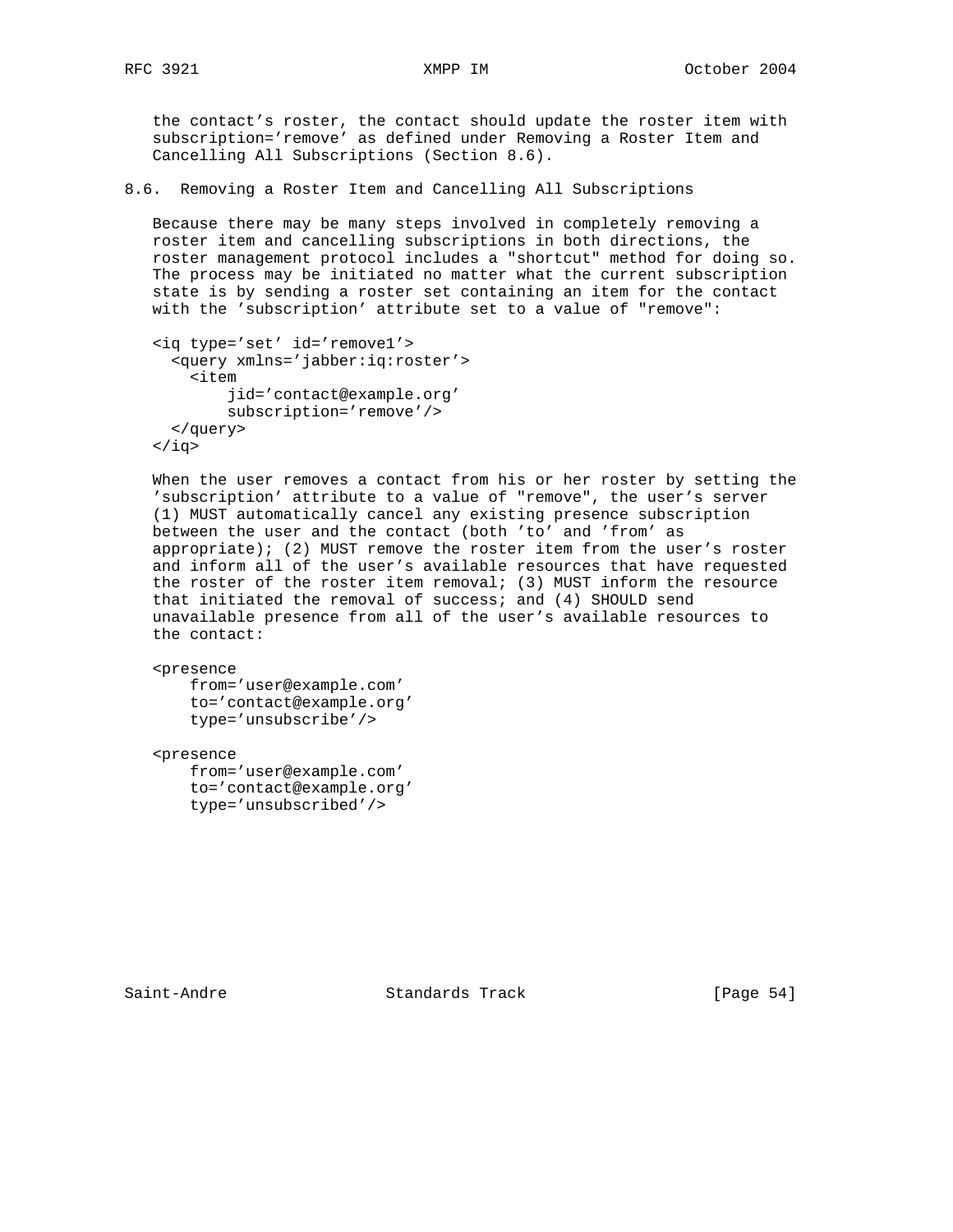```
 <iq type='set'>
      <query xmlns='jabber:iq:roster'>
        <item
            jid='contact@example.org'
            subscription='remove'/>
      </query>
   \langleiq>
    <iq type='result' id='remove1'/>
    <presence
       from='user@example.com/resource'
       to='contact@example.org'
       type='unavailable'/>
   Upon receiving the presence stanza of type "unsubscribe", the
    contact's server (1) MUST initiate a roster push to all available
   resources associated with the contact that have requested the roster,
   containing an updated roster item for the user with the
    'subscription' attribute set to a value of "to" (if the contact is
   unavailable or has not requested the roster, the contact's server
   MUST modify the roster item and send that modified item the next time
   the contact requests the roster); and (2) MUST also deliver the
    "unsubscribe" state change notification to all of the contact's
    available resources:
    <iq type='set'>
      <query xmlns='jabber:iq:roster'>
        <item
            jid='user@example.com'
            subscription='to'
           name='SomeUser'>
          <group>SomeGroup</group>
       \langleitem\rangle </query>
   \langleiq>
    <presence
       from='user@example.com'
       to='contact@example.org'
       type='unsubscribe'/>
   Upon receiving the presence stanza of type "unsubscribed", the
    contact's server (1) MUST initiate a roster push to all available
   resources associated with the contact that have requested the roster,
   containing an updated roster item for the user with the
    'subscription' attribute set to a value of "none" (if the contact is
   unavailable or has not requested the roster, the contact's server
Saint-Andre Standards Track [Page 55]
```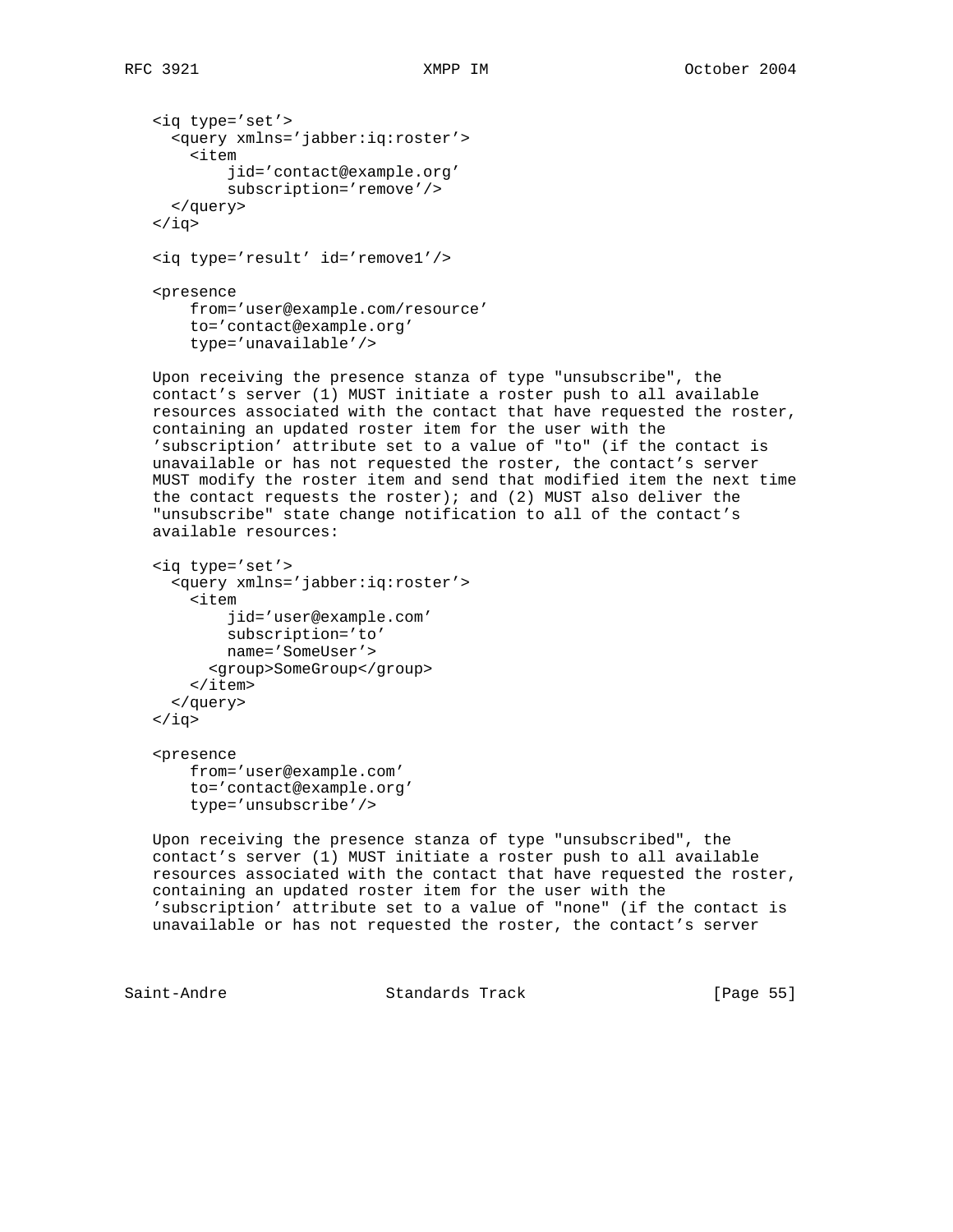MUST modify the roster item and send that modified item the next time the contact requests the roster); and (2) MUST also deliver the "unsubscribe" state change notification to all of the contact's available resources:

```
 <iq type='set'>
   <query xmlns='jabber:iq:roster'>
     <item
         jid='user@example.com'
         subscription='none'
        name='SomeUser'>
       <group>SomeGroup</group>
     </item>
   </query>
\langleiq>
```
 <presence from='user@example.com' to='contact@example.org' type='unsubscribed'/>

 Upon receiving the presence stanza of type "unavailable" addressed to the contact, the contact's server MUST deliver the unavailable presence to all of the user's available resources:

 <presence from='user@example.com/resource' to='contact@example.org' type='unavailable'/>

 Note: When the user removes the contact from the user's roster, the end state of the contact's roster is that the user is still in the contact's roster with a subscription state of "none"; in order to completely remove the roster item for the user, the contact needs to also send a roster removal request.

9. Subscription States

 This section provides detailed information about subscription states and server handling of subscription-related presence stanzas (i.e., presence stanzas of type "subscribe", "subscribed", "unsubscribe", and "unsubscribed").

9.1. Defined States

 There are nine possible subscription states, which are described here from the user's (not contact's) perspective:

Saint-Andre Standards Track [Page 56]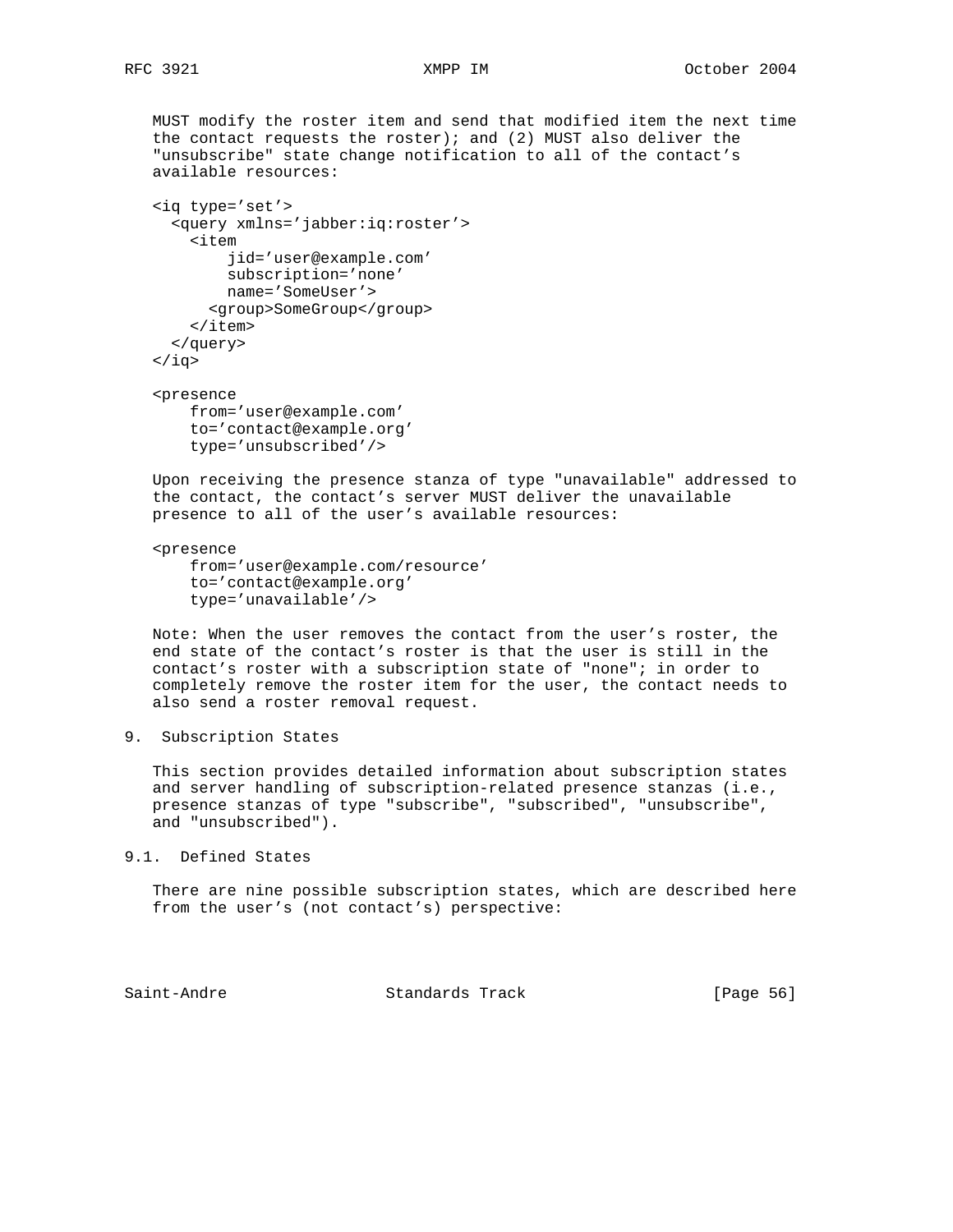- 1. "None" = contact and user are not subscribed to each other, and neither has requested a subscription from the other
- 2. "None + Pending Out" = contact and user are not subscribed to each other, and user has sent contact a subscription request but contact has not replied yet
- 3. "None + Pending In" = contact and user are not subscribed to each other, and contact has sent user a subscription request but user has not replied yet (note: contact's server SHOULD NOT push or deliver roster items in this state, but instead SHOULD wait until contact has approved subscription request from user)
- 4. "None + Pending Out/In" = contact and user are not subscribed to each other, contact has sent user a subscription request but user has not replied yet, and user has sent contact a subscription request but contact has not replied yet
- 5. "To" = user is subscribed to contact (one-way)
- 6. "To + Pending In" = user is subscribed to contact, and contact has sent user a subscription request but user has not replied yet
- 7. "From" = contact is subscribed to user (one-way)
- 8. "From + Pending Out" = contact is subscribed to user, and user has sent contact a subscription request but contact has not replied yet
- 9. "Both" = user and contact are subscribed to each other (two-way)
- 9.2. Server Handling of Outbound Presence Subscription Stanzas

 Outbound presence subscription stanzas enable the user to manage his or her subscription to the contact's presence information (via the "subscribe" and "unsubscribe" types), and to manage the contact's access to the user's presence information (via the "subscribed" and "unsubscribed" types).

 Because it is possible for the user's server and the contact's server to lose synchronization regarding subscription states, the user's server MUST without exception route all outbound presence stanzas of type "subscribe" or "unsubscribe" to the contact so that the user is able to resynchronize his or her subscription to the contact's presence information if needed.

Saint-Andre Standards Track [Page 57]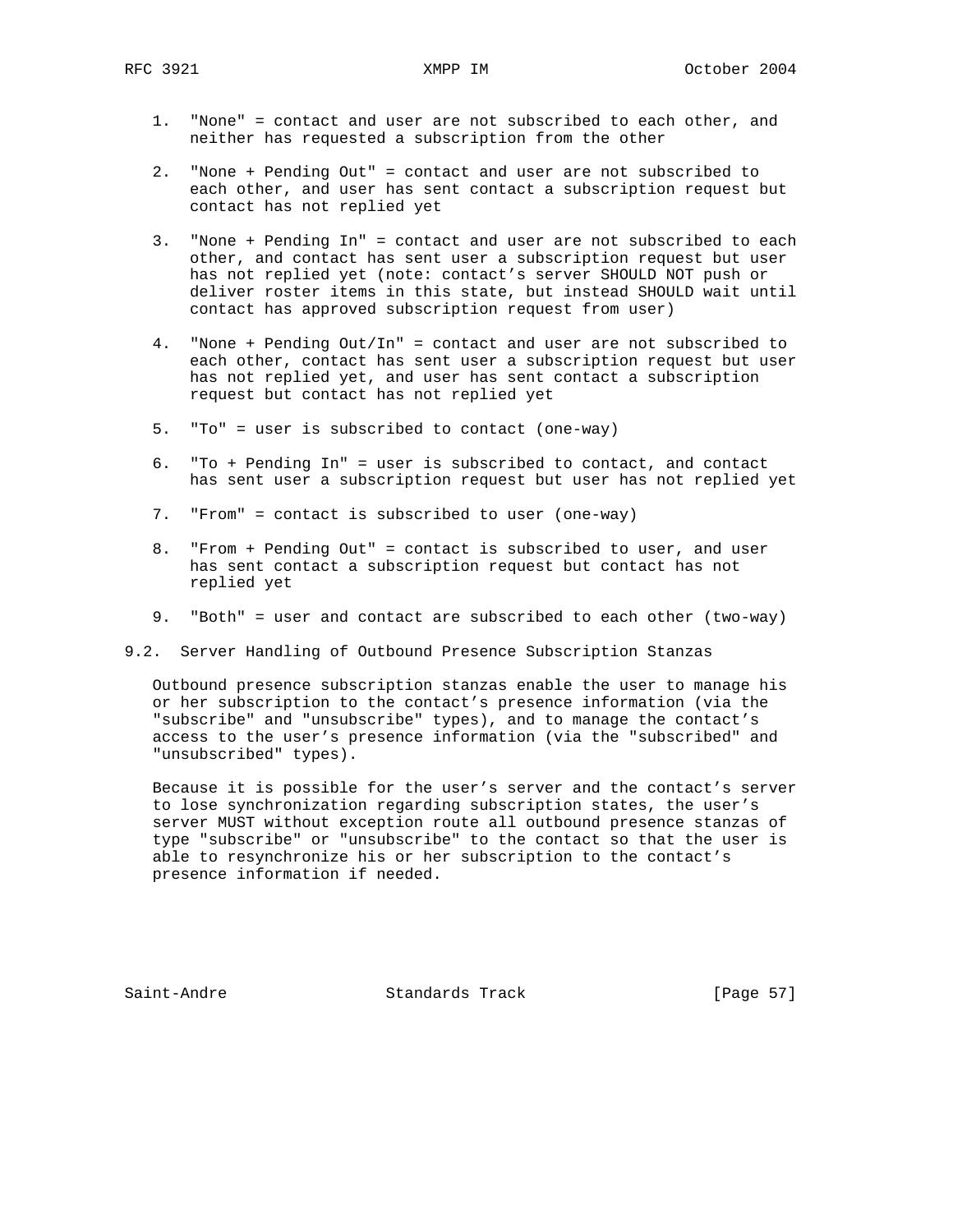The user's server SHOULD NOT route a presence stanza of type "subscribed" or "unsubscribed" to the contact if the stanza does not result in a subscription state change from the user's perspective, and MUST NOT make a state change. If the stanza results in a subscription state change, the user's server MUST route the stanza to the contact and MUST make the appropriate state change. These rules are summarized in the following tables.

Table 1: Recommended handling of outbound "subscribed" stanzas

| EXISTING STATE          | ROUTE? | NEW STATE            |
|-------------------------|--------|----------------------|
| "None"                  | no     | no state change      |
| "None + Pending Out"    | no     | no state change      |
| "None + Pending In"     | yes    | "From"               |
| "None + Pending Out/In" | yes    | "From + Pending Out" |
| " エロ                    | no     | no state change      |
| "To + Pending In"       | yes    | "Both"               |
| "From"                  | no     | no state change      |
| "From + Pending Out"    | no     | no state change      |
| "Both"                  | no     | no state change      |

Table 2: Recommended handling of outbound "unsubscribed" stanzas

 +----------------------------------------------------------------+ EXISTING STATE  $|$  ROUTE?  $|$  NEW STATE +----------------------------------------------------------------+ | "None" | no | no state change | | "None + Pending Out" | no | no state change | | "None + Pending In" | yes | "None" | | "None + Pending Out/In" | yes | "None + Pending Out" | | "To" | no | no state change | | "To + Pending In" | yes | "To" | | "From" | yes | "None" | | "From + Pending Out" | yes | "None + Pending Out" | | "Both" | yes | "To" | +----------------------------------------------------------------+

9.3. Server Handling of Inbound Presence Subscription Stanzas

 Inbound presence subscription stanzas request a subscription-related action from the user (via the "subscribe" type), inform the user of subscription-related actions taken by the contact (via the "unsubscribe" type), or enable the contact to manage the user's access to the contact's presence information (via the "subscribed" and "unsubscribed" types).

Saint-Andre Standards Track [Page 58]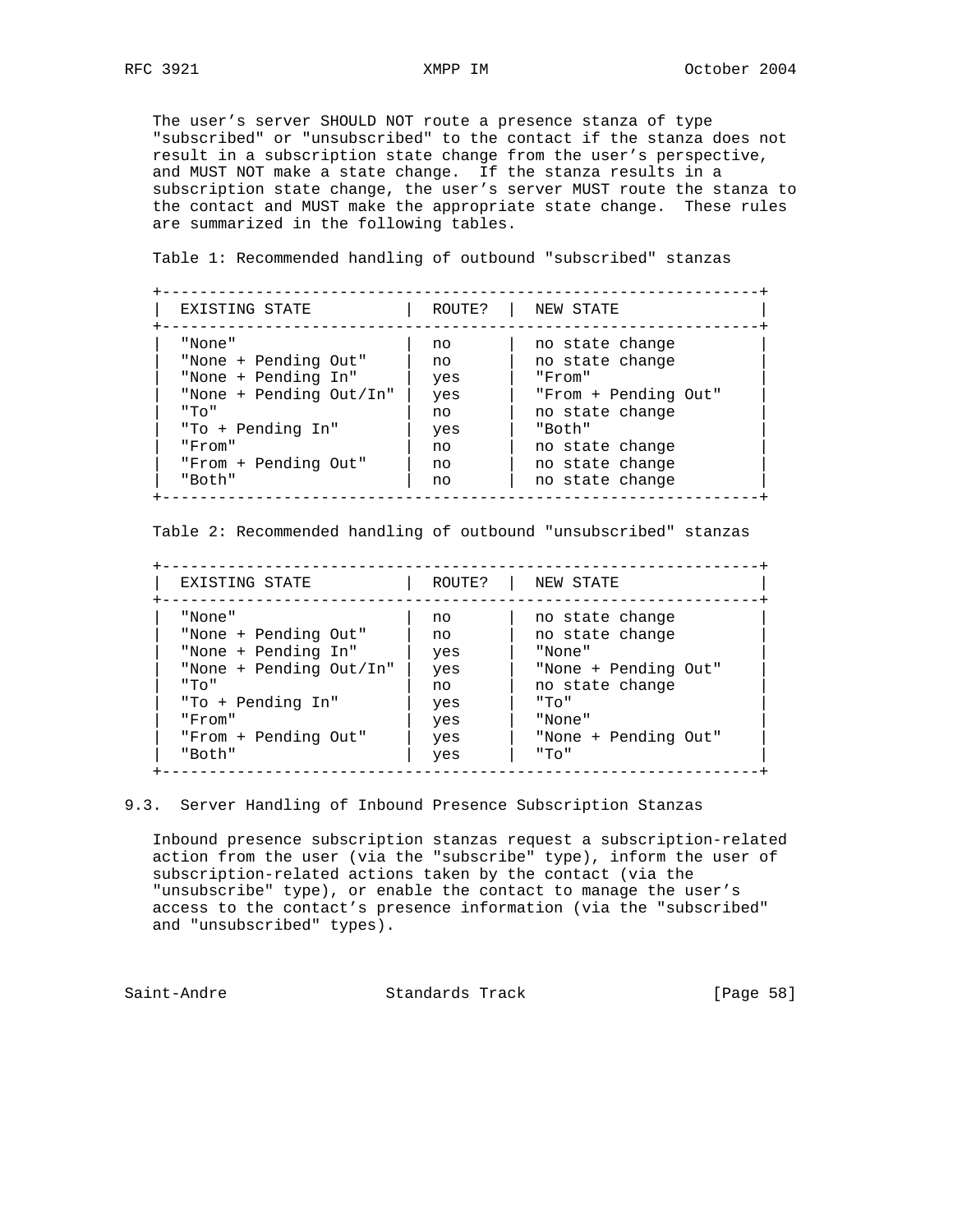When the user's server receives a subscription request for the user from the contact (i.e., a presence stanza of type "subscribe"), it MUST deliver that request to the user for approval if the user has not already granted the contact access to the user's presence information and if there is no pending inbound subscription request; however, the user's server SHOULD NOT deliver the new request if there is a pending inbound subscription request, since the previous subscription request will have been recorded. If the user has already granted the contact access to the user's presence information, the user's server SHOULD auto-reply to an inbound presence stanza of type "subscribe" from the contact by sending a presence stanza of type "subscribed" to the contact on behalf of the user; this rule enables the contact to resynchronize the subscription state if needed. These rules are summarized in the following table.

Table 3: Recommended handling of inbound "subscribe" stanzas

| EXISTING STATE          | DELIVER? | NEW STATE               |
|-------------------------|----------|-------------------------|
| "None"                  | yes      | "None + Pending In"     |
| "None + Pending Out"    | yes      | "None + Pending Out/In" |
| "None + Pending In"     | no       | no state change         |
| "None + Pending Out/In" | no       | no state change         |
| " エロ                    | yes      | "To + Pending In"       |
| "To + Pending In"       | no       | no state change         |
| "From"                  | no *     | no state change         |
| "From + Pending Out"    | no *     | no state change         |
| "Both"                  | no *     | no state change         |

\* Server SHOULD auto-reply with "subscribed" stanza

When the user's server receives a presence stanza of type "unsubscribe" for the user from the contact, if the stanza results in a subscription state change from the user's perspective then the user's server SHOULD auto-reply by sending a presence stanza of type "unsubscribed" to the contact on behalf of the user, MUST deliver the "unsubscribe" stanza to the user, and MUST change the state. If no subscription state change results, the user's server SHOULD NOT deliver the stanza and MUST NOT change the state. These rules are summarized in the following table.

Saint-Andre Standards Track [Page 59]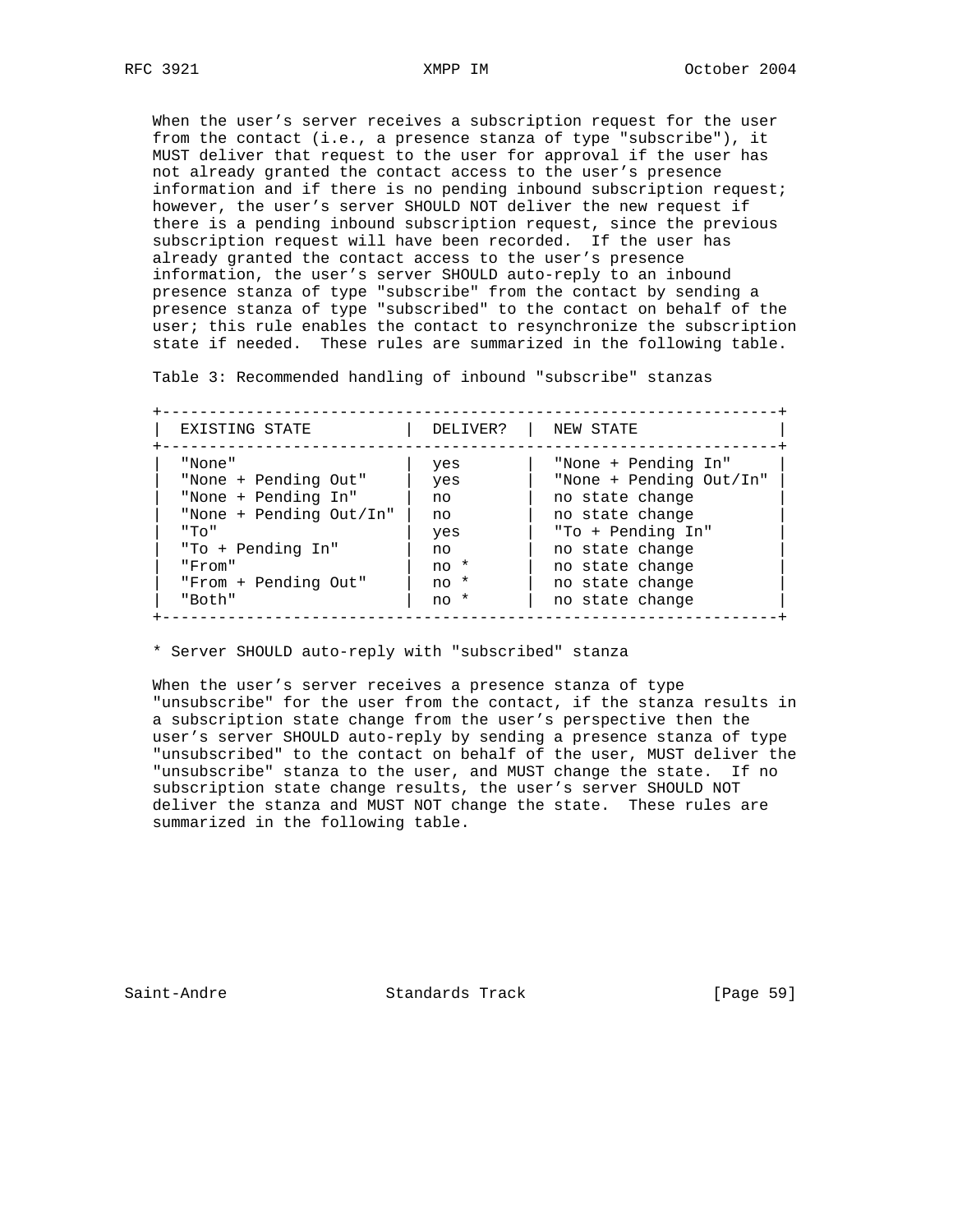Table 4: Recommended handling of inbound "unsubscribe" stanzas

 +------------------------------------------------------------------+ EXISTING STATE  $|$  DELIVER?  $|$  NEW STATE +------------------------------------------------------------------+ | "None" | no | no state change | | "None + Pending Out" | no | no state change | | "None + Pending In" | yes \* | "None" | | "None + Pending Out/In" | yes \* | "None + Pending Out" | | "To" | no | no state change | | "To + Pending In" | yes \* | "To" | | "From" | yes \* | "None" | | "From + Pending Out" | yes \* | "None + Pending Out | | "Both" | yes \* | "To" | +------------------------------------------------------------------+

\* Server SHOULD auto-reply with "unsubscribed" stanza

 When the user's server receives a presence stanza of type "subscribed" for the user from the contact, it MUST NOT deliver the stanza to the user and MUST NOT change the subscription state if there is no pending outbound request for access to the contact's presence information. If there is a pending outbound request for access to the contact's presence information and the inbound presence stanza of type "subscribed" results in a subscription state change, the user's server MUST deliver the stanza to the user and MUST change the subscription state. If the user already has access to the contact's presence information, the inbound presence stanza of type "subscribed" does not result in a subscription state change; therefore the user's server SHOULD NOT deliver the stanza to the user and MUST NOT change the subscription state. These rules are summarized in the following table.

Table 5: Recommended handling of inbound "subscribed" stanzas

| EXISTING STATE          | DELIVER? | NEW STATE         |
|-------------------------|----------|-------------------|
| "None"                  | no       | no state change   |
| "None + Pending Out"    | yes      | " ፐი "            |
| "None + Pending In"     | no       | no state change   |
| "None + Pending Out/In" | yes      | "To + Pending In" |
| " エロ                    | no       | no state change   |
| "To + Pending In"       | no       | no state change   |
| "From"                  | no       | no state change   |
| "From + Pending Out"    | yes      | "Both"            |
| "Both"                  | no       | no state change   |

Saint-Andre Standards Track [Page 60]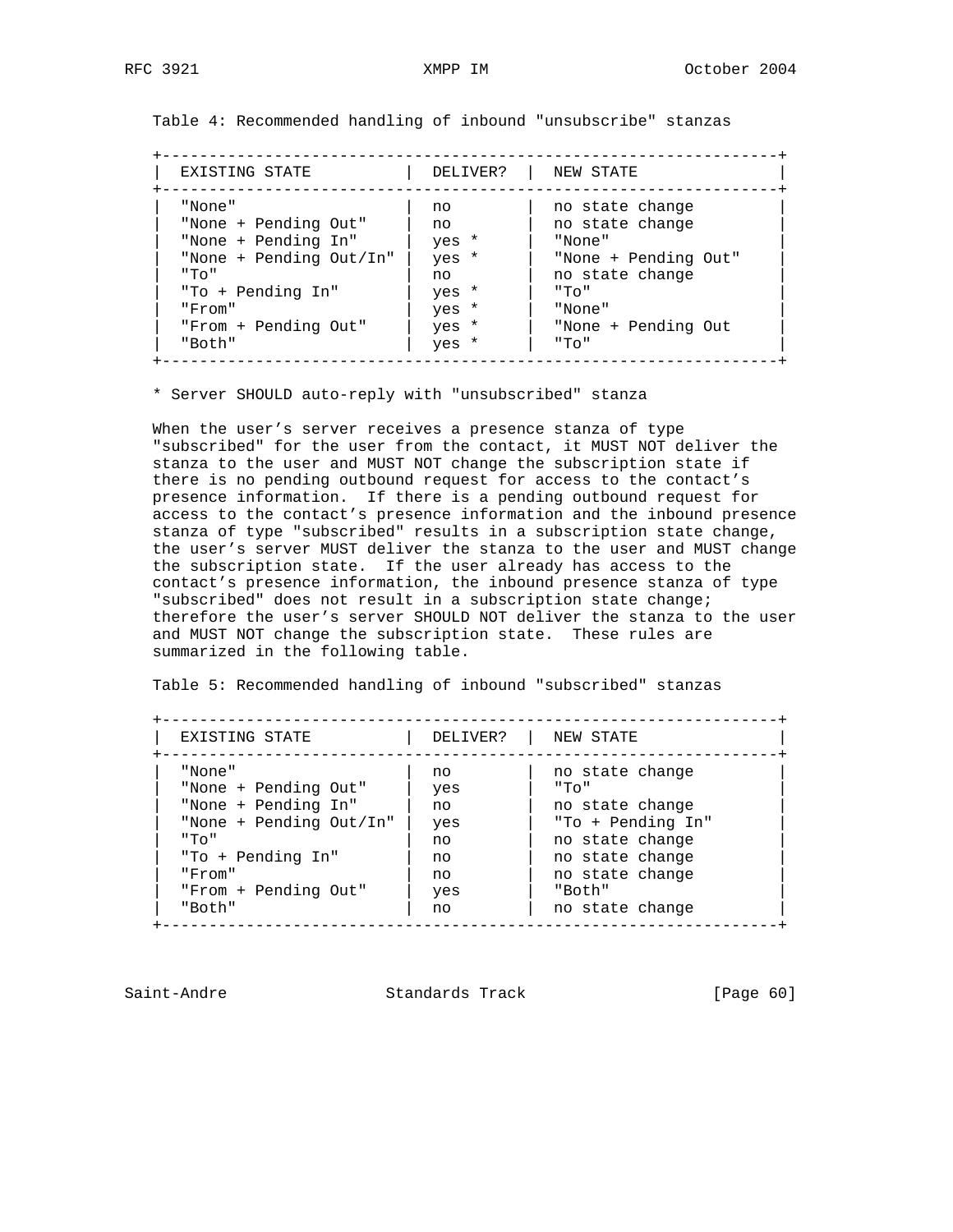When the user's server receives a presence stanza of type "unsubscribed" for the user from the contact, it MUST deliver the stanza to the user and MUST change the subscription state if there is a pending outbound request for access to the contact's presence information or if the user currently has access to the contact's presence information. Otherwise, the user's server SHOULD NOT deliver the stanza and MUST NOT change the subscription state. These rules are summarized in the following table.

Table 6: Recommended handling of inbound "unsubscribed" stanzas

| EXISTING STATE          | DELIVER? | NEW STATE           |
|-------------------------|----------|---------------------|
| "None"                  | no       | no state change     |
| "None + Pending Out"    | yes      | "None"              |
| "None + Pending In"     | no       | no state change     |
| "None + Pending Out/In" | yes      | "None + Pending In" |
| " エロ                    | yes      | "None"              |
| "To + Pending In"       | yes      | "None + Pending In" |
| "From"                  | no       | no state change     |
| "From + Pending Out"    | yes      | "From"              |
| "Both"                  | yes      | "From"              |

9.4. Server Delivery and Client Acknowledgement of Subscription Requests and State Change Notifications

 When a server receives an inbound presence stanza of type "subscribe" (i.e., a subscription request) or of type "subscribed", "unsubscribe", or "unsubscribed" (i.e., a subscription state change notification), in addition to sending the appropriate roster push (or updated roster when the roster is next requested by an available resource), it MUST deliver the request or notification to the intended recipient at least once. A server MAY require the recipient to acknowledge receipt of all state change notifications (and MUST require acknowledgement in the case of subscription requests, i.e., presence stanzas of type "subscribe"). In order to require acknowledgement, a server SHOULD send the request or notification to the recipient each time the recipient logs in, until the recipient acknowledges receipt of the notification by "affirming" or "denying" the notification, as shown in the following table:

Saint-Andre Standards Track [Page 61]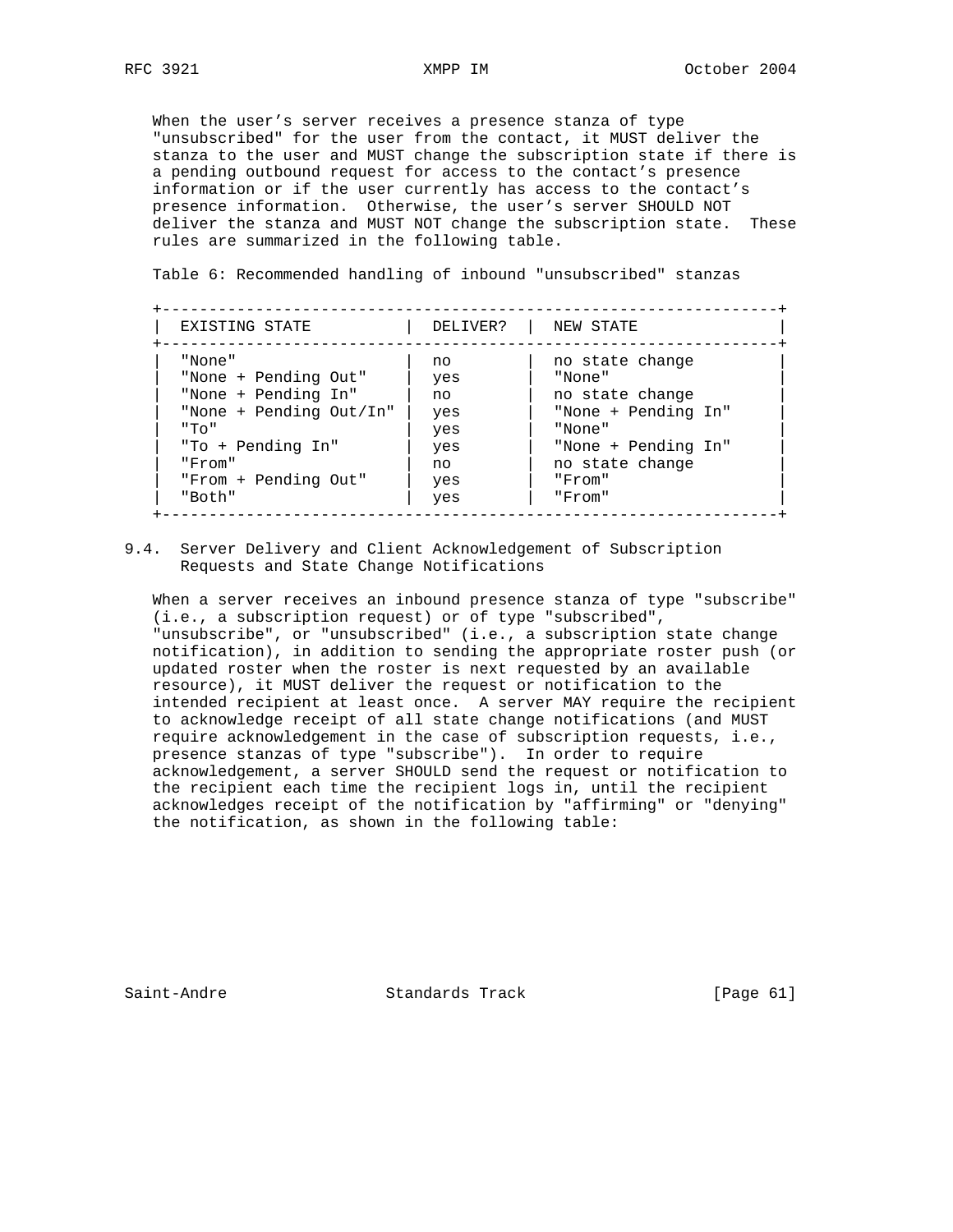Table 7: Acknowledgement of subscription state change notifications

| STANZA TYPE                                            |
|--------------------------------------------------------|
| subscribe<br>subscribed<br>unsubscribe<br>unsubscribed |

 Obviously, given the foregoing subscription state charts, some of the acknowledgement stanzas will be routed to the contact and result in subscription state changes, while others will not. However, any such stanzas MUST result in the server's no longer sending the subscription state notification to the user.

 Because a user's server MUST automatically generate outbound presence stanzas of type "unsubscribe" and "unsubscribed" upon receiving a roster set with the 'subscription' attribute set to a value of "remove" (see Removing a Roster Item and Cancelling All Subscriptions (Section 8.6)), the server MUST treat a roster remove request as equivalent to sending both of those presence stanzas for purposes of determining whether to continue sending subscription state change notifications of type "subscribe" or "subscribed" to the user.

# 10. Blocking Communication

 Most instant messaging systems have found it necessary to implement some method for users to block communications from particular other users (this is also required by sections 5.1.5, 5.1.15, 5.3.2, and 5.4.10 of [IMP-REQS]). In XMPP this is done by managing one's privacy lists using the 'jabber:iq:privacy' namespace.

 Server-side privacy lists enable successful completion of the following use cases:

- o Retrieving one's privacy lists.
- o Adding, removing, and editing one's privacy lists.
- o Setting, changing, or declining active lists.
- o Setting, changing, or declining the default list (i.e., the list that is active by default).
- o Allowing or blocking messages based on JID, group, or subscription type (or globally).

Saint-Andre Standards Track [Page 62]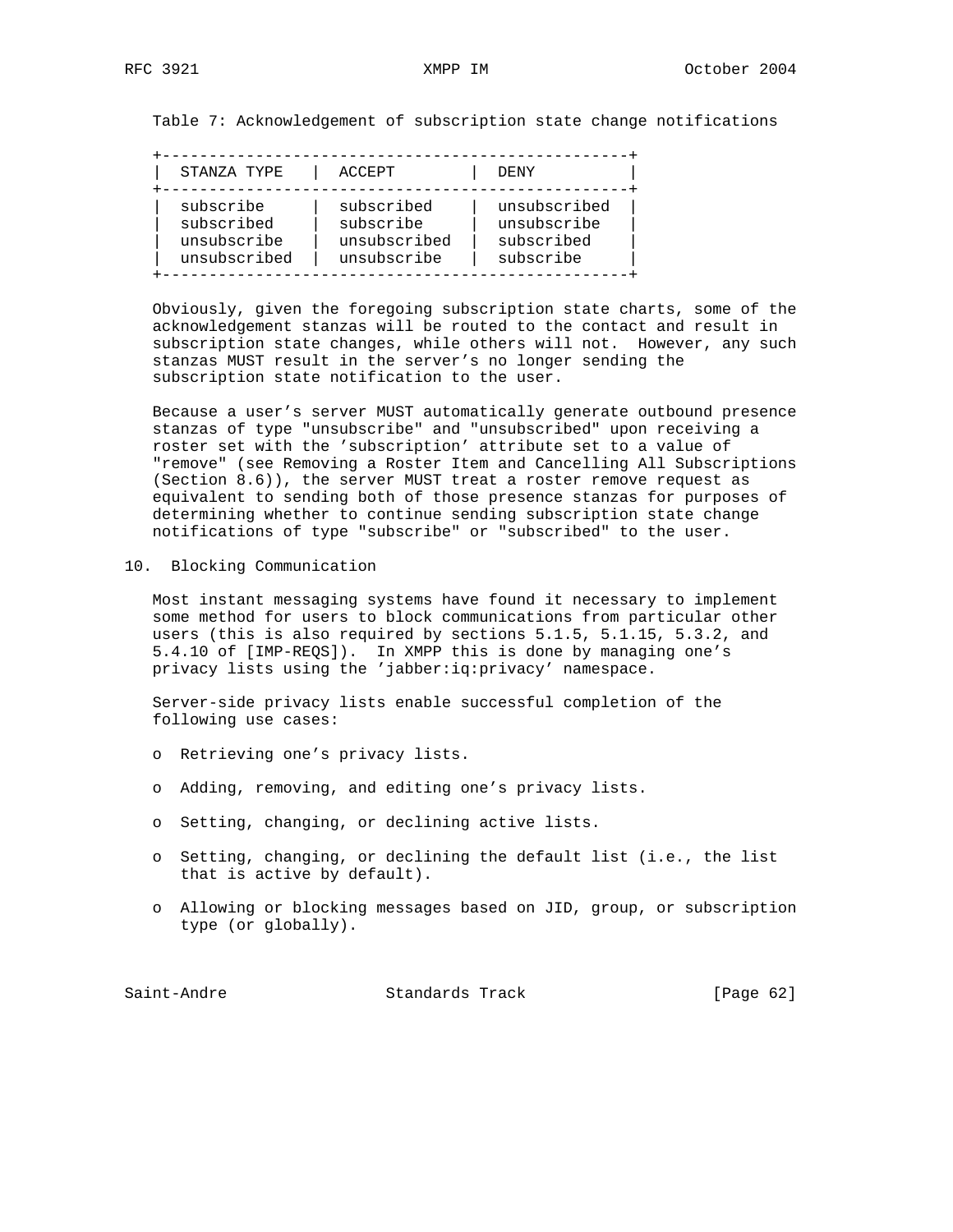- o Allowing or blocking inbound presence notifications based on JID, group, or subscription type (or globally).
- o Allowing or blocking outbound presence notifications based on JID, group, or subscription type (or globally).
- o Allowing or blocking IQ stanzas based on JID, group, or subscription type (or globally).
- o Allowing or blocking all communications based on JID, group, or subscription type (or globally).

 Note: Presence notifications do not include presence subscriptions, only presence information that is broadcasted to entities that are subscribed to a user's presence information. Thus this includes presence stanzas with no 'type' attribute or of type='unavailable' only.

10.1. Syntax and Semantics

 A user MAY define one or more privacy lists, which are stored by the user's server. Each <list/> element contains one or more rules in the form of <item/> elements, and each <item/> element uses attributes to define a privacy rule type, a specific value to which the rule applies, the relevant action, and the place of the item in the processing order.

The syntax is as follows:

```
 <iq>
   <query xmlns='jabber:iq:privacy'>
     <list name='foo'>
        <item
            type='[jid|group|subscription]'
            value='bar'
            action='[allow|deny]'
            order='unsignedInt'>
          [<message/>]
         [<presence-in/>]
         [ <presence-out/>]
         [\langle iq/>\rangle] </item>
    \langlelist>
   </query>
\langleiq>
```
Saint-Andre Standards Track [Page 63]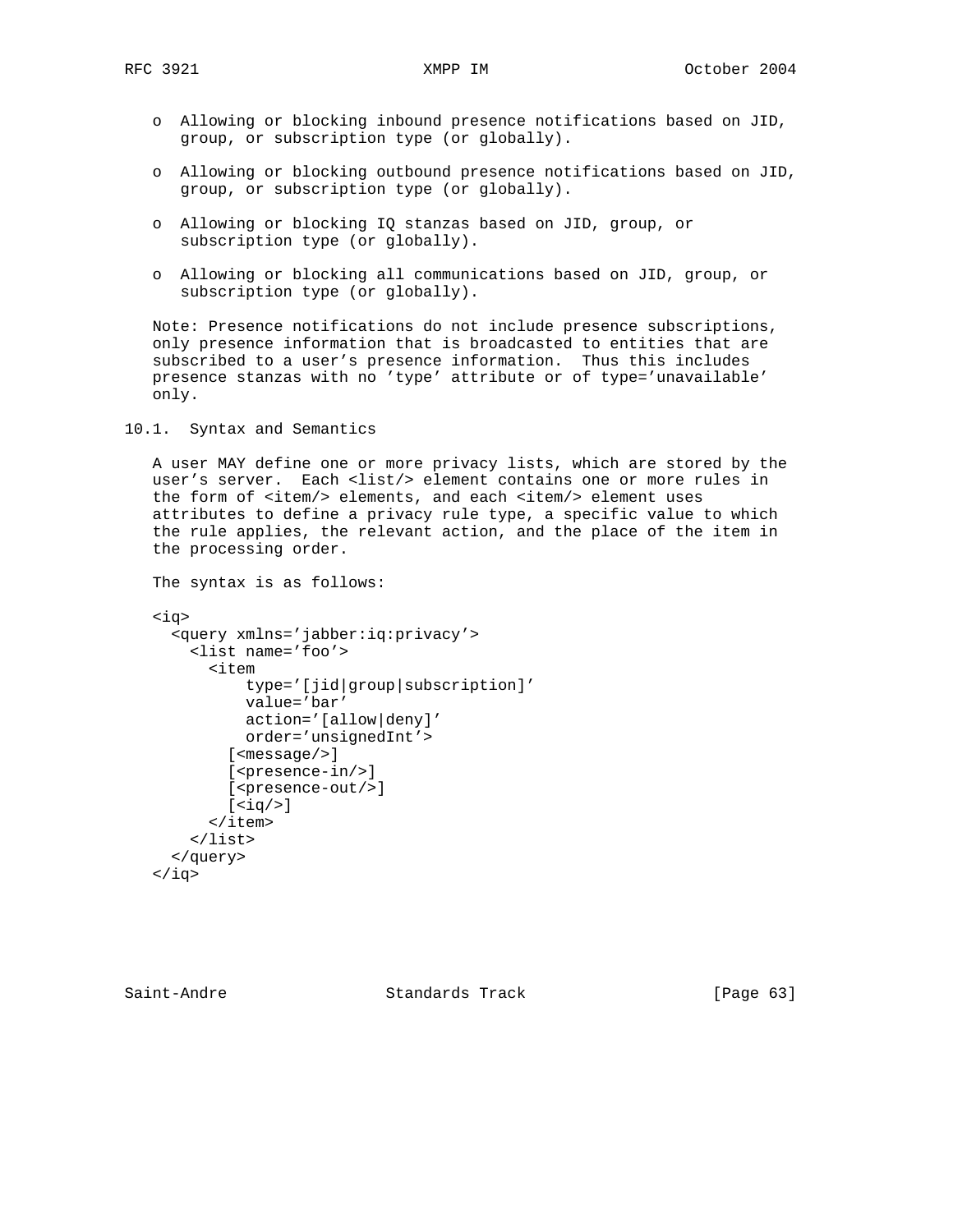If the type is "jid", then the 'value' attribute MUST contain a valid Jabber ID. JIDs SHOULD be matched in the following order:

- 1. <user@domain/resource> (only that resource matches)
- 2. <user@domain> (any resource matches)
- 3. <domain/resource> (only that resource matches)
- 4. <domain> (the domain itself matches, as does any user@domain, domain/resource, or address containing a subdomain)

 If the type is "group", then the 'value' attribute SHOULD contain the name of a group in the user's roster. (If a client attempts to update, create, or delete a list item with a group that is not in the user's roster, the server SHOULD return to the client an <item-not-found/> stanza error.)

 If the type is "subscription", then the 'value' attribute MUST be one of "both", "to", "from", or "none" as defined under Roster Syntax and Semantics (Section 7.1), where "none" includes entities that are totally unknown to the user and therefore not in the user's roster at all.

 If no 'type' attribute is included, the rule provides the "fall-through" case.

 The 'action' attribute MUST be included and its value MUST be either "allow" or "deny".

 The 'order' attribute MUST be included and its value MUST be a non-negative integer that is unique among all items in the list. (If a client attempts to create or update a list with non-unique order values, the server MUST return to the client a <br/>bad-request/> stanza error.)

 The <item/> element MAY contain one or more child elements that enable an entity to specify more granular control over which kinds of stanzas are to be blocked (i.e., rather than blocking all stanzas). The allowable child elements are:

- o <message/> -- blocks incoming message stanzas
- o <iq/> -- blocks incoming IQ stanzas
- o <presence-in/> -- blocks incoming presence notifications
- o <presence-out/> -- blocks outgoing presence notifications

Saint-Andre Standards Track [Page 64]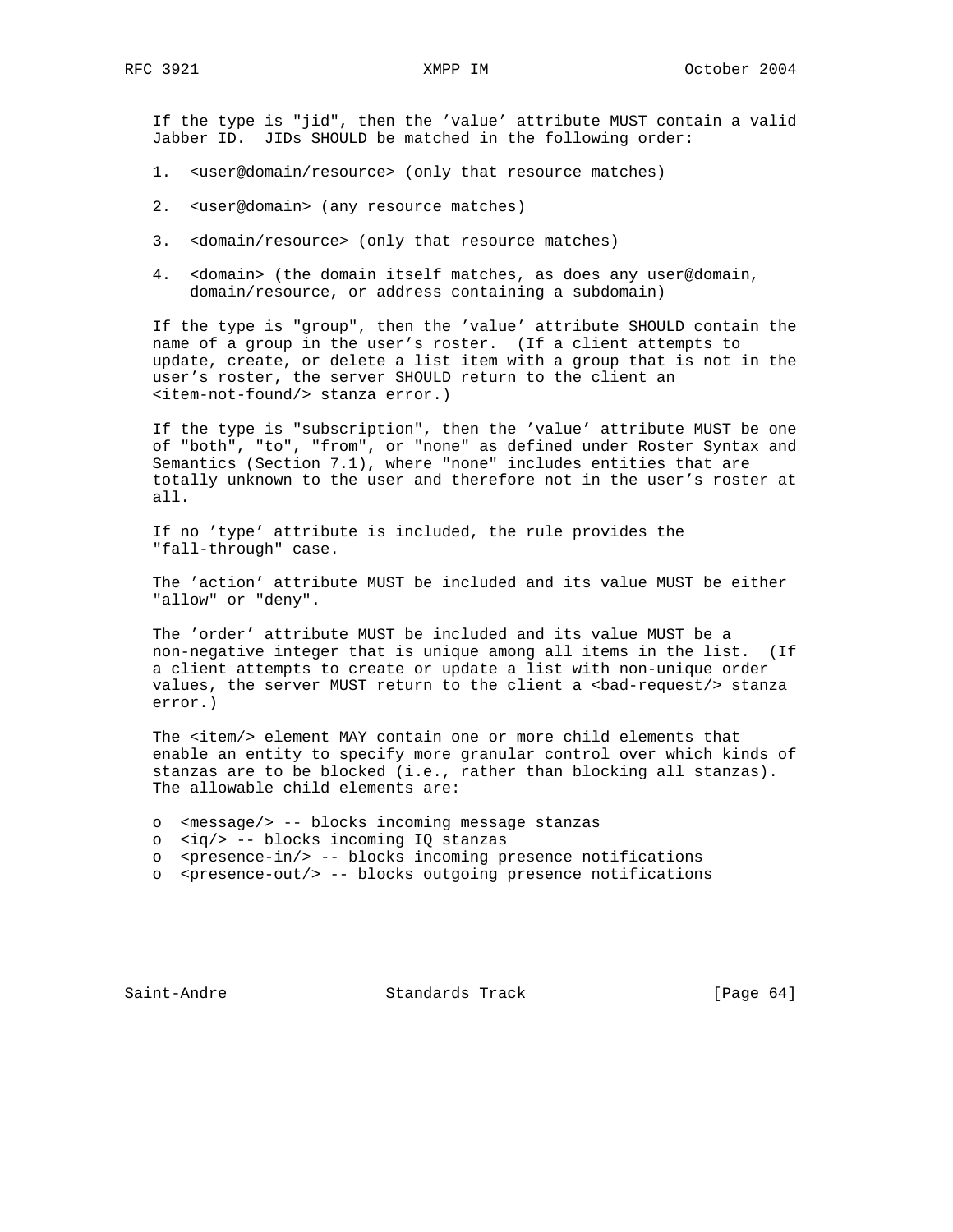Within the 'jabber:iq:privacy' namespace, the <query/> child of an IQ stanza of type "set" MUST NOT include more than one child element (i.e., the stanza MUST contain only one <active/> element, one <default/> element, or one <list/> element); if a sending entity violates this rule, the receiving entity MUST return a <br/>bad-request/>>>> stanza error.

When a client adds or updates a privacy list, the <list/> element SHOULD contain at least one <item/> child element; when a client removes a privacy list, the <list/> element MUST NOT contain any <item/> child elements.

 When a client updates a privacy list, it must include all of the desired items (i.e., not a "delta").

- 10.2. Business Rules
	- 1. If there is an active list set for a session, it affects only the session(s) for which it is activated, and only for the duration of the session(s); the server MUST apply the active list only and MUST NOT apply the default list (i.e., there is no "layering" of lists).
	- 2. The default list applies to the user as a whole, and is processed if there is no active list set for the target session/resource to which a stanza is addressed, or if there are no current sessions for the user.
	- 3. If there is no active list set for a session (or there are no current sessions for the user), and there is no default list, then all stanzas SHOULD BE accepted or appropriately processed by the server on behalf of the user in accordance with the Server Rules for Handling XML Stanzas (Section 11).
	- 4. Privacy lists MUST be the first delivery rule applied by a server, superseding (1) the routing and delivery rules specified in Server Rules for Handling XML Stanzas (Section 11), and (2) the handling of subscription-related presence stanzas (and corresponding generation of roster pushes) specified in Integration of Roster Items and Presence Subscriptions (Section 8).
	- 5. The order in which privacy list items are processed by the server is important. List items MUST be processed in ascending order determined by the integer values of the 'order' attribute for each <item/>.

Saint-Andre Standards Track [Page 65]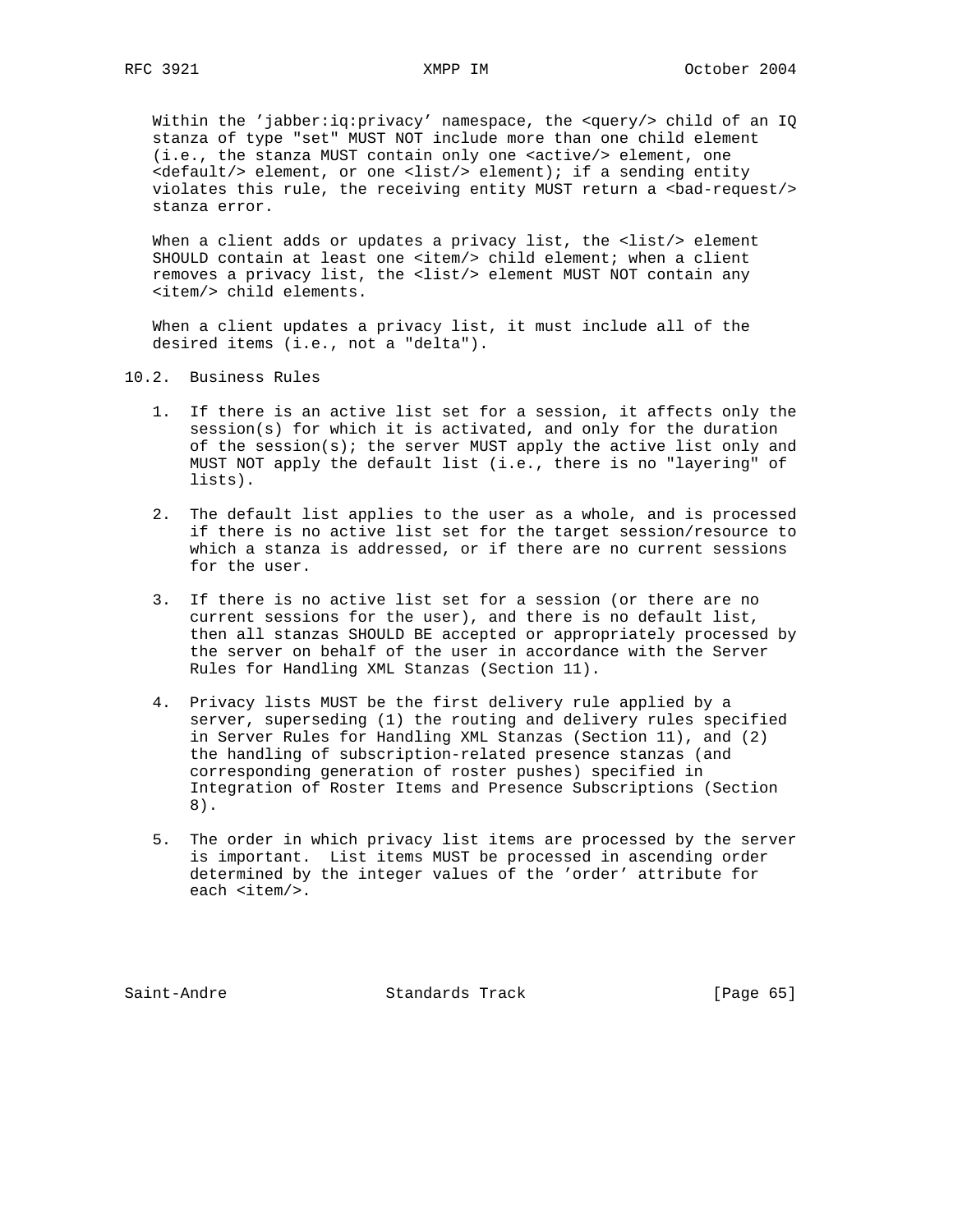- 6. As soon as a stanza is matched against a privacy list rule, the server MUST appropriately handle the stanza in accordance with the rule and cease processing.
- 7. If no fall-through item is provided in a list, the fall-through action is assumed to be "allow".
- 8. If a user updates the definition for an active list, subsequent processing based on that active list MUST use the updated definition (for all resources to which that active list currently applies).
- 9. If a change to the subscription state or roster group of a roster item defined in an active or default list occurs during a user's session, subsequent processing based on that list MUST take into account the changed state or group (for all resources to which that list currently applies).
- 10. When the definition for a rule is modified, the server MUST send an IQ stanza of type "set" to all connected resources, containing a <query/> element with only one <list/> child element, where the 'name' attribute is set to the name of the modified privacy list. These "privacy list pushes" adhere to the same semantics as the "roster pushes" used in roster management, except that only the list name itself (not the full list definition or the "delta") is pushed to the connected resources. It is up to the receiving resource to determine whether to retrieve the modified list definition, although a connected resource SHOULD do so if the list currently applies to it.
- 11. When a resource attempts to remove a list or specify a new default list while that list applies to a connected resource other than the sending resource, the server MUST return a <conflict/> error to the sending resource and MUST NOT make the requested change.
- 10.3. Retrieving One's Privacy Lists

Example: Client requests names of privacy lists from server:

 <iq from='romeo@example.net/orchard' type='get' id='getlist1'> <query xmlns='jabber:iq:privacy'/>  $\langle$ iq>

Saint-Andre Standards Track [Page 66]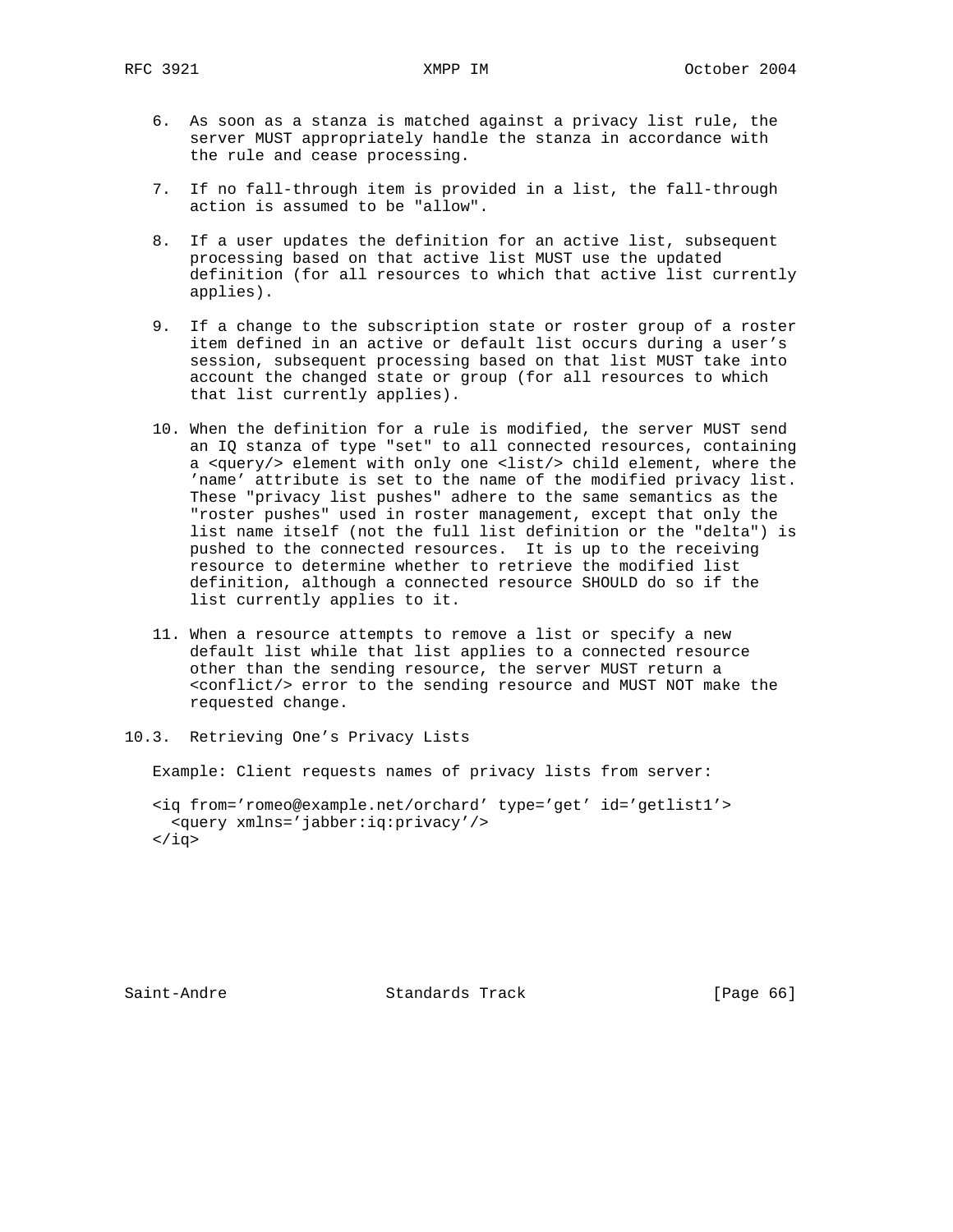```
 Example: Server sends names of privacy lists to client, preceded by
 active list and default list:
 <iq type='result' id='getlist1' to='romeo@example.net/orchard'>
   <query xmlns='jabber:iq:privacy'>
     <active name='private'/>
     <default name='public'/>
     <list name='public'/>
     <list name='private'/>
     <list name='special'/>
   </query>
\langleiq>
 Example: Client requests a privacy list from server:
 <iq from='romeo@example.net/orchard' type='get' id='getlist2'>
   <query xmlns='jabber:iq:privacy'>
     <list name='public'/>
   </query>
 </iq>
 Example: Server sends a privacy list to client:
 <iq type='result' id='getlist2' to='romeo@example.net/orchard'>
   <query xmlns='jabber:iq:privacy'>
     <list name='public'>
       <item type='jid'
             value='tybalt@example.com'
             action='deny'
             order='1'/>
       <item action='allow' order='2'/>
     </list>
   </query>
\langleiq>
 Example: Client requests another privacy list from server:
 <iq from='romeo@example.net/orchard' type='get' id='getlist3'>
   <query xmlns='jabber:iq:privacy'>
     <list name='private'/>
   </query>
\langleiq>
```
Saint-Andre Standards Track [Page 67]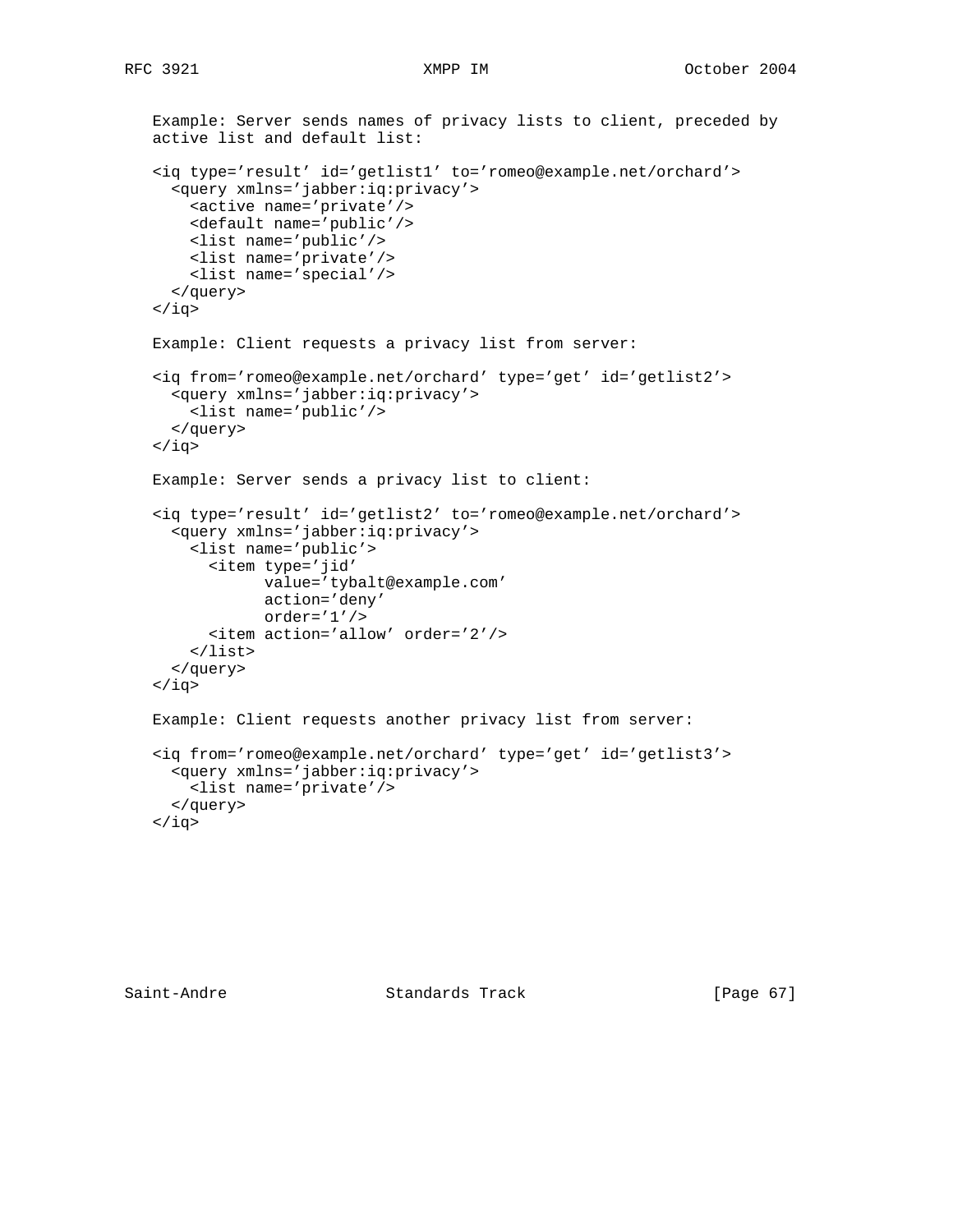```
 Example: Server sends another privacy list to client:
 <iq type='result' id='getlist3' to='romeo@example.net/orchard'>
   <query xmlns='jabber:iq:privacy'>
     <list name='private'>
       <item type='subscription'
             value='both'
             action='allow'
             order='10'/>
       <item action='deny' order='15'/>
     </list>
   </query>
\langleiq>
 Example: Client requests yet another privacy list from server:
 <iq from='romeo@example.net/orchard' type='get' id='getlist4'>
   <query xmlns='jabber:iq:privacy'>
     <list name='special'/>
   </query>
\langleiq>
 Example: Server sends yet another privacy list to client:
 <iq type='result' id='getlist4' to='romeo@example.net/orchard'>
   <query xmlns='jabber:iq:privacy'>
     <list name='special'>
       <item type='jid'
             value='juliet@example.com'
             action='allow'
             order='6'/>
       <item type='jid'
             value='benvolio@example.org'
             action='allow'
             order='7'/>
       <item type='jid'
             value='mercutio@example.org'
             action='allow'
             order='42'/>
       <item action='deny' order='666'/>
     </list>
   </query>
\langleiq>
```
 In this example, the user has three lists: (1) 'public', which allows communications from everyone except one specific entity (this is the default list); (2) 'private', which allows communications only with

Saint-Andre Standards Track [Page 68]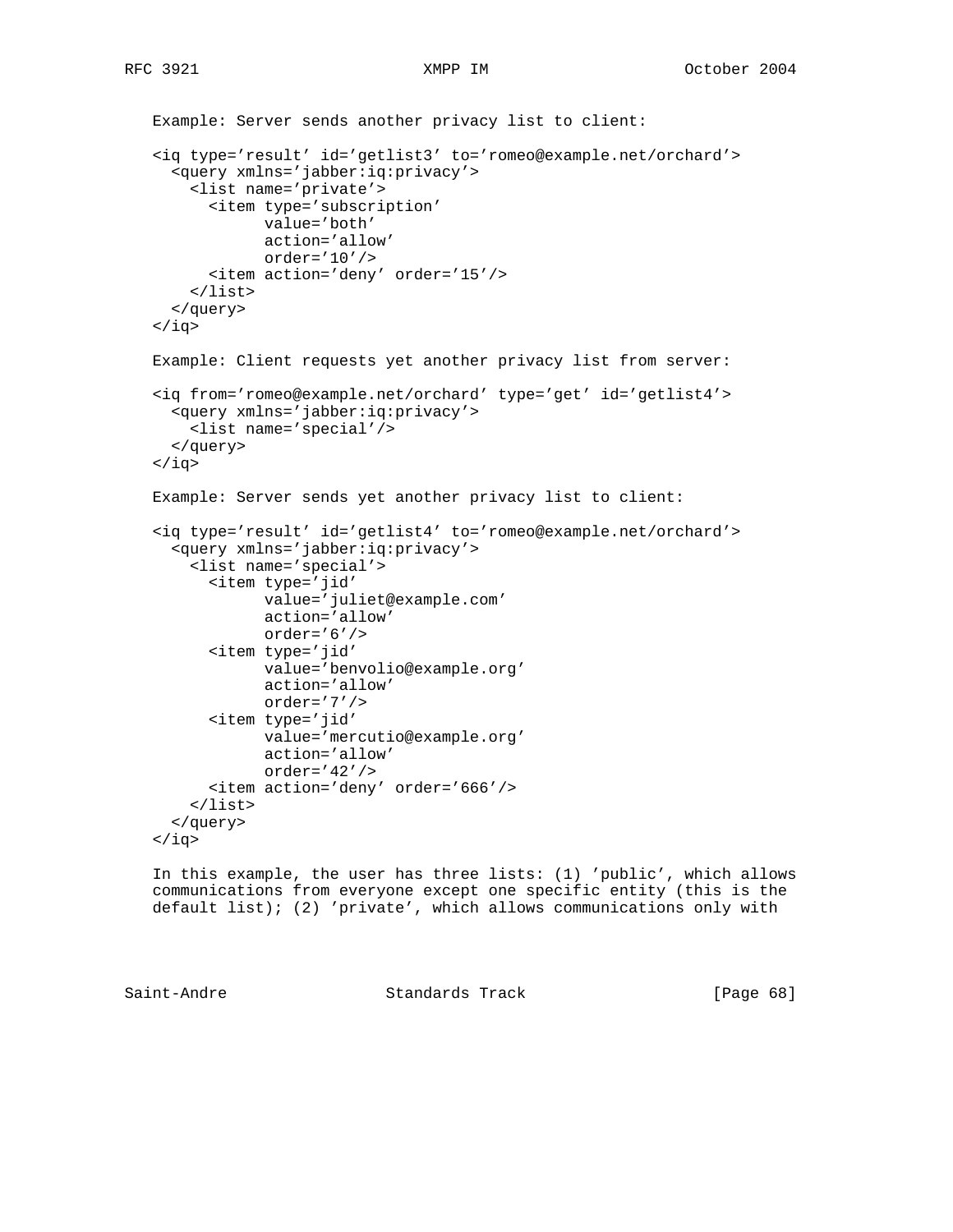```
 contacts who have a bidirectional subscription with the user (this is
 the active list); and (3) 'special', which allows communications only
 with three specific entities.
 If the user attempts to retrieve a list but a list by that name does
not exist, the server MUST return an <item-not-found/> stanza error
 to the user:
 Example: Client attempts to retrieve non-existent list:
 <iq to='romeo@example.net/orchard' type='error' id='getlist5'>
   <query xmlns='jabber:iq:privacy'>
    <list name='The Empty Set'/>
   </query>
   <error type='cancel'>
    <item-not-found
         xmlns='urn:ietf:params:xml:ns:xmpp-stanzas'/>
   </error>
\langleiq>
 The user is allowed to retrieve only one list at a time. If the user
 attempts to retrieve more than one list in the same request, the
server MUST return a <br/>bad request/> stanza error to the user:
 Example: Client attempts to retrieve more than one list:
 <iq to='romeo@example.net/orchard' type='error' id='getlist6'>
   <query xmlns='jabber:iq:privacy'>
     <list name='public'/>
     <list name='private'/>
     <list name='special'/>
   </query>
   <error type='modify'>
     <bad-request
         xmlns='urn:ietf:params:xml:ns:xmpp-stanzas'/>
   </error>
\langle iq \rangle
```
10.4. Managing Active Lists

 In order to set or change the active list currently being applied by the server, the user MUST send an IQ stanza of type "set" with a <query/> element qualified by the 'jabber:iq:privacy' namespace that contains an empty <active/> child element possessing a 'name' attribute whose value is set to the desired list name.

Saint-Andre Standards Track [Page 69]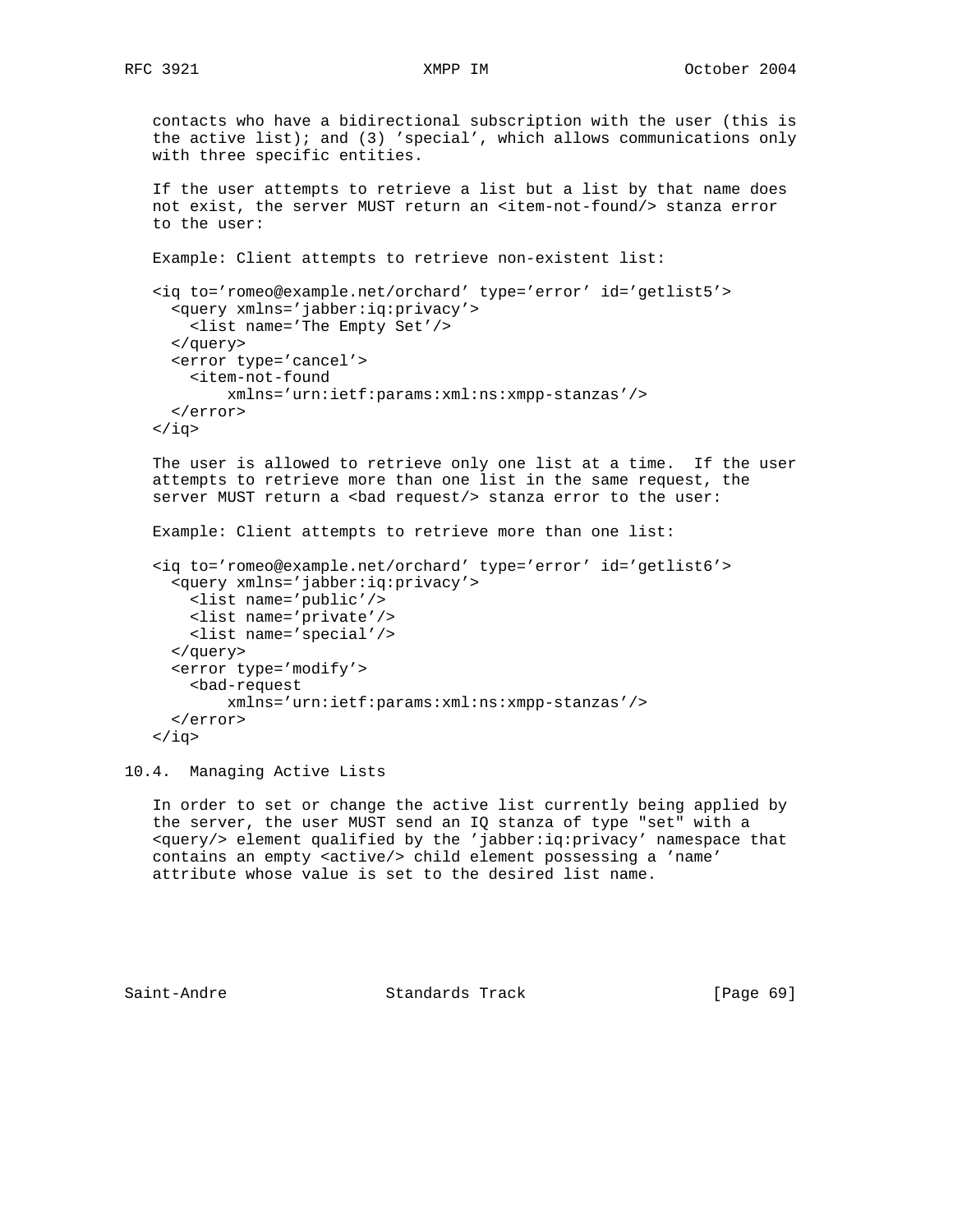```
 Example: Client requests change of active list:
 <iq from='romeo@example.net/orchard' type='set' id='active1'>
   <query xmlns='jabber:iq:privacy'>
     <active name='special'/>
   </query>
\langleiq>
 The server MUST activate and apply the requested list before sending
 the result back to the client.
 Example: Server acknowledges success of active list change:
 <iq type='result' id='active1' to='romeo@example.net/orchard'/>
 If the user attempts to set an active list but a list by that name
does not exist, the server MUST return an <item-not-found/> stanza
 error to the user:
 Example: Client attempts to set a non-existent list as active:
 <iq to='romeo@example.net/orchard' type='error' id='active2'>
   <query xmlns='jabber:iq:privacy'>
     <active name='The Empty Set'/>
   </query>
   <error type='cancel'>
     <item-not-found
         xmlns='urn:ietf:params:xml:ns:xmpp-stanzas'/>
   </error>
\langleiq>
 In order to decline the use of any active list, the connected
 resource MUST send an empty <active/> element with no 'name'
 attribute.
 Example: Client declines the use of active lists:
 <iq from='romeo@example.net/orchard' type='set' id='active3'>
   <query xmlns='jabber:iq:privacy'>
     <active/>
   </query>
\langleiq>
 Example: Server acknowledges success of declining any active list:
 <iq type='result' id='active3' to='romeo@example.net/orchard'/>
```
Saint-Andre Standards Track [Page 70]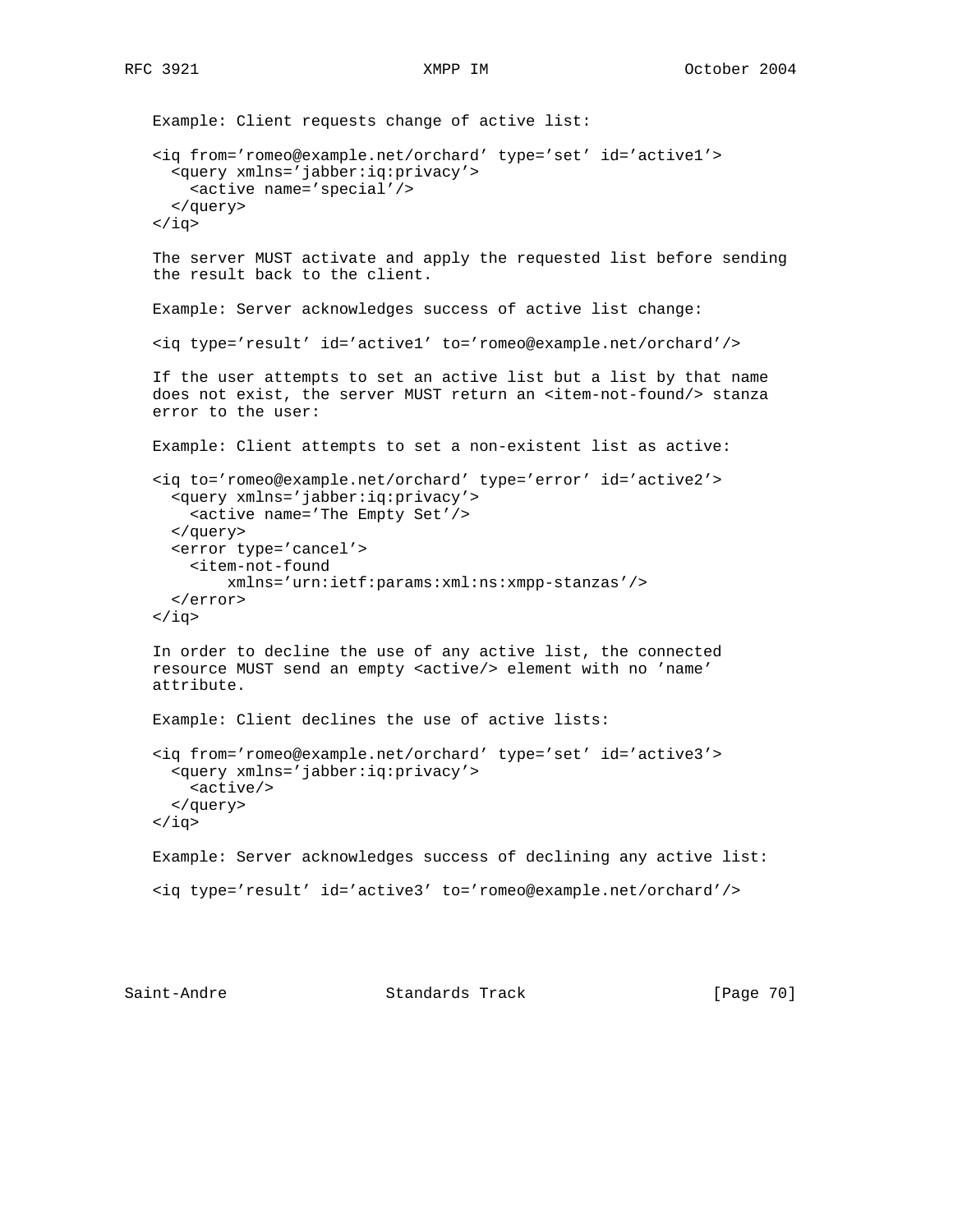10.5. Managing the Default List

```
 In order to change its default list (which applies to the user as a
 whole, not only the sending resource), the user MUST send an IQ
 stanza of type "set" with a <query/> element qualified by the
 'jabber:iq:privacy' namespace that contains an empty <default/> child
 element possessing a 'name' attribute whose value is set to the
 desired list name.
 Example: User requests change of default list:
 <iq from='romeo@example.net/orchard' type='set' id='default1'>
   <query xmlns='jabber:iq:privacy'>
    <default name='special'/>
   </query>
\langleiq>
 Example: Server acknowledges success of default list change:
 <iq type='result' id='default1' to='romeo@example.net/orchard'/>
 If the user attempts to change which list is the default list but the
 default list is in use by at least one connected resource other than
 the sending resource, the server MUST return a <conflict/> stanza
 error to the sending resource:
 Example: Client attempts to change the default list but that list is
 in use by another resource:
 <iq to='romeo@example.net/orchard' type='error' id='default1'>
   <query xmlns='jabber:iq:privacy'>
     <default name='special'/>
   </query>
   <error type='cancel'>
     <conflict
         xmlns='urn:ietf:params:xml:ns:xmpp-stanzas'/>
   </error>
\langleiq>
```
 If the user attempts to set a default list but a list by that name does not exist, the server MUST return an <item-not-found/> stanza error to the user:

Saint-Andre Standards Track [Page 71]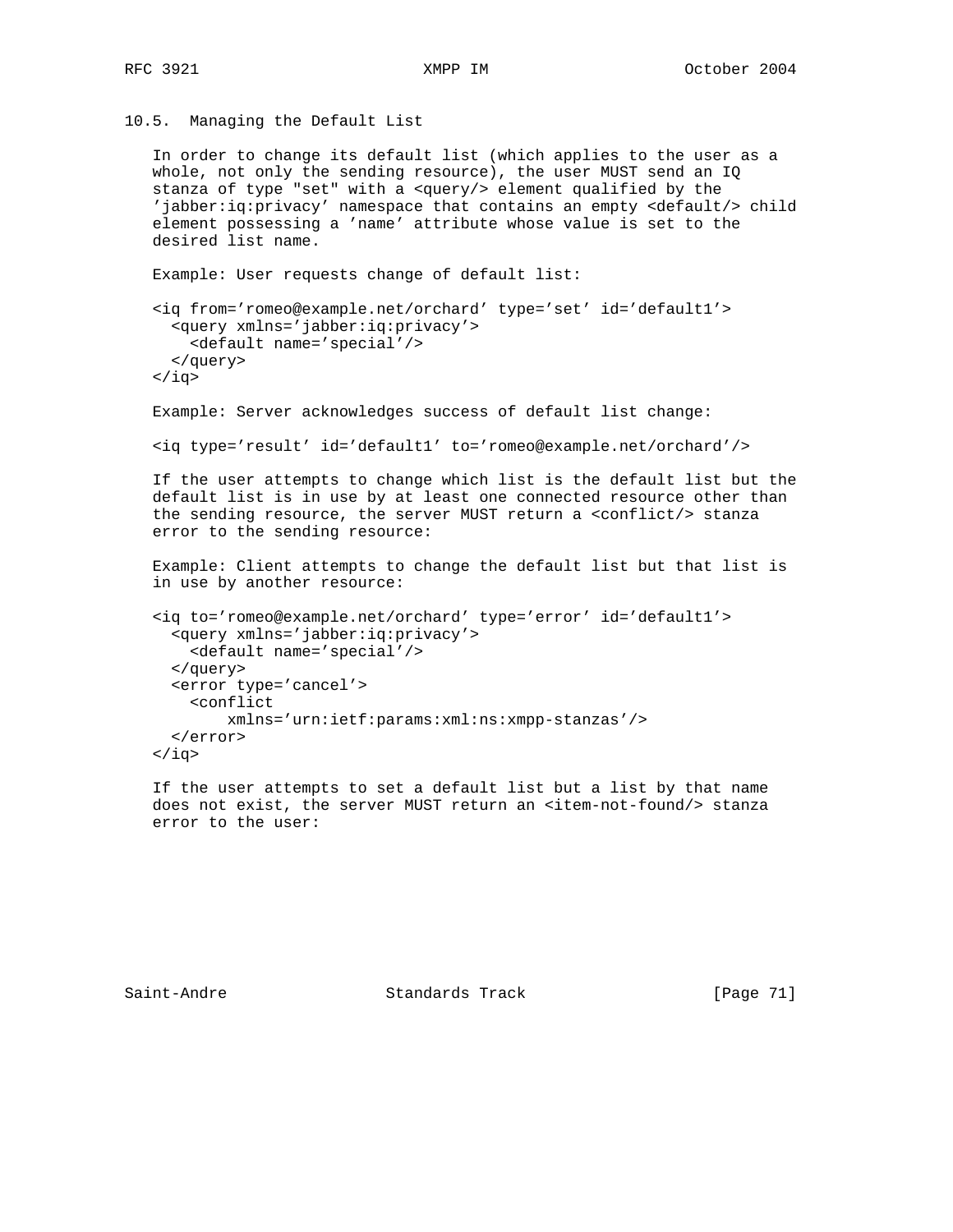```
 Example: Client attempts to set a non-existent list as default:
 <iq to='romeo@example.net/orchard' type='error' id='default1'>
   <query xmlns='jabber:iq:privacy'>
     <default name='The Empty Set'/>
   </query>
   <error type='cancel'>
     <item-not-found
         xmlns='urn:ietf:params:xml:ns:xmpp-stanzas'/>
   </error>
\langleiq>
 In order to decline the use of a default list (i.e., to use the
 domain's stanza routing rules at all times), the user MUST send an
 empty <default/> element with no 'name' attribute.
 Example: Client declines the use of the default list:
 <iq from='romeo@example.net/orchard' type='set' id='default2'>
   <query xmlns='jabber:iq:privacy'>
     <default/>
   </query>
\langleiq>
 Example: Server acknowledges success of declining any default list:
 <iq type='result' id='default2' to='romeo@example.net/orchard'/>
 If one connected resource attempts to decline the use of a default
 list for the user as a whole but the default list currently applies
 to at least one other connected resource, the server MUST return a
 <conflict/> error to the sending resource:
 Example: Client attempts to decline a default list but that list is
 in use by another resource:
 <iq to='romeo@example.net/orchard' type='error' id='default3'>
   <query xmlns='jabber:iq:privacy'>
     <default/>
   </query>
   <error type='cancel'>
     <conflict
         xmlns='urn:ietf:params:xml:ns:xmpp-stanzas'/>
   </error>
\langleiq>
```
Saint-Andre Standards Track [Page 72]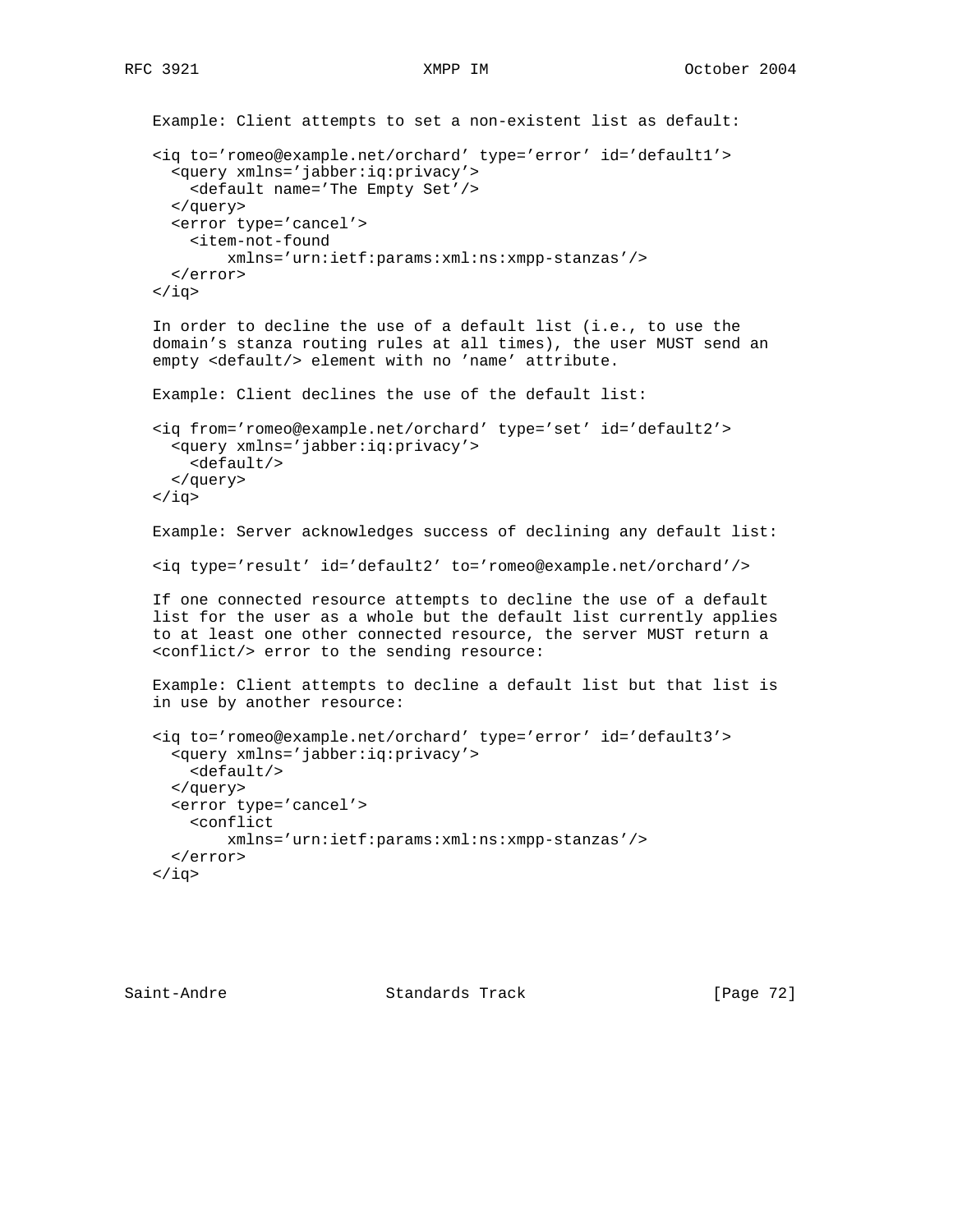10.6. Editing a Privacy List

 In order to edit a privacy list, the user MUST send an IQ stanza of type "set" with a <query/> element qualified by the 'jabber:iq:privacy' namespace that contains one <list/> child element possessing a 'name' attribute whose value is set to the list name the user would like to edit. The <list/> element MUST contain one or more <item/> elements, which specify the user's desired changes to the list by including all elements in the list (not the "delta").

Example: Client edits a privacy list:

```
 <iq from='romeo@example.net/orchard' type='set' id='edit1'>
   <query xmlns='jabber:iq:privacy'>
     <list name='public'>
       <item type='jid'
             value='tybalt@example.com'
             action='deny'
             order='3'/>
       <item type='jid'
             value='paris@example.org'
             action='deny'
             order='5'/>
       <item action='allow' order='68'/>
     </list>
   </query>
\langleiq>
```

```
 Example: Server acknowledges success of list edit:
```
<iq type='result' id='edit1' to='romeo@example.net/orchard'/>

 Note: The value of the 'order' attribute for any given item is not fixed. Thus in the foregoing example if the user would like to add 4 items between the "tybalt@example.com" item and the "paris@example.org" item, the user's client MUST renumber the relevant items before submitting the list to the server.

 The server MUST now send a "privacy list push" to all connected resources:

Example: Privacy list push on list edit:

 <iq to='romeo@example.net/orchard' type='set' id='push1'> <query xmlns='jabber:iq:privacy'> <list name='public'/> </query>  $\langle$ iq>

Saint-Andre Standards Track [Page 73]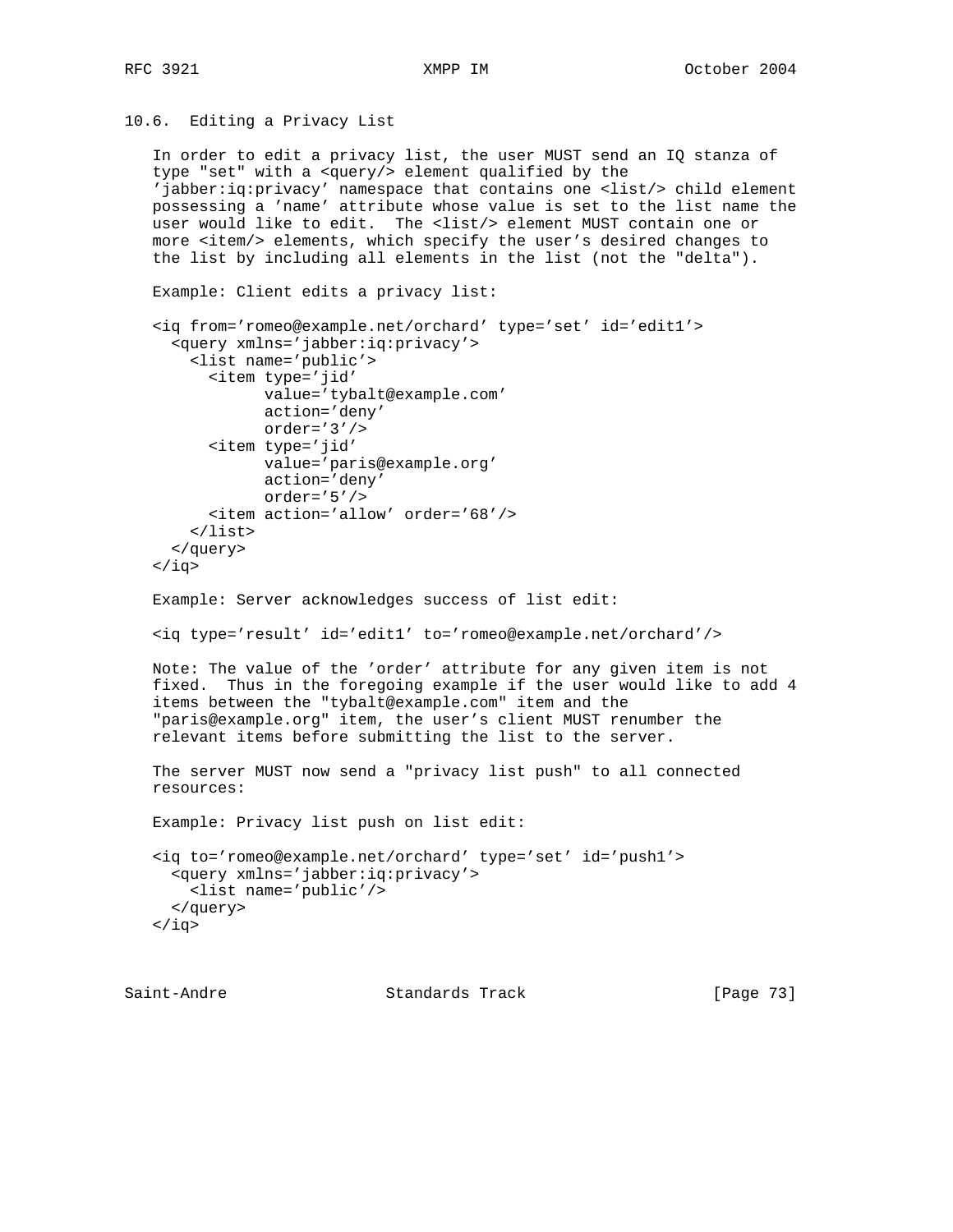```
 <iq to='romeo@example.net/home' type='set' id='push2'>
   <query xmlns='jabber:iq:privacy'>
    <list name='public'/>
   </query>
 </iq>
 In accordance with the semantics of IQ stanzas defined in
```
 [XMPP-CORE], each connected resource MUST return an IQ result to the server as well:

Example: Acknowledging receipt of privacy list pushes:

- <iq from='romeo@example.net/orchard' type='result' id='push1'/>
- <iq from='romeo@example.net/home' type='result' id='push2'/>
- 10.7. Adding a New Privacy List

 The same protocol used to edit an existing list is used to create a new list. If the list name matches that of an existing list, the request to add a new list will overwrite the old one. As with list edits, the server MUST also send a "privacy list push" to all connected resources.

```
10.8. Removing a Privacy List
```
 In order to remove a privacy list, the user MUST send an IQ stanza of type "set" with a <query/> element qualified by the 'jabber:iq:privacy' namespace that contains one empty <list/> child element possessing a 'name' attribute whose value is set to the list name the user would like to remove.

Example: Client removes a privacy list:

```
 <iq from='romeo@example.net/orchard' type='set' id='remove1'>
  <query xmlns='jabber:iq:privacy'>
    <list name='private'/>
  </query>
 </iq>
 Example: Server acknowledges success of list removal:
```
<iq type='result' id='remove1' to='romeo@example.net/orchard'/>

Saint-Andre Standards Track [Page 74]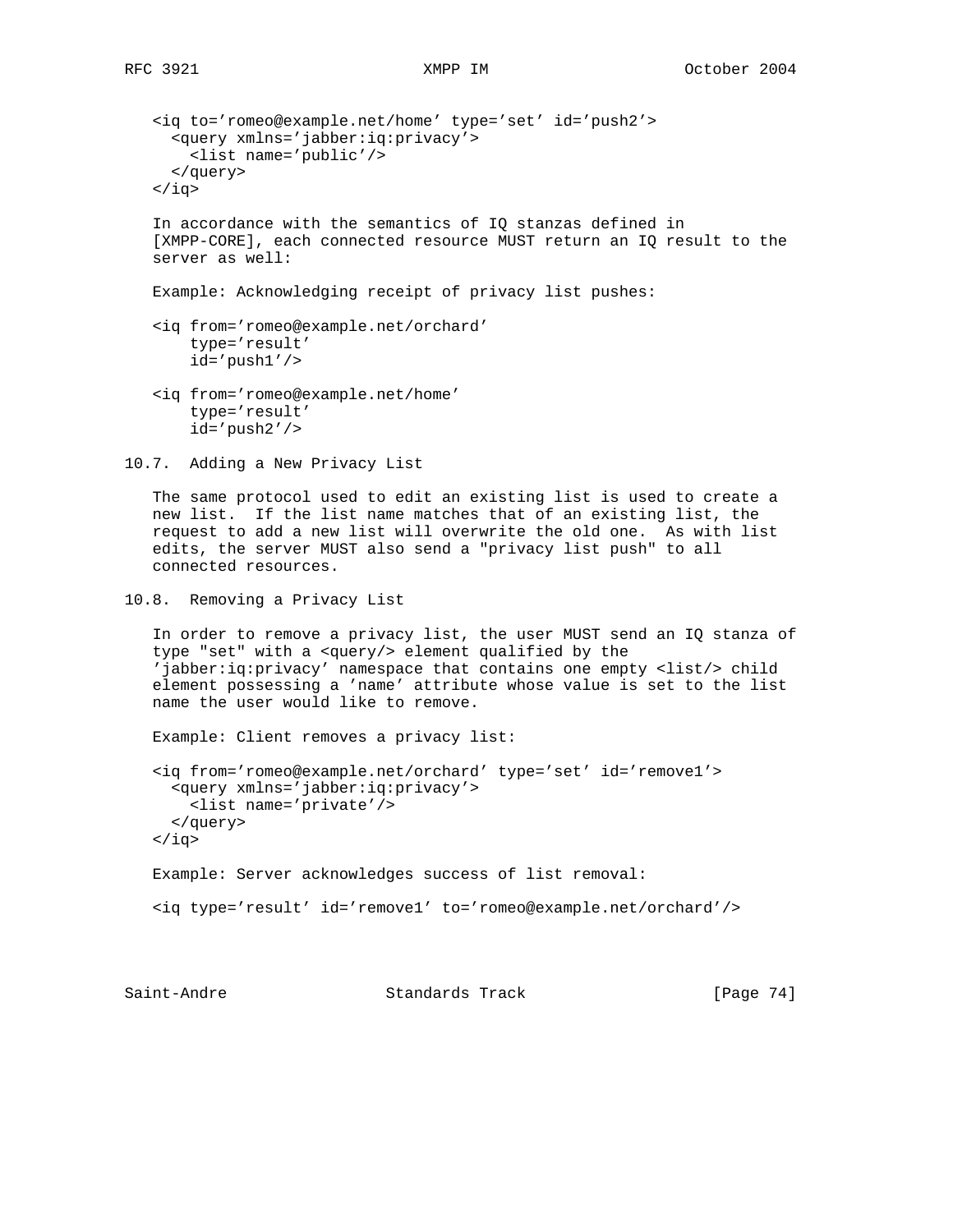If a user attempts to remove a list that is currently being applied to at least one resource other than the sending resource, the server MUST return a <conflict/> stanza error to the user; i.e., the user MUST first set another list to active or default before attempting to remove it. If the user attempts to remove a list but a list by that name does not exist, the server MUST return an <item-not-found/> stanza error to the user. If the user attempts to remove more than one list in the same request, the server MUST return a <br/>bad request/> stanza error to the user.

10.9. Blocking Messages

 Server-side privacy lists enable a user to block incoming messages from other entities based on the entity's JID, roster group, or subscription status (or globally). The following examples illustrate the protocol. (Note: For the sake of brevity, IQ stanzas of type "result" are not shown in the following examples, nor are "privacy list pushes".)

Example: User blocks based on JID:

```
 <iq from='romeo@example.net/orchard' type='set' id='msg1'>
   <query xmlns='jabber:iq:privacy'>
     <list name='message-jid-example'>
       <item type='jid'
              value='tybalt@example.com'
              action='deny'
             order='3'>
         <message/>
       </item>
     </list>
   </query>
\langleiq>
```
 As a result of creating and applying the foregoing list, the user will not receive messages from the entity with the specified JID.

```
 Example: User blocks based on roster group:
```

```
 <iq from='romeo@example.net/orchard' type='set' id='msg2'>
   <query xmlns='jabber:iq:privacy'>
     <list name='message-group-example'>
       <item type='group'
            value='Enemies'
             action='deny'
             order='4'>
         <message/>
       </item>
```
Saint-Andre Standards Track [Page 75]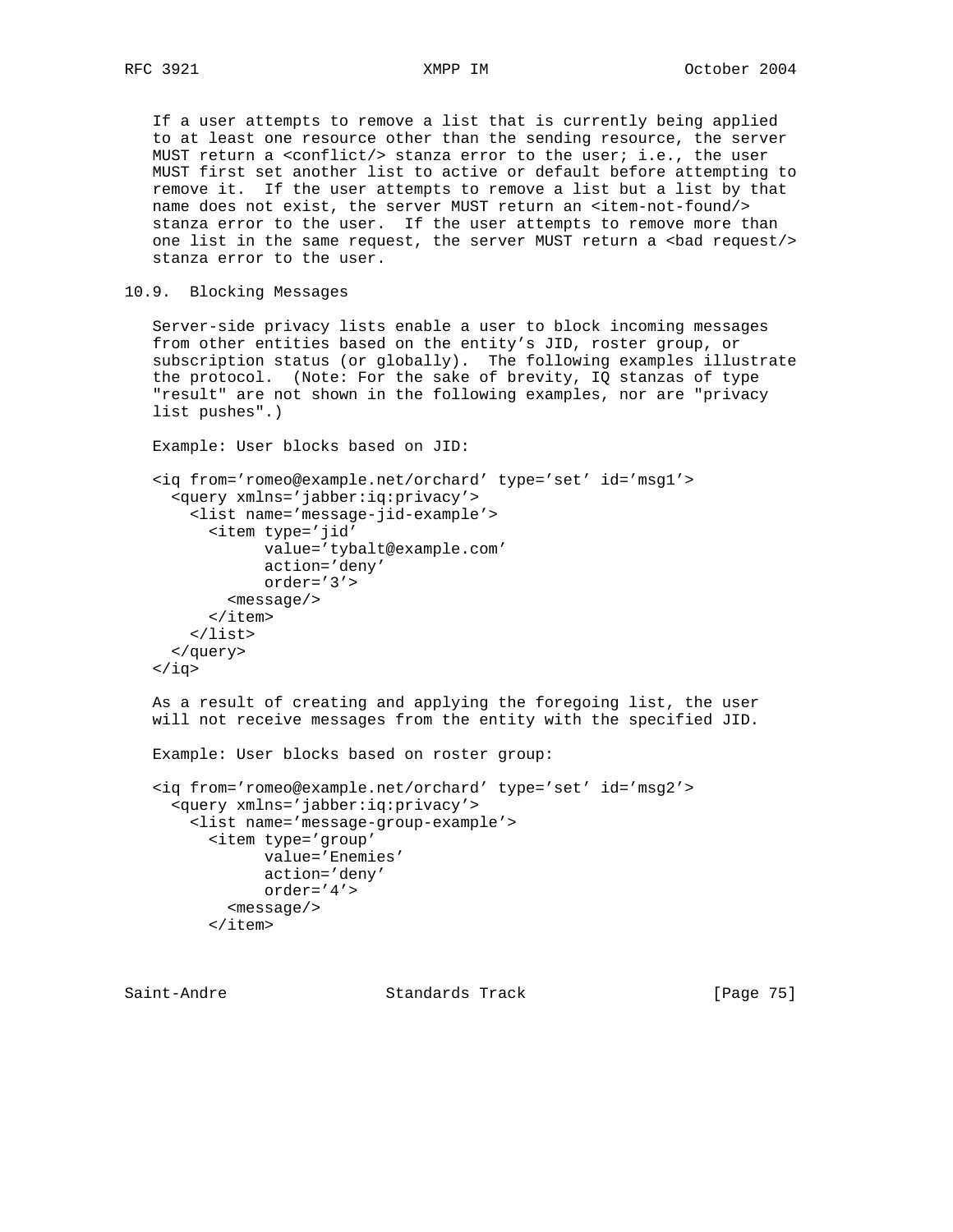```
 </list>
   </query>
\langleiq>
 As a result of creating and applying the foregoing list, the user
 will not receive messages from any entities in the specified roster
 group.
 Example: User blocks based on subscription type:
 <iq from='romeo@example.net/orchard' type='set' id='msg3'>
   <query xmlns='jabber:iq:privacy'>
     <list name='message-sub-example'>
       <item type='subscription'
             value='none'
             action='deny'
             order='5'>
         <message/>
       </item>
     </list>
   </query>
\langleiq>
 As a result of creating and applying the foregoing list, the user
 will not receive messages from any entities with the specified
 subscription type.
 Example: User blocks globally:
 <iq from='romeo@example.net/orchard' type='set' id='msg4'>
   <query xmlns='jabber:iq:privacy'>
     <list name='message-global-example'>
       <item action='deny' order='6'>
```
 <message/> </item> </list> </query> </iq>

 As a result of creating and applying the foregoing list, the user will not receive messages from any other users.

10.10. Blocking Inbound Presence Notifications

 Server-side privacy lists enable a user to block incoming presence notifications from other entities based on the entity's JID, roster group, or subscription status (or globally). The following examples illustrate the protocol.

Saint-Andre Standards Track [Page 76]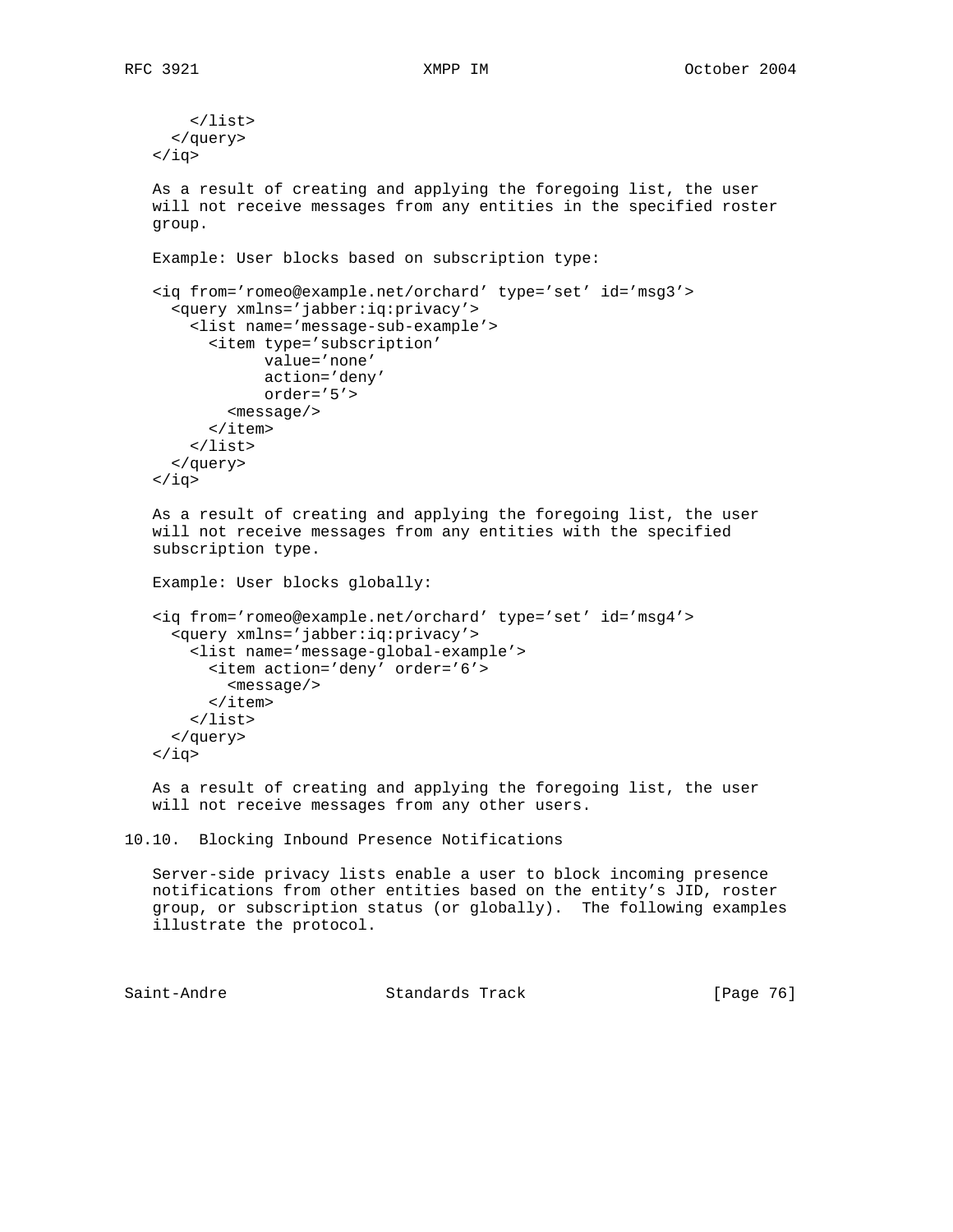Note: Presence notifications do not include presence subscriptions, only presence information that is broadcasted to the user because the user is currently subscribed to a contact's presence information. Thus this includes presence stanzas with no 'type' attribute or of type='unavailable' only.

```
 Example: User blocks based on JID:
 <iq from='romeo@example.net/orchard' type='set' id='presin1'>
   <query xmlns='jabber:iq:privacy'>
     <list name='presin-jid-example'>
       <item type='jid'
             value='tybalt@example.com'
             action='deny'
             order='7'>
         <presence-in/>
       </item>
     </list>
   </query>
 </iq>
```

```
 As a result of creating and applying the foregoing list, the user
 will not receive presence notifications from the entity with the
 specified JID.
```

```
 Example: User blocks based on roster group:
```

```
 <iq from='romeo@example.net/orchard' type='set' id='presin2'>
   <query xmlns='jabber:iq:privacy'>
     <list name='presin-group-example'>
       <item type='group'
             value='Enemies'
             action='deny'
             order='8'>
         <presence-in/>
       </item>
     </list>
   </query>
\langleiq>
```
 As a result of creating and applying the foregoing list, the user will not receive presence notifications from any entities in the specified roster group.

Saint-Andre Standards Track [Page 77]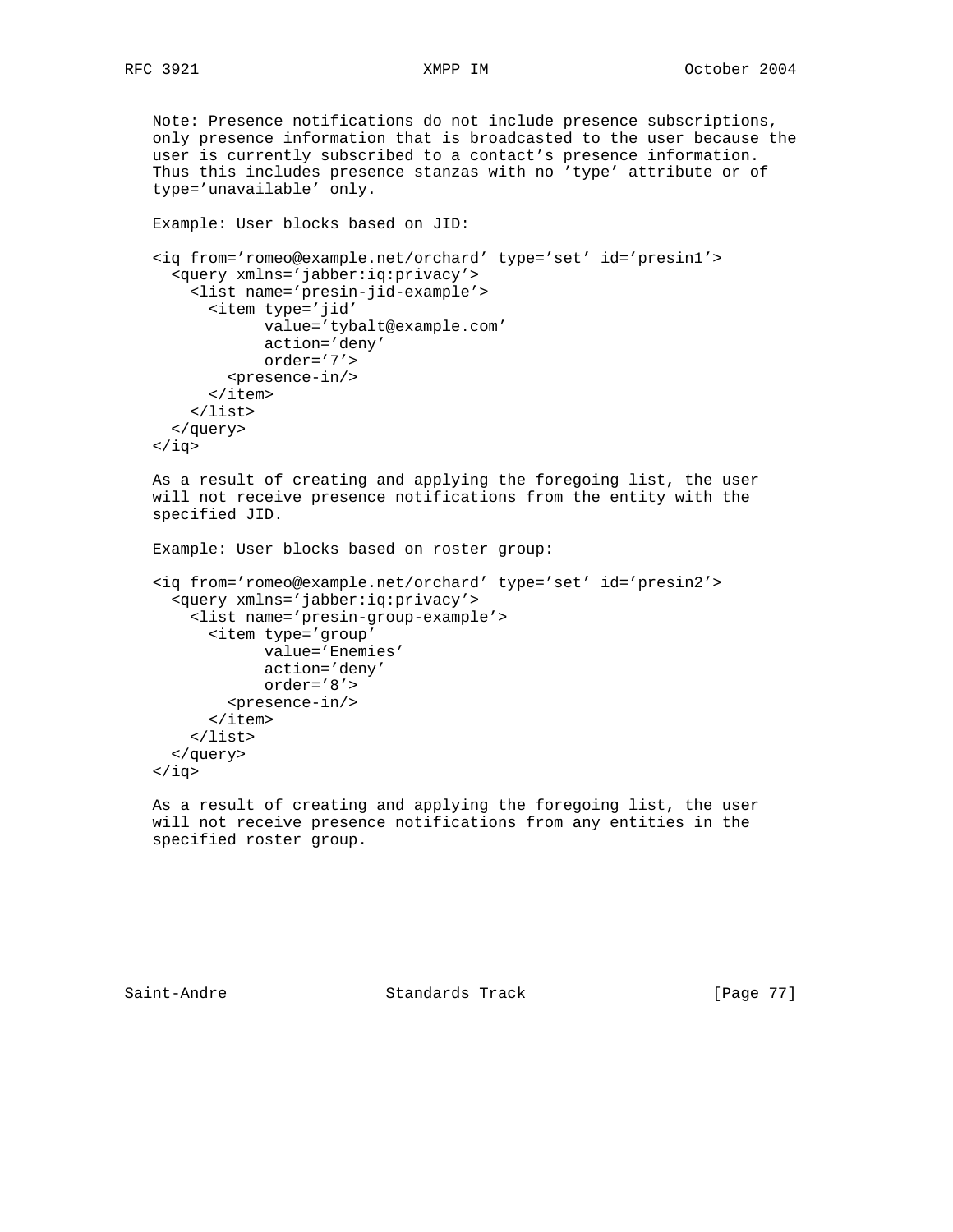Example: User blocks based on subscription type: <iq from='romeo@example.net/orchard' type='set' id='presin3'> <query xmlns='jabber:iq:privacy'> <list name='presin-sub-example'> <item type='subscription' value='to' action='deny' order='9'> <presence-in/> </item> </list> </query>  $\langle$ iq> As a result of creating and applying the foregoing list, the user will not receive presence notifications from any entities with the specified subscription type.

Example: User blocks globally:

 <iq from='romeo@example.net/orchard' type='set' id='presin4'> <query xmlns='jabber:iq:privacy'> <list name='presin-global-example'> <item action='deny' order='11'> <presence-in/> </item> </list> </query> </iq>

 As a result of creating and applying the foregoing list, the user will not receive presence notifications from any other users.

```
10.11. Blocking Outbound Presence Notifications
```
 Server-side privacy lists enable a user to block outgoing presence notifications to other entities based on the entity's JID, roster group, or subscription status (or globally). The following examples illustrate the protocol.

 Note: Presence notifications do not include presence subscriptions, only presence information that is broadcasted to contacts because those contacts are currently subscribed to the user's presence information. Thus this includes presence stanzas with no 'type' attribute or of type='unavailable' only.

Saint-Andre Standards Track [Page 78]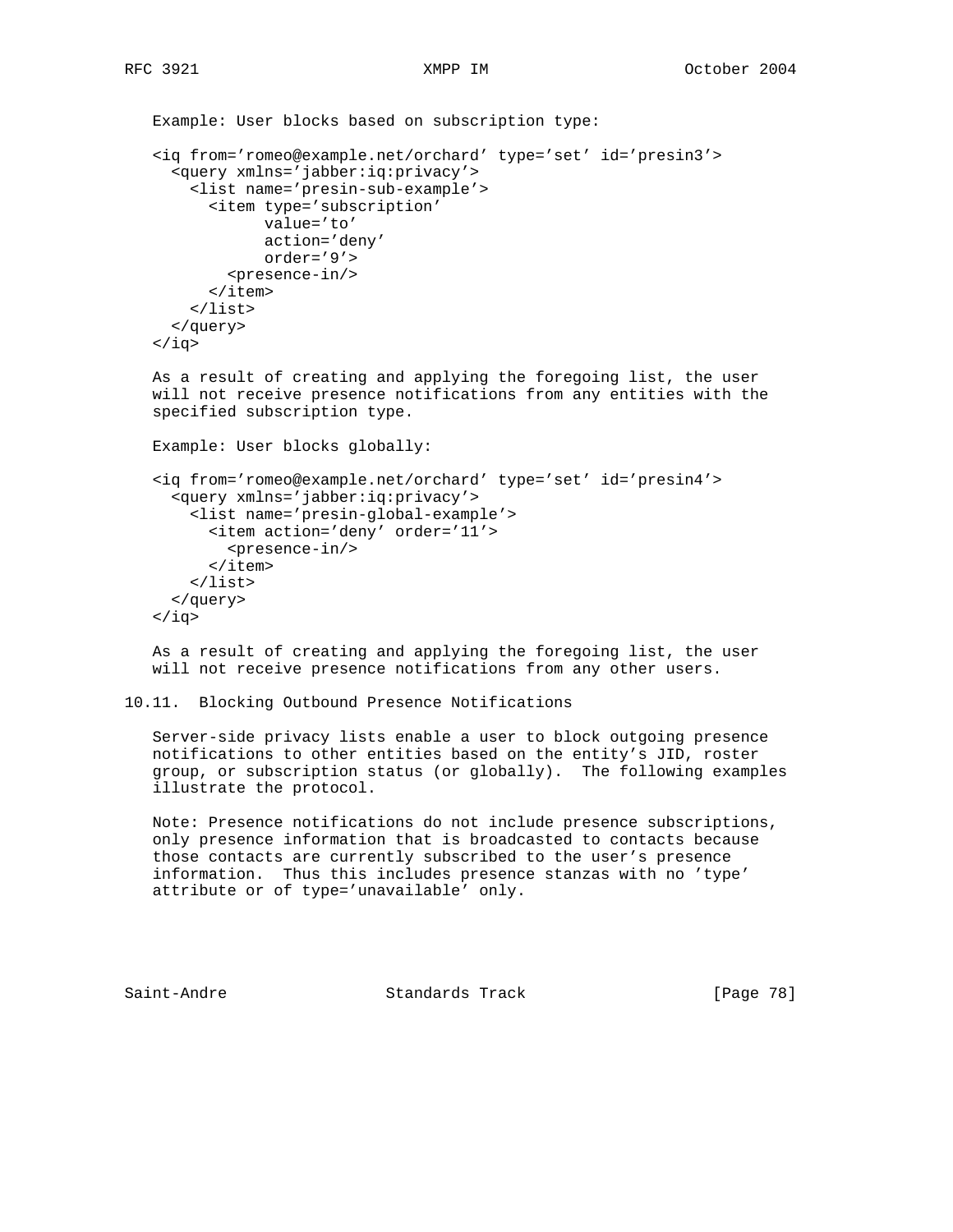```
 Example: User blocks based on JID:
 <iq from='romeo@example.net/orchard' type='set' id='presout1'>
   <query xmlns='jabber:iq:privacy'>
     <list name='presout-jid-example'>
       <item type='jid'
             value='tybalt@example.com'
             action='deny'
             order='13'>
         <presence-out/>
       </item>
     </list>
   </query>
 </iq>
 As a result of creating and applying the foregoing list, the user
 will not send presence notifications to the entity with the specified
 JID.
 Example: User blocks based on roster group:
 <iq from='romeo@example.net/orchard' type='set' id='presout2'>
   <query xmlns='jabber:iq:privacy'>
     <list name='presout-group-example'>
       <item type='group'
             value='Enemies'
             action='deny'
             order='15'>
         <presence-out/>
       </item>
     </list>
   </query>
\langleiq>
 As a result of creating and applying the foregoing list, the user
 will not send presence notifications to any entities in the specified
 roster group.
 Example: User blocks based on subscription type:
 <iq from='romeo@example.net/orchard' type='set' id='presout3'>
   <query xmlns='jabber:iq:privacy'>
     <list name='presout-sub-example'>
       <item type='subscription'
             value='from'
             action='deny'
             order='17'>
```
<presence-out/>

Saint-Andre Standards Track [Page 79]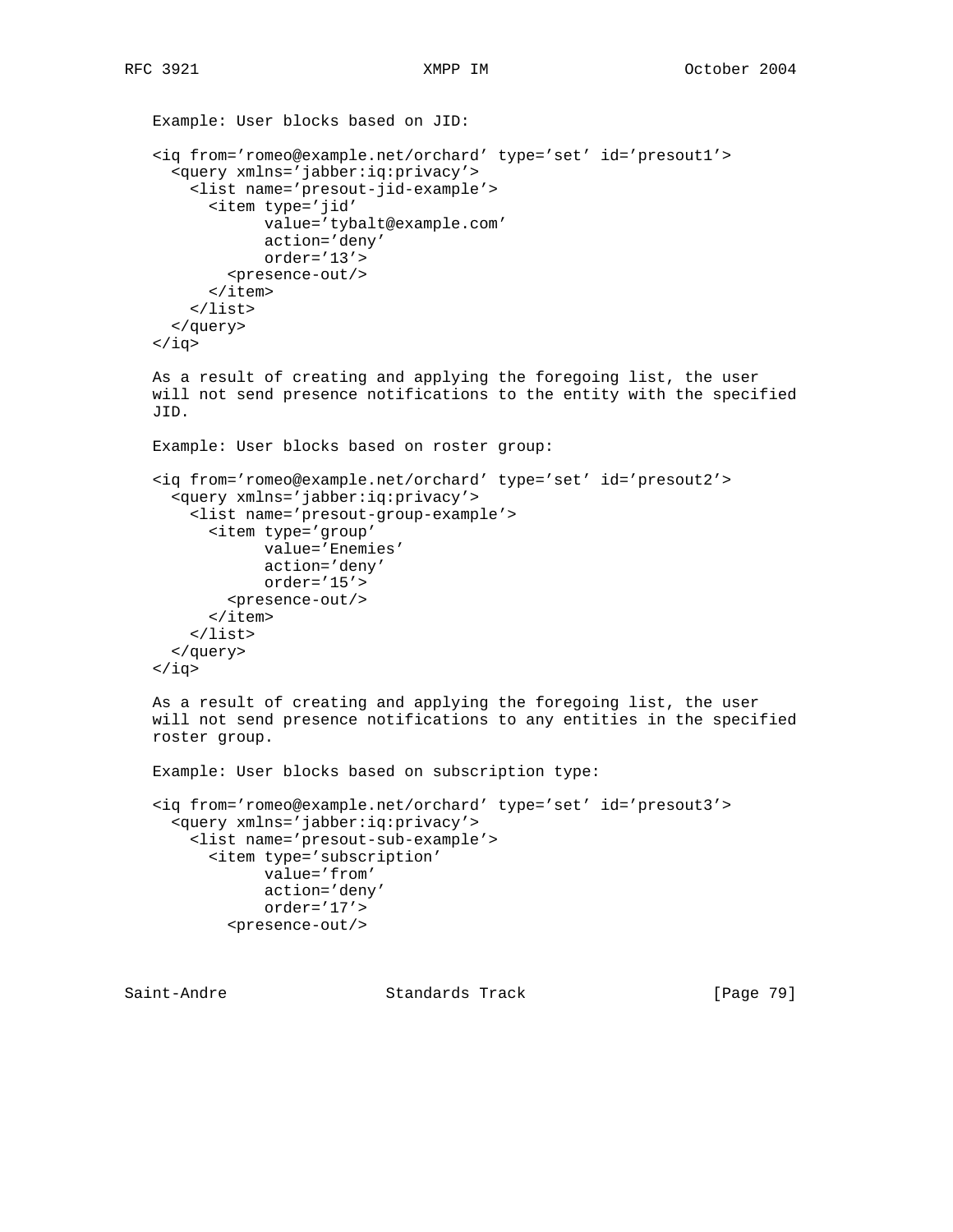```
 </item>
        </list>
      </query>
   \langleiq>
    As a result of creating and applying the foregoing list, the user
    will not send presence notifications to any entities with the
    specified subscription type.
    Example: User blocks globally:
    <iq from='romeo@example.net/orchard' type='set' id='presout4'>
      <query xmlns='jabber:iq:privacy'>
        <list name='presout-global-example'>
          <item action='deny' order='23'>
           <presence-out/>
          </item>
        </list>
      </query>
    </iq>
    As a result of creating and applying the foregoing list, the user
    will not send presence notifications to any other users.
10.12. Blocking IQ Stanzas
    Server-side privacy lists enable a user to block incoming IQ stanzas
    from other entities based on the entity's JID, roster group, or
    subscription status (or globally). The following examples illustrate
    the protocol.
    Example: User blocks based on JID:
    <iq from='romeo@example.net/orchard' type='set' id='iq1'>
      <query xmlns='jabber:iq:privacy'>
```
 <list name='iq-jid-example'> <item type='jid' value='tybalt@example.com' action='deny' order='29'>  $\langle iq \rangle$  </item> </list> </query>

```
 As a result of creating and applying the foregoing list, the user
 will not receive IQ stanzas from the entity with the specified JID.
```
 $\langle$ iq>

Saint-Andre Standards Track [Page 80]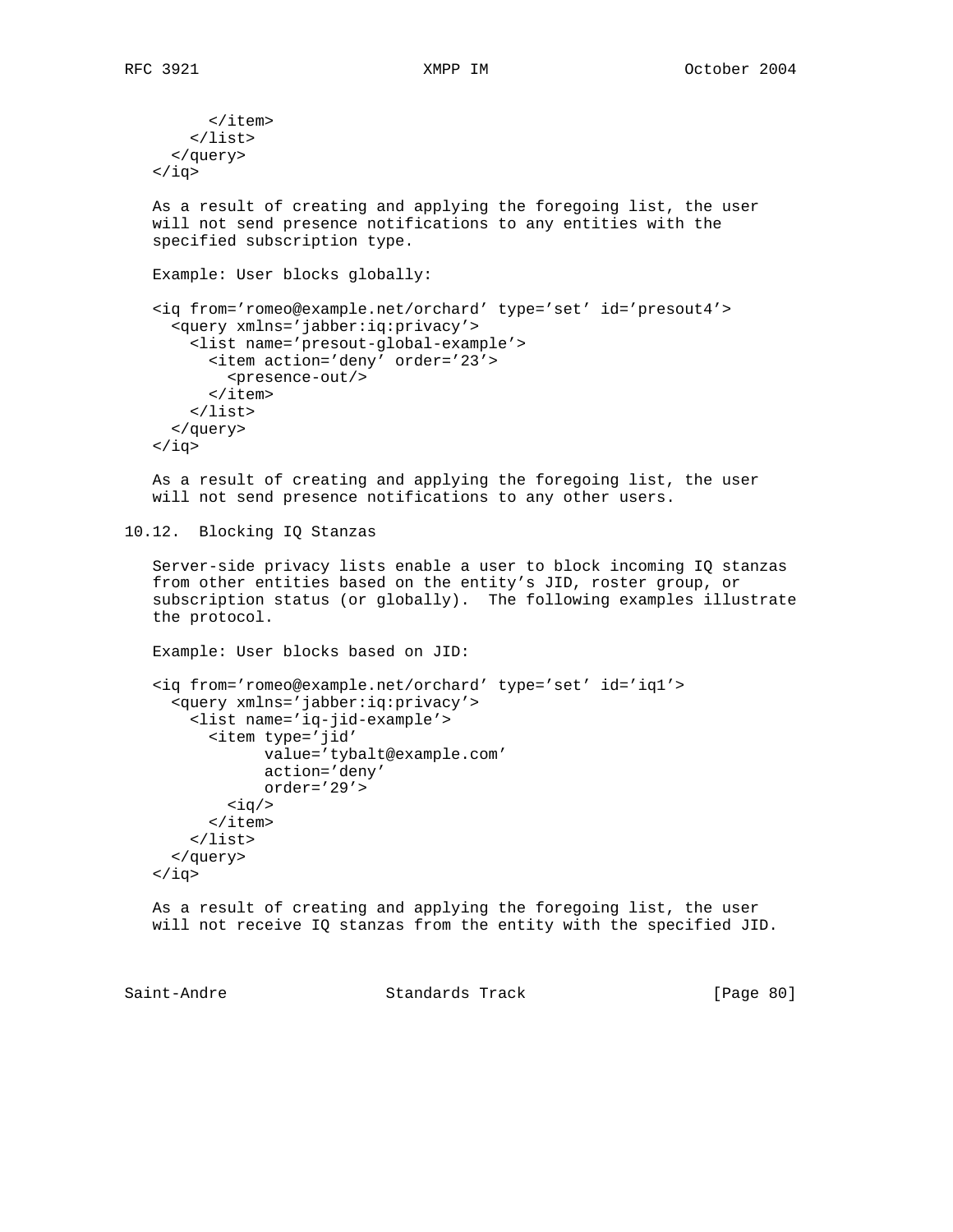Example: User blocks based on roster group: <iq from='romeo@example.net/orchard' type='set' id='iq2'> <query xmlns='jabber:iq:privacy'> <list name='iq-group-example'> <item type='group' value='Enemies' action='deny' order='31'>  $\langle iq \rangle$  </item> </list> </query> </iq> As a result of creating and applying the foregoing list, the user will not receive IQ stanzas from any entities in the specified roster group. Example: User blocks based on subscription type: <iq from='romeo@example.net/orchard' type='set' id='iq3'> <query xmlns='jabber:iq:privacy'> <list name='iq-sub-example'> <item type='subscription' value='none' action='deny' order='17'>  $\langle iq \rangle$  </item> </list> </query>  $\langle$ iq>

 As a result of creating and applying the foregoing list, the user will not receive IQ stanzas from any entities with the specified subscription type.

Saint-Andre Standards Track [Page 81]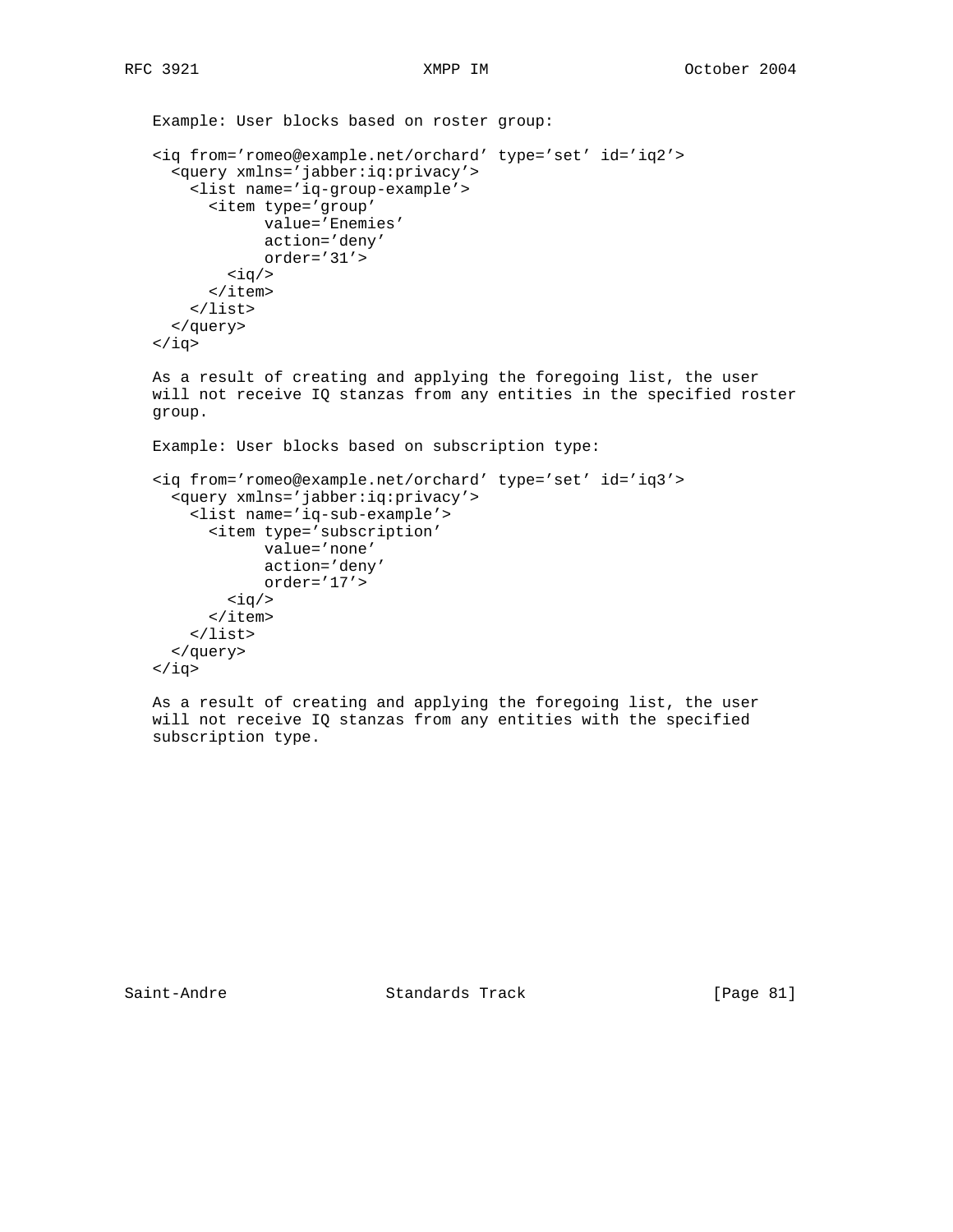```
 Example: User blocks globally:
 <iq from='romeo@example.net/orchard' type='set' id='iq4'>
   <query xmlns='jabber:iq:privacy'>
     <list name='iq-global-example'>
       <item action='deny' order='1'>
         \langle iq \rangle </item>
     </list>
   </query>
\langle iq \rangle As a result of creating and applying the foregoing list, the user
 will not receive IQ stanzas from any other users.
```

```
10.13. Blocking All Communication
```
 Server-side privacy lists enable a user to block all stanzas from and to other entities based on the entity's JID, roster group, or subscription status (or globally). Note that this includes subscription-related presence stanzas, which are excluded by Blocking Inbound Presence Notifications (Section 10.10). The following examples illustrate the protocol.

```
 Example: User blocks based on JID:
```

```
 <iq from='romeo@example.net/orchard' type='set' id='all1'>
   <query xmlns='jabber:iq:privacy'>
     <list name='all-jid-example'>
       <item type='jid'
             value='tybalt@example.com'
             action='deny'
             order='23'/>
     </list>
   </query>
\langleiq>
```
 As a result of creating and applying the foregoing list, the user will not receive any communications from, nor send any stanzas to, the entity with the specified JID.

Example: User blocks based on roster group:

 <iq from='romeo@example.net/orchard' type='set' id='all2'> <query xmlns='jabber:iq:privacy'> <list name='all-group-example'> <item type='group' value='Enemies'

Saint-Andre Standards Track [Page 82]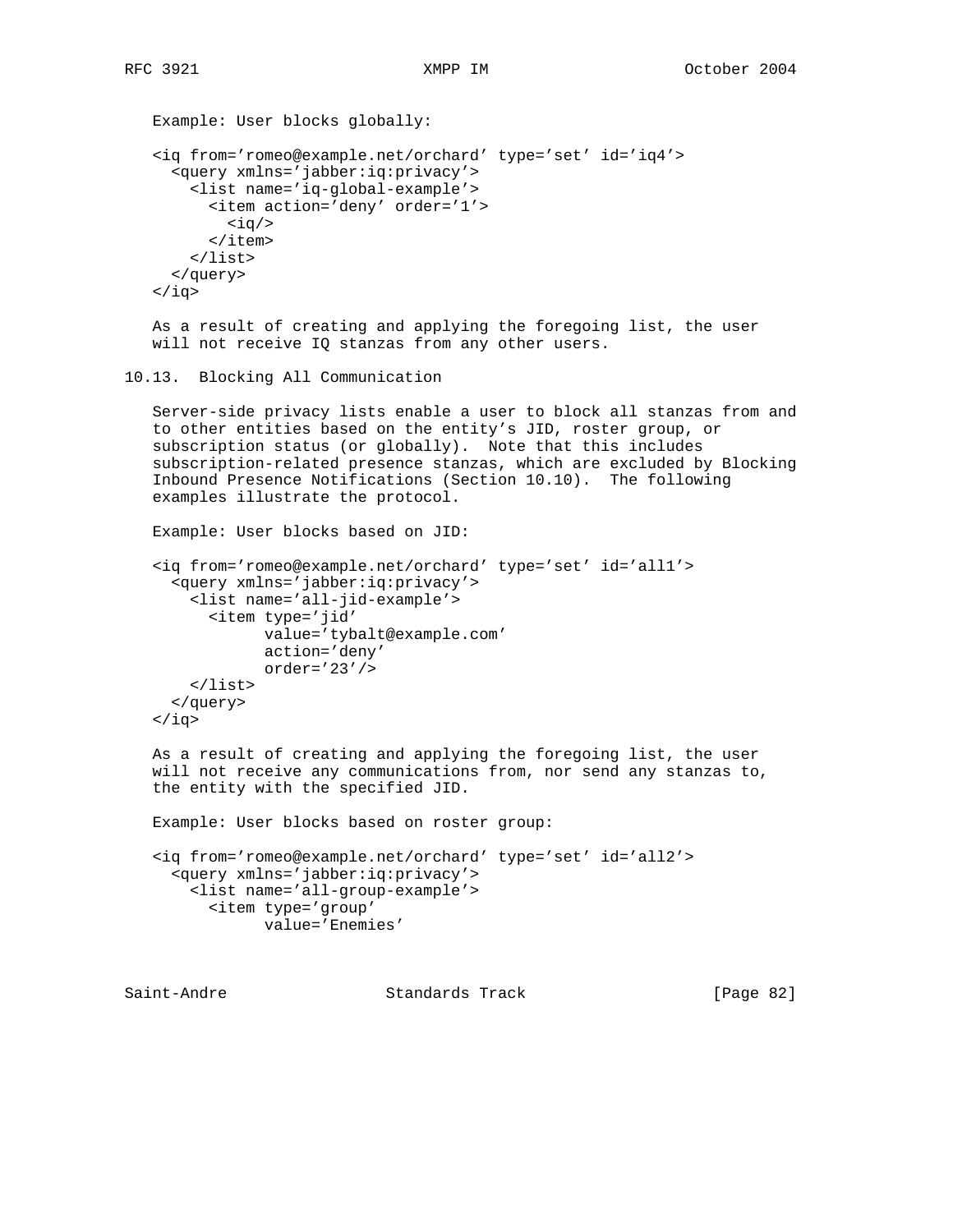```
 action='deny'
                order='13'/>
        </list>
      </query>
   \langleiq>
    As a result of creating and applying the foregoing list, the user
    will not receive any communications from, nor send any stanzas to,
    any entities in the specified roster group.
    Example: User blocks based on subscription type:
    <iq from='romeo@example.net/orchard' type='set' id='all3'>
      <query xmlns='jabber:iq:privacy'>
        <list name='all-sub-example'>
          <item type='subscription'
                value='none'
                action='deny'
                order='11'/>
        </list>
      </query>
   \langleiq>
    As a result of creating and applying the foregoing list, the user
    will not receive any communications from, nor send any stanzas to,
    any entities with the specified subscription type.
    Example: User blocks globally:
    <iq from='romeo@example.net/orchard' type='set' id='all4'>
      <query xmlns='jabber:iq:privacy'>
        <list name='all-global-example'>
          <item action='deny' order='7'/>
        </list>
      </query>
   \langleiq>
    As a result of creating and applying the foregoing list, the user
    will not receive any communications from, nor send any stanzas to,
    any other users.
10.14. Blocked Entity Attempts to Communicate with User
```
 If a blocked entity attempts to send message or presence stanzas to the user, the user's server SHOULD silently drop the stanza and MUST NOT return an error to the sending entity.

Saint-Andre Standards Track [Page 83]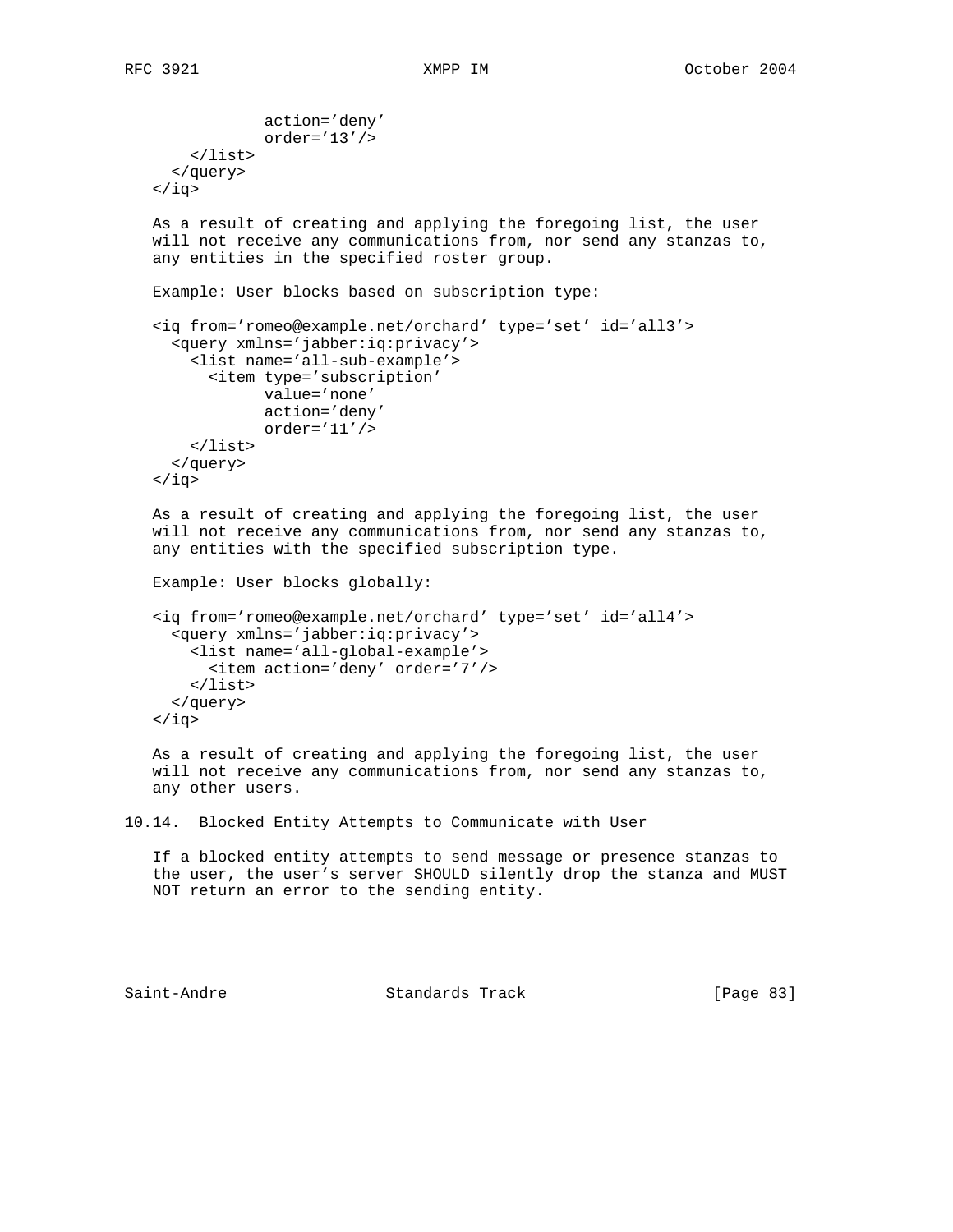If a blocked entity attempts to send an IQ stanza of type "get" or "set" to the user, the user's server MUST return to the sending entity a <service-unavailable/> stanza error, since this is the standard error code sent from a client that does not understand the namespace of an IQ get or set. IQ stanzas of other types SHOULD be silently dropped by the server.

 Example: Blocked entity attempts to send IQ get: <iq type='get' to='romeo@example.net' from='tybalt@example.com/pda' id='probing1'> <query xmlns='jabber:iq:version'/>  $\langle$ iq> Example: Server returns error to blocked entity: <iq type='error' from='romeo@example.net' to='tybalt@example.com/pda' id='probing1'> <query xmlns='jabber:iq:version'/> <error type='cancel'> <service-unavailable xmlns='urn:ietf:params:xml:ns:xmpp-stanzas'/>

```
\langleiq>
```
10.15. Higher-Level Heuristics

</error>

 When building a representation of a higher-level privacy heuristic, a client SHOULD use the simplest possible representation.

 For example, the heuristic "block all communications with any user not in my roster" could be constructed in any of the following ways:

- o allow communications from all JIDs in my roster (i.e., listing each JID as a separate list item), but block communications with everyone else
- o allow communications from any user who is in one of the groups that make up my roster (i.e., listing each group as a separate list item), but block communications from everyone else
- o allow communications from any user with whom I have a subscription of 'both' or 'to' or 'from' (i.e., listing each subscription value separately), but block communications from everyone else

Saint-Andre Standards Track [Page 84]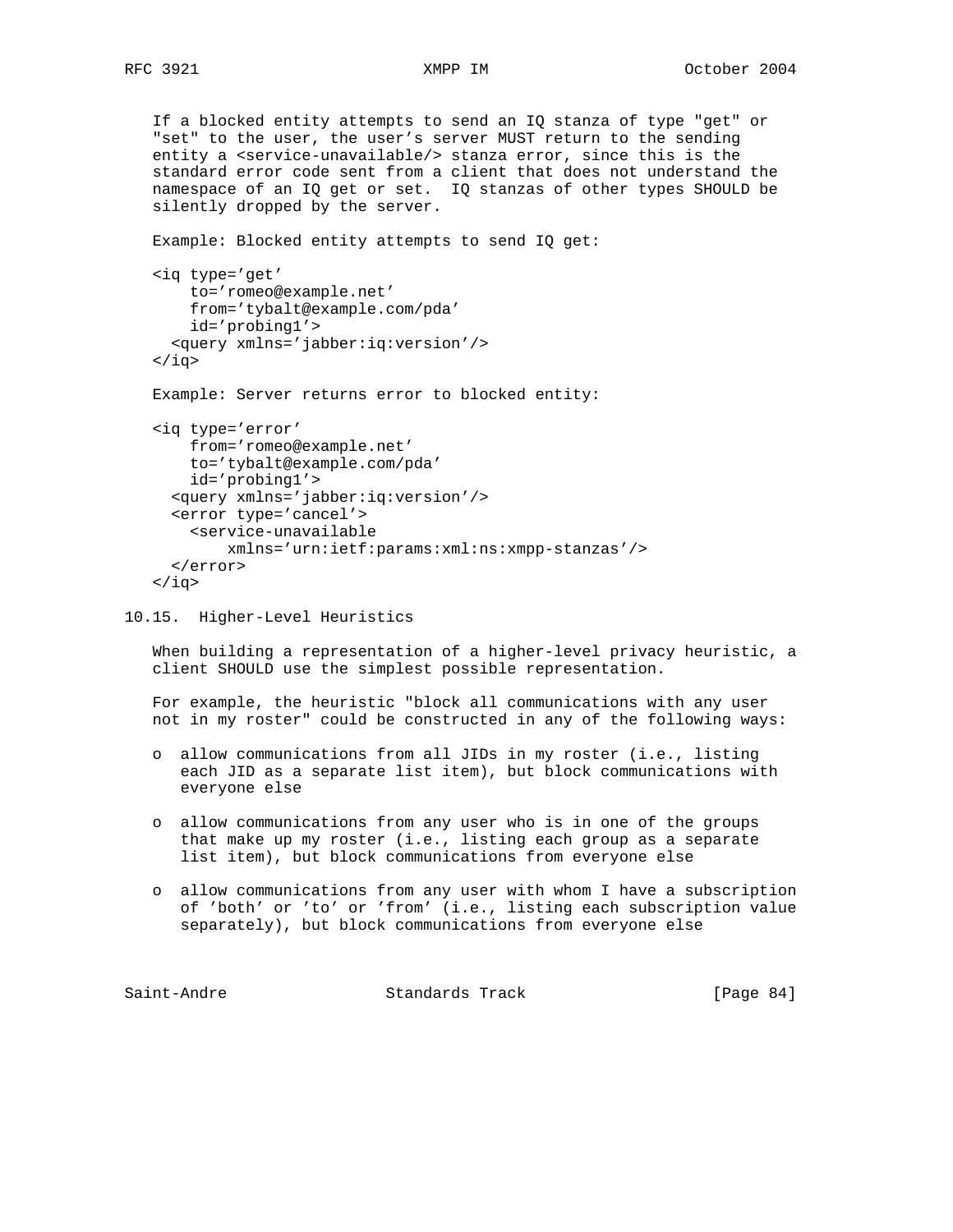o block communications from anyone whose subscription state is 'none'

 The final representation is the simplest and SHOULD be used; here is the XML that would be sent in this case:

```
 <iq type='set' id='heuristic1'>
   <query xmlns='jabber:iq:privacy'>
     <list name='heuristic-example'>
       <item type='subscription'
             value='none'
             action='deny'
             order='437'/>
     </list>
   </query>
\langleiq>
```
11. Server Rules for Handling XML Stanzas

 Basic routing and delivery rules for servers are defined in [XMPP-CORE]. This section defines additional rules for XMPP-compliant instant messaging and presence servers.

11.1. Inbound Stanzas

 If the hostname of the domain identifier portion of the JID contained in the 'to' attribute of an inbound stanza matches a hostname of the server itself and the JID contained in the 'to' attribute is of the form <user@example.com> or <user@example.com/resource>, the server MUST first apply any privacy lists (Section 10) that are in force, then follow the rules defined below:

- 1. If the JID is of the form <user@domain/resource> and an available resource matches the full JID, the recipient's server MUST deliver the stanza to that resource.
- 2. Else if the JID is of the form <user@domain> or <user@domain/ resource> and the associated user account does not exist, the recipient's server (a) SHOULD silently ignore the stanza (i.e., neither deliver it nor return an error) if it is a presence stanza, (b) MUST return a <service-unavailable/> stanza error to the sender if it is an IQ stanza, and (c) SHOULD return a <service-unavailable/> stanza error to the sender if it is a message stanza.
- 3. Else if the JID is of the form <user@domain/resource> and no available resource matches the full JID, the recipient's server (a) SHOULD silently ignore the stanza (i.e., neither deliver it

Saint-Andre Standards Track [Page 85]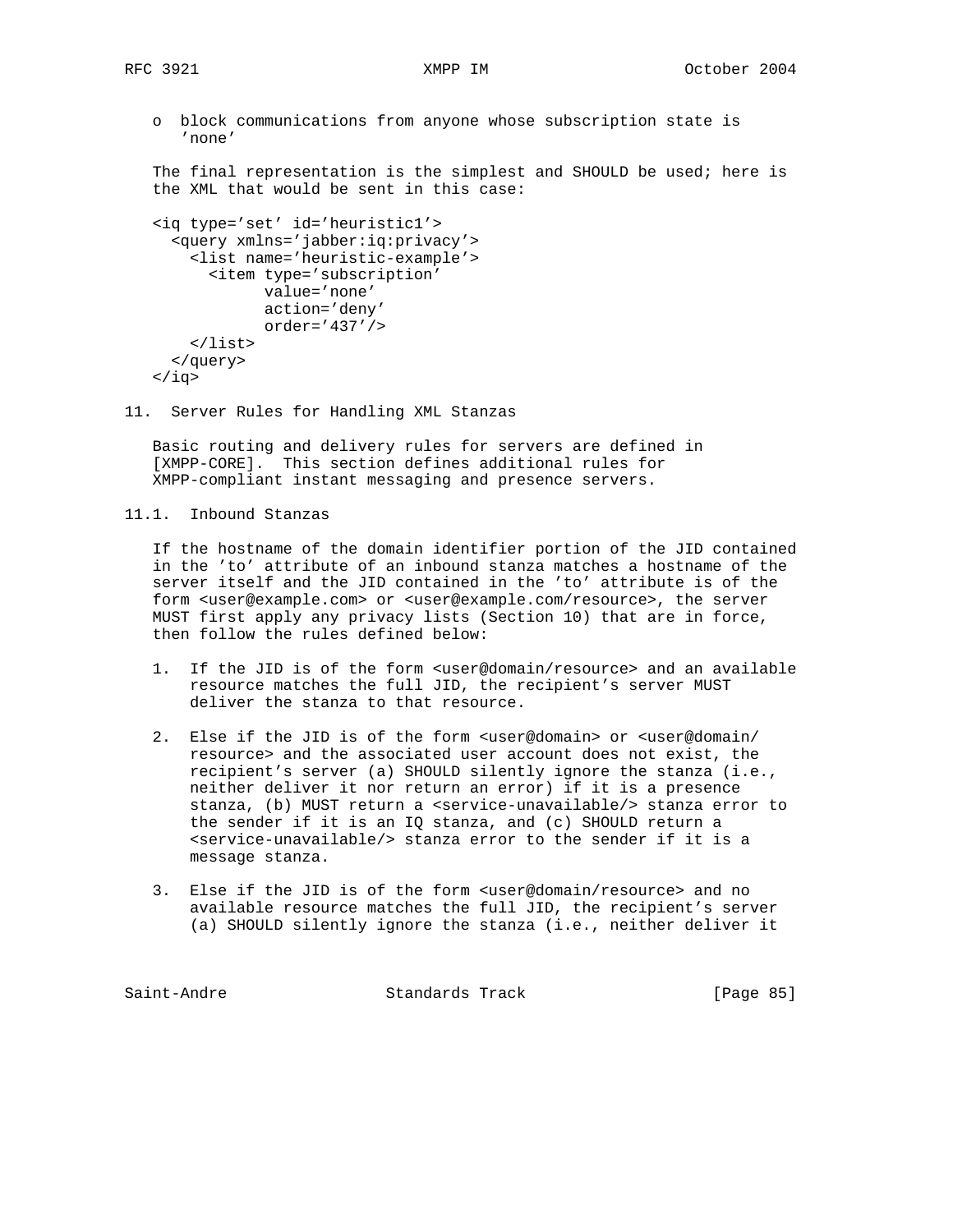nor return an error) if it is a presence stanza, (b) MUST return a <service-unavailable/> stanza error to the sender if it is an IQ stanza, and (c) SHOULD treat the stanza as if it were addressed to <user@domain> if it is a message stanza.

- 4. Else if the JID is of the form <user@domain> and there is at least one available resource available for the user, the recipient's server MUST follow these rules:
	- 1. For message stanzas, the server SHOULD deliver the stanza to the highest-priority available resource (if the resource did not provide a value for the <priority/> element, the server SHOULD consider it to have provided a value of zero). If two or more available resources have the same priority, the server MAY use some other rule (e.g., most recent connect time, most recent activity time, or highest availability as determined by some hierarchy of <show/> values) to choose between them or MAY deliver the message to all such resources. However, the server MUST NOT deliver the stanza to an available resource with a negative priority; if the only available resource has a negative priority, the server SHOULD handle the message as if there were no available resources (defined below). In addition, the server MUST NOT rewrite the 'to' attribute (i.e., it MUST leave it as <user@domain> rather than change it to <user@domain/ resource>).
	- 2. For presence stanzas other than those of type "probe", the server MUST deliver the stanza to all available resources; for presence probes, the server SHOULD reply based on the rules defined in Presence Probes (Section 5.1.3). In addition, the server MUST NOT rewrite the 'to' attribute (i.e., it MUST leave it as <user@domain> rather than change it to <user@domain/resource>).
	- 3. For IQ stanzas, the server itself MUST reply on behalf of the user with either an IQ result or an IQ error, and MUST NOT deliver the IQ stanza to any of the available resources. Specifically, if the semantics of the qualifying namespace define a reply that the server can provide, the server MUST reply to the stanza on behalf of the user; if not, the server MUST reply with a <service-unavailable/> stanza error.
- 5. Else if the JID is of the form <user@domain> and there are no available resources associated with the user, how the stanza is handled depends on the stanza type:

Saint-Andre Standards Track [Page 86]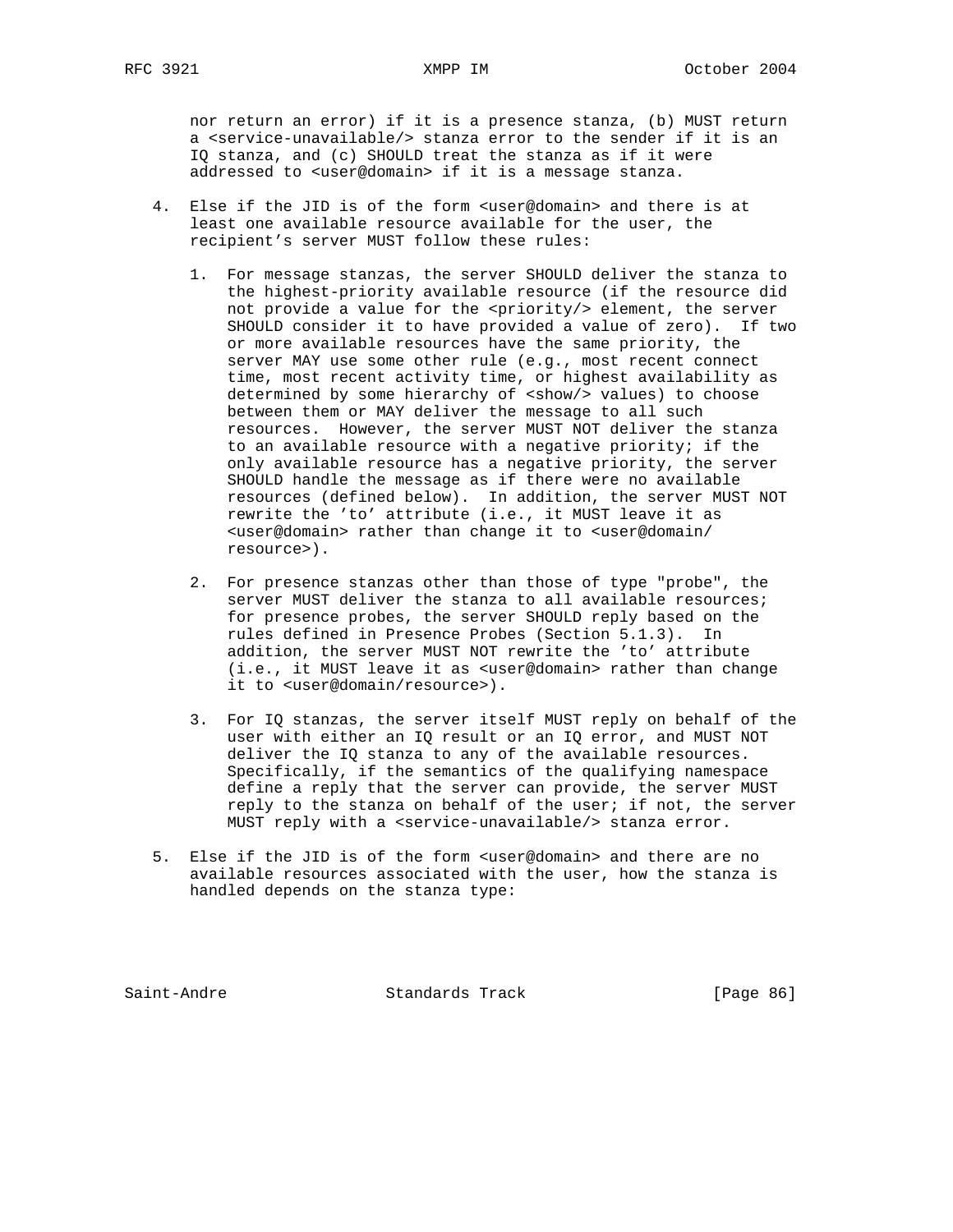- 1. For presence stanzas of type "subscribe", "subscribed", "unsubscribe", and "unsubscribed", the server MUST maintain a record of the stanza and deliver the stanza at least once (i.e., when the user next creates an available resource); in addition, the server MUST continue to deliver presence stanzas of type "subscribe" until the user either approves or denies the subscription request (see also Presence Subscriptions (Section 5.1.6)).
- 2. For all other presence stanzas, the server SHOULD silently ignore the stanza by not storing it for later delivery or replying to it on behalf of the user.
- 3. For message stanzas, the server MAY choose to store the stanza on behalf of the user and deliver it when the user next becomes available, or forward the message to the user via some other means (e.g., to the user's email account). However, if offline message storage or message forwarding is not enabled, the server MUST return to the sender a <service-unavailable/> stanza error. (Note: Offline message storage and message forwarding are not defined in XMPP, since they are strictly a matter of implementation and service provisioning.)
- 4. For IQ stanzas, the server itself MUST reply on behalf of the user with either an IQ result or an IQ error. Specifically, if the semantics of the qualifying namespace define a reply that the server can provide, the server MUST reply to the stanza on behalf of the user; if not, the server MUST reply with a <service-unavailable/> stanza error.

11.2. Outbound Stanzas

 If the hostname of the domain identifier portion of the address contained in the 'to' attribute of an outbound stanza matches a hostname of the server itself, the server MUST deliver the stanza to a local entity according the rules for Inbound Stanzas (Section 11.1).

 If the hostname of the domain identifier portion of the address contained in the 'to' attribute of an outbound stanza does not match a hostname of the server itself, the server MUST attempt to route the stanza to the foreign domain. The recommended order of actions is as follows:

Saint-Andre Standards Track [Page 87]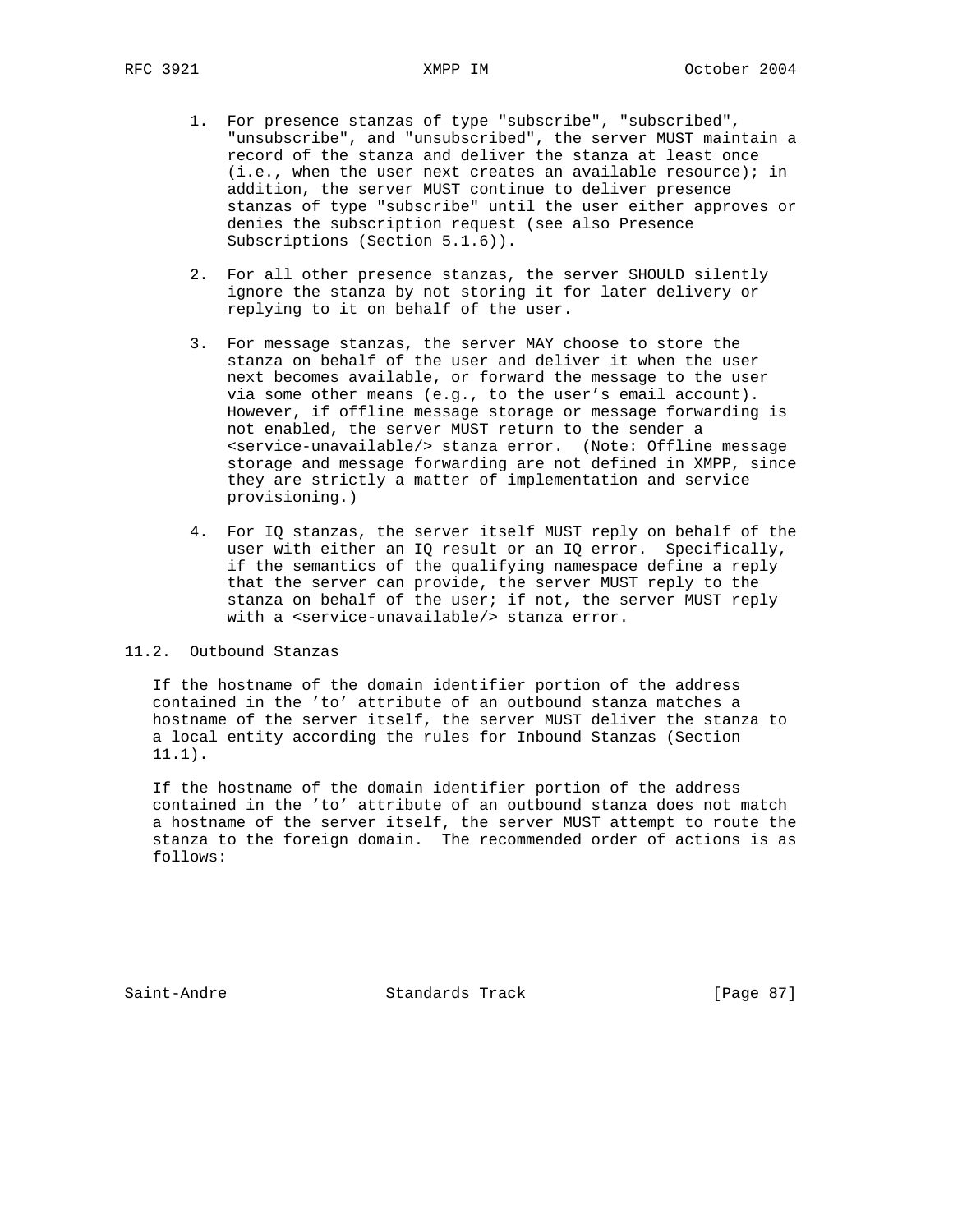- 1. First attempt to resolve the foreign hostname using an [SRV] Service of "xmpp-server" and Proto of "tcp", resulting in resource records such as "\_xmpp-server.\_tcp.example.com.", as specified in [XMPP-CORE].
	- 2. If the "xmpp-server" address record resolution fails, attempt to resolve the "\_im" or "\_pres" [SRV] Service as specified in [IMP-SRV], using the "\_im" Service for <message/> stanzas and the "\_pres" Service for <presence/> stanzas (it is up to the implementation how to handle  $\langle iq/$  stanzas). This will result in one or more resolutions of the form "\_im.<proto>.example.com." or "\_pres.<proto>.example.com.", where "<proto>" would be a label registered in the Instant Messaging SRV Protocol Label registry or the Presence SRV Protocol Label registry: either "\_xmpp" for an XMPP-aware domain or some other IANA-registered label (e.g., "\_simple") for a non-XMPP-aware domain.
	- 3. If both SRV address record resolutions fail, attempt to perform a normal IPv4/IPv6 address record resolution to determine the IP address using the "xmpp-server" port of 5269 registered with the IANA, as specified in [XMPP-CORE].

 Administrators of server deployments are strongly encouraged to keep the \_im.\_xmpp, \_pres.\_xmpp, and \_xmpp.\_tcp SRV records properly synchronized, since different implementations might perform the "\_im" and "\_pres" lookups before the "xmpp-server" lookup.

12. IM and Presence Compliance Requirements

 This section summarizes the specific aspects of the Extensible Messaging and Presence Protocol that MUST be supported by instant messaging and presence servers and clients in order to be considered compliant implementations. All such applications MUST comply with the requirements specified in [XMPP-CORE]. The text in this section specifies additional compliance requirements for instant messaging and presence servers and clients; note well that the requirements described here supplement but do not supersede the core requirements. Note also that a server or client MAY support only presence or instant messaging, and is not required to support both if only a presence service or an instant messaging service is desired.

12.1. Servers

 In addition to core server compliance requirements, an instant messaging and presence server MUST additionally support the following protocols:

Saint-Andre Standards Track [Page 88]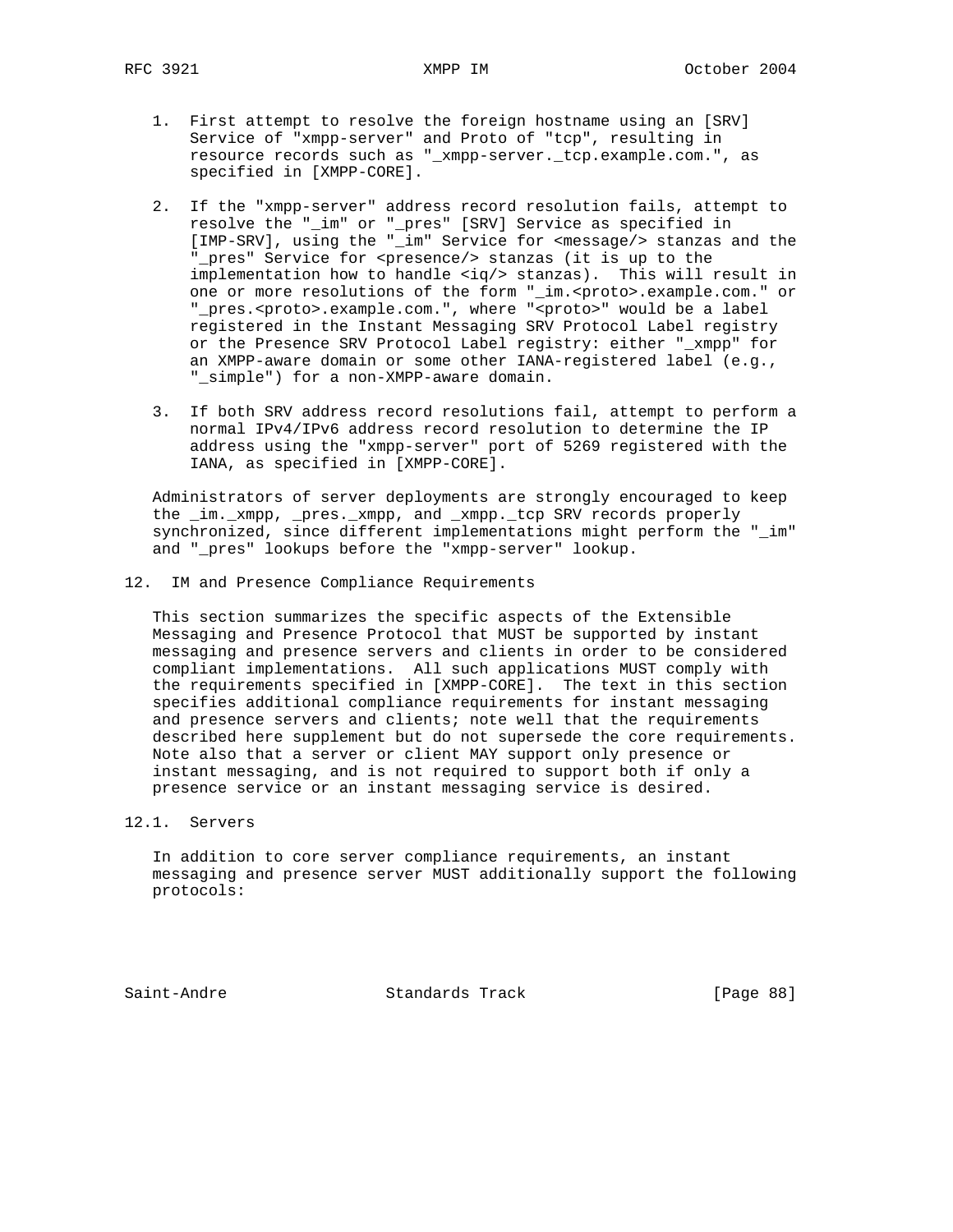o All server-related instant messaging and presence syntax and semantics defined in this document, including presence broadcast on behalf of clients, presence subscriptions, roster storage and manipulation, privacy lists, and IM-specific routing and delivery rules

12.2. Clients

 In addition to core client compliance requirements, an instant messaging and presence client MUST additionally support the following protocols:

- o Generation and handling of the IM-specific semantics of XML stanzas as defined by the XML schemas, including the 'type' attribute of message and presence stanzas as well as their child elements
- o All client-related instant messaging syntax and semantics defined in this document, including presence subscriptions, roster management, and privacy lists
- o End-to-end object encryption as defined in End-to-End Object Encryption in the Extensible Messaging and Presence Protocol (XMPP) [XMPP-E2E]

 A client MUST also handle addresses that are encoded as "im:" URIs as specified in [CPIM], and MAY do so by removing the "im:" scheme and entrusting address resolution to the server as specified under Outbound Stanzas (Section 11.2).

13. Internationalization Considerations

 For internationalization considerations, refer to the relevant section of [XMPP-CORE].

14. Security Considerations

 Core security considerations for XMPP are defined in the relevant section of [XMPP-CORE].

 Additional considerations that apply only to instant messaging and presence applications of XMPP are defined in several places within this memo; specifically:

Saint-Andre Standards Track [Page 89]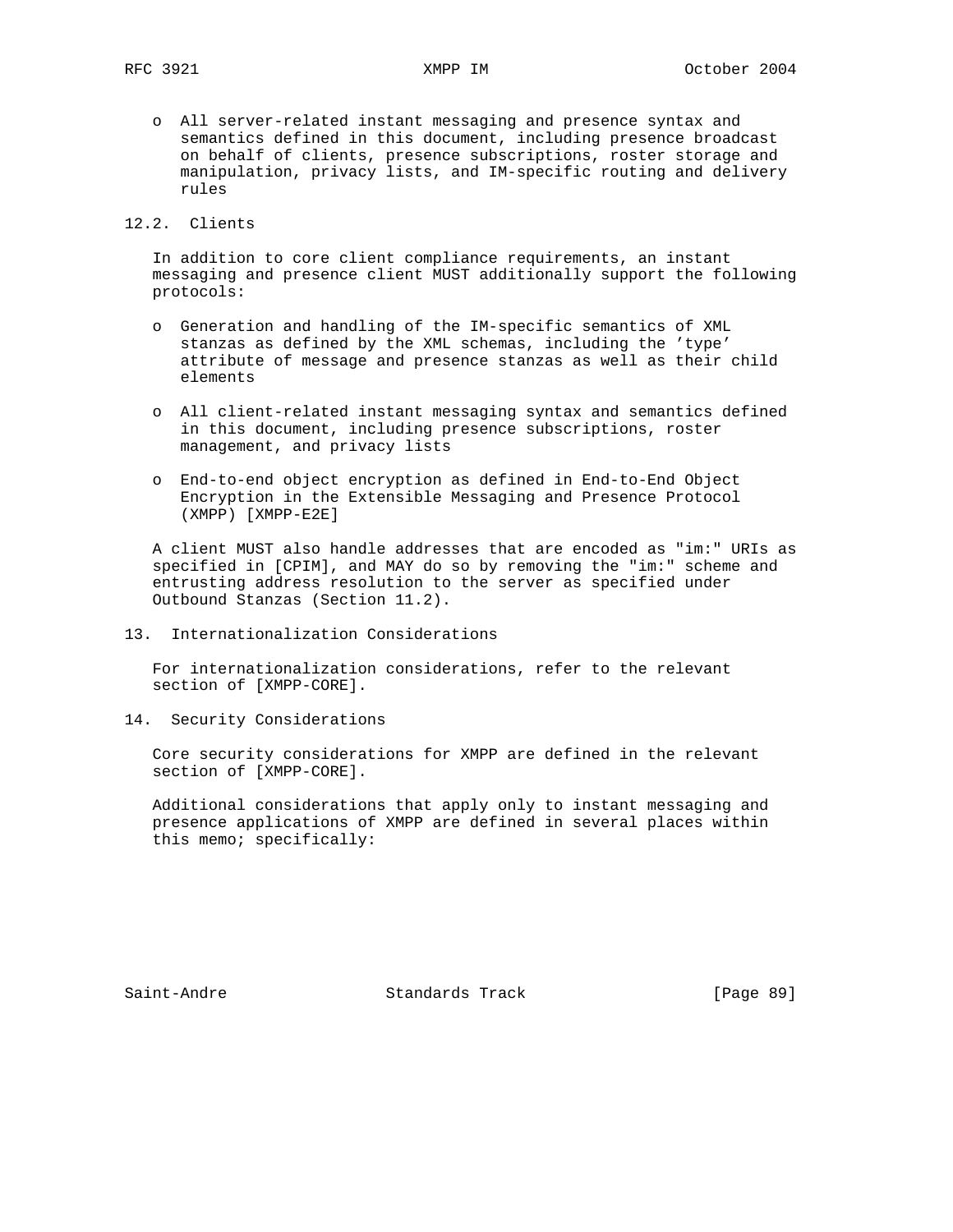- o When a server processes an inbound stanza of any kind whose intended recipient is a user associated with one of the server's hostnames, the server MUST first apply any privacy lists (Section 10) that are in force (see Server Rules for Handling XML Stanzas (Section 11)).
- o When a server processes an inbound presence stanza of type "probe" whose intended recipient is a user associated with one of the server's hostnames, the server MUST NOT reveal the user's presence information if the sender is an entity that is not authorized to receive that information as determined by presence subscriptions (see Client and Server Presence Responsibilities (Section 5.1)).
- o When a server processes an outbound presence stanza with no type or of type "unavailable", it MUST follow the rules defined under Client and Server Presence Responsibilities (Section 5.1) in order to ensure that such presence information is not broadcasted to entities that are not authorized to know such information.
- o When a server generates an error stanza in response to receiving a stanza for a user who does not exist, the use of the <service-unavailable/> error condition helps protect against well-known dictionary attacks, since this is the same error condition that is returned if, for instance, the namespace of an IQ child element is not understood, or if offline message storage or message forwarding is not enabled for a domain.
- 15. IANA Considerations

 For a number of related IANA considerations, refer to the relevant section of [XMPP-CORE].

15.1. XML Namespace Name for Session Data

 A URN sub-namespace for session-related data in the Extensible Messaging and Presence Protocol (XMPP) is defined as follows. (This namespace name adheres to the format defined in The IETF XML Registry [XML-REG].)

 URI: urn:ietf:params:xml:ns:xmpp-session Specification: RFC 3921 Description: This is the XML namespace name for session-related data in the Extensible Messaging and Presence Protocol (XMPP) as defined by RFC 3921. Registrant Contact: IETF, XMPP Working Group, <xmppwg@jabber.org>

Saint-Andre Standards Track [Page 90]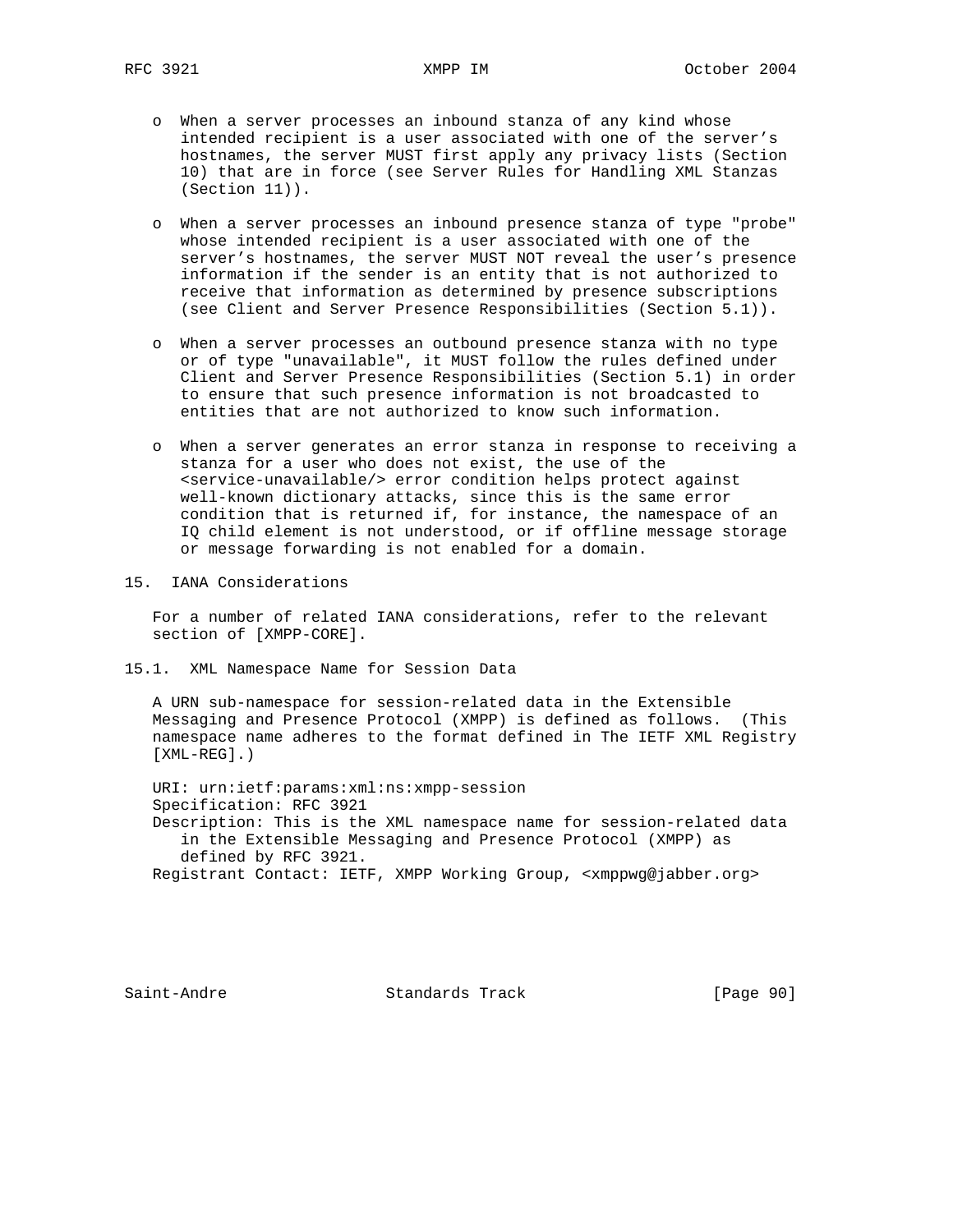15.2. Instant Messaging SRV Protocol Label Registration

 Address Resolution for Instant Messaging and Presence [IMP-SRV] defines an Instant Messaging SRV Protocol Label registry for protocols that can provide services that conform to the "\_im" SRV Service label. Because XMPP is one such protocol, the IANA registers the "\_xmpp" protocol label in the appropriate registry, as follows:

 Protocol label: \_xmpp Specification: RFC 3921 Description: Instant messaging protocol label for the Extensible Messaging and Presence Protocol (XMPP) as defined by RFC 3921. Registrant Contact: IETF, XMPP Working Group, <xmppwg@jabber.org>

15.3. Presence SRV Protocol Label Registration

 Address Resolution for Instant Messaging and Presence [IMP-SRV] defines a Presence SRV Protocol Label registry for protocols that can provide services that conform to the "\_pres" SRV Service label. Because XMPP is one such protocol, the IANA registers the "\_xmpp" protocol label in the appropriate registry, as follows:

 Protocol label: \_xmpp Specification: RFC 3921 Description: Presence protocol label for the Extensible Messaging and Presence Protocol (XMPP) as defined by RFC 3921. Registrant Contact: IETF, XMPP Working Group, <xmppwg@jabber.org>

16. References

16.1. Normative References

- [CPIM] Peterson, J., "Common Profile for Instant Messaging (CPIM)", RFC 3860, August 2004.
- [IMP-REQS] Day, M., Aggarwal, S., Mohr, G., and J. Vincent, "Instant Messaging/Presence Protocol Requirements", RFC 2779, February 2000.
- [IMP-SRV] Peterson, J., "Address Resolution for Instant Messaging and Presence", RFC 3861, August 2004.
- [SRV] Gulbrandsen, A., Vixie, P., and L. Esibov, "A DNS RR for specifying the location of services (DNS SRV)", RFC 2782, February 2000.
- [TERMS] Bradner, S., "Key words for use in RFCs to Indicate Requirement Levels", BCP 14, RFC 2119, March 1997.

Saint-Andre Standards Track [Page 91]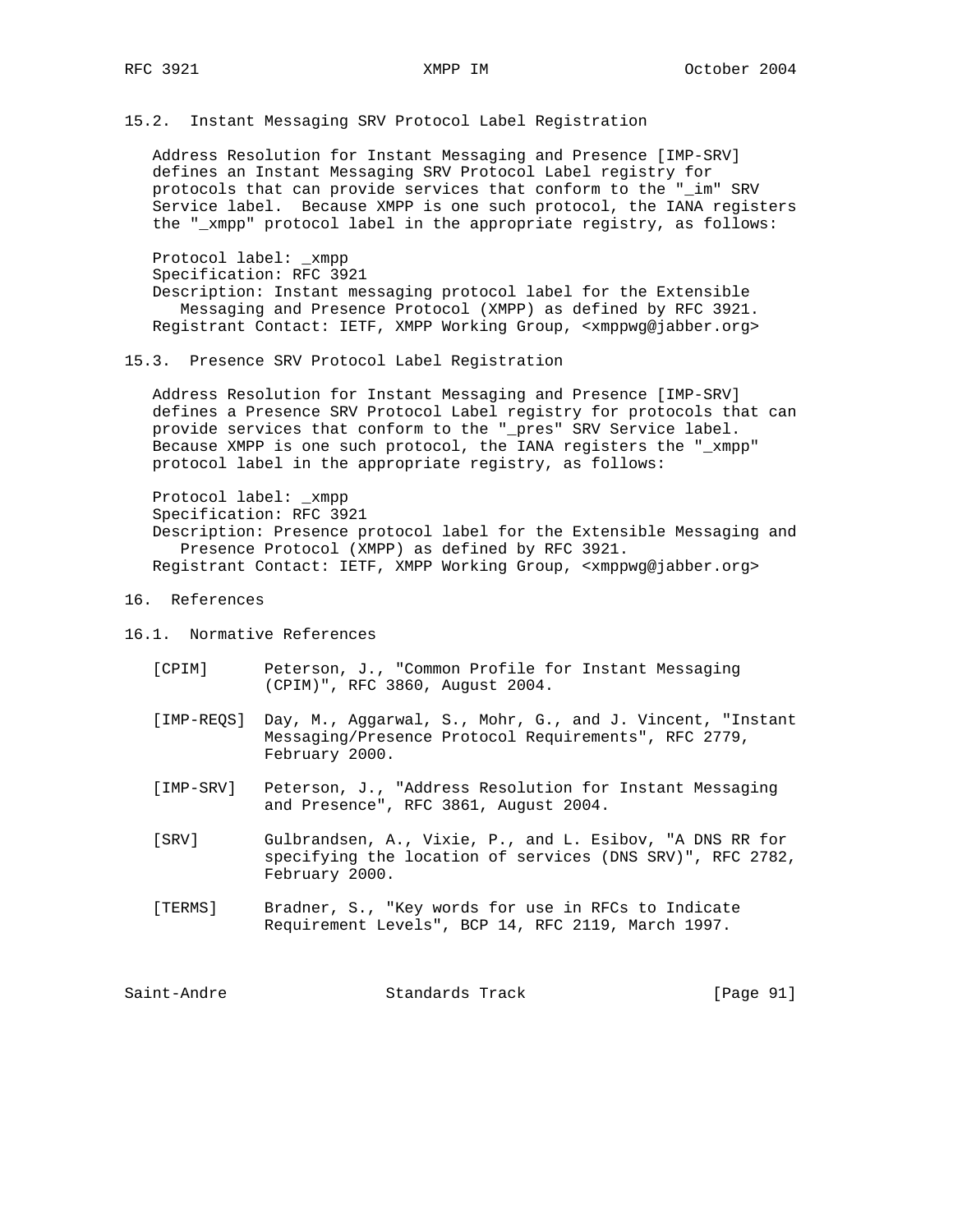- [XML] Bray, T., Paoli, J., Sperberg-McQueen, C., and E. Maler, "Extensible Markup Language (XML) 1.0 (2nd ed)", W3C REC-xml, October 2000, <http://www.w3.org/TR/REC-xml>.
- [XML-NAMES] Bray, T., Hollander, D., and A. Layman, "Namespaces in XML", W3C REC-xml-names, January 1999, <http://www.w3.org/TR/REC-xml-names>.
- [XMPP-CORE] Saint-Andre, P., "Extensible Messaging and Presence Protocol (XMPP): Core", RFC 3920, October 2004.
- [XMPP-E2E] Saint-Andre, P., "End-to-End Object Encryption in the Extensible Messaging and Presence Protocol (XMPP)", RFC 3923, October 2004.
- 16.2. Informative References
	- [IMP-MODEL] Day, M., Rosenberg, J., and H. Sugano, "A Model for Presence and Instant Messaging", RFC 2778, February 2000.
	- [IRC] Oikarinen, J. and D. Reed, "Internet Relay Chat Protocol", RFC 1459, May 1993.
	- [JEP-0054] Saint-Andre, P., "vcard-temp", JSF JEP 0054, March 2003.
	- [JEP-0077] Saint-Andre, P., "In-Band Registration", JSF JEP 0077, August 2004.
	- [JEP-0078] Saint-Andre, P., "Non-SASL Authentication", JSF JEP 0078, July 2004.
	- [JSF] Jabber Software Foundation, "Jabber Software Foundation", <http://www.jabber.org/>.
	- [VCARD] Dawson, F. and T. Howes, "vCard MIME Directory Profile", RFC 2426, September 1998.
	- [XML-REG] Mealling, M., "The IETF XML Registry", BCP 81, RFC 3688, January 2004.

Saint-Andre Standards Track [Page 92]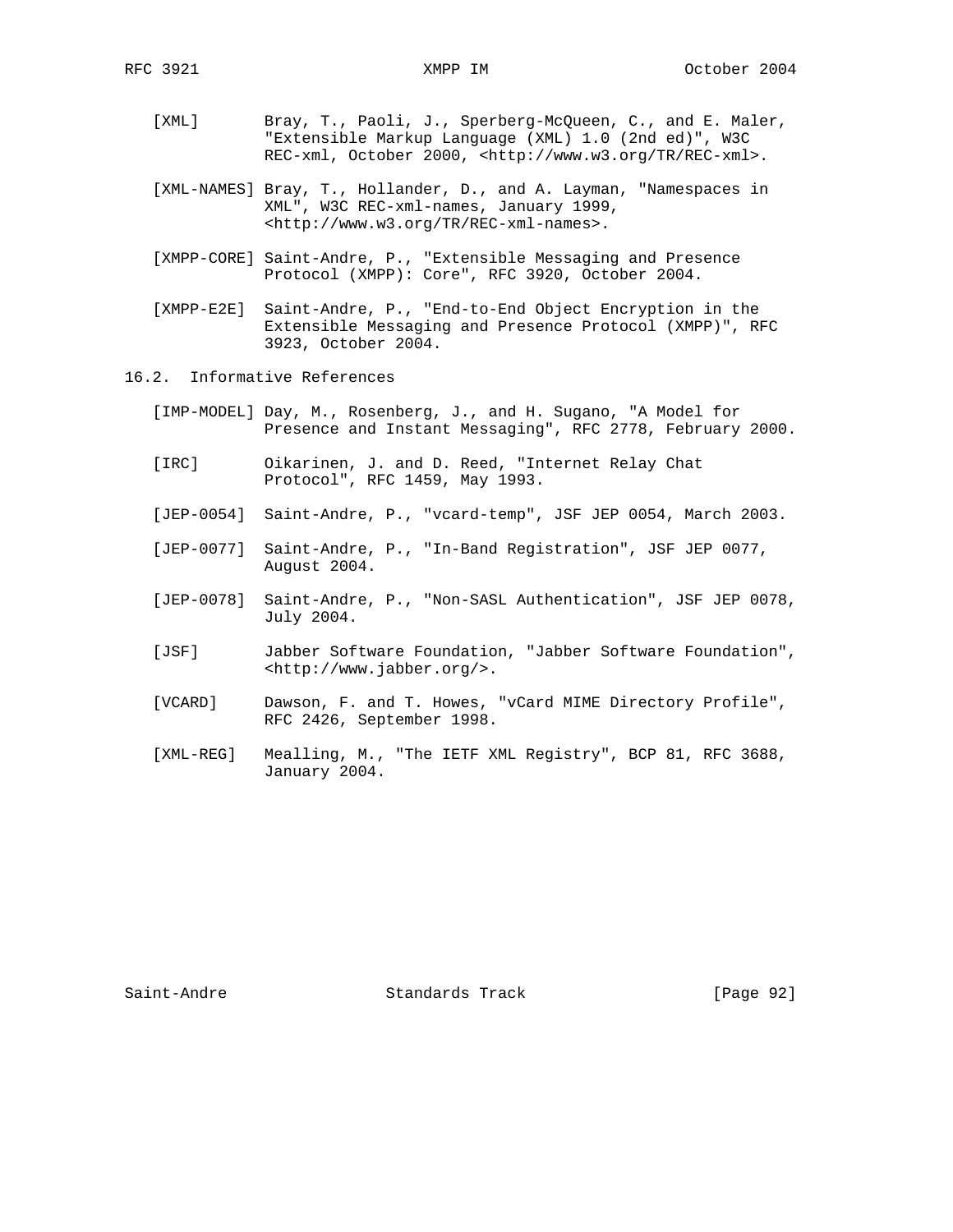Appendix A. vCards

 Sections 3.1.3 and 4.1.4 of [IMP-REQS] require that it be possible to retrieve out-of-band contact information for other users (e.g., telephone number or email address). An XML representation of the vCard specification defined in RFC 2426 [VCARD] is in common use within the Jabber community to provide such information but is out of scope for XMPP (documentation of this protocol is contained in [JEP-0054], published by the Jabber Software Foundation [JSF]).

```
Appendix B. XML Schemas
```
 The following XML schemas are descriptive, not normative. For schemas defining the core features of XMPP, refer to [XMPP-CORE].

```
B.1 jabber:client
```
 <?xml version='1.0' encoding='UTF-8'?> <xs:schema xmlns:xs='http://www.w3.org/2001/XMLSchema' targetNamespace='jabber:client' xmlns='jabber:client' elementFormDefault='qualified'> <xs:import namespace='urn:ietf:params:xml:ns:xmpp-stanzas'/> <xs:element name='message'> <xs:complexType> <xs:sequence> <xs:choice minOccurs='0' maxOccurs='unbounded'> <xs:element ref='subject'/> <xs:element ref='body'/> <xs:element ref='thread'/> </xs:choice>

> <xs:any namespace='##other' minOccurs='0'

<xs:element ref='error'

Saint-Andre Standards Track [Page 93]

maxOccurs='unbounded'/>

minOccurs='0'/>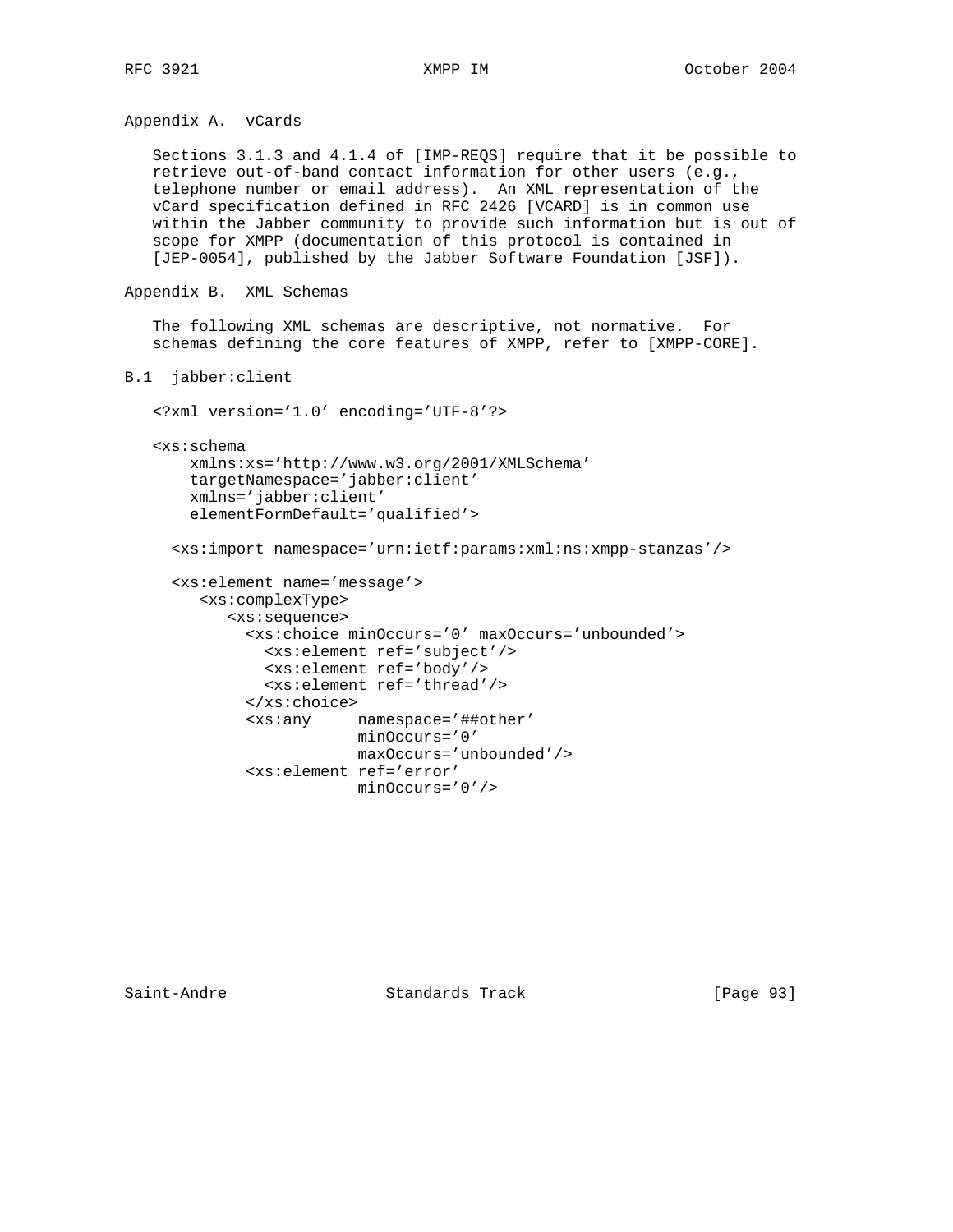```
 </xs:sequence>
       <xs:attribute name='from'
                      type='xs:string'
                      use='optional'/>
       <xs:attribute name='id'
                      type='xs:NMTOKEN'
                      use='optional'/>
       <xs:attribute name='to'
                     type='xs:string'
                      use='optional'/>
       <xs:attribute name='type' use='optional' default='normal'>
         <xs:simpleType>
           <xs:restriction base='xs:NCName'>
             <xs:enumeration value='chat'/>
             <xs:enumeration value='error'/>
             <xs:enumeration value='groupchat'/>
             <xs:enumeration value='headline'/>
             <xs:enumeration value='normal'/>
           </xs:restriction>
         </xs:simpleType>
       </xs:attribute>
       <xs:attribute ref='xml:lang' use='optional'/>
    </xs:complexType>
 </xs:element>
 <xs:element name='body'>
   <xs:complexType>
     <xs:simpleContent>
       <xs:extension base='xs:string'>
         <xs:attribute ref='xml:lang' use='optional'/>
       </xs:extension>
     </xs:simpleContent>
   </xs:complexType>
 </xs:element>
 <xs:element name='subject'>
   <xs:complexType>
     <xs:simpleContent>
       <xs:extension base='xs:string'>
         <xs:attribute ref='xml:lang' use='optional'/>
       </xs:extension>
     </xs:simpleContent>
   </xs:complexType>
 </xs:element>
 <xs:element name='thread' type='xs:NMTOKEN'/>
 <xs:element name='presence'>
```
Saint-Andre Standards Track [Page 94]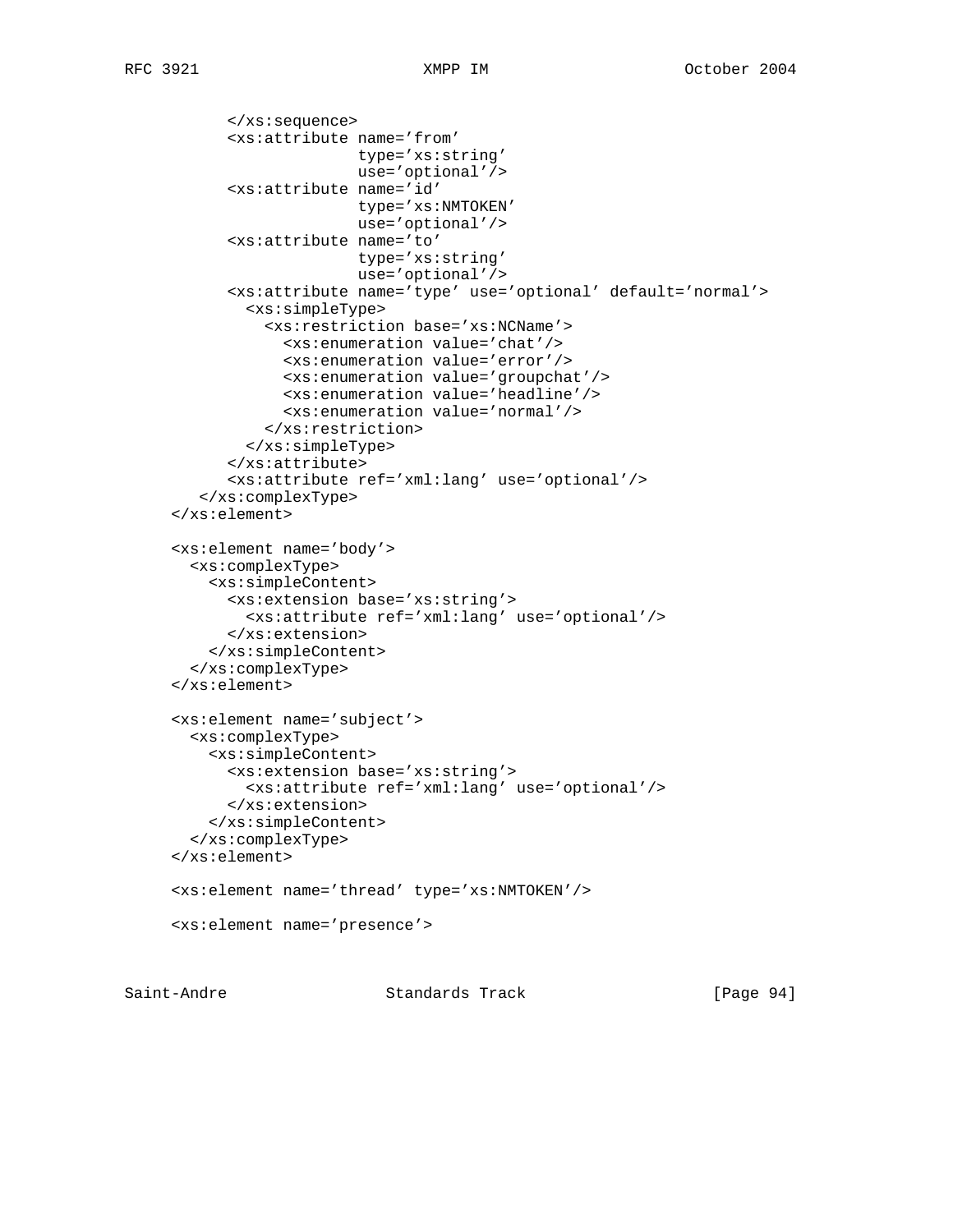<xs:complexType> <xs:sequence> <xs:choice minOccurs='0' maxOccurs='unbounded'> <xs:element ref='show'/> <xs:element ref='status'/> <xs:element ref='priority'/> </xs:choice> <xs:any namespace='##other' minOccurs='0' maxOccurs='unbounded'/> <xs:element ref='error' minOccurs='0'/> </xs:sequence> <xs:attribute name='from' type='xs:string' use='optional'/> <xs:attribute name='id' type='xs:NMTOKEN' use='optional'/> <xs:attribute name='to' type='xs:string' use='optional'/> <xs:attribute name='type' use='optional'> <xs:simpleType> <xs:restriction base='xs:NCName'> <xs:enumeration value='error'/> <xs:enumeration value='probe'/> <xs:enumeration value='subscribe'/> <xs:enumeration value='subscribed'/> <xs:enumeration value='unavailable'/> <xs:enumeration value='unsubscribe'/> <xs:enumeration value='unsubscribed'/> </xs:restriction> </xs:simpleType> </xs:attribute> <xs:attribute ref='xml:lang' use='optional'/> </xs:complexType> </xs:element> <xs:element name='show'> <xs:simpleType> <xs:restriction base='xs:NCName'> <xs:enumeration value='away'/> <xs:enumeration value='chat'/> <xs:enumeration value='dnd'/> <xs:enumeration value='xa'/> </xs:restriction> </xs:simpleType>

Saint-Andre Standards Track [Page 95]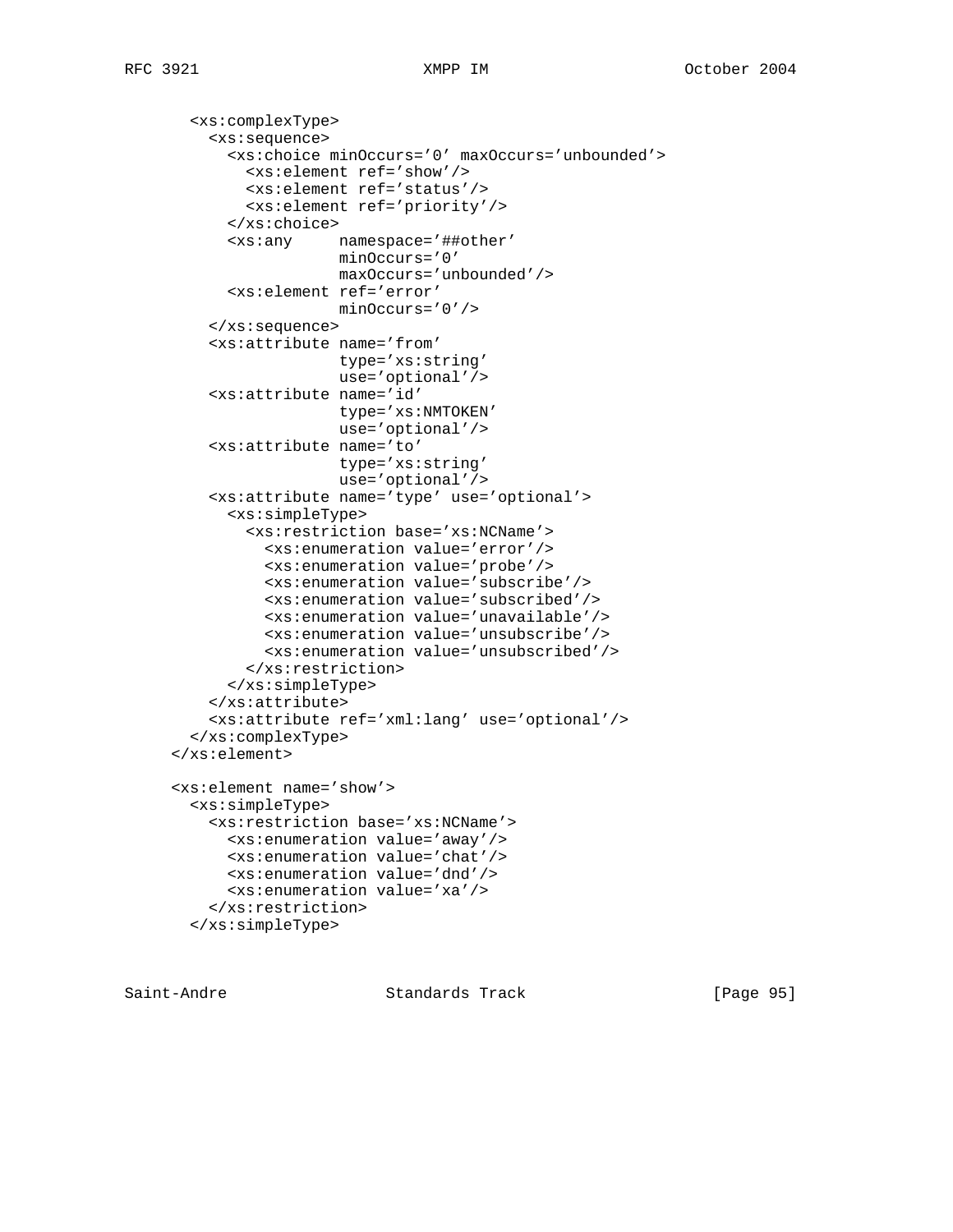```
 </xs:element>
 <xs:element name='status'>
   <xs:complexType>
     <xs:simpleContent>
       <xs:extension base='xs:string'>
         <xs:attribute ref='xml:lang' use='optional'/>
       </xs:extension>
     </xs:simpleContent>
   </xs:complexType>
 </xs:element>
 <xs:element name='priority' type='xs:byte'/>
 <xs:element name='iq'>
   <xs:complexType>
     <xs:sequence>
       <xs:any namespace='##other'
                   minOccurs='0'/>
       <xs:element ref='error'
                   minOccurs='0'/>
     </xs:sequence>
     <xs:attribute name='from'
                   type='xs:string'
                   use='optional'/>
     <xs:attribute name='id'
                   type='xs:NMTOKEN'
                   use='required'/>
     <xs:attribute name='to'
                   type='xs:string'
                   use='optional'/>
     <xs:attribute name='type' use='required'>
       <xs:simpleType>
         <xs:restriction base='xs:NCName'>
           <xs:enumeration value='error'/>
           <xs:enumeration value='get'/>
           <xs:enumeration value='result'/>
           <xs:enumeration value='set'/>
         </xs:restriction>
       </xs:simpleType>
     </xs:attribute>
     <xs:attribute ref='xml:lang' use='optional'/>
   </xs:complexType>
 </xs:element>
 <xs:element name='error'>
   <xs:complexType>
     <xs:sequence xmlns:err='urn:ietf:params:xml:ns:xmpp-stanzas'>
```
Saint-Andre Standards Track [Page 96]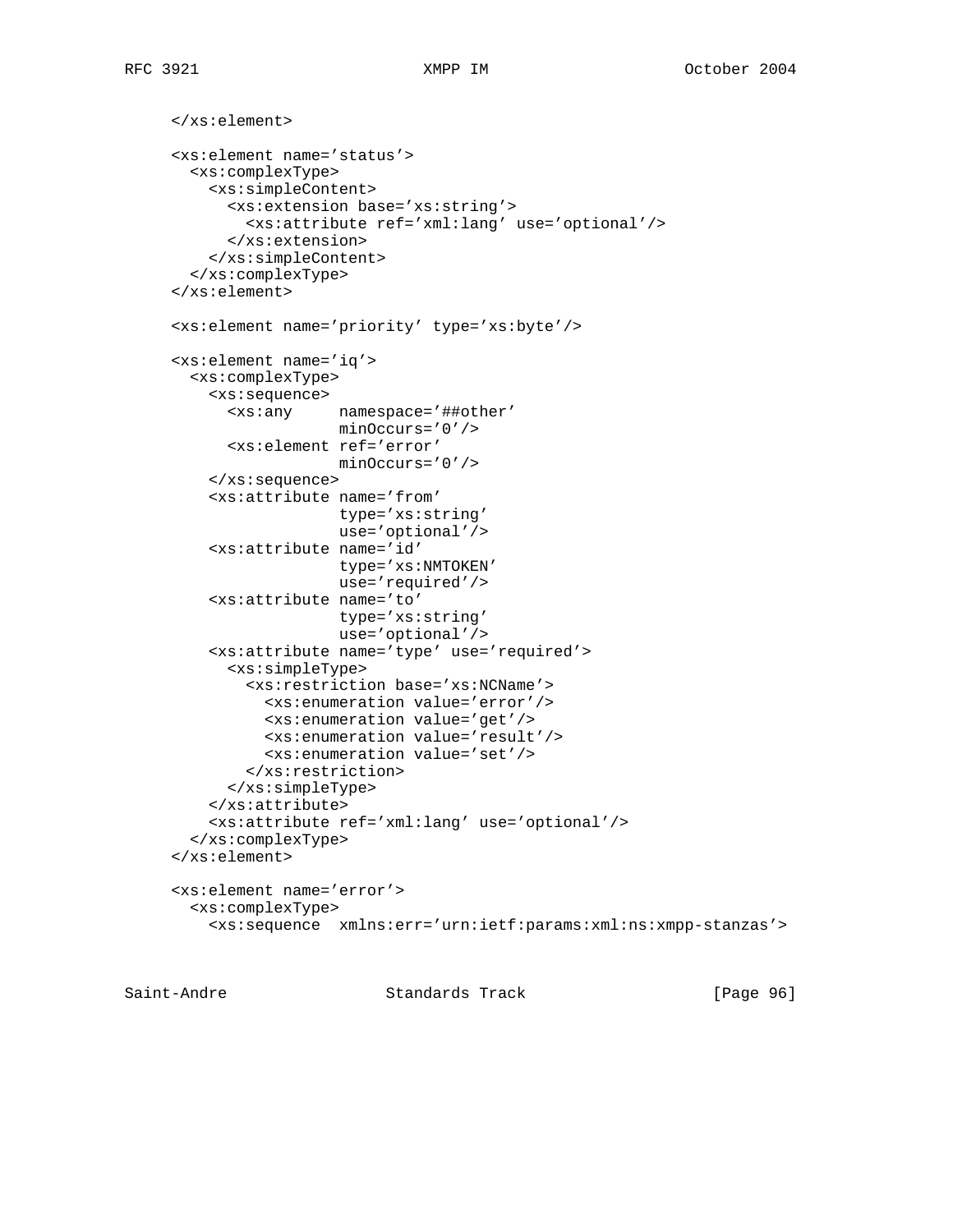```
 <xs:group ref='err:stanzaErrorGroup'/>
            <xs:element ref='err:text'
                        minOccurs='0'/>
          </xs:sequence>
          <xs:attribute name='code' type='xs:byte' use='optional'/>
          <xs:attribute name='type' use='required'>
            <xs:simpleType>
              <xs:restriction base='xs:NCName'>
                <xs:enumeration value='auth'/>
                <xs:enumeration value='cancel'/>
                <xs:enumeration value='continue'/>
                <xs:enumeration value='modify'/>
                <xs:enumeration value='wait'/>
              </xs:restriction>
            </xs:simpleType>
          </xs:attribute>
        </xs:complexType>
      </xs:element>
    </xs:schema>
B.2 jabber:server
    <?xml version='1.0' encoding='UTF-8'?>
    <xs:schema
        xmlns:xs='http://www.w3.org/2001/XMLSchema'
        targetNamespace='jabber:server'
        xmlns='jabber:server'
        elementFormDefault='qualified'>
      <xs:import namespace='urn:ietf:params:xml:ns:xmpp-stanzas'/>
      <xs:element name='message'>
         <xs:complexType>
            <xs:sequence>
              <xs:choice minOccurs='0' maxOccurs='unbounded'>
                <xs:element ref='subject'/>
                <xs:element ref='body'/>
                <xs:element ref='thread'/>
              </xs:choice>
              <xs:any namespace='##other'
                          minOccurs='0'
                          maxOccurs='unbounded'/>
              <xs:element ref='error'
                          minOccurs='0'/>
            </xs:sequence>
```
Saint-Andre Standards Track [Page 97]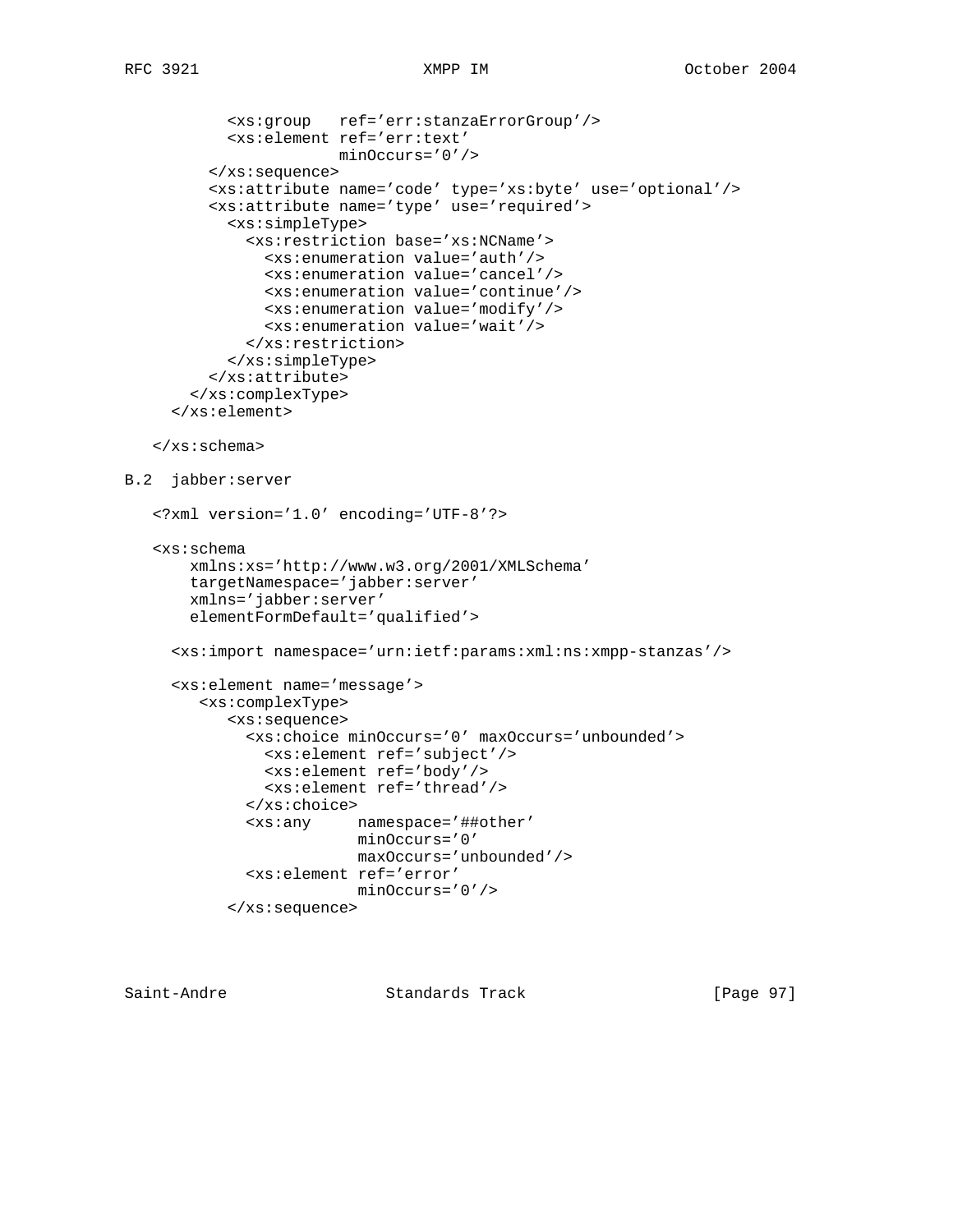```
 <xs:attribute name='from'
                      type='xs:string'
                      use='required'/>
       <xs:attribute name='id'
                      type='xs:NMTOKEN'
                      use='optional'/>
       <xs:attribute name='to'
                      type='xs:string'
                      use='required'/>
       <xs:attribute name='type' use='optional' default='normal'>
         <xs:simpleType>
           <xs:restriction base='xs:NCName'>
             <xs:enumeration value='chat'/>
             <xs:enumeration value='error'/>
             <xs:enumeration value='groupchat'/>
             <xs:enumeration value='headline'/>
             <xs:enumeration value='normal'/>
           </xs:restriction>
         </xs:simpleType>
       </xs:attribute>
       <xs:attribute ref='xml:lang' use='optional'/>
    </xs:complexType>
 </xs:element>
 <xs:element name='body'>
   <xs:complexType>
     <xs:simpleContent>
       <xs:extension base='xs:string'>
         <xs:attribute ref='xml:lang' use='optional'/>
       </xs:extension>
     </xs:simpleContent>
   </xs:complexType>
 </xs:element>
 <xs:element name='subject'>
   <xs:complexType>
     <xs:simpleContent>
       <xs:extension base='xs:string'>
         <xs:attribute ref='xml:lang' use='optional'/>
       </xs:extension>
     </xs:simpleContent>
   </xs:complexType>
 </xs:element>
 <xs:element name='thread' type='xs:NMTOKEN'/>
 <xs:element name='presence'>
   <xs:complexType>
```
Saint-Andre Standards Track [Page 98]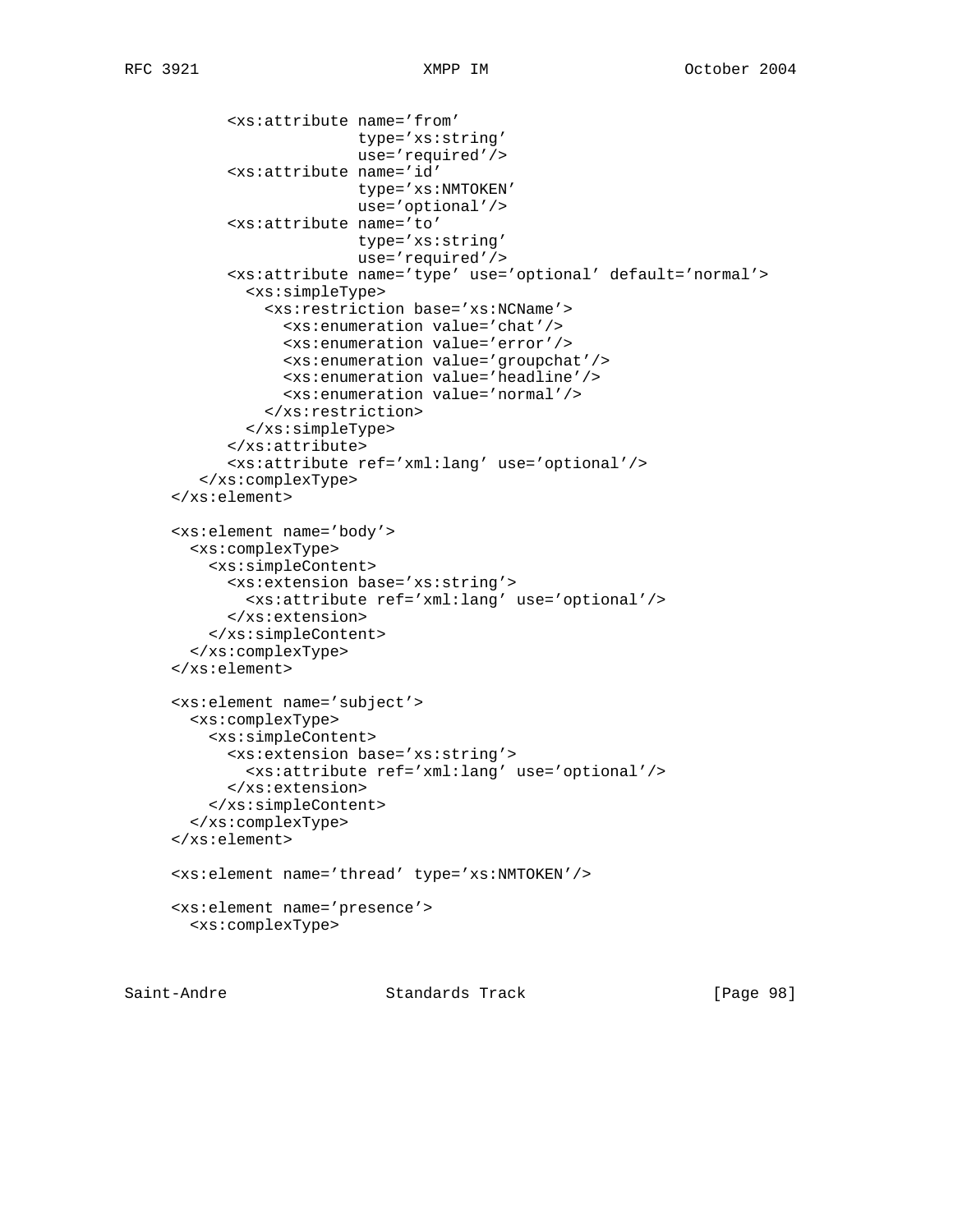```
 <xs:sequence>
       <xs:choice minOccurs='0' maxOccurs='unbounded'>
         <xs:element ref='show'/>
         <xs:element ref='status'/>
         <xs:element ref='priority'/>
       </xs:choice>
       <xs:any namespace='##other'
                   minOccurs='0'
                   maxOccurs='unbounded'/>
       <xs:element ref='error'
                   minOccurs='0'/>
     </xs:sequence>
     <xs:attribute name='from'
                   type='xs:string'
                   use='required'/>
     <xs:attribute name='id'
                   type='xs:NMTOKEN'
                   use='optional'/>
     <xs:attribute name='to'
                   type='xs:string'
                   use='required'/>
     <xs:attribute name='type' use='optional'>
       <xs:simpleType>
         <xs:restriction base='xs:NCName'>
           <xs:enumeration value='error'/>
           <xs:enumeration value='probe'/>
           <xs:enumeration value='subscribe'/>
           <xs:enumeration value='subscribed'/>
           <xs:enumeration value='unavailable'/>
           <xs:enumeration value='unsubscribe'/>
           <xs:enumeration value='unsubscribed'/>
         </xs:restriction>
       </xs:simpleType>
     </xs:attribute>
     <xs:attribute ref='xml:lang' use='optional'/>
   </xs:complexType>
 </xs:element>
 <xs:element name='show'>
   <xs:simpleType>
     <xs:restriction base='xs:NCName'>
       <xs:enumeration value='away'/>
       <xs:enumeration value='chat'/>
       <xs:enumeration value='dnd'/>
       <xs:enumeration value='xa'/>
     </xs:restriction>
   </xs:simpleType>
 </xs:element>
```
Saint-Andre Standards Track [Page 99]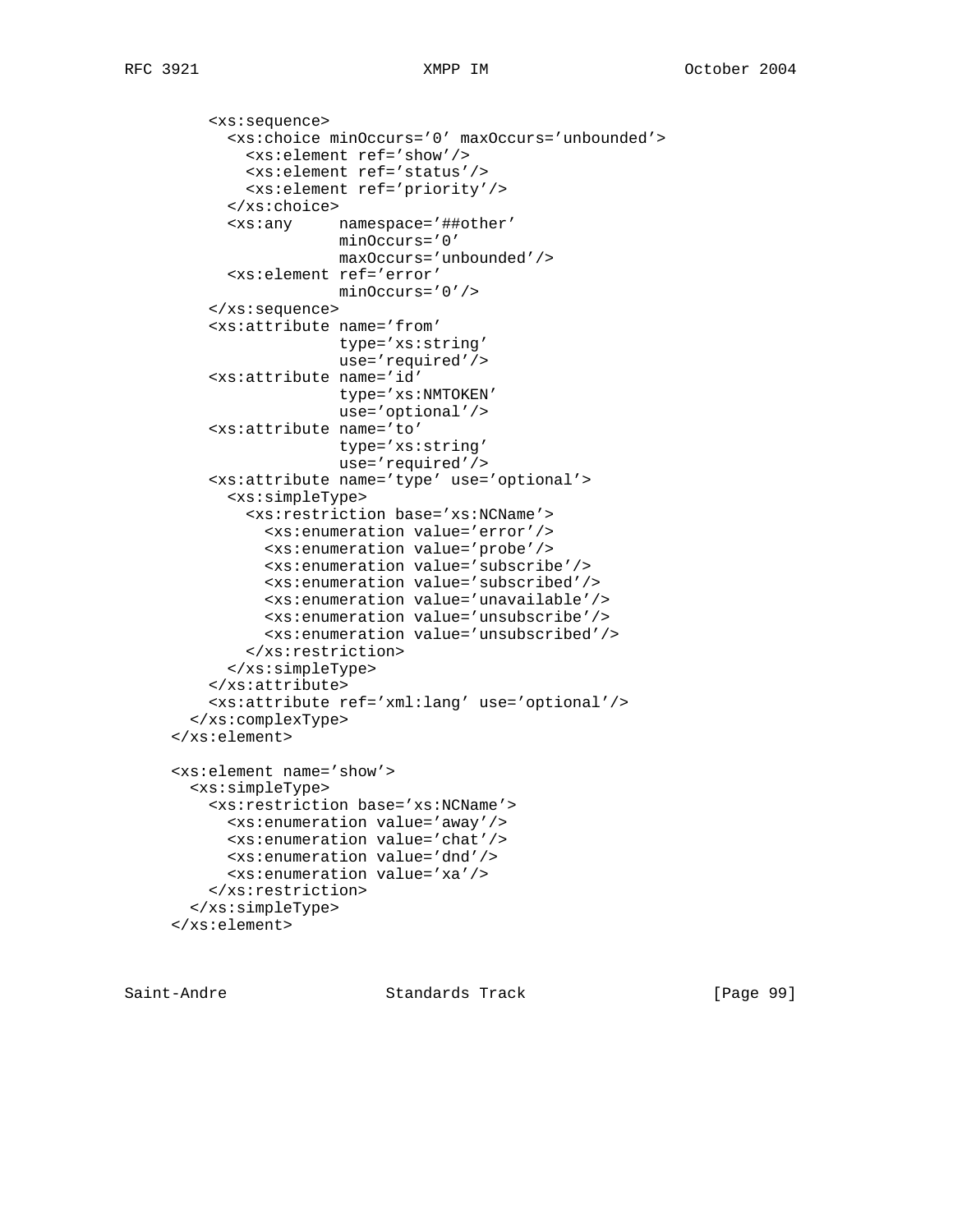```
 <xs:element name='status'>
  <xs:complexType>
     <xs:simpleContent>
       <xs:extension base='xs:string'>
         <xs:attribute ref='xml:lang' use='optional'/>
       </xs:extension>
     </xs:simpleContent>
   </xs:complexType>
 </xs:element>
 <xs:element name='priority' type='xs:byte'/>
 <xs:element name='iq'>
   <xs:complexType>
     <xs:sequence>
       <xs:any namespace='##other'
                   minOccurs='0'/>
       <xs:element ref='error'
                   minOccurs='0'/>
     </xs:sequence>
     <xs:attribute name='from'
                   type='xs:string'
                   use='required'/>
     <xs:attribute name='id'
                   type='xs:NMTOKEN'
                   use='required'/>
     <xs:attribute name='to'
                   type='xs:string'
                   use='required'/>
     <xs:attribute name='type' use='required'>
       <xs:simpleType>
         <xs:restriction base='xs:NCName'>
           <xs:enumeration value='error'/>
           <xs:enumeration value='get'/>
           <xs:enumeration value='result'/>
           <xs:enumeration value='set'/>
         </xs:restriction>
       </xs:simpleType>
     </xs:attribute>
     <xs:attribute ref='xml:lang' use='optional'/>
   </xs:complexType>
 </xs:element>
 <xs:element name='error'>
   <xs:complexType>
     <xs:sequence xmlns:err='urn:ietf:params:xml:ns:xmpp-stanzas'>
       <xs:group ref='err:stanzaErrorGroup'/>
       <xs:element ref='err:text'
```
Saint-Andre Standards Track [Page 100]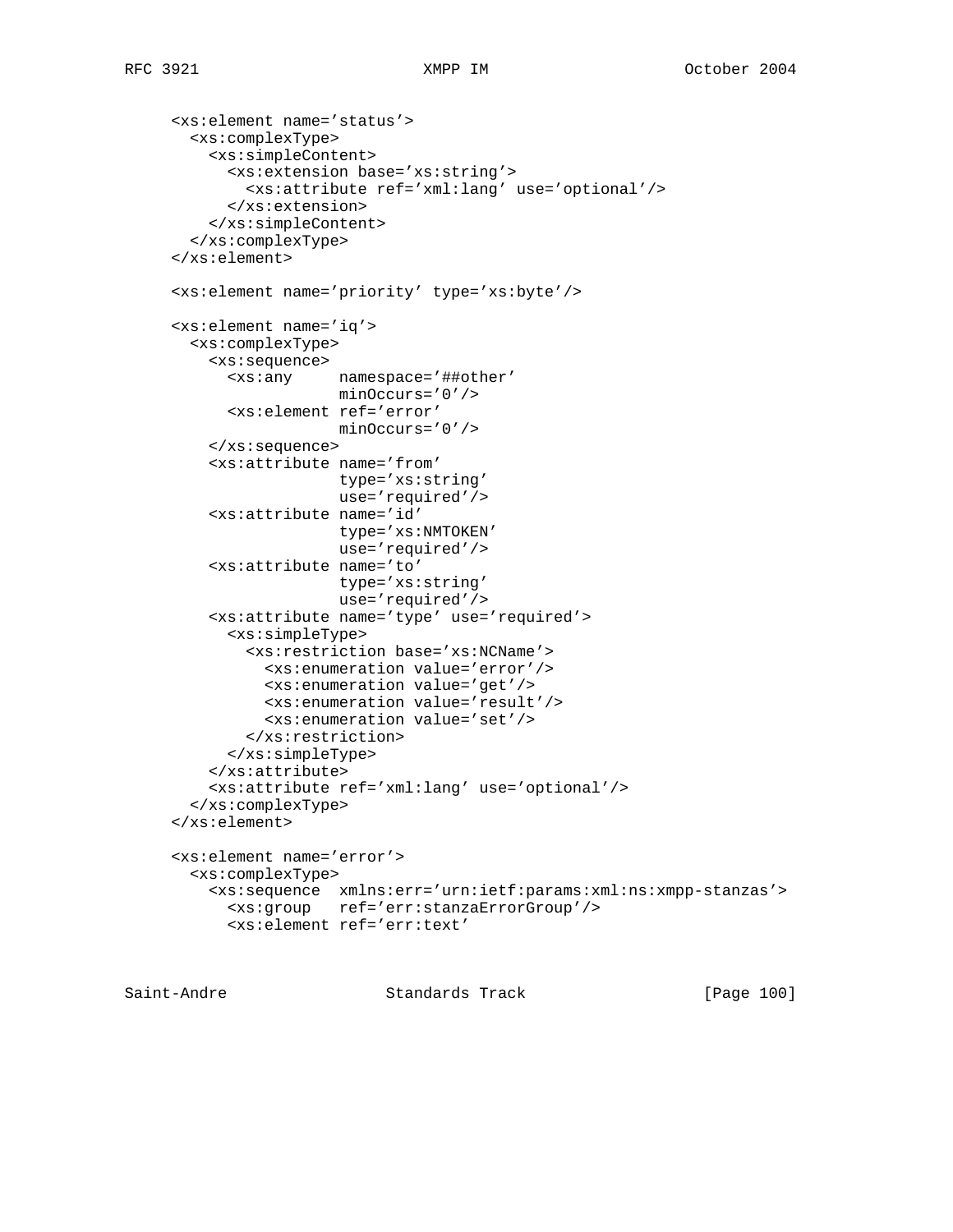```
 minOccurs='0'/>
          </xs:sequence>
          <xs:attribute name='code' type='xs:byte' use='optional'/>
          <xs:attribute name='type' use='required'>
            <xs:simpleType>
              <xs:restriction base='xs:NCName'>
                <xs:enumeration value='auth'/>
                <xs:enumeration value='cancel'/>
                <xs:enumeration value='continue'/>
                <xs:enumeration value='modify'/>
                <xs:enumeration value='wait'/>
              </xs:restriction>
            </xs:simpleType>
          </xs:attribute>
        </xs:complexType>
      </xs:element>
    </xs:schema>
B.3 session
    <?xml version='1.0' encoding='UTF-8'?>
    <xs:schema
        xmlns:xs='http://www.w3.org/2001/XMLSchema'
        targetNamespace='urn:ietf:params:xml:ns:xmpp-session'
        xmlns='urn:ietf:params:xml:ns:xmpp-session'
        elementFormDefault='qualified'>
      <xs:element name='session' type='empty'/>
      <xs:simpleType name='empty'>
        <xs:restriction base='xs:string'>
          <xs:enumeration value=''/>
        </xs:restriction>
      </xs:simpleType>
    </xs:schema>
B.4 jabber:iq:privacy
    <?xml version='1.0' encoding='UTF-8'?>
    <xs:schema
        xmlns:xs='http://www.w3.org/2001/XMLSchema'
        targetNamespace='jabber:iq:privacy'
```
Saint-Andre Standards Track [Page 101]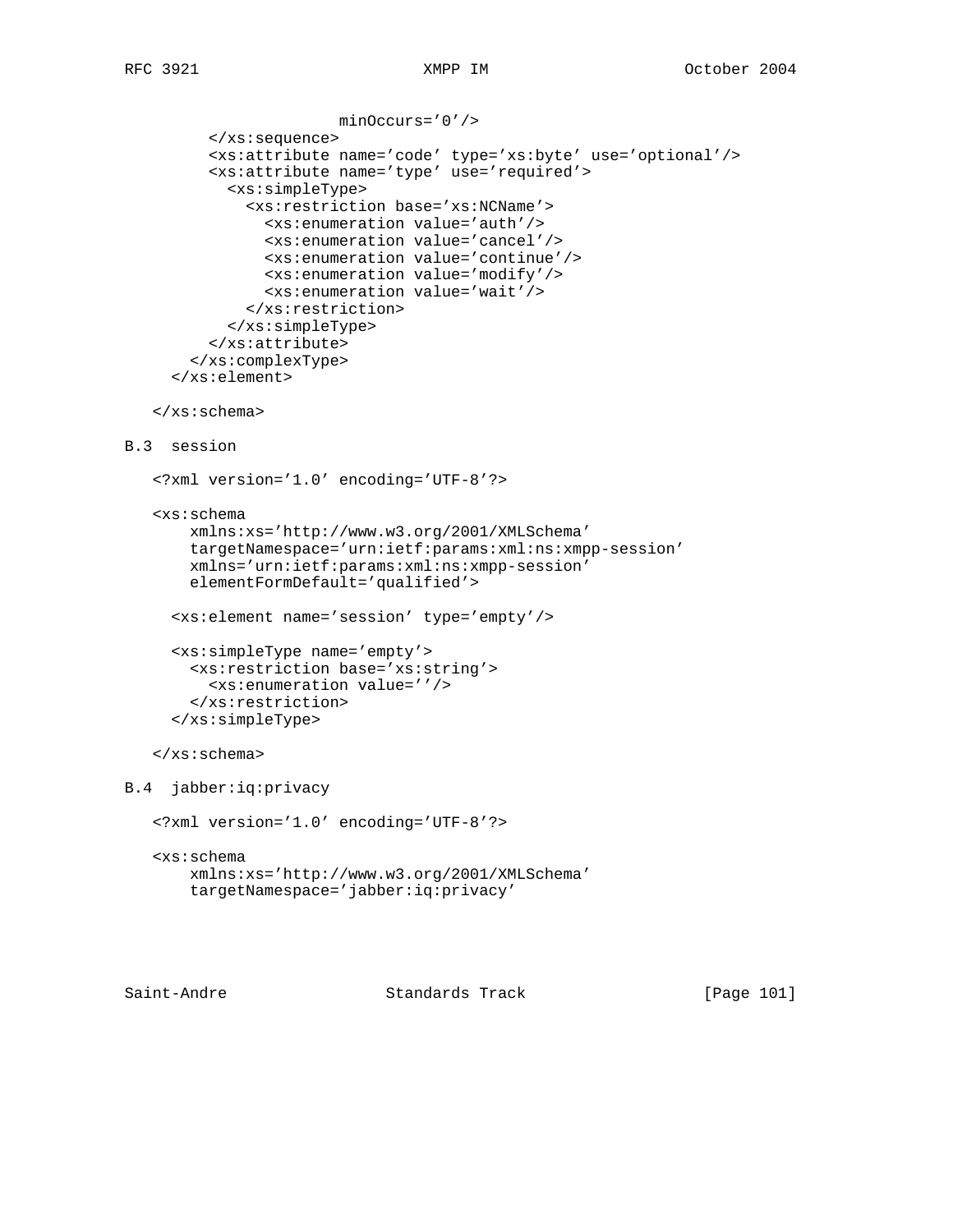```
 xmlns='jabber:iq:privacy'
   elementFormDefault='qualified'>
 <xs:element name='query'>
   <xs:complexType>
     <xs:sequence>
       <xs:element ref='active'
                   minOccurs='0'/>
       <xs:element ref='default'
                   minOccurs='0'/>
       <xs:element ref='list'
                   minOccurs='0'
                   maxOccurs='unbounded'/>
     </xs:sequence>
   </xs:complexType>
 </xs:element>
 <xs:element name='active'>
   <xs:complexType>
     <xs:simpleContent>
       <xs:extension base='xs:NMTOKEN'>
         <xs:attribute name='name'
                        type='xs:string'
                        use='optional'/>
       </xs:extension>
     </xs:simpleContent>
   </xs:complexType>
 </xs:element>
 <xs:element name='default'>
  <xs:complexType>
     <xs:simpleContent>
       <xs:extension base='xs:NMTOKEN'>
         <xs:attribute name='name'
                       type='xs:string'
                       use='optional'/>
       </xs:extension>
     </xs:simpleContent>
   </xs:complexType>
 </xs:element>
 <xs:element name='list'>
  <xs:complexType>
     <xs:sequence>
       <xs:element ref='item'
                   minOccurs='0'
                   maxOccurs='unbounded'/>
     </xs:sequence>
```
Saint-Andre Standards Track [Page 102]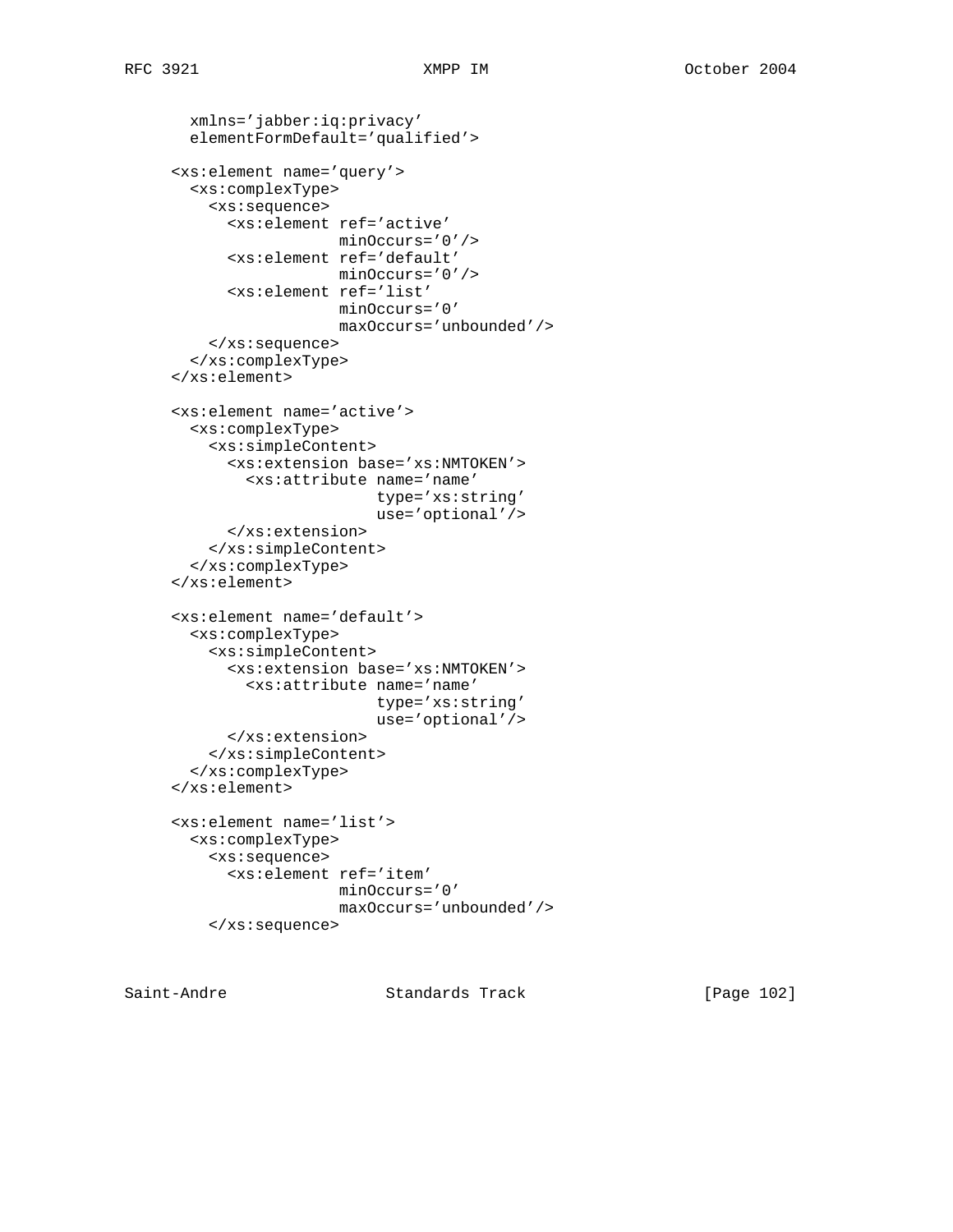```
 <xs:attribute name='name'
                   type='xs:string'
                    use='required'/>
   </xs:complexType>
 </xs:element>
 <xs:element name='item'>
   <xs:complexType>
     <xs:sequence>
       <xs:element name='iq'
                   minOccurs='0'
                   type='empty'/>
       <xs:element name='message'
                   minOccurs='0'
                   type='empty'/>
       <xs:element name='presence-in'
                   minOccurs='0'
                   type='empty'/>
       <xs:element name='presence-out'
                   minOccurs='0'
                   type='empty'/>
     </xs:sequence>
     <xs:attribute name='action' use='required'>
       <xs:simpleType>
         <xs:restriction base='xs:NCName'>
           <xs:enumeration value='allow'/>
           <xs:enumeration value='deny'/>
         </xs:restriction>
       </xs:simpleType>
     </xs:attribute>
     <xs:attribute name='order'
                   type='xs:unsignedInt'
                   use='required'/>
     <xs:attribute name='type' use='optional'>
       <xs:simpleType>
         <xs:restriction base='xs:NCName'>
           <xs:enumeration value='group'/>
           <xs:enumeration value='jid'/>
           <xs:enumeration value='subscription'/>
         </xs:restriction>
       </xs:simpleType>
     </xs:attribute>
     <xs:attribute name='value'
                   type='xs:string'
                   use='optional'/>
   </xs:complexType>
 </xs:element>
```
Saint-Andre Standards Track [Page 103]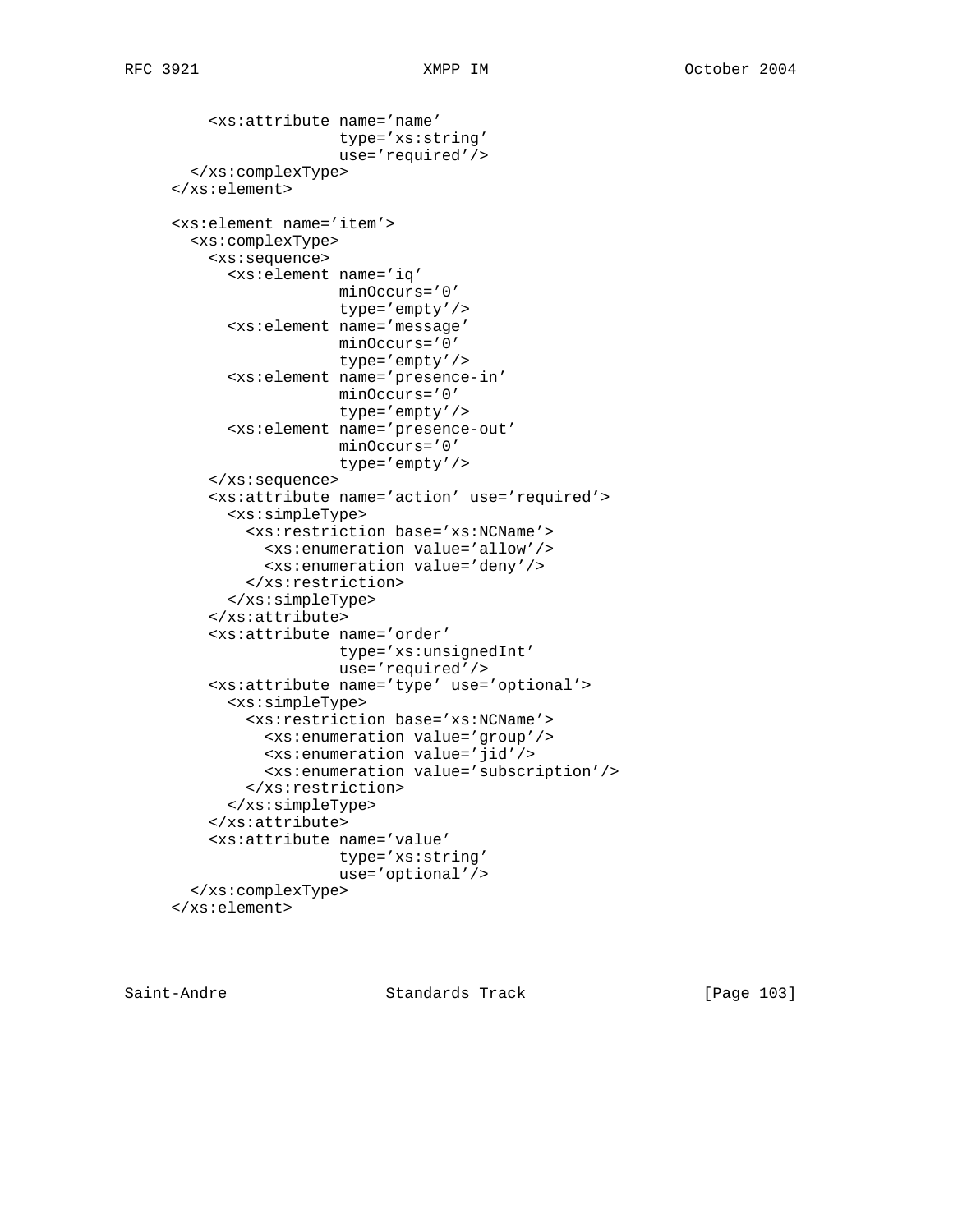```
 <xs:simpleType name='empty'>
        <xs:restriction base='xs:string'>
          <xs:enumeration value=''/>
        </xs:restriction>
      </xs:simpleType>
    </xs:schema>
B.5 jabber:iq:roster
    <?xml version='1.0' encoding='UTF-8'?>
    <xs:schema
        xmlns:xs='http://www.w3.org/2001/XMLSchema'
        targetNamespace='jabber:iq:roster'
        xmlns='jabber:iq:roster'
        elementFormDefault='qualified'>
      <xs:element name='query'>
        <xs:complexType>
          <xs:sequence>
            <xs:element ref='item'
                        minOccurs='0'
                        maxOccurs='unbounded'/>
          </xs:sequence>
        </xs:complexType>
      </xs:element>
      <xs:element name='item'>
        <xs:complexType>
          <xs:sequence>
            <xs:element ref='group'
                        minOccurs='0'
                        maxOccurs='unbounded'/>
          </xs:sequence>
          <xs:attribute name='ask' use='optional'>
            <xs:simpleType>
              <xs:restriction base='xs:NCName'>
                <xs:enumeration value='subscribe'/>
              </xs:restriction>
            </xs:simpleType>
          </xs:attribute>
          <xs:attribute name='jid' type='xs:string' use='required'/>
          <xs:attribute name='name' type='xs:string' use='optional'/>
          <xs:attribute name='subscription' use='optional'>
            <xs:simpleType>
              <xs:restriction base='xs:NCName'>
```
Saint-Andre Standards Track [Page 104]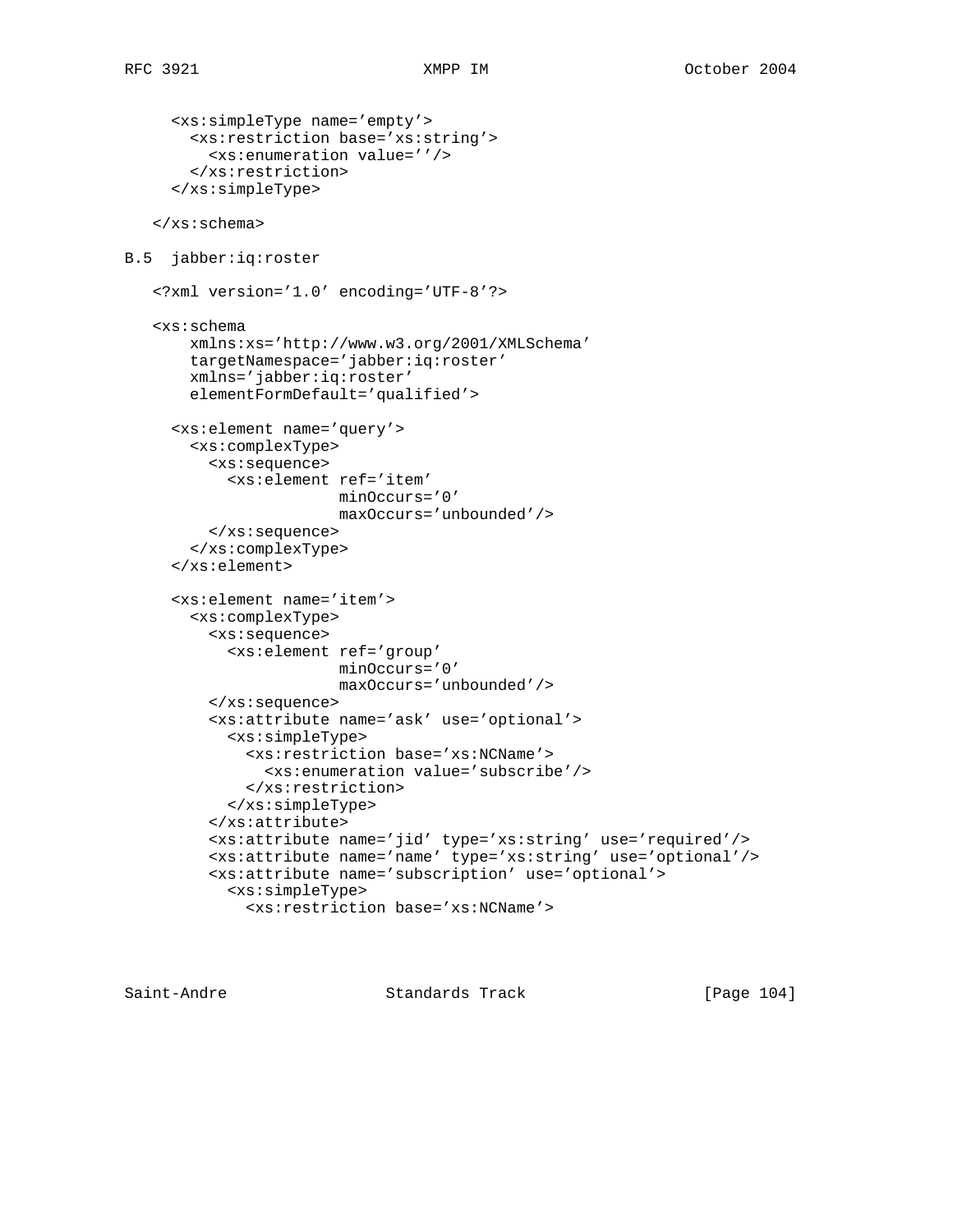|                                          | <xs:enumeration value="both"></xs:enumeration> |                                                  |
|------------------------------------------|------------------------------------------------|--------------------------------------------------|
|                                          | <xs: enumeration="" value="from"></xs:>        |                                                  |
|                                          | <xs:enumeration value="none"></xs:enumeration> |                                                  |
|                                          |                                                | <xs:enumeration value="remove"></xs:enumeration> |
|                                          | <xs:enumeration value="to"></xs:enumeration>   |                                                  |
|                                          |                                                |                                                  |
|                                          |                                                |                                                  |
| $\langle x s : \text{attribute} \rangle$ |                                                |                                                  |
|                                          | $\langle x s : \text{complexType} \rangle$     |                                                  |
| $\langle xs : \text{element} \rangle$    |                                                |                                                  |
|                                          |                                                |                                                  |

<xs:element name='group' type='xs:string'/>

</xs:schema>

Appendix C. Differences Between Jabber IM/Presence Protocols and XMPP

This section is non-normative.

 XMPP has been adapted from the protocols originally developed in the Jabber open-source community, which can be thought of as "XMPP 0.9". Because there exists a large installed base of Jabber implementations and deployments, it may be helpful to specify the key differences between the relevant Jabber protocols and XMPP in order to expedite and encourage upgrades of those implementations and deployments to XMPP. This section summarizes the differences that relate specifically to instant messaging and presence applications, while the corresponding section of [XMPP-CORE] summarizes the differences that relate to all XMPP applications.

C.1 Session Establishment

 The client-to-server authentication protocol developed in the Jabber community assumed that every client is an IM client and therefore initiated an IM session upon successful authentication and resource binding, which are performed simultaneously (documentation of this protocol is contained in [JEP-0078], published by the Jabber Software Foundation [JSF]). XMPP maintains a stricter separation between core functionality and IM functionality; therefore, an IM session is not created until the client specifically requests one using the protocol defined under Session Establishment (Section 3).

Saint-Andre Standards Track [Page 105]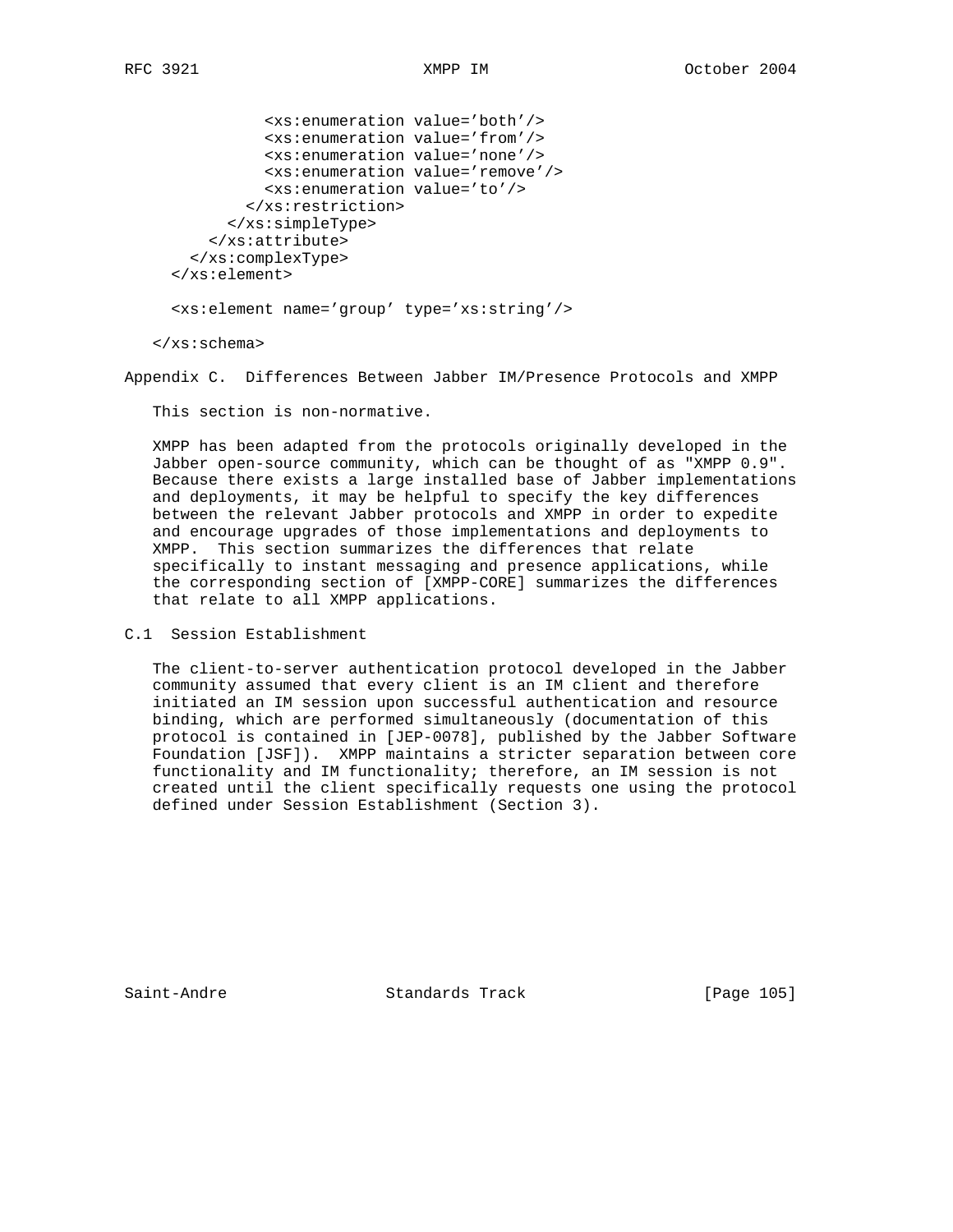# C.2 Privacy Lists

 The Jabber community began to define a protocol for communications blocking (privacy lists) in late 2001, but that effort was deprecated once the XMPP Working Group was formed. Therefore the protocol defined under Blocking Communication (Section 10) is the only such protocol defined for use in the Jabber community.

## Contributors

 Most of the core aspects of the Extensible Messaging and Presence Protocol were developed originally within the Jabber open-source community in 1999. This community was founded by Jeremie Miller, who released source code for the initial version of the jabberd server in January 1999. Major early contributors to the base protocol also included Ryan Eatmon, Peter Millard, Thomas Muldowney, and Dave Smith. Work specific to instant messaging and presence by the XMPP Working Group has concentrated especially on IM session establishment and communication blocking (privacy lists); the session establishment protocol was mainly developed by Rob Norris and Joe Hildebrand, and the privacy lists protocol was originally contributed by Peter Millard.

## Acknowledgements

 Thanks are due to a number of individuals in addition to the contributors listed. Although it is difficult to provide a complete list, the following individuals were particularly helpful in defining the protocols or in commenting on the specifications in this memo: Thomas Charron, Richard Dobson, Schuyler Heath, Jonathan Hogg, Craig Kaes, Jacek Konieczny, Lisa Dusseault, Alexey Melnikov, Keith Minkler, Julian Missig, Pete Resnick, Marshall Rose, Jean-Louis Seguineau, Alexey Shchepin, Iain Shigeoka, and David Waite. Thanks also to members of the XMPP Working Group and the IETF community for comments and feedback provided throughout the life of this memo.

Author's Address

 Peter Saint-Andre (editor) Jabber Software Foundation

EMail: stpeter@jabber.org

Saint-Andre Standards Track [Page 106]